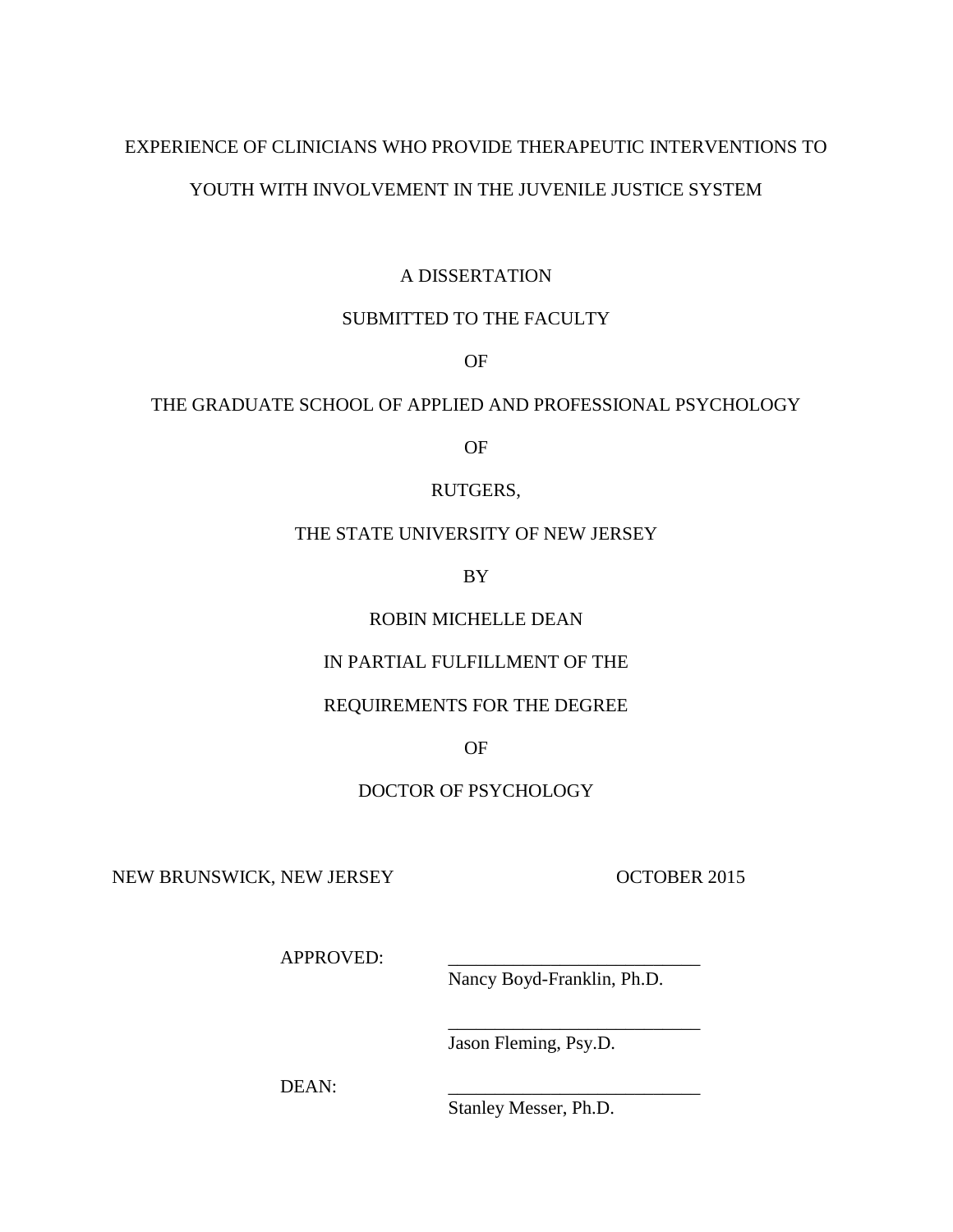Copyright 2015 by Robin Dean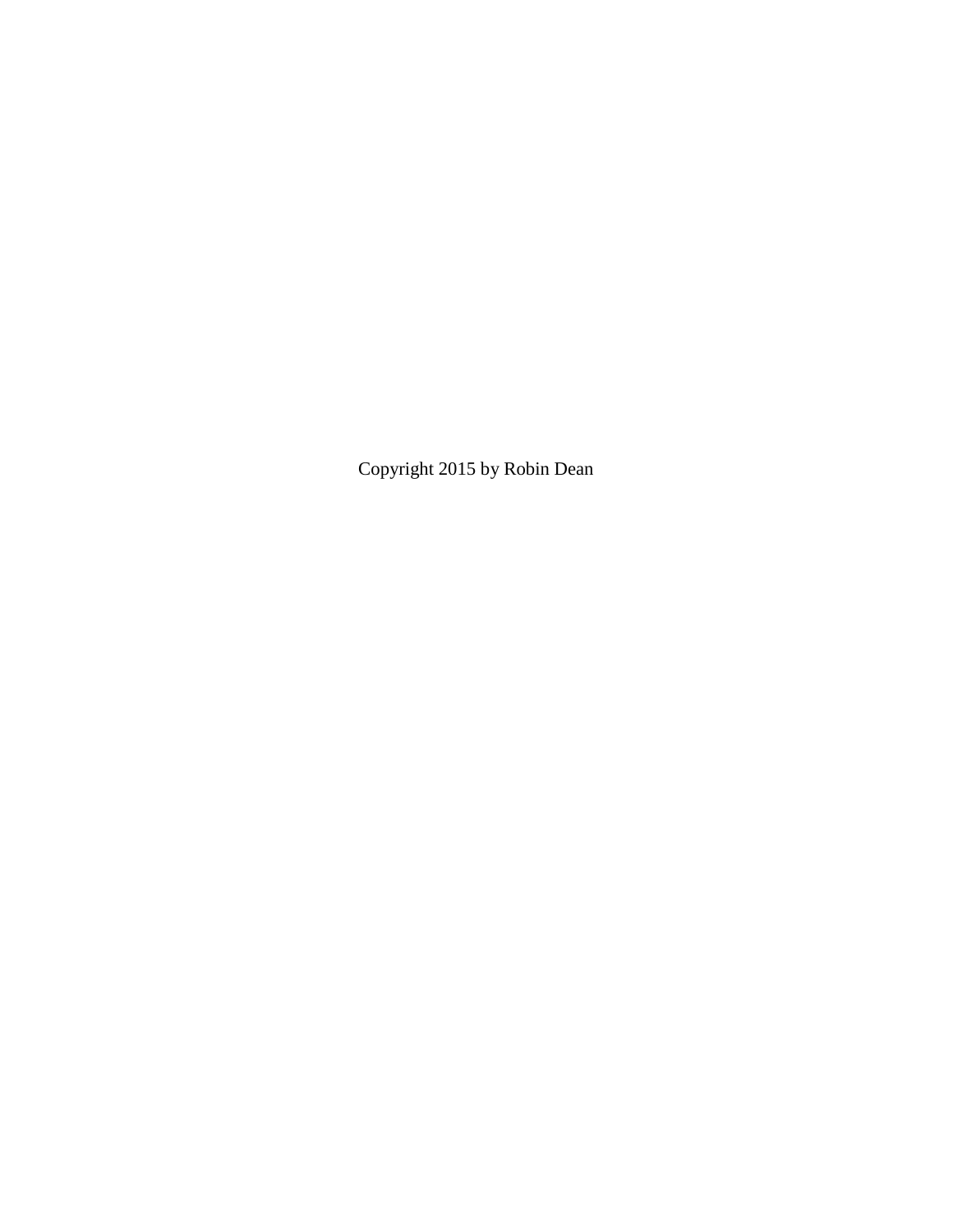#### **Abstract**

Youth in the U.S. have an astounding amount of contact with the juvenile justice system. Statistics in this area highlight the need for effective interventions to prevent delinquency and reduce the potential for recidivism in this population. Research literature on juveniles is focused primarily on the efficacy of specific interventions conducted in controlled trials. A gap exists between our understanding of treatment of juveniles, and the real-world application of treatment. A comprehensive understanding of treatment requires both an examination of the treatment process, and a thorough assessment of treatment outcomes. Clinicians play a major role in the delivery of treatments and are at the forefront of efforts to implement effective practice. This qualitative study explored the experiences of clinicians conducting therapy with youth who are or have been involved in the juvenile justice system. Although essential to a rich understanding of intervention efforts within the field of juvenile justice, the clinician perspective on treatment of this population remains unexplored. The goal of this study was to gather ethnographic information about the issues faced by clinicians who provide treatment in the community, in order to guide future research, policy, and practice that will better meet the needs of both clinicians and clients. Twelve clinicians were interviewed using a semi-structured questionnaire, and themes from these responses were analyzed using grounded theory techniques. Themes present in participant responses included: (a) the qualities of clinicians who work with this population; (b) the experience of working within various justice system frameworks; (c) types of interventions used; (d) challenges regarding outcomes; and (e) the availability and use of training and literature. Also discussed were implications for the following areas: future research, clinical practice, training for clinicians, juvenile justice policy, and practices in institutions that house

ii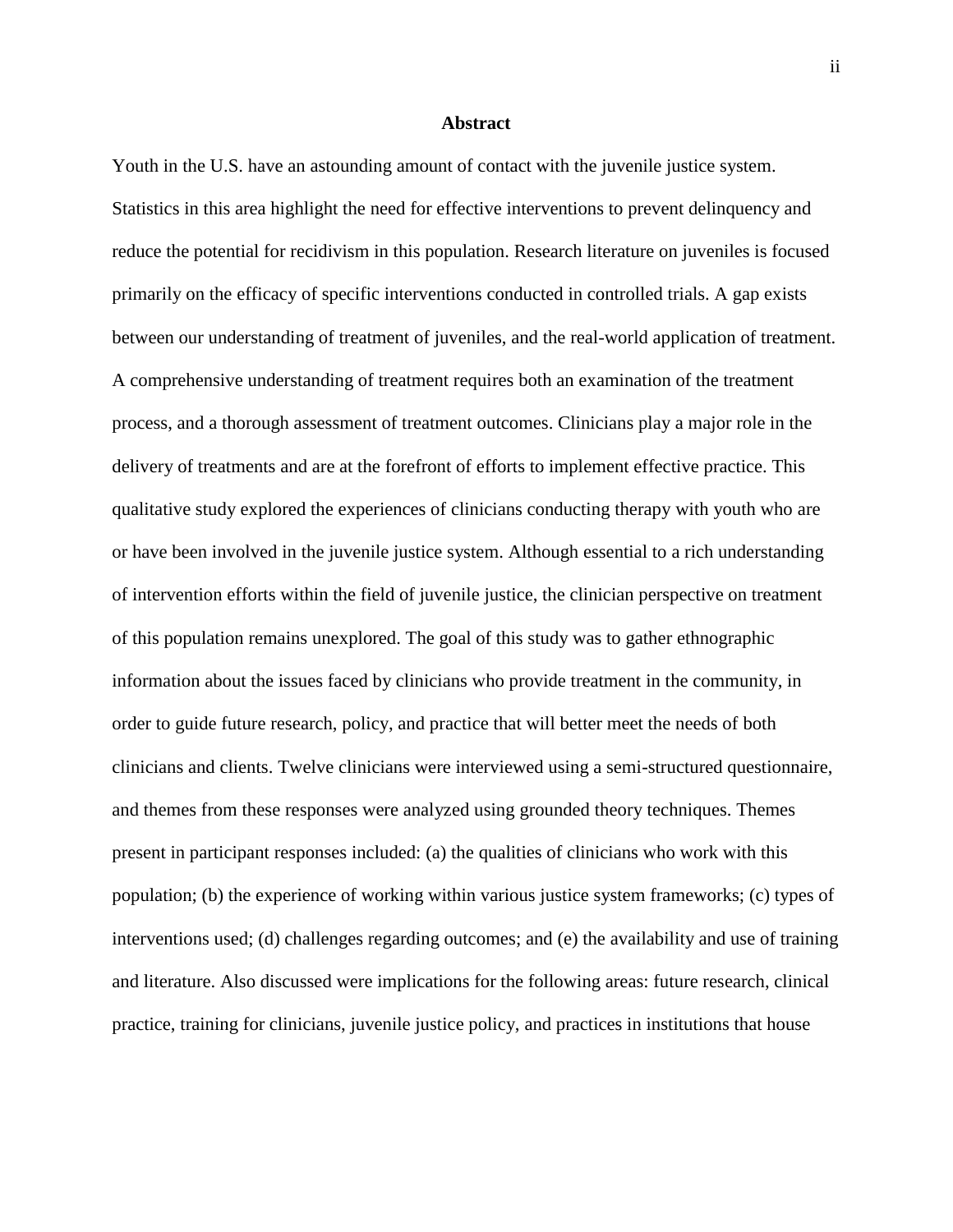youth. The perspectives of study participants provided valuable insight to help guide clinicians,

researchers, and policymakers invested in the juvenile justice field.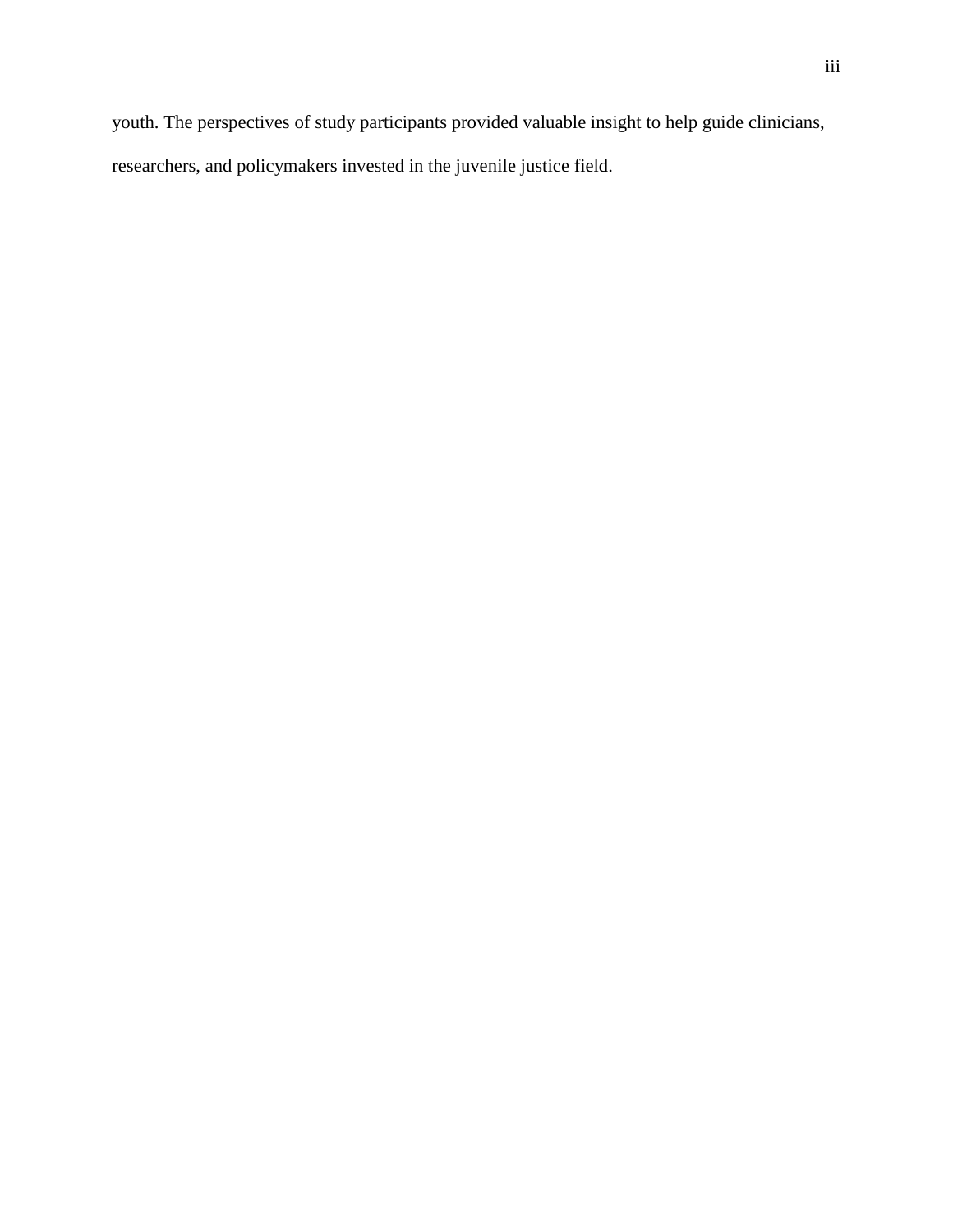#### **Acknowledgments**

As I near the end of my training at GSAPP, I find myself looking back on the effort that it took to reach this point in my career and all the people in my life who have helped me get here. I would like to extend my deepest thanks to those who have been instrumental to my growth as a person and as a clinician.

I must start with my family, who has provided me with immeasurable love and support along the way. From early on, I was identified as the family member destined for academic heights. But I know that I would have never reached this point without them. Every member of my family has been there cheering me on and encouraging greatness. They pushed me to pursue my dreams and follow my passions, even when my path led me away from home. They had unwavering faith in my ability to surmount every obstacle. I know that this achievement is not just mine but also belongs to my parents, grandparents, siblings, niece, aunts, uncles, and cousins.

Next, I would like to acknowledge the faculty and staff at GSAPP. I have been deeply impacted by my interactions with each and every one of the people on the GSAPP team. They have helped me get through the doctoral process. Over the past five years I have been provided with answers and explanations to every question asked, insights and counsel beyond the scope of the classroom, and knowledge and skills that have shaped my identity as a psychologist. Thank you for sharing your wisdom and experience with me.

I would especially like to thank those individuals involved specifically with helping me through the dissertation process. My dissertation chair, advisor, and mentor Dr. Nancy Boyd-Franklin has been such a blessing in my life. She is one of the major reasons I chose to enroll at GSAPP. At every step along the way, she provided me with care and direction. I thank you for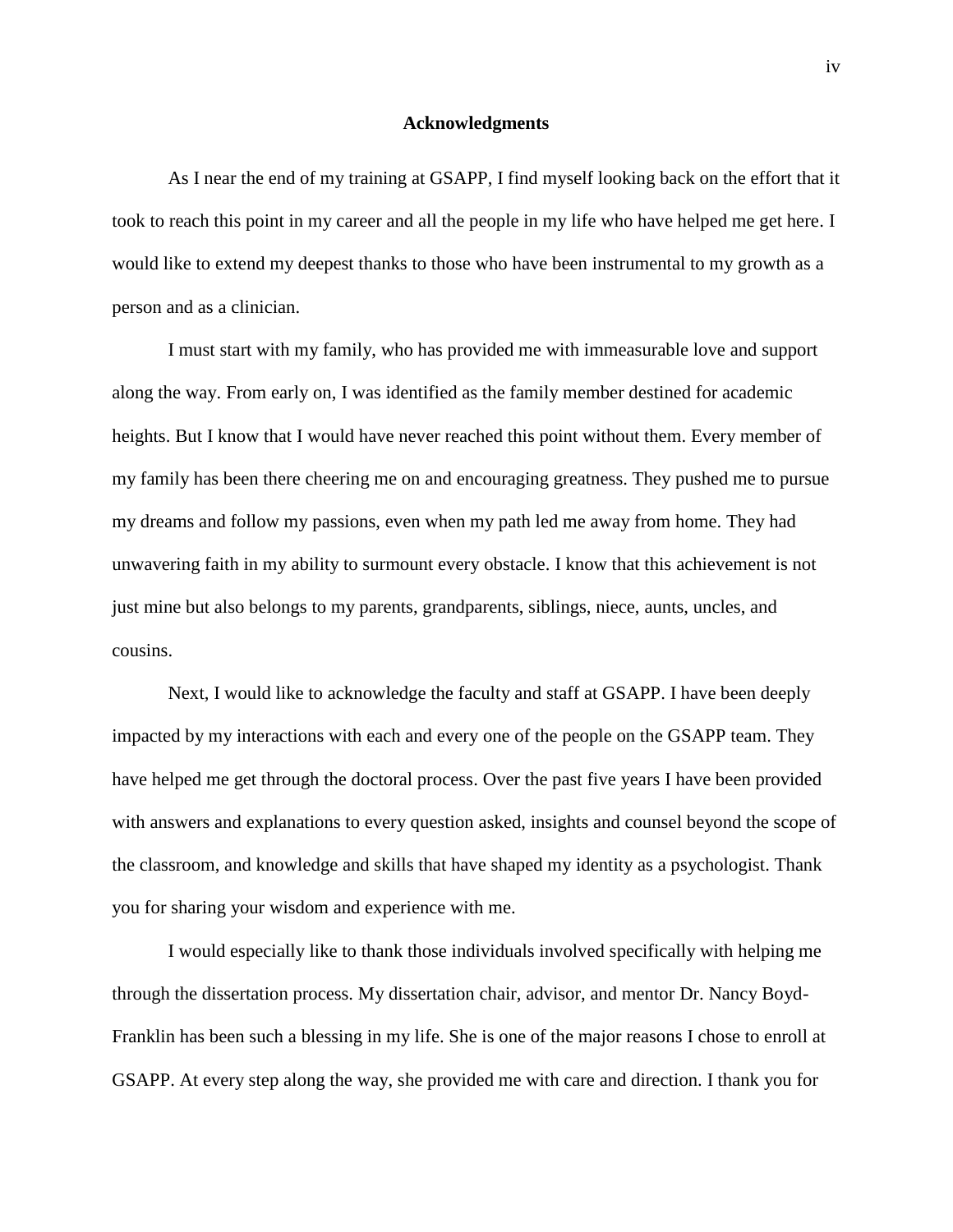exemplifying the qualities of determination, poise, and nurturance of an African-American woman, qualities that I will forever hope to emulate in my personal life and professional practice. I would also like to thank Dr. Jason Fleming for his guidance in the dissertation process, particularly his assistance in moving me forward when I was floundering. Establishing deadlines and the initial check-ins became the basis for my entire work schedule. The support I received from my peers was probably the most helpful during those moments when motivation lapsed. Thank you for keeping me going. This is especially true of Dan, who called me out and encouraged me to keep going when I wasn't giving it my all.

It also is essential that I extend my gratitude to the participants of this study, who revealed their strengths and weaknesses, challenges and triumphs, in an effort to put forth greater understanding of a subject matter that has been the focus of their life's work. Thank you all for sharing your poignant narratives.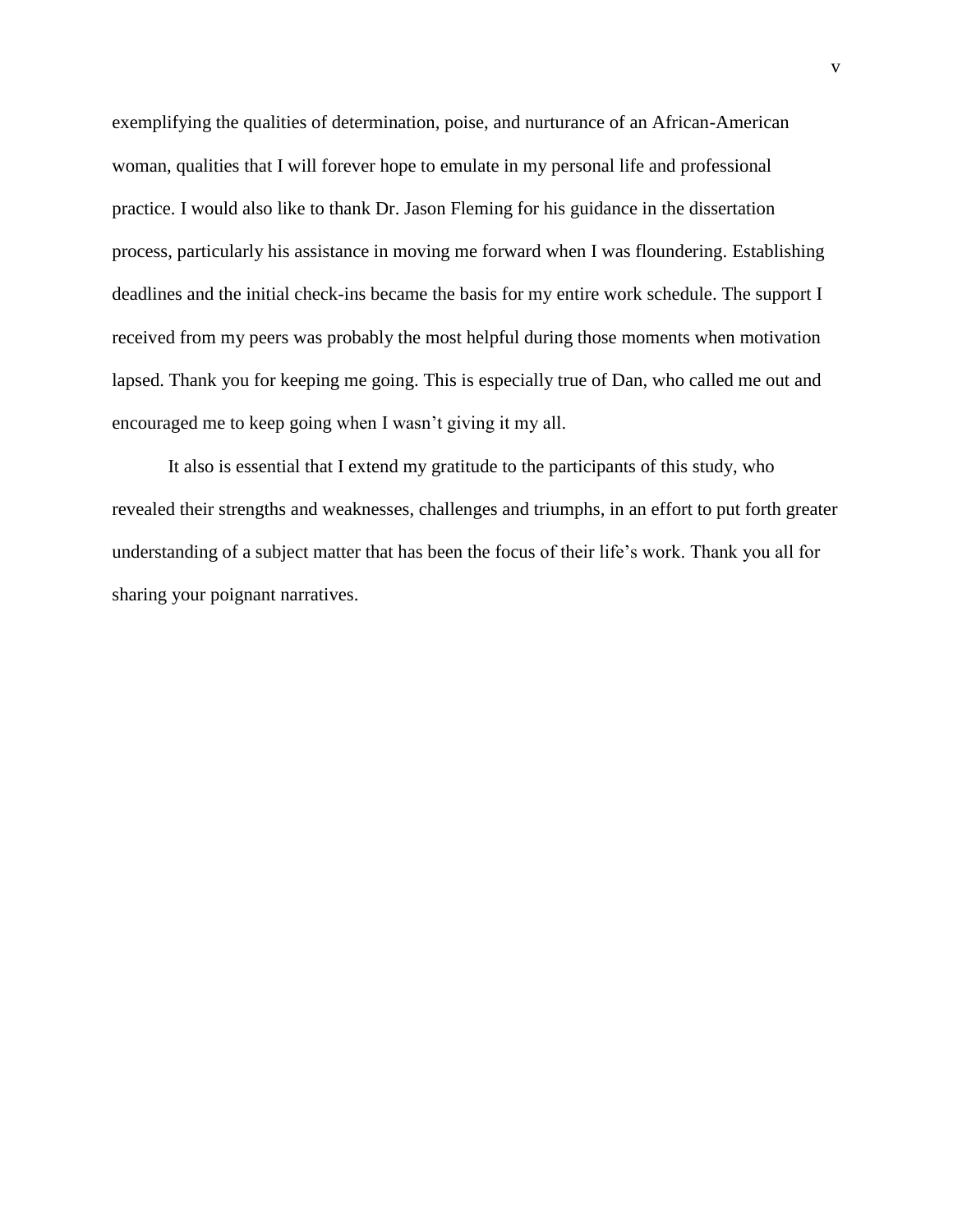# **Table of Contents**

| <b>CHAPTER</b> |                                                 |
|----------------|-------------------------------------------------|
| I.             |                                                 |
| II.            |                                                 |
|                |                                                 |
|                |                                                 |
|                |                                                 |
|                |                                                 |
|                |                                                 |
|                |                                                 |
|                |                                                 |
|                |                                                 |
|                |                                                 |
|                |                                                 |
|                |                                                 |
|                | Trauma-informed Cognitive Behavioral Therapy 13 |
|                |                                                 |
|                |                                                 |
| III.           |                                                 |
|                |                                                 |

PAGE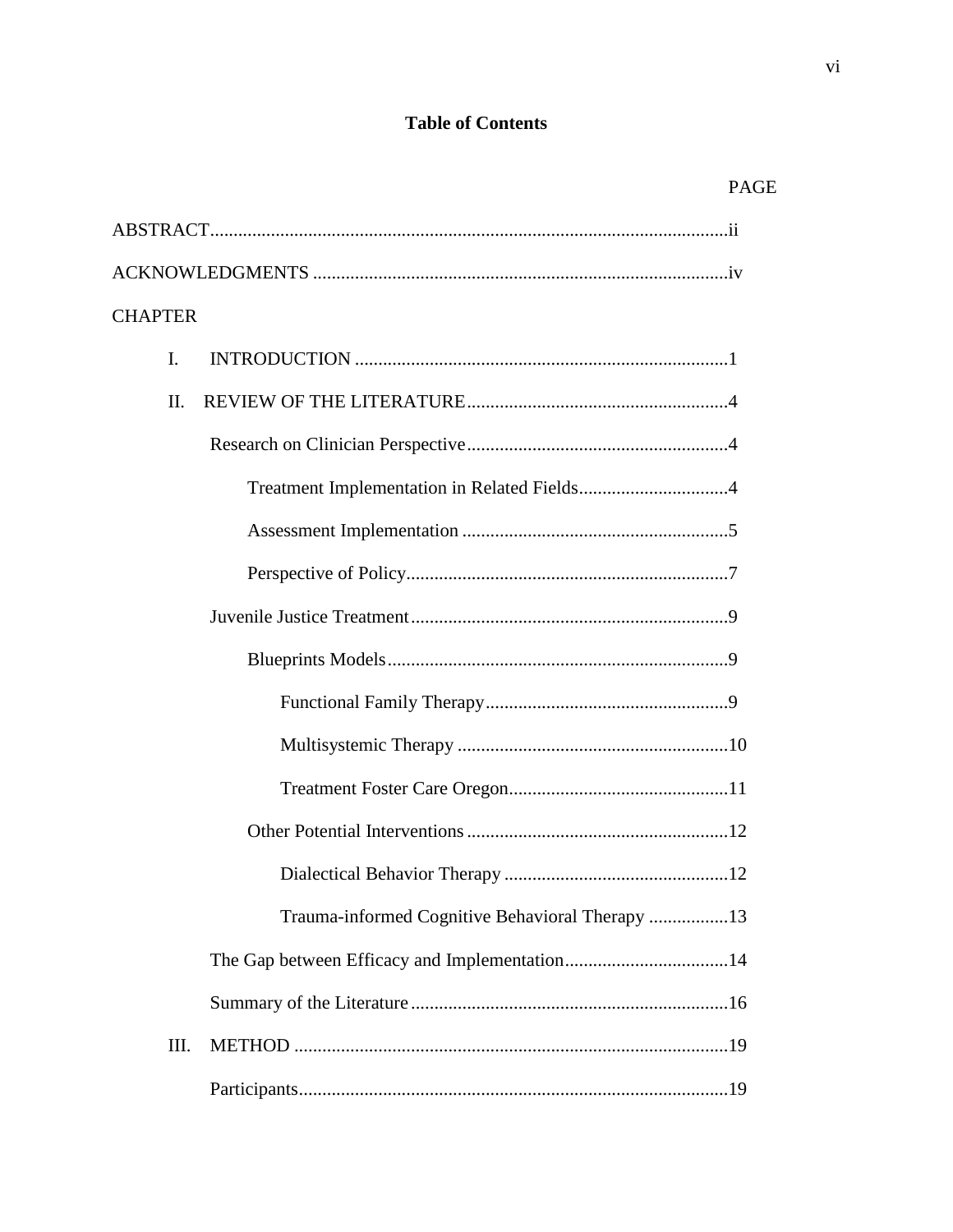| IV. |                                                               |  |
|-----|---------------------------------------------------------------|--|
|     | Characteristics of the Clinicians Who Conduct Interventions25 |  |
|     |                                                               |  |
|     |                                                               |  |
|     |                                                               |  |
|     | Perspective on the Youth with Whom They Worked27              |  |
|     |                                                               |  |
|     |                                                               |  |
|     |                                                               |  |
|     |                                                               |  |
|     |                                                               |  |
|     |                                                               |  |
|     |                                                               |  |
|     |                                                               |  |
|     | How Clinicians and Clients Approach Treatment 36              |  |
|     |                                                               |  |
|     |                                                               |  |
|     |                                                               |  |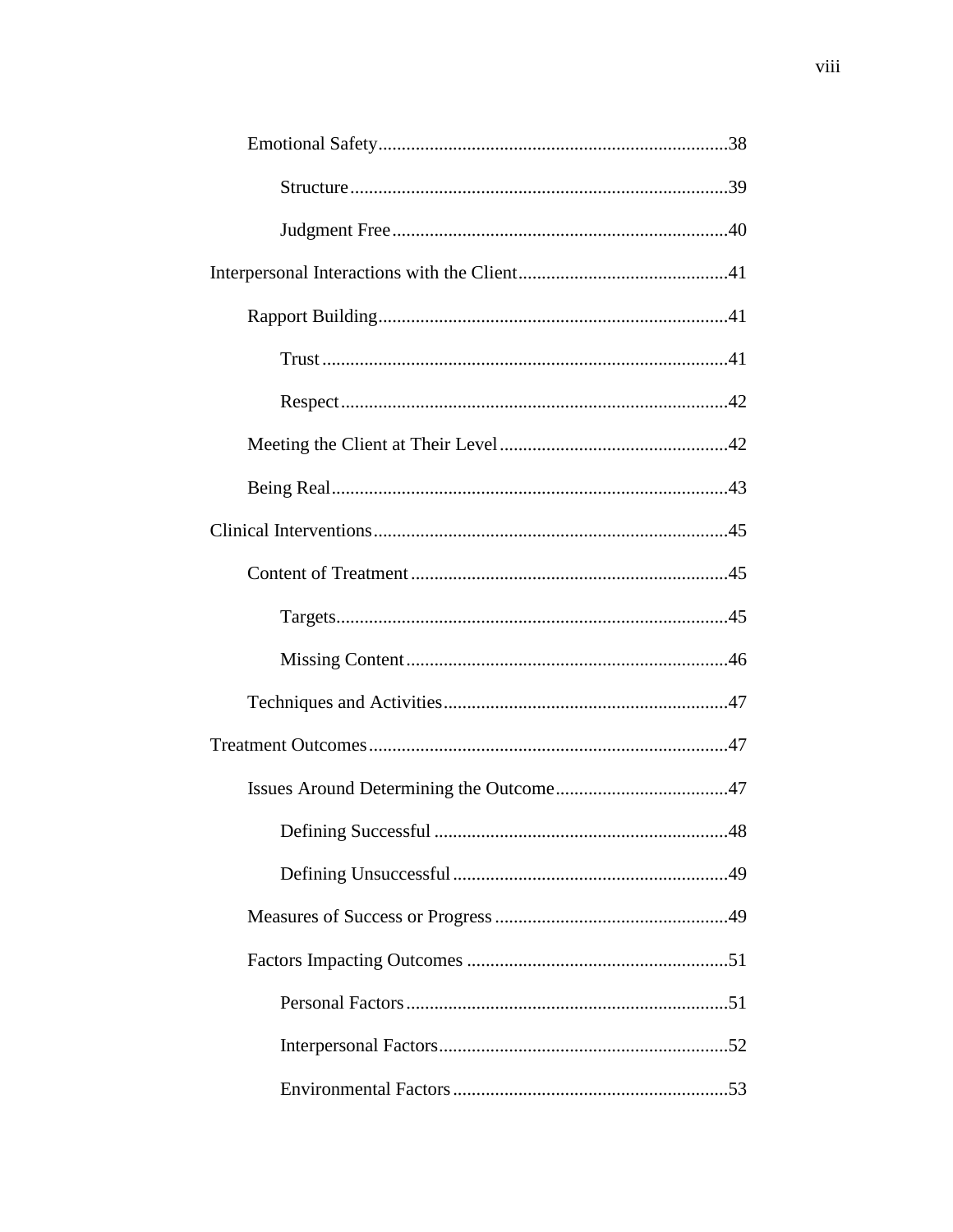| V. |  |
|----|--|
|    |  |
|    |  |
|    |  |
|    |  |
|    |  |
|    |  |
|    |  |
|    |  |
|    |  |
|    |  |
|    |  |
|    |  |
|    |  |
|    |  |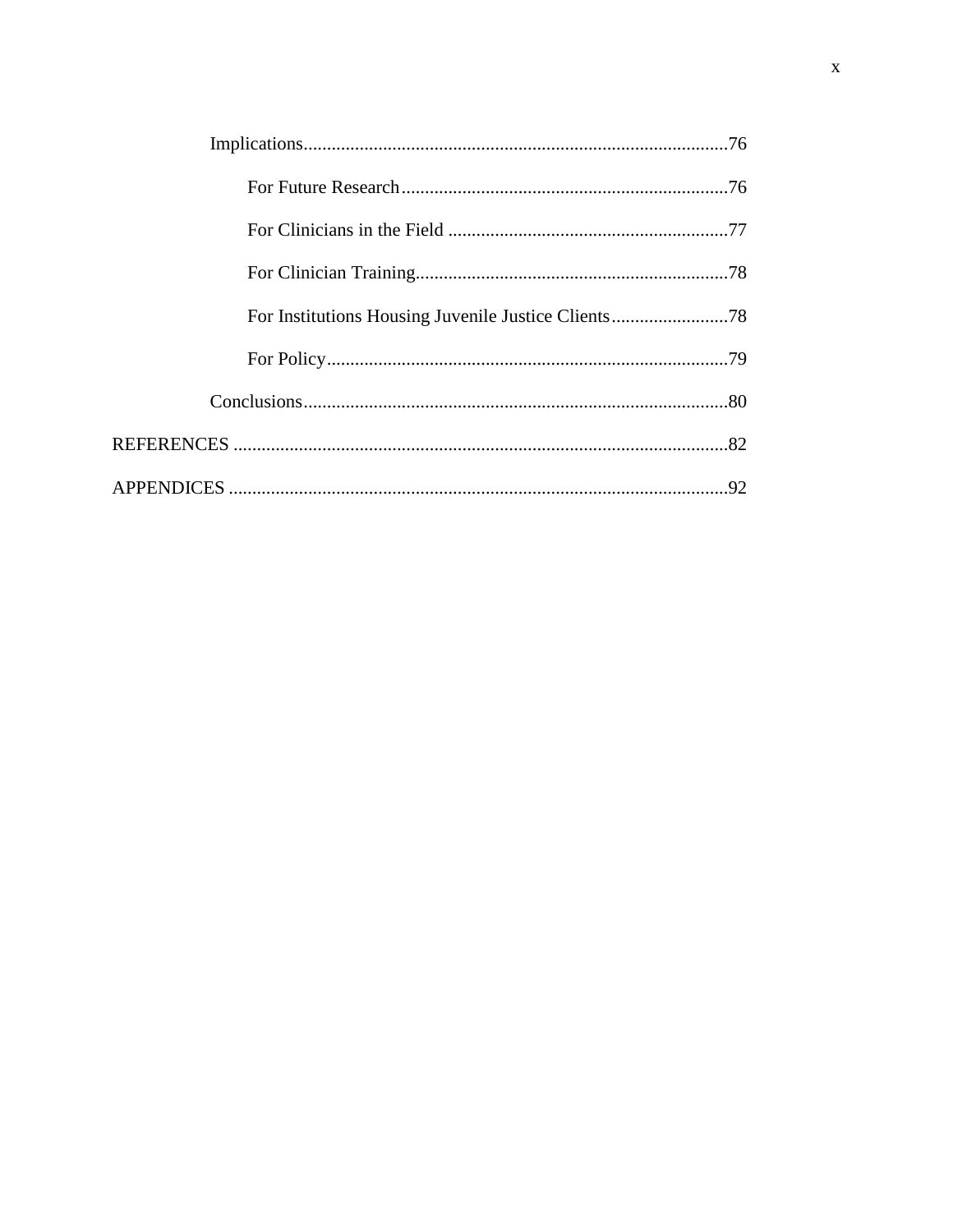## **CHAPTER 1**

# **Experience of Clinicians who Provide Therapeutic Interventions to Youth with Involvement in the Juvenile Justice System**

As of 2011, there were over 73.9 million children under the age of 18 in the United States (Puzzanchera, Sladky, & Kang, 2012; see also Sickmund & Puzzanchera, 2014). According to the most recent data, in 2011, juvenile courts in the US handled more than 1.2 million delinquency cases that consisted of juveniles involved with criminal law violations (Hockenberry & Puzzanchera, 2014a). These criminal acts included person offense cases, drug law violations, public order offense cases, and property offense cases. In addition, thousands of children who commit status offenses also go through the court system (Coalition for Juvenile Justice, 2011). Unlike criminal acts, status offenses are acts that are not deemed criminal when committed by adults, but carry sanctions for youth, such as truancy, running away, and incorrigibility.

An estimated 5,400 of the juvenile cases were waived to (adult) criminal court (Hockenberry & Puzzanchera, 2014b). An analytical report of 1997 and 1998 state legislation, released by the Department of Justice, indicated that it was at that point that many states started allowing more serious and violent juveniles to be tried as adults (Torbet & Syzmanski, 1998; see also Moak & Wallace, 2000). According to this report, many states increased the decisionmaking power of victims, de-emphasized confidentiality provisions, and emphasized sentences focused on punishment and offender accountability. This effort is axiomatic of the camp within the US that is oriented toward penal consequences over rehabilitative consequences for youth with juvenile justice system involvement.

The original justification for separating juvenile from adult offenders was to provide care and direction for youngsters viewed as lost and without guidance (Meng, Segal, & Boden, 2013).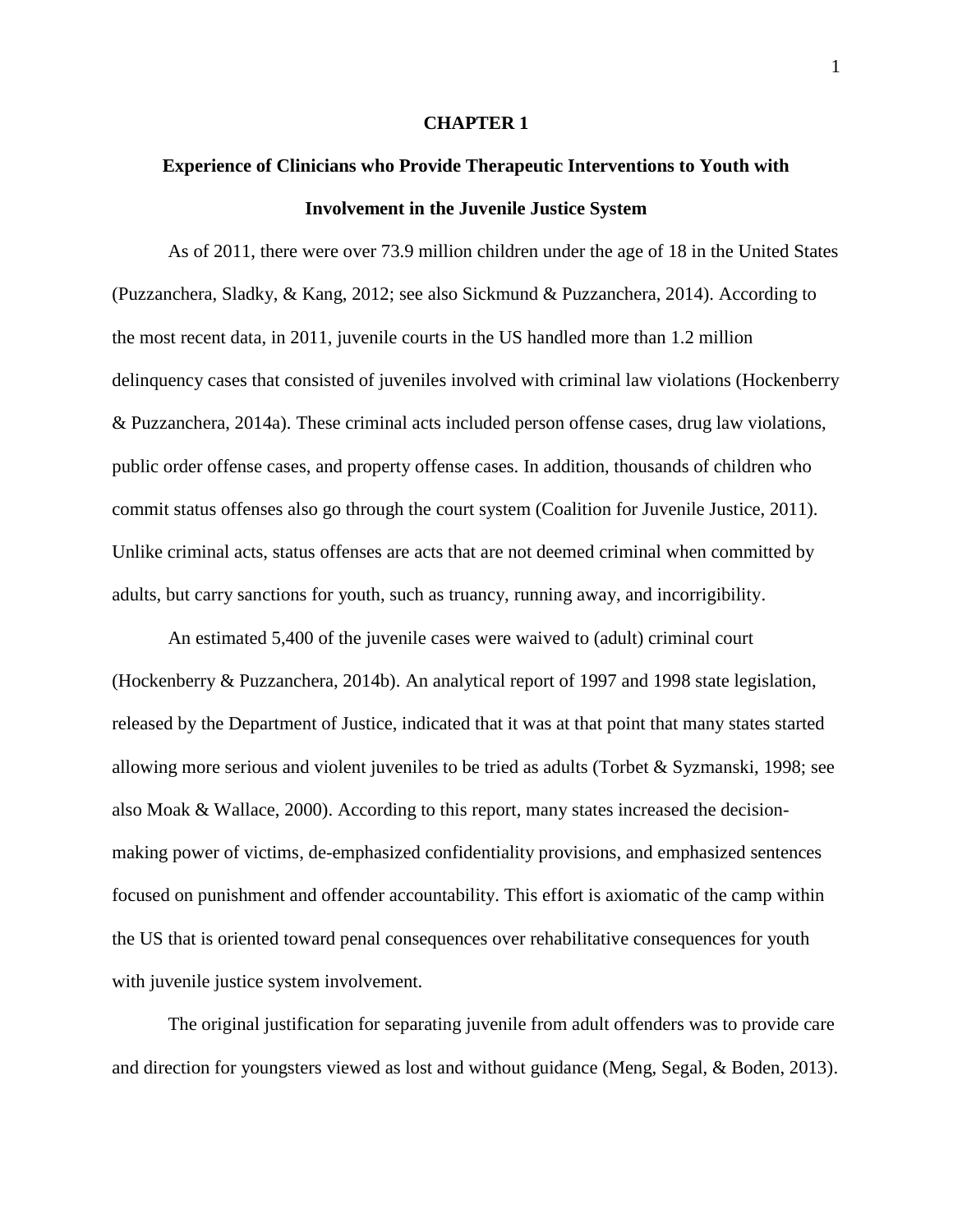Taking into consideration developmental factors and the potential of these youth, an emphasis on punitive measures seemed inappropriate (Shook, 2014). In the 1950s and 1960s, public concern about the perceived lack of effectiveness of this approach and lack of juvenile rights resulted in the creation of an adversarial structure that standardized rights, including the rights to have an attorney and to have charges proven beyond a reasonable doubt (Meng et al., 2013). In the 1980s, following an increase in crime, the public view shifted: the juvenile court was now considered too lenient. As a result, legislation was proposed in various places across the country to treat juveniles as adults in certain cases (Shook, 2014; Torbet & Syzmanski, 1998). The pendulum is now swinging back towards the middle, between punishment and rehabilitation. While there is still significant support for punishment across the US, increased emphasis on rehabilitation is evident in several ways.

One way is through restorative justice programs, which refer to a range of practices that attempt to repair the harm done by a crime (Sherman, Strang, Mayo-Wilson, Woods, & Ariel, 2015). This approach requires the various stakeholders involved with the youth or affected by the offense to collaborate to determine the best course of action. A typical element of this process is the restorative justice conference, during which the offender, victim(s), and representatives of the community come together to decide what needs to be done to repair the rupture. Youth referred to restorative justice programs have been found to remain offense-free significantly longer than youth with similar demographic factors who were referred to a traditional court (Bergseth & Bouffard, 2013).

In addition to restorative justice as a means for rehabilitation, major efforts have been made to create clinical interventions specifically to treat youth with involvement in the juvenile justice system. These treatments are generally found to be effective, with some more effective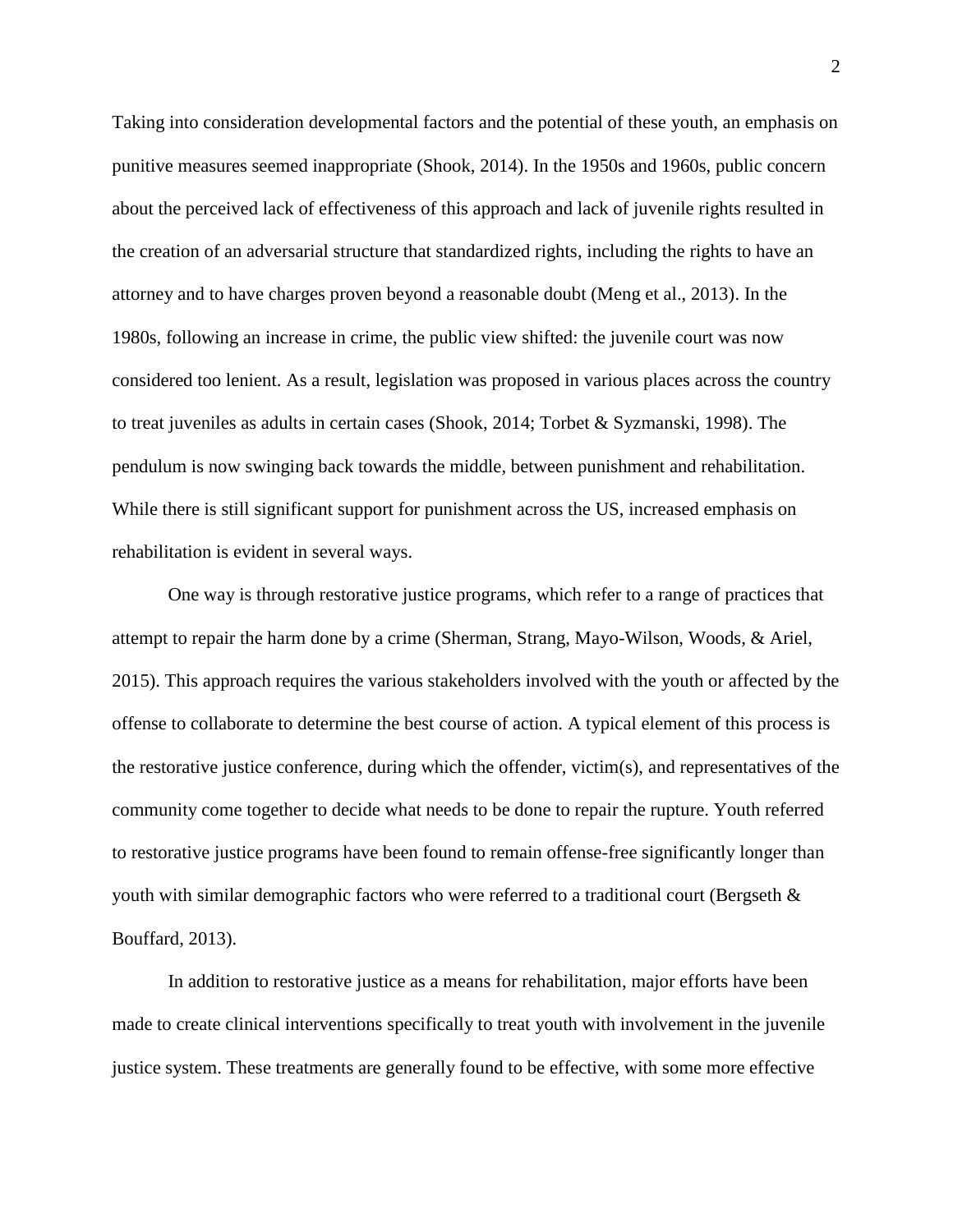than others, but most producing positive outcomes (Lipsey, 2009). Blueprints for Healthy Youth Development provides a registry of evidenced-based programs for treatment of children and teens endorsing various problem areas, including but not limited to: child maltreatment, illicit drug use, teen pregnancy, sexual violence, and of particular interest here, delinquency. These programs are reviewed by an independent panel of evaluation experts and determined to meet a clear set of scientific standards, and are therefore considered model interventions (Blueprints for Healthy Youth Development, 2015). Research such as that used to define these programs and others available in the efficacy literature can provide information on what techniques may be effective. But, they fall short of providing the necessary information about the treatment needs of the clinical population in community settings.

Clinicians, as intervention providers, are in a unique position to provide their perspectives on the current clinical practices in the field. They carry out the interventions and make efforts toward achieving the desired outcomes. However, their perspectives regarding their experiences in the juvenile justice system have not been considered in the empirical literature. The same cannot be said for other treatment areas, as studies have been conducted on clinicians' perspectives on treatment in multiple areas of psychology, such as the development of the therapeutic alliance (Hilsenroth, Peters, & Steven, 2004); treatment for PTSD (Frueh, Cusack, Grubaugh, Sauvageot, & Wells, 2006; Salyers, Evans, Bond, & Meyer, 2004); and couples therapy (Whisman, Dixon, & Benjamin, 1997). These studies suggest that clinician perspective is considered valuable in psychological research. The present study further demonstrates the value of the perspective of clinicians, specifically within the field of juvenile justice, in order to enhance research in this area.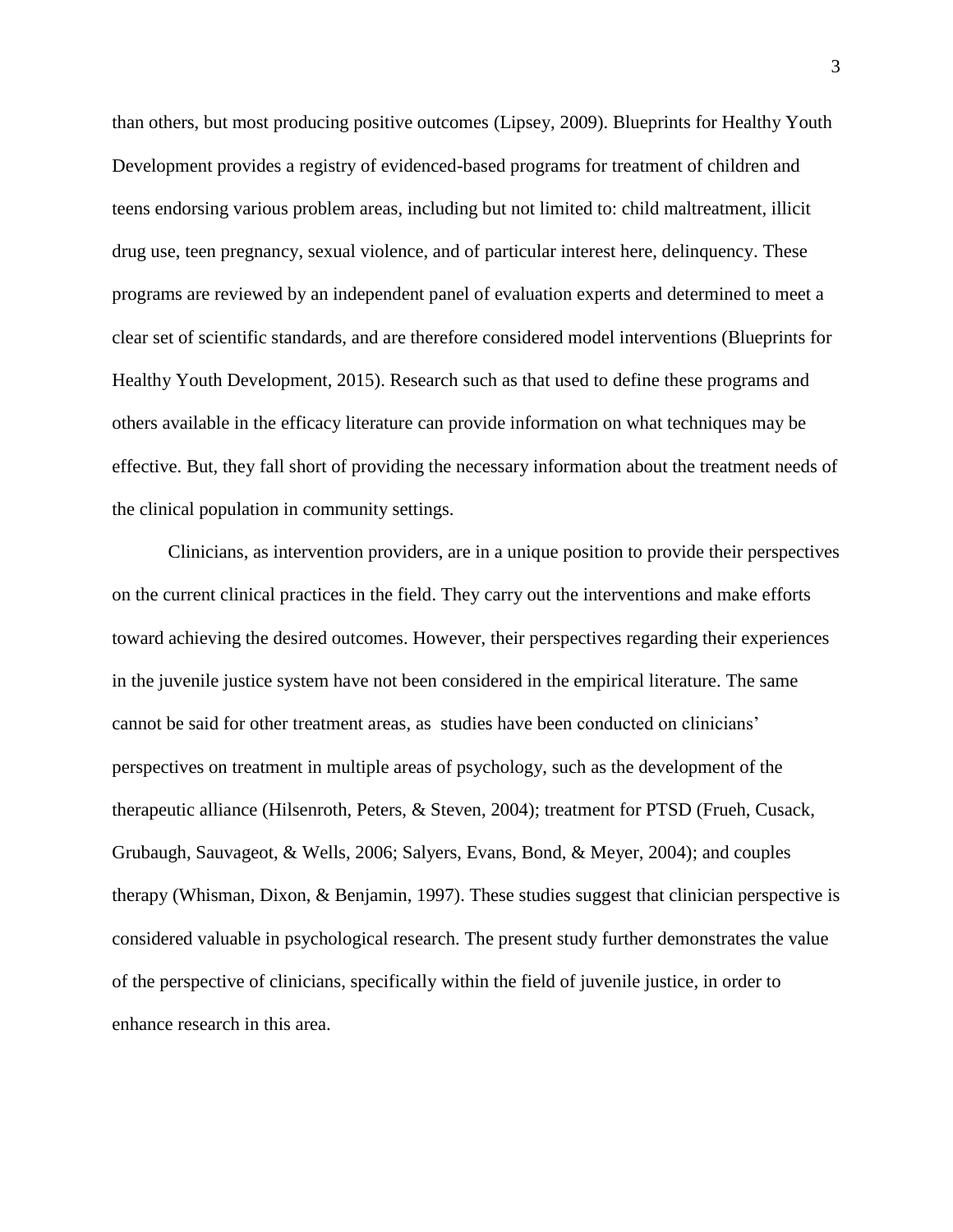#### **CHAPTER 2**

#### **Review of the Literature**

#### **Research on the Perspective of Clinicians**

A review of the literature conducted for the present study, uncovered no empirical studies that specifically assessed the perception of clinicians who provide interventions within the juvenile justice system. Although no published research examines all of the factors of interest combined—clinician perspectives, juvenile justice, and clinical treatment interventions—some research addresses one or two of these factors. Scholars have studied practitioners' reactions to implementing treatment in areas outside of the juvenile justice system (Godley, White, Diamond, Passetti, & Titus, 2001), the integration of assessments into daily practice within the juvenile justice system (Ferguson, 2002; Young, Moline, Farrell, and Bierie, 2006), and perspectives of various juvenile justice employees on policy in the field (Mears, Shollenberger, Willison, Owens, & Butts, 2010; Moak & Wallace, 2000). A review of the literature in these three areas is delineated below. Although generalizability of each of these findings is limited, combined, the research is useful in providing an initial foundation to our understanding of the perspectives of clinicians who implement treatment interventions with youth in the juvenile justice system.

**Treatment implementation in related fields.** The context of treatment research differs markedly from that of clinical practice and brings into question how and whether it is possible to generalize efficacy results to practice. Psychotherapy research is generally focused on symptom relief of specific maladies and rarely addresses the multiple issues or stressors that are more likely to come into play in clinical practice (Kazdin, 2008). As indicated above, research on clinician perspectives can provide valuable information.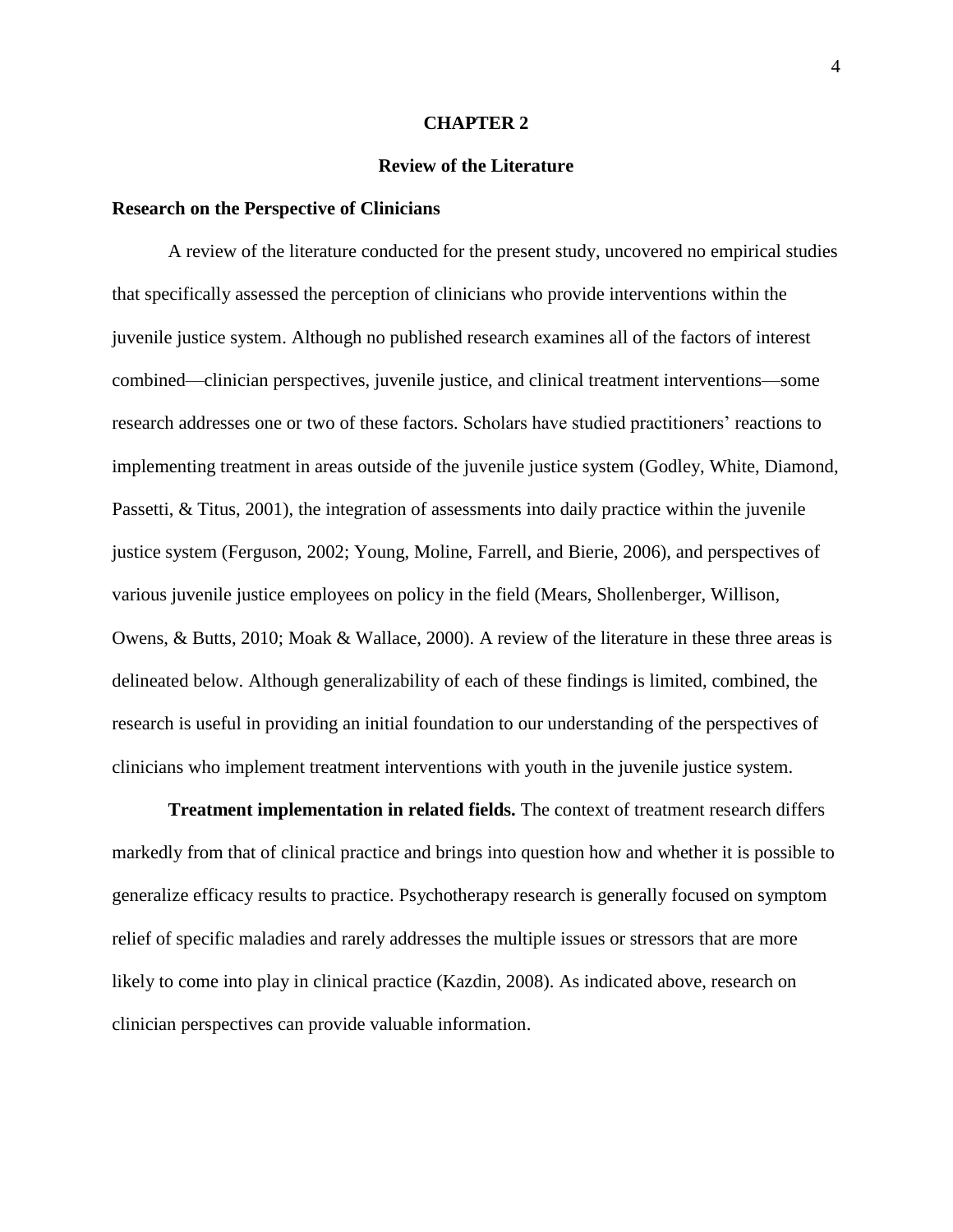There is no research on the experience of therapists implementing treatment specifically within the context of the juvenile justice system. The literature on criminal justice is limited to adults, the literature on children and adolescents focuses on populations outside of the juvenile justice system. Further, the available empirical literature is generally limited to one specific treatment modality, cognitive behavioral therapy (Kazdin, 2008), therefore failing to incorporate the variety of perspectives and treatment modalities that exist within the field.

Godley and colleagues (2001) assessed reactions of therapists implementing several different manualized interventions with adolescents using marijuana. Reactions from the therapists centered around six major themes: structure/consistency, ease of use of the protocol, focus, restrictiveness, potential to incorporate personal style/creativity, and flexibility/opportunity for client centeredness. The therapists' consensus was that while the manuals provided structure and consistency (which was positive), they were also restrictive (which was negative). Those who said they did not feel restricted expressed that they were able to infuse their own personal style into treatment while maintaining adherence to the manual. These findings highlight the impact of provider innovation in the ease of manualized treatment implementation. One critique is that the sample may have been biased in favor of the utility of manualized treatments, as recruiters targeted individuals amenable to manual use.

**Assessment implementation.** Research on the use of risk assessments within the juvenile justice field provides useful information on the challenges that come with implementing practices in "real-world" service settings. Although the focus of this project is on implementing clinical interventions, as treatment and assessment are distinct yet related some concepts, principles, or practices may be utilized or translated.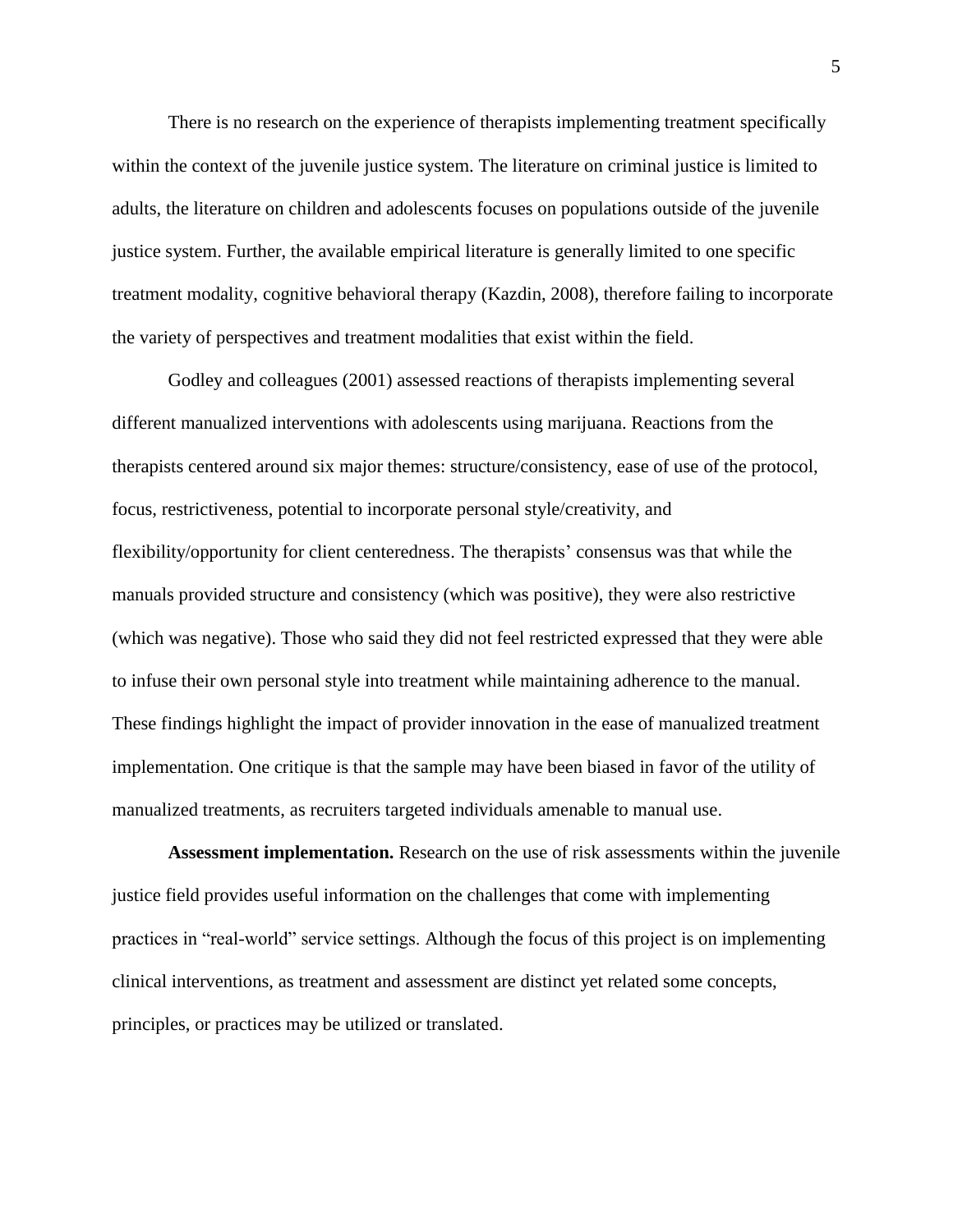In one study, researchers attempted to implement structured assessments into juvenile centers within Maryland's Department of Juvenile Services while monitoring reactions and challenges throughout the process (Young et al., 2006). The most often cited blocks to effective implementation were practitioners' concern about a lack of resources and follow-through to implement the new initiatives and the belief that administrators do not understand the needs of the population and providers. To a lesser extent, practitioners expressed some preference for an intuitive method and skepticism of the utility of structured assessments. Although this study was limited to Maryland, thereby limiting generalizability across states, this case example points to some considerations for future exploration with regard to clinicians' reactions to assessment implementation.

Similar research was done with the Maricopa County Adult Probation Department in Arizona (Ferguson, 2002). Although this study was conducted on a much smaller scale, it is similar to the one mentioned previously in that they both describe practitioners' experience of implementing structured risk assessment tools and therefore have similar utility in highlighting the practitioner perspective in this area. The study results were similar as well; the providers were concerned that implementing a structured risk assessment would mean losing the potential to use their own professional judgment, and that they would receive only limited resources and support to execute the changes in the long run. In addition, the providers expressed some confusion about the new technology and concern over the reliability of the client reports used for the assessments.

Of relevance to this current study is that clinicians in both of the above case studies had concerns about the utility and sustainability of the new protocols and their own ability to implement them. Clinicians might have similar concerns regarding implementation of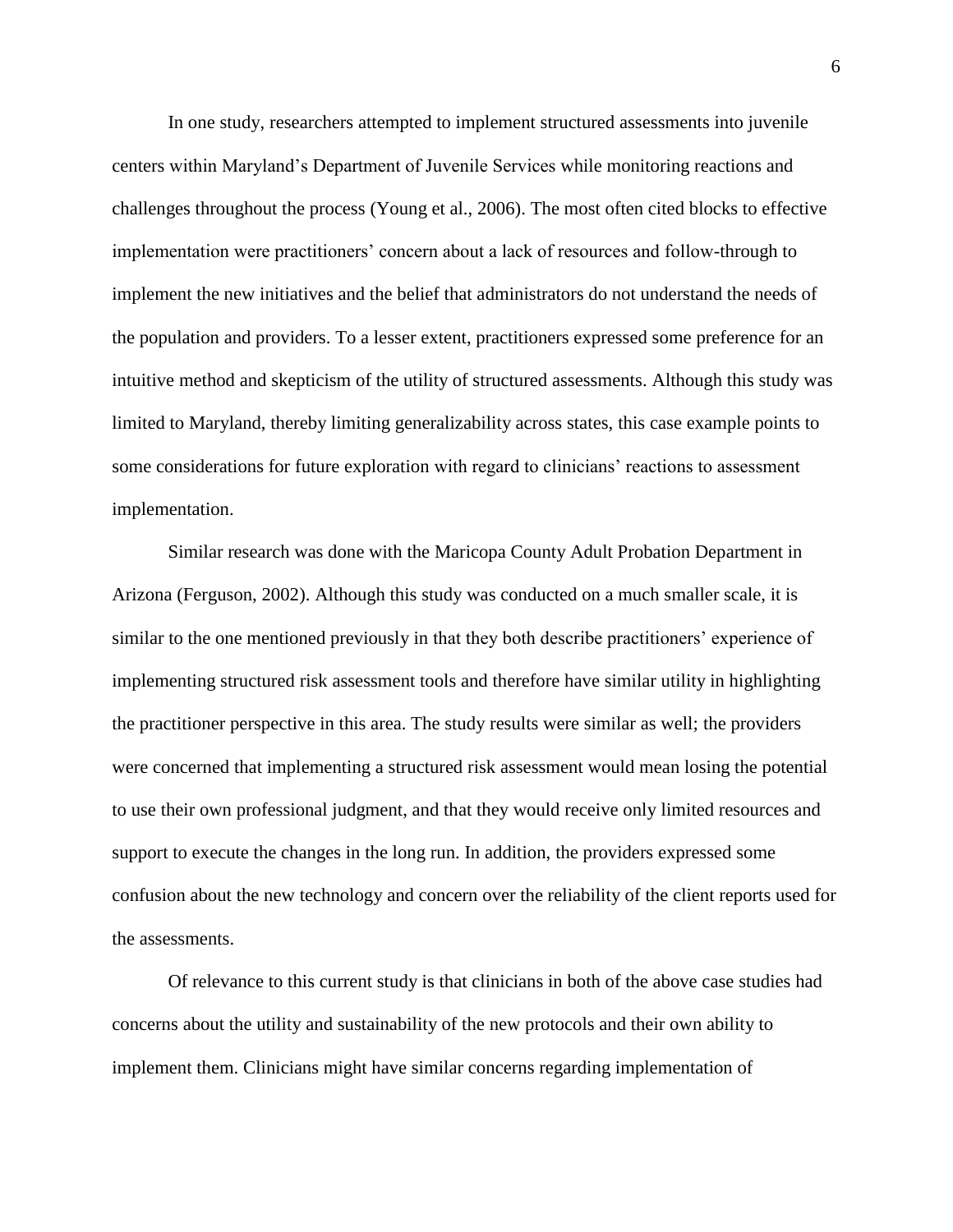interventions. It would be valuable to the field to determine whether the same concerns exist for implementation of new treatment approaches within juvenile justice system as were brought up for the structured assessments.

**Perspectives on policy.** Research focused on the perspectives of juvenile justice personnel regarding policy in the juvenile justice system was also available in the literature (Mears et al., 2010; Moak &Wallace, 2000). Although the participants of these studies included a variety of individuals working in the field, such as lawyers, judges, and probation officers, and not exclusively clinicians, the results provide an important glimpse into the perceptions of insiders in the field and the overall climate of the juvenile justice system. This insight can point to factors that may merit more or less scholarship and highlight areas where change may be warranted. In one study assessing attitudes of practitioners toward the notion of rehabilitation of juvenile offenders, attorneys, judges, social workers, and correctional facility employees were surveyed (Moak &Wallace, 2000). Support of rehabilitation tended to be higher in the following groups; older, more educated, nonwhite, and female. Also, those who believed that crime rates were rising were less likely to support rehabilitation. In addition, participants identified as casework practitioners were more likely than legal professionals to feel that the justice system was too lenient. The authors suggested two possible explanations for this difference in opinion: 1) the legal professionals in their study were mostly judges and defense attorneys, whose focus would be on advocacy; and/or 2) caseworkers may have been more inclined to interact with juveniles when they were not on their best behavior. Despite these differences, professionals were overall inclined toward rehabilitation more so than punitive punishments.

A similar study collected quantitative and qualitative survey data to examine perceptions of senior practitioners in large, densely populated areas of the US on policies, priorities, and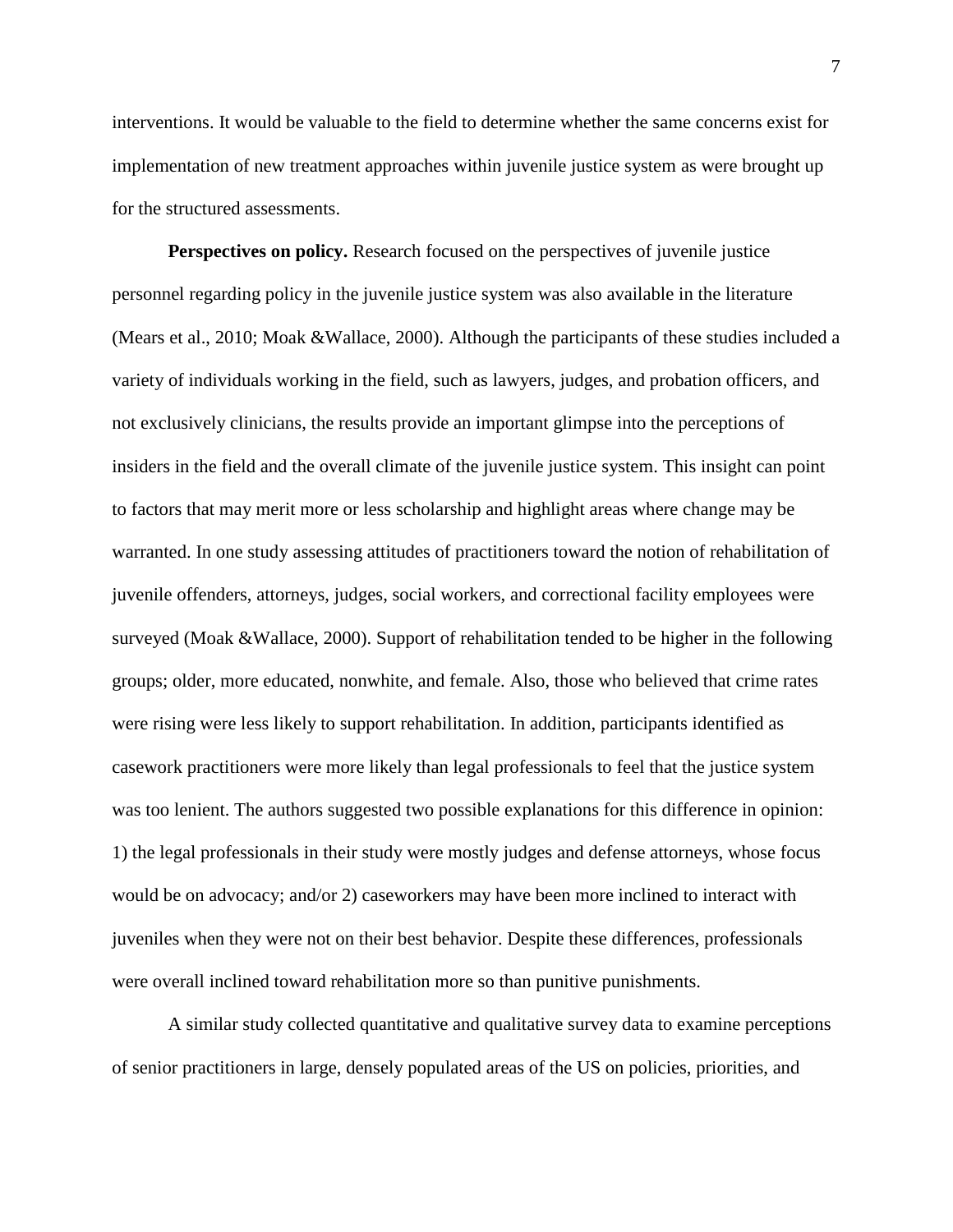practice within the juvenile justice system (Mears et al., 2010). According to the responses from the practitioners (juvenile court judges, prosecutors, public defenders, and court administrators), the juvenile justice system falls short in addressing factors they consider key to successful outcomes, such as gender-specific and culturally appropriate programming (Mears et al., 2010). There was less consensus regarding policies that were considered effective. For example, prosecutors and defense attorneys disagreed most often on the effectiveness of particular interventions. These biases can have significant implications for youth within the system. If prosecuting attorneys and defense attorneys differ dramatically in their perception of the most effective approach for youth, it will be exceedingly difficult to come to a consensus on the best course of action. Lastly, there was considerable variability in responses to the question of possible solutions, suggesting that there is no simple answer for the problems in the system. Policy makers may need to creatively integrate several alternatives to help improve effectiveness.

The studies discussed above are characteristic of the few existing efforts to examine the perspectives of practitioners in the juvenile justice field. The majority of the literature focuses on the practitioner's view of overall policy. Taken together, the findings brought to light some ambivalence in the field, and suggest potential future directions. Although in general, some individuals in the juvenile justice field may be amenable to a pendulum swing back toward rehabilitation and an increase in the use of clinical interventions, disagreement as to the appropriate balance between punitive and rehabilitative efforts still exists. The variations in perspectives are likely the result of differences in positions and roles within the field, as suggested by Mears and colleagues (2010).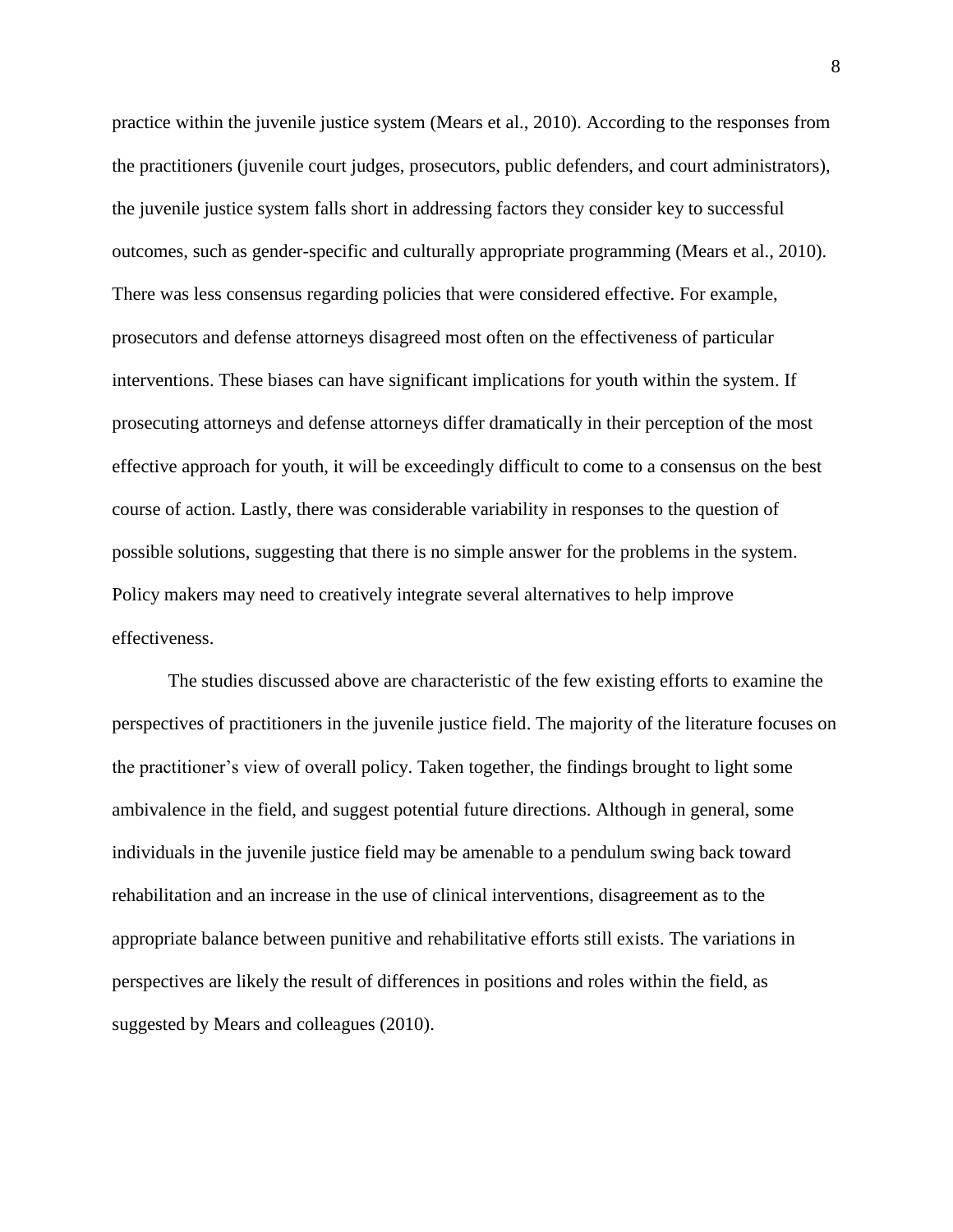Clinicians may struggle with similar challenges related to balancing rehabilitation goals with punitive sanctions, and determining the best course of action when confronted with issues not well-addressed by the system. Given the emphasis of clinicians toward promoting psychological health and wellness, they would likely lean more towards rehabilitation generally. However, there may be particular obstacles to rehabilitation efforts, or preference may shift depending on circumstances. It is not possible to know the specifics regarding this issue without getting data from the clinicians themselves.

#### **Juvenile Justice Treatment**

There are multiple empirically-supported juvenile justice treatments available in the literature. In addition to programs identified as models by Blueprints for Healthy Youth Development, there are several other interventions with support for their effectiveness in treating violence and delinquency including dialectical behavior therapy and trauma-informed cognitive behavioral therapy

**Blueprints models.** Several treatment programs identified in the efficacy research qualify as empirically supported interventions for youth in the juvenile justice system. Blueprints offers a summary of the research and designates ratings for programs based on the available evidence. They have identified three programs—Functional Family Therapy, Multisystemic Therapy, and Treatment Foster Care Oregon—as model interventions for youth with delinquency and criminal behavior (Blueprints for Healthy Youth Development, 2015). Although other interventions are noted, they are either more focused on other target areas or do not yet have the required research backing to be considered a model.

*Functional Family Therapy.* Functional Family Therapy (FFT) is a short-term, familybased therapeutic intervention for delinquent youth at risk for institutionalization and their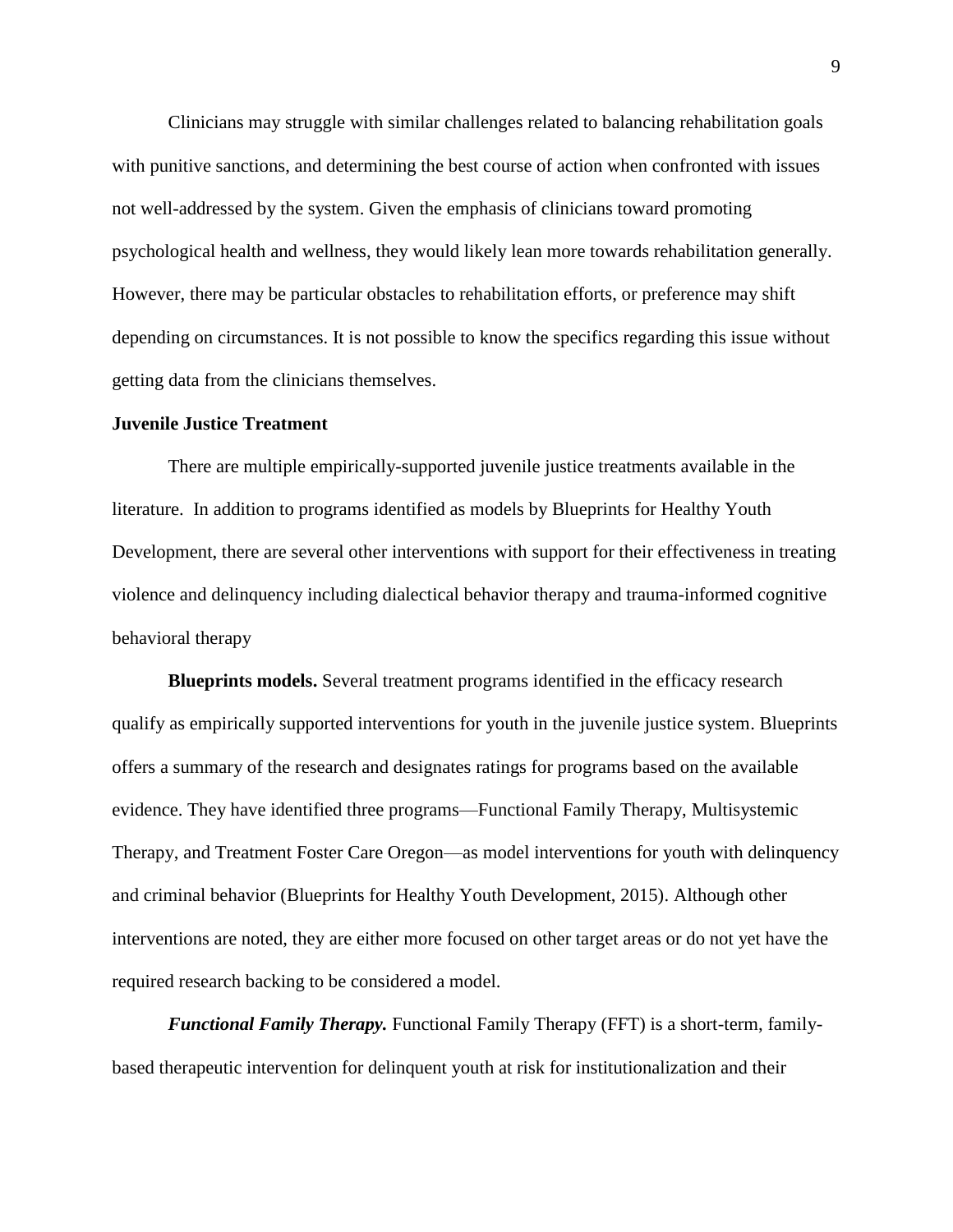families (Blueprints for Healthy Youth Development, 2015). FFT is designed to improve withinfamily attributions, family communication, and supportiveness, while decreasing intense negativity and dysfunctional patterns of behavior. Studies conducted across the United States (Baglivio, Jackowski, Greenwald, & Wolff, 2014; Celinska, Furrer, & Cheng, 2013; Darnell & Schuler, 2015) and abroad (Graham, Carr, Rooney, Sexton, & Wilson Satterfield, 2014) have demonstrated program benefits for recidivism among juveniles. A meta-analysis that included "seven rigorous evaluations of the program" (Aos, 2007, p. 19) estimated that the average FFT program for youth on probation (with quality control) can be expected to reduce juvenile recidivism rates by 15.9%.

*Multisystemic Therapy.* Multisystemic Therapy (MST) is an intensive family- and community-based treatment that addresses a variety of factors thought to cause serious antisocial behavior in juvenile offenders (Blueprints for Healthy Youth Development, 2015). The MST program seeks to improve the functioning of youth by changing their home, school, and neighborhood, in ways that promote prosocial behavior while decreasing antisocial behavior. Therapists generally spend more time with families in the initial weeks and gradually taper their time over the course of treatment. For more than 30 years, MST has consistently demonstrated positive outcomes with chronic juvenile offenders (Multisystemic Therapy [MST] Services Inc., 2015). A report summarizing the research to date indicates that as of January 2015, MST Services Inc. had a record of 48 published outcome, implementation, and benchmark studies, resulting in almost 100 published journal articles using a variety of samples. The studies that had focused on juvenile offenders linked MST with decreased criminal offending generally (Butler, Baruch, Hickley, & Fonagy, 2011), decreased sexual offending specifically (Letourneau et al., 2009), decreased arrests and convictions (Fain, Greathouse, Turner, & Weinberg, 2014;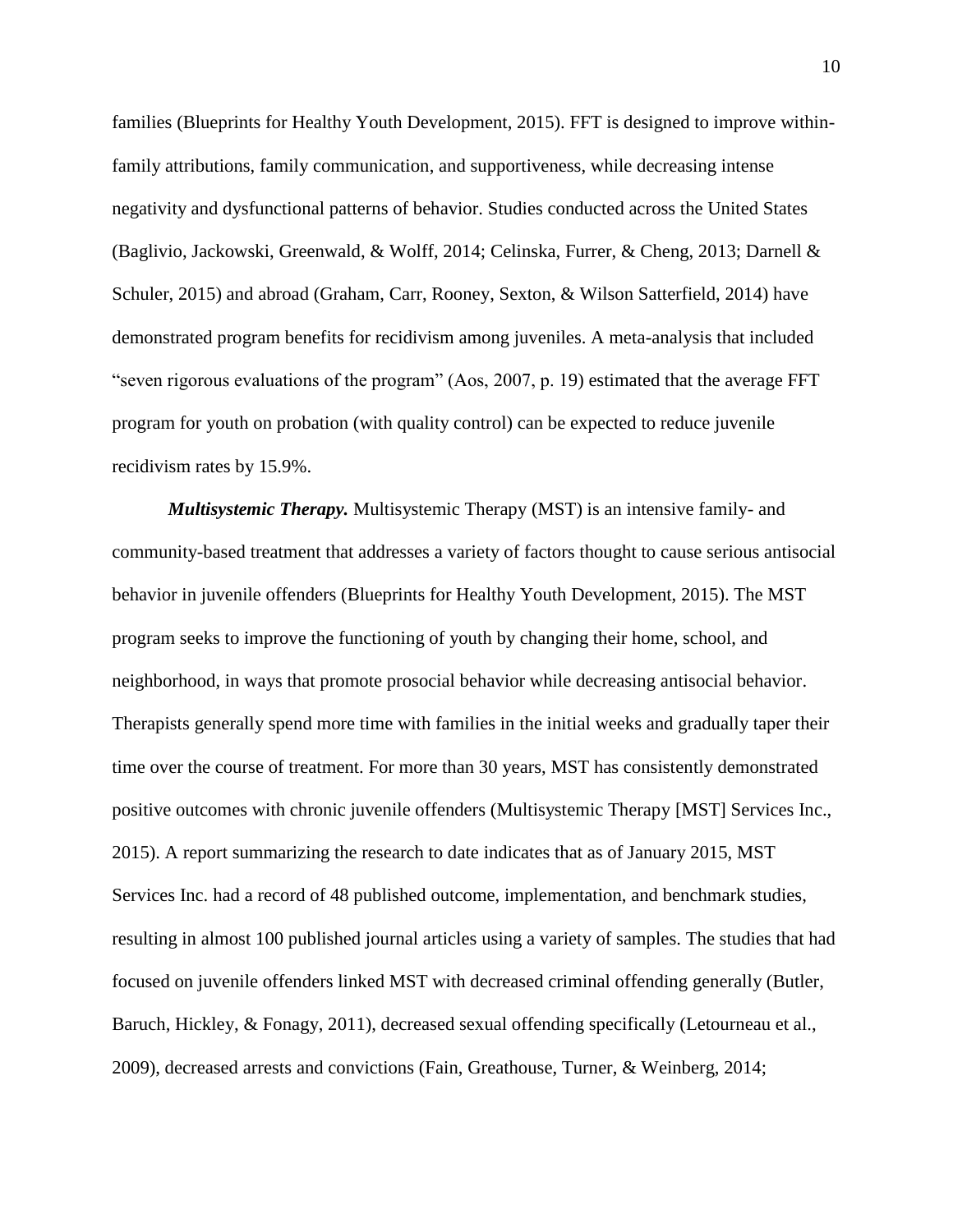Schaeffer & Borduin, 2005; Timmons-Mitchell, Bender, Kishna, & Mitchell, 2006; Wagner, Borduin, Sawyer, & Dopp, 2014), shorter sentences (Wagner et al., 2014), improvement in family relations (Schaeffer & Borduin, 2005), and decreased out-of-home placements (Glisson et al., 2010).

*Treatment Foster Care Oregon.* Treatment Foster Care Oregon (TFCO), formerly Multidimensional Treatment Foster Care, is an alternative to residential treatment, incarceration, and hospitalization for adolescents who have problems with chronic antisocial behavior, emotional disturbance, and delinquency (Blueprints for Healthy Youth Development, 2015; Leve, Fisher, & Chamberlain, 2009). Trained foster families provide placed adolescents with treatment and intensive supervision at home, in school, and in the community; clear and consistent limits with follow-through on consequences; positive reinforcement for appropriate behavior; a relationship with a mentoring adult; and separation from delinquent peers. Individual and family therapy is provided, and case managers closely supervise and support the youth and their foster families through daily phone calls and weekly foster-parent group meetings. Placement in foster parent homes typically lasts for about six months. Aftercare services remain in place for as long as the parents want, typically about one year.

When implemented with delinquent boys, significant program effects, relative to a comparison group, were found. They included: 1) a larger drop in official criminal referral rates (no criminal referrals, compared with 7% of the comparison) at one-year follow-up (Chamberlain & Reid, 1998); 2) fewer violent offense referrals (21% in treatment, compared to 38% of comparison) two years after intervention (Eddy, Whaley, & Chamberlain, 2004); and 3) fewer subsequent arrests at one-year follow-up (Chamberlain & Reid, 1998). A randomized control study found positive treatment results for children with severe behavioral problems in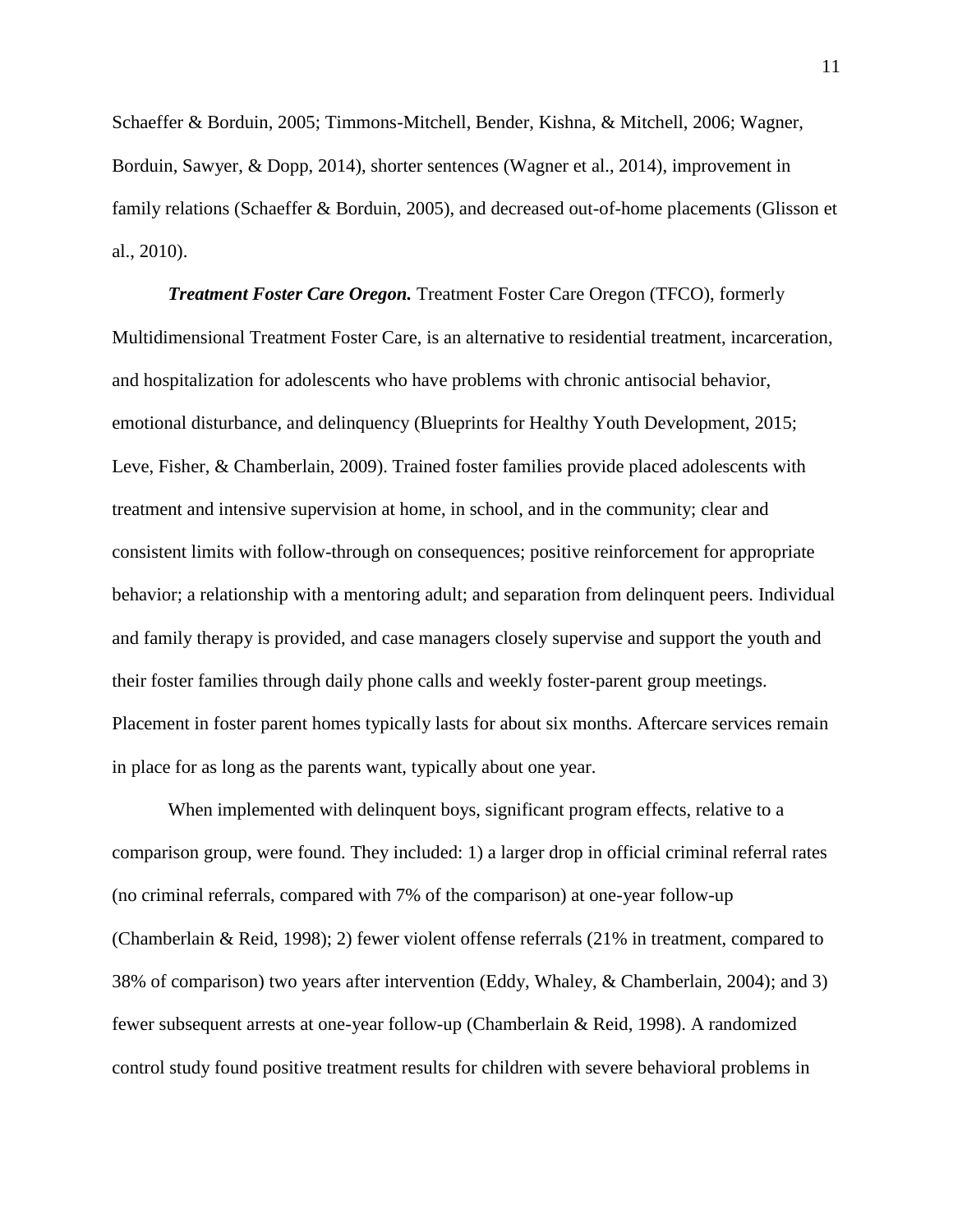Sweden, suggesting applicability internationally (Westermark, Hansson, & Olsson, 2011). When implemented with delinquent girls, researchers found significant reductions on a combined measure of days spent in locked settings, criminal referrals, and self-reported delinquency at two years post-treatment (Chamberlain, Leve, & DeGarmo, 2007). Further, this program has demonstrated prevention applications. One group conducted multiple randomized trials with younger children, and their evidence suggests that the intervention leads to the development of resiliency mechanisms, including improved interpersonal relations and adapted neurobiological functioning (Leve et al., 2009).

**Other potential interventions.** Notably, all of the model interventions include biological and/or foster families. As designed, they would not be appropriate for custodial facilities or situations where family is not involved. Other interventions, though not indicated as models, have some evidence base to treat issues such as violence and delinquency. These interventions, dialectical behavior therapy and trauma-informed cognitive behavioral approaches (described below), might be more appropriate for a wider array of situations.

*Dialectical behavior therapy.* Dialectical behavior therapy (DBT) has had demonstrated effectiveness with adolescent participants in a variety of settings (Miller, Wyman, Huppert, Glassman, & Rathus, 2000; Nelson-Gray et al., 2006). DBT for adolescents has been adapted from its traditional format to meet the needs of the population. These modifications include shortened treatment, integration of family members into the process, and simplified language appropriate to the developmental level of adolescents (Rathus & Miller 2000). Just as DBT has been adapted for use with adolescents, it has also been systematically modified for use with forensic populations (McCann, Ball, & Ivanoff, 2000). There have been multiple clinical research projects conducted on the use of DBT with adult forensic populations, although no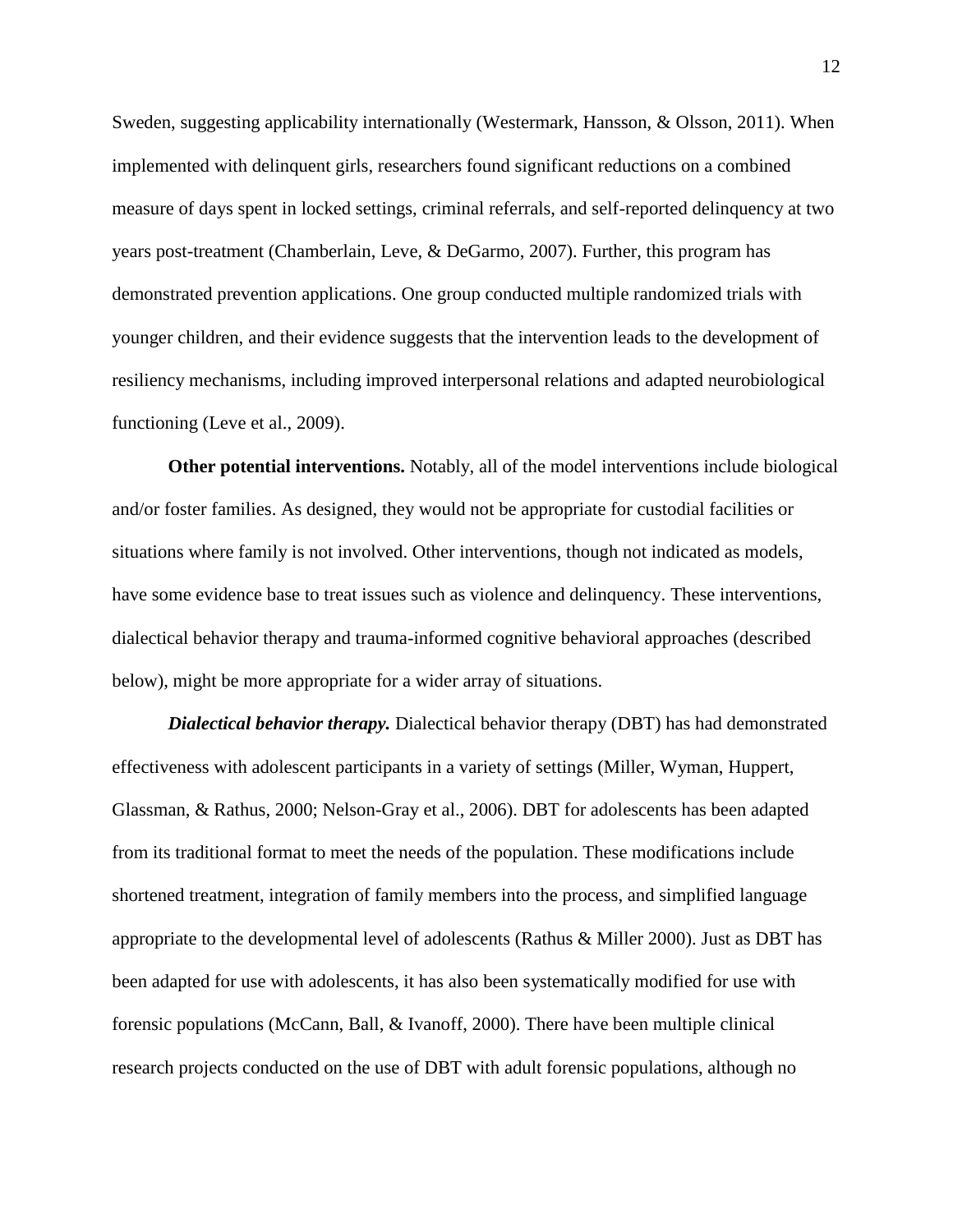empirical studies have been published (see Berzin & Trestman, 2004; Quinn & Shera, 2009, for a summary of findings). The summary of these results indicate that DBT is potentially effective with adult forensic populations.

One study was uncovered that examined the utility of DBT specifically with youth in the juvenile justice system. The results of this study, which involved female juvenile offenders in state custody, were mixed (Trupin Stewart, Beach, & Boesky, 2002). The treatment groups included female juveniles at the mental health cottage and the general population cottage at a residential program. Residents of an additional general population cottage served as the treatment-as-usual comparison group. Youth who received DBT at the mental health cottage demonstrated significant reduction in behavior problems, while youth who received DBT at the general population cottage did not. While use of punitive actions by the staff at the mental health cottage was not reduced during the DBT intervention, and actually significantly increased at the general population cottage. Given these mixed results, study replication and expansion with male juveniles would help to parse out the actual effects of the treatment for this population. Another study, not exactly focused on juvenile justice involved youth, assessed the effectiveness of a DBT skills program for adolescents diagnosed with Oppositional Defiant Disorder (ODD; Nelson-Gray et al., 2006). Researchers found an increase in interpersonal strength and a reduction in ODD symptoms and externalizing behaviors.

*Trauma-informed Cognitive Behavioral Therapy.* Trauma-informed cognitive behavioral therapy (CBT) programs offer another alternative. Until recently, no CBT program for PTSD had been tested systematically with delinquent youth (Ford, Steinberg, Hawke, Levine, & Zhang, 2012). To date, Trauma Affect Regulation: Guide for Education and Therapy (TARGET) is the only trauma-focused approach to have been subjected to empirical review,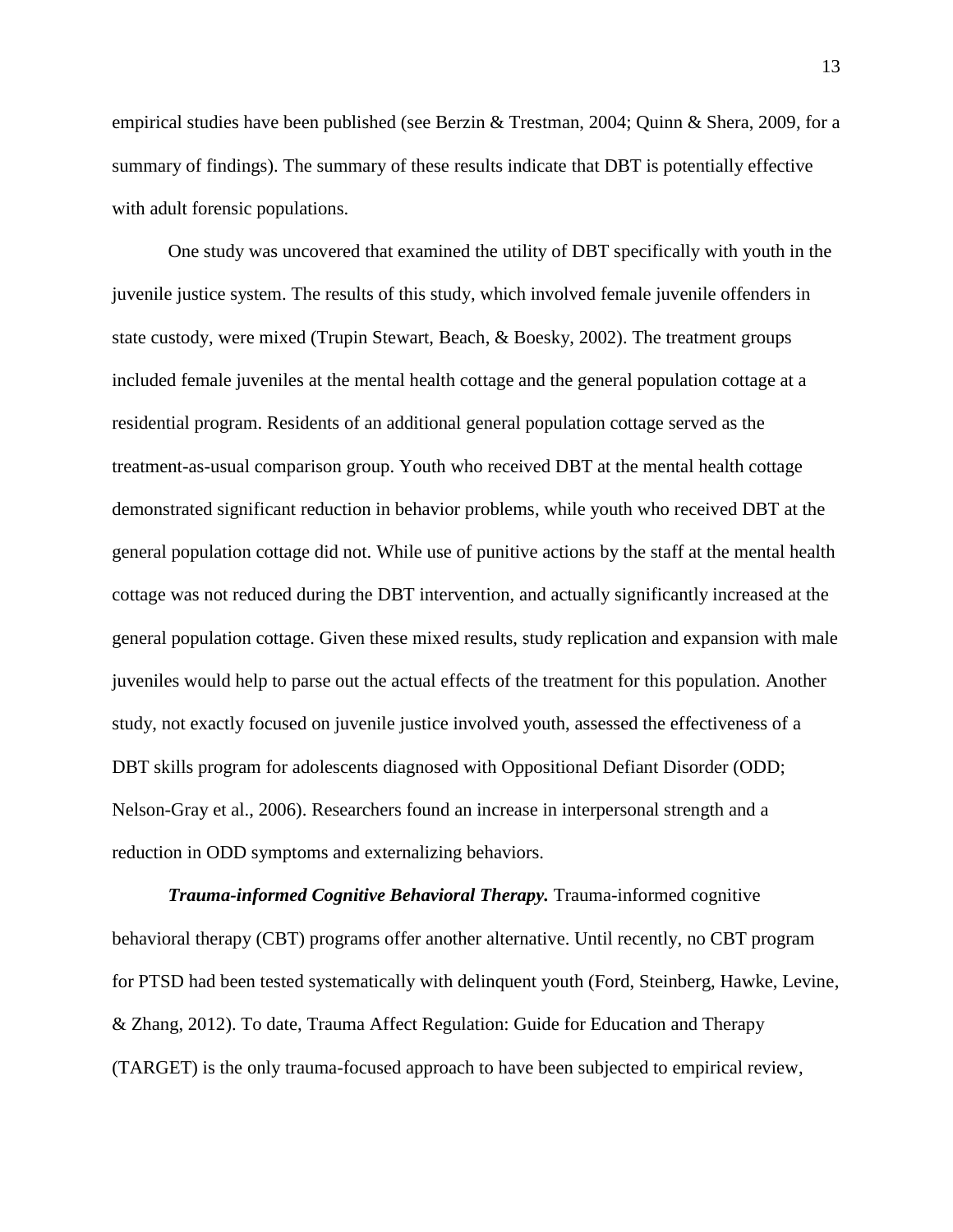having undergone an initial test of efficacy in 2012 (Ford et al., 2012). Researchers found that the time-limited individual therapy was effective in reducing PTSD symptoms for girls living in the community who were involved in delinquency. TARGET was more effective than the enhanced relational supportive therapy in addressing DSM-IV PTSD Criteria B (intrusive reexperiencing) and C (avoidance and emotional numbing) in delinquent girls. This assessment demonstrates the potential impact of trauma-focused interventions on justice-involved youth, but these interventions do not focus on delinquency. According to another article published by Ford's group, youth who participated in the TARGET program that included groups and milieu interventions at multiple juvenile correctional facilities, showed improvement compared to a matched comparison group (Ford  $\&$  Hawke, 2012). These specific improvements included fewer disciplinary incidents and punitive sanctions, and more prosocial behavior.

#### **The Gap between Efficacy and Implementation**

Given the unique circumstances that surround juvenile justice treatment, the juvenile justice population is likely to differ from other groups in terms of motivation for treatment, focus or goals of the intervention, and complexity of interactions of the systems involved. The youth who these interventions target are generally court-mandated, so may be less interested in treatment. Further, the treatment with this population requires interactions within the multifaceted juvenile justice system, whose complexity may be an obstacle. In order to determine the effectiveness of any treatment in practice, the treatment needs to be implemented in the actual juvenile justice settings.

The above referenced programs provide evidence supporting the efficacy of the interventions in treating youth who have been involved in the juvenile justice system. However, the literature suggests limitations to the utility of dissemination of prescribed programs without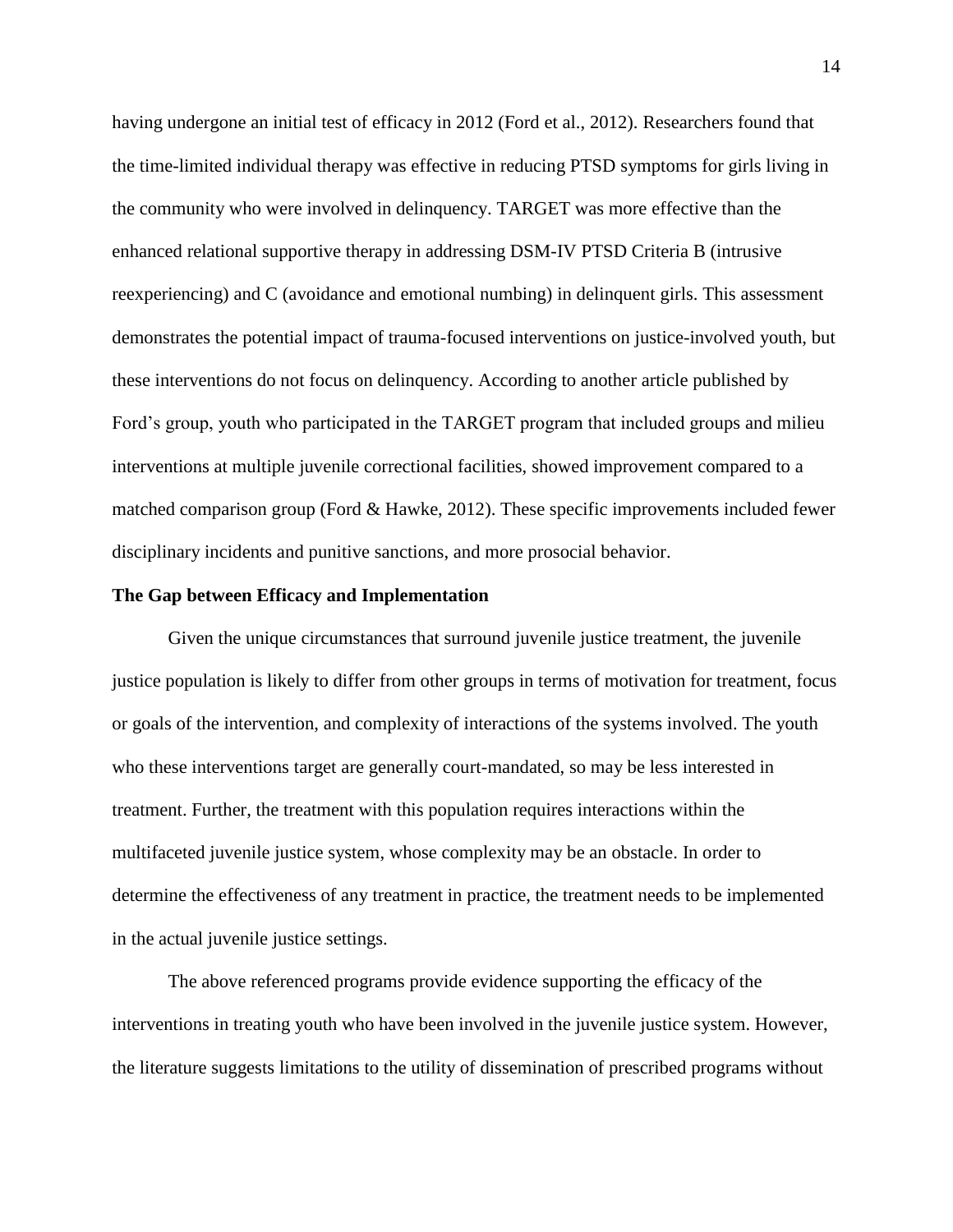consideration of several key factors related to the potential for adapting them to community populations. According to the dissemination literature, the process of dissemination consists of three dynamic and nonlinear stages: adoption, implementation, and routinization (Mayer & Davidson, 2000). Sturza and Davidson (2006) illustrated some of the roadblocks to dissemination of juvenile justice interventions that might occur at each stage, using the example of an adolescent diversion program.

In the adoption phase, the concern is whether the intervention will be used by the system. Even if the intervention is effective and cost-effective, its implementation in a juvenile justice setting is dependent on an established system for referrals (Sturza & Davidson, 2006). There are likely multiple obstacles to consistent and appropriate referrals, for example with diversion programs, youth diverted successfully will reduce the demand for court processing. Paradoxically, if effective, these intervention programs would reduce the need for the established system, this knowledge may be threatening to referral sources.

The concern at the implementation phase is how the intervention will be carried out. The likelihood of new services being utilized is influenced by organizational facilitators, individual provider characteristics, provider dispositional innovativeness, and social networks (Aarons, 2005; Mitchell, 2011). High-fidelity implementation is more likely to occur when requirements for implementation are similar to those that exist for treatments already in practice (Sturza  $\&$ Davidson, 2006). For example, implementation of a diversion program is less likely if the treatment perspective among providers is that youth need to face the consequences of their actions, because diversion might be seen as a way of avoiding punishment.

The concern at the routinization phase is whether the intervention will be integrated as part of standard practice—which is the goal of this phase—or considered an ancillary alternative.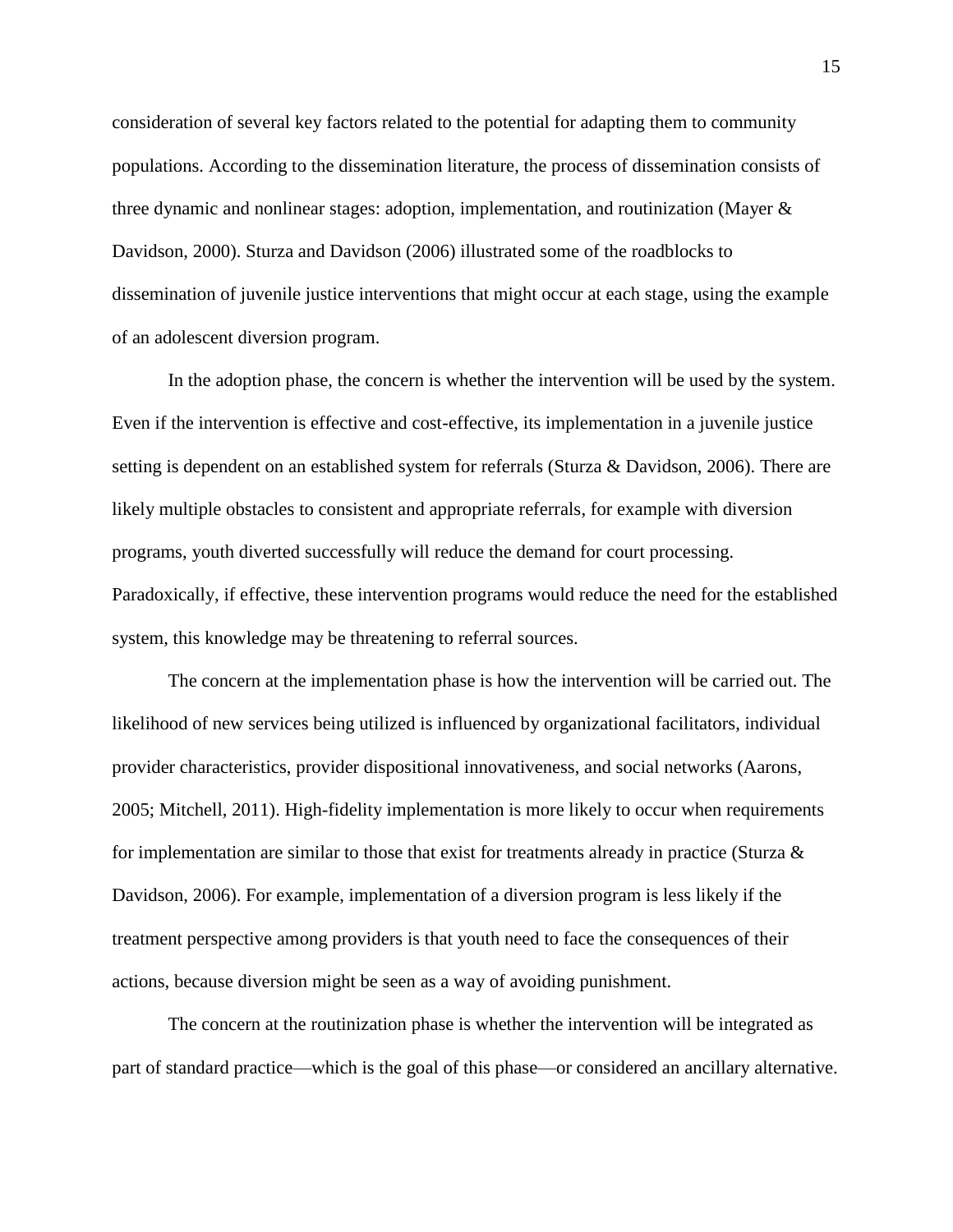Such integration is essential for long-term stability, yet integration into standard practice too quickly may impact fidelity due to limited structured oversight (Sturza & Davidson, 2006).

These various concerns regarding dissemination highlight the gap between efficacy and implementation. Closing this gap requires understanding the issues and concerns of practitioners in the field, as their perspectives can provide important insight towards smoothing the transition between treatment research and clinical practice.

#### **Summary of the Literature**

While current research on interventions effective with juveniles in the justice system highlights several programs that address the behavioral symptoms and areas of concern for this population, the gap in this literature is evident. A complete understanding of treatment requires an examination of which treatments are being used, the issues surrounding use of these clinical interventions, and the effectiveness of evidence-based interventions when implemented in "realworld" contexts—none of which have been thoroughly explored.

As described in previous sections, the literature in closely related fields provides some insight as to the state of interventions in this area. We can surmise that conflicts and disagreements exist in the juvenile justice field (Mears et al., 2010), and challenges come with implementation of new technologies (Ferguson, 2002; Young et al., 2006). The potential for effective implementation is partially influenced by the technology itself and the professionals' ability to work with the technology. Another concern is whether the new tools being implemented are easy to use (Ferguson, 2002; Godley et al., 2001). Also, practitioners are particularly worried about the loss of their individuality and professional judgement (Ferguson, 2002; Godley et al., 2001; Young et al., 2006). However, these implications barely scratch the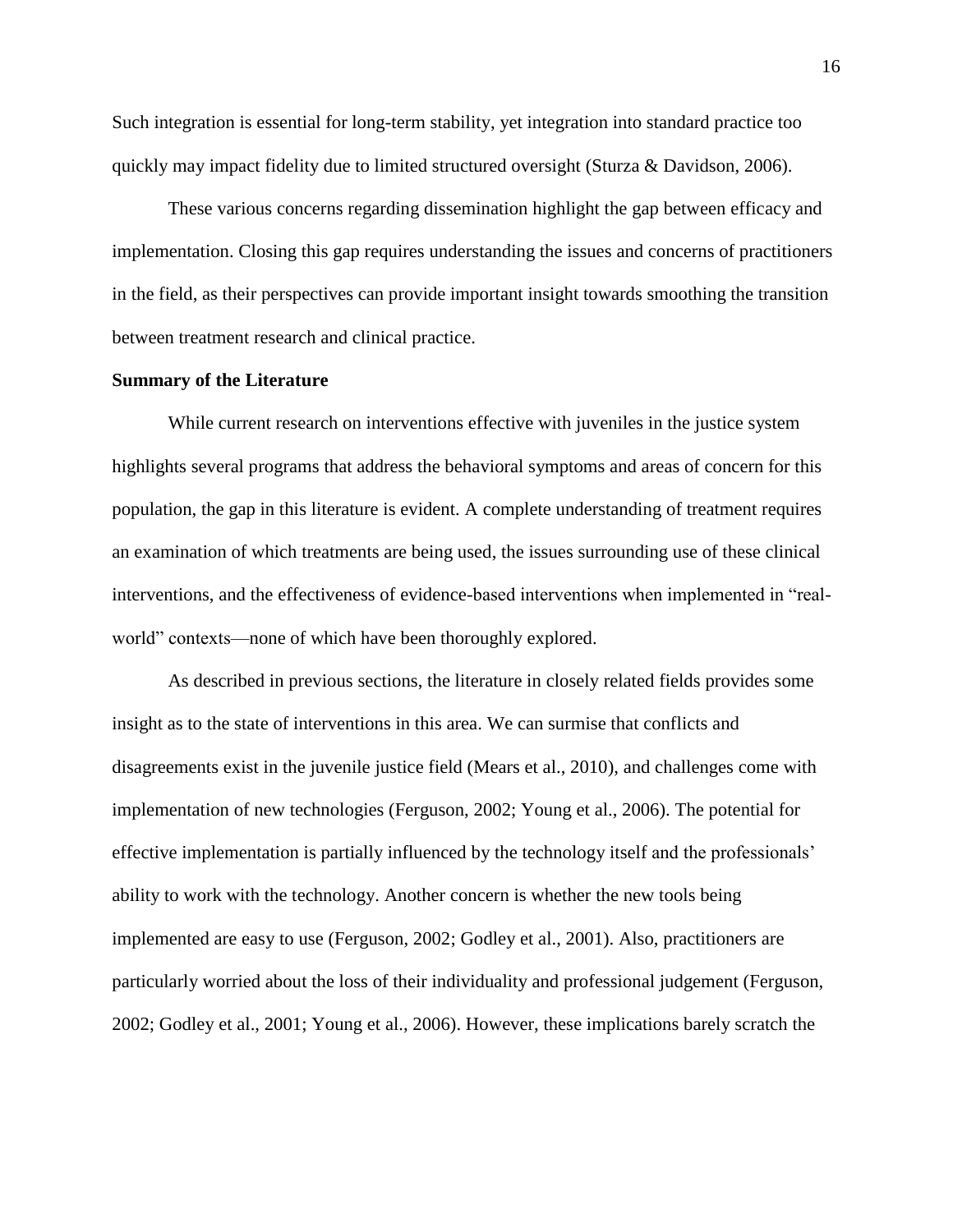surface, especially since they are deductions made based on assumptions of similarity to closely related fields.

Although various programs have been developed targeting the juvenile justice population and demonstrated their efficacy in clinical research, input from clinicians who work in the system provides value beyond general efficacy. With this additional perspective, it may be possible to improve interventions and uncover new directions for treatment. Assessing clinicians' perspectives provides the potential for an in-depth understanding of clinical practice as a whole, and treatment practices more specifically. Currently, however, there is a dearth of literature on the practitioner perspective on implementation of interventions within the juvenile justice system. These untapped perspectives could provide information on important issues, including: 1) the factors to consider when determining the appropriateness of specific interventions for specific clients; 2) the problems that arise in implementing interventions; and 3) challenges related to the clinical environment and the climate of juvenile justice policy.

The current study examined the experience and perspectives of therapists within the juvenile justice field, offering ethnographic information specifically related to providing treatment interventions for youth within the juvenile justice system. Using grounded theory techniques (Corbin & Strauss, 2014), the experiences, challenges, and rewards of conducting treatment with youth who have had involvement in the juvenile justice system were explored. "There may be external events… but these are not themselves as important as how persons experience these events and respond to them" (Corbin, 2009, p. 38). Clinicians play a major role in the delivery of treatments and are at the forefront of efforts to implement effective practice; their experience is key to a rich understanding of intervention efforts within the juvenile justice system.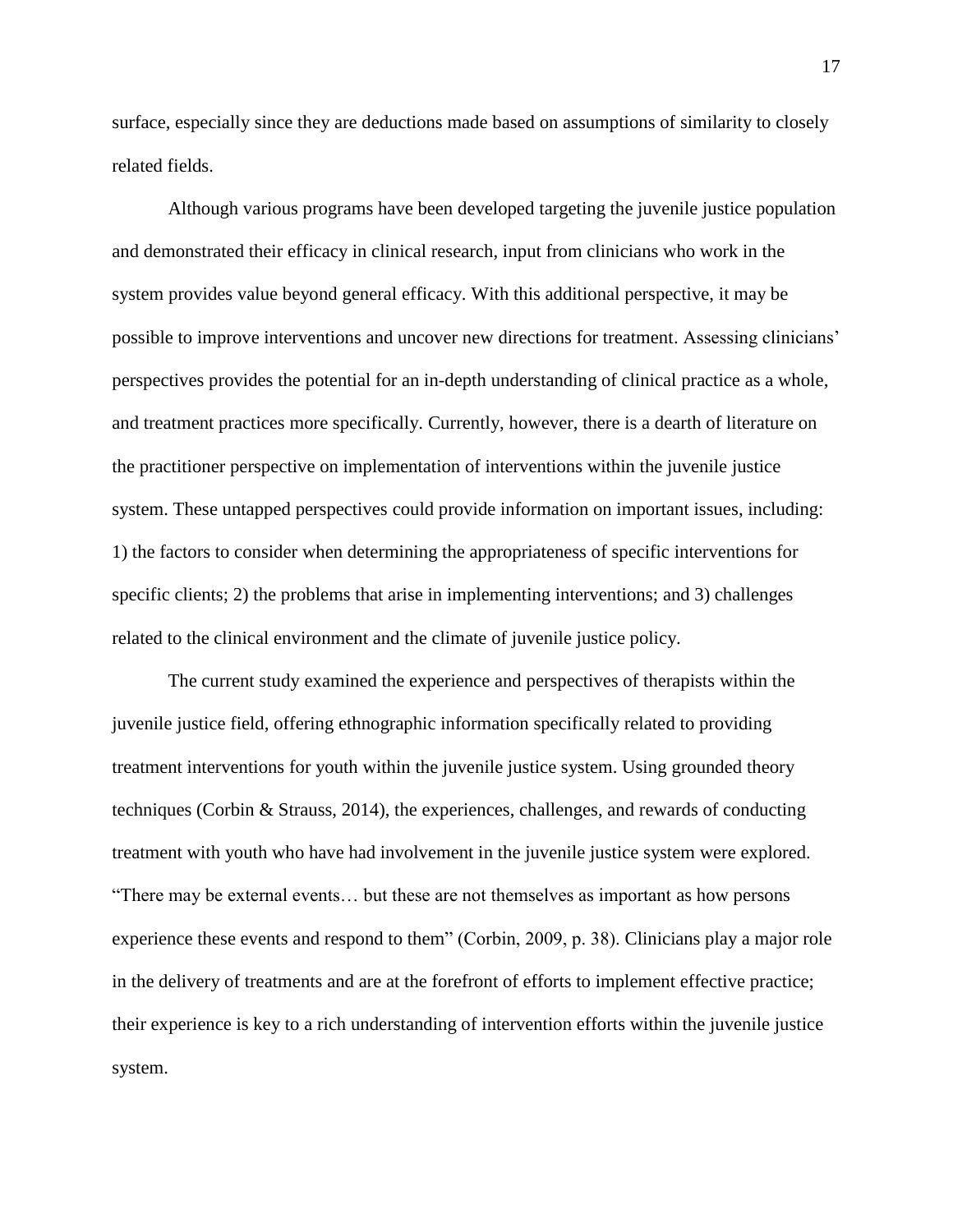#### **CHAPTER 3**

#### **Method**

#### **Participants**

Although effort was made to represent a broad range of clinical experiences by recruiting participants from diverse demographic backgrounds and work settings, participants were not a comprehensive representation of clinicians within the juvenile justice field.

A total of 13 clinicians agreed to participate and were interviewed. Due to poor audio quality, one interview was not included in the study. Of the remaining 12 participants, four (33.3%) were male and eight (66.7%) were female. Four (33.3%) participants identified as Black or African American, five (41.7%) as White or Caucasian, one (8.3%) as Asian American, one (8.3%) as multiple ethnicities (African American and Caucasian), and one participant chose not to specify. Two (16.7%) participants were ages 26-30, five (41.7%) participants were ages 31-35, two (16.7%) participants were ages 36-40, and three (25%) participants were over age 40.

The majority of the participants (seven, 58.3%) were in the psychology field. Of these, six had doctorate degrees and one had a master's degree. Three (25%) participants were master's level clinicians in the social work field. One (8.3%) was a master's level clinician in the mental health counseling field and one (8.3%) was an alcohol and drug abuse counselor with advanced certification. Participants' time in the field, working with youth with juvenile justice involvement ranged from 1.5 to 20 years (mean=6.3 years, median=7 years).

During the interview, the participants spoke about their current and previous experience treating youth with juvenile justice system involvement. One (8.3%) participant was not working with this population at the time of the interview, so her interview focused solely on past experience. The settings of these experiences included outpatient and residential settings. The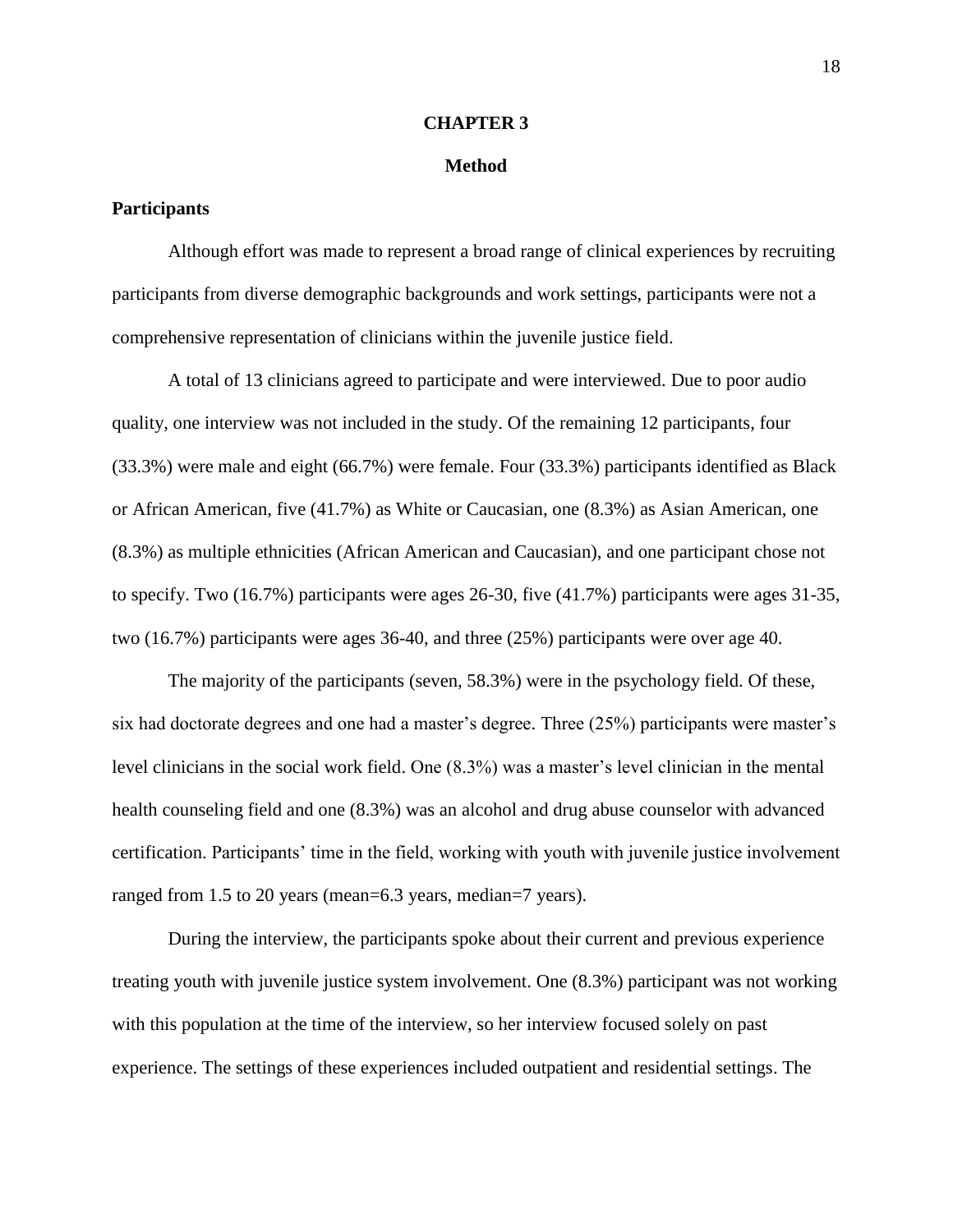outpatient settings consisted of public or community mental health centers (one participant, 8.3%), private practice (two participants, 16.7%), and mental health treatment in communitybased agencies such as schools, libraries, and courthouses (three participants, 25%). The settings in which the youth were detained consisted of residential programs (five participants, 41.7%), wilderness programs (two participants, 16.7%), jails (two participants, 16.7%), and prisons (five participants, 41.7%). More than half of the participants (seven, 58.3%) referenced experience with juvenile justice–involved youth in more than one setting.

In terms of the treated population, the participants were asked to describe a typical juvenile justice–involved client. The resulting demographic information revealed a picture of the populations served by these participants. In terms of age, the youngest client specified was 4 years of age, the oldest was 23 years of age. Every participant identified that they worked with adolescents; all except one specifically mentioned teen ages. All participants had experience with male youth, and over half (58.3%) also mentioned experience treating female youth. Of the seven participants who identified the race or ethnicity of their clients, seven (100%) stated that their work included experience with African American or Black youths, seven (100%) stated that their work included Hispanic or Latino youth, three (42.9%) stated experience with White or Caucasian youth, and one (14.3%) participant indicated experience that included work with "Indian" or Native American youth. Several identified clients as low-income. Half of the participants indicated working with youth from inner cities. One (8.3%) participant indicated working with youth from suburban areas, and two (16.7%) participants indicated experience with youth from rural areas. Problem behaviors ranged from truancy and curfew violations to murder, arson, and sexual offenses. The most often-cited youth offenses were fighting or physical aggression, substance use, and drug sale or possession.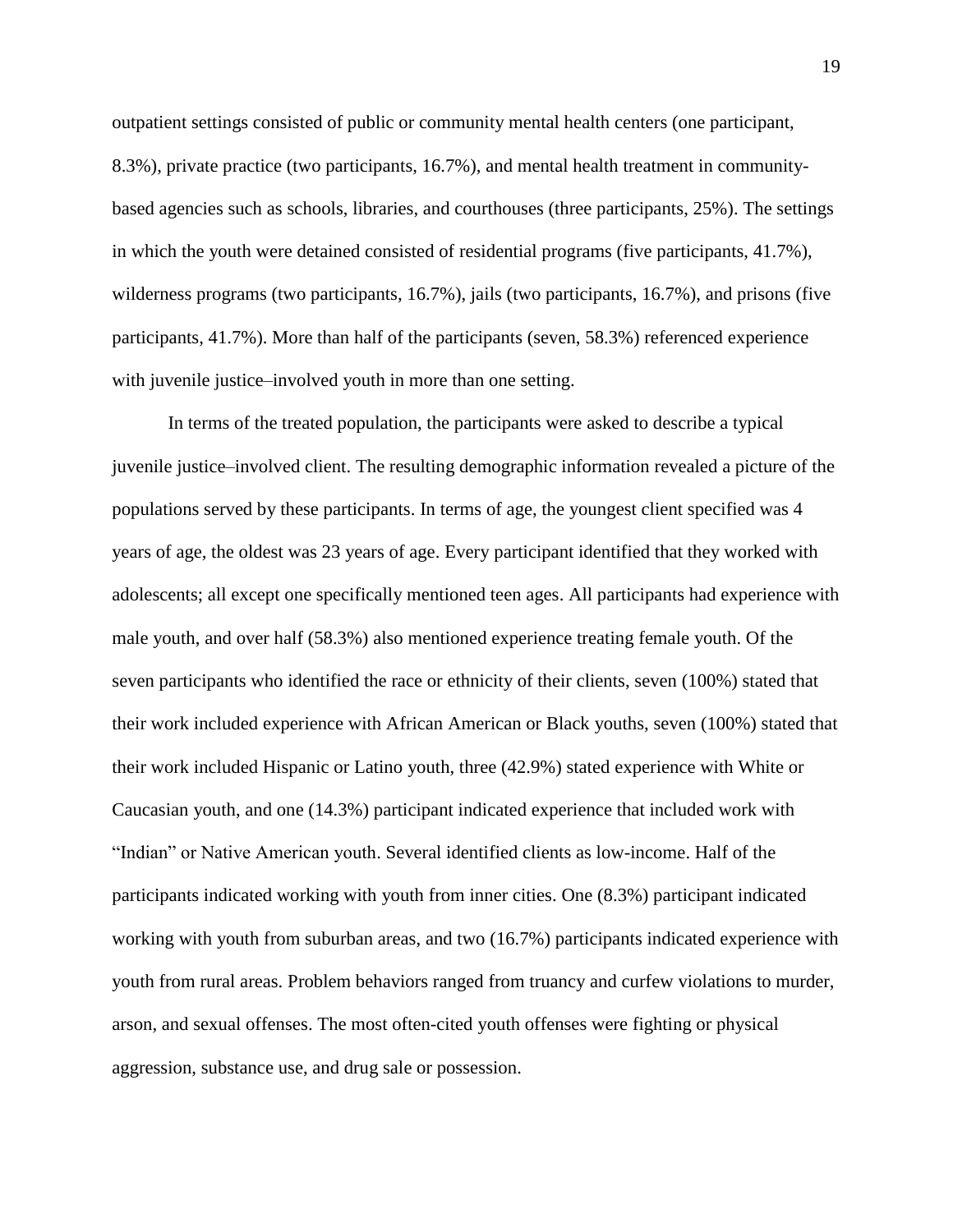Given that the demographic information was provided at the discretion of the participants, it is likely that the demographics are not an accurate representation of their total experiences with youth in the juvenile justice system, but rather are suggestive of the salient experiences for the participants.

## **Materials**

The main instrument for this study was a semi-structured interview protocol (Appendix D) developed by the principal investigator in order to gain detailed descriptions of participants' experiences working with youth with involvement in the juvenile justice system. The protocol started with prompts exploring participants' experiences of working in the juvenile justice field, including roles and responsibilities, rewards and challenges, motivations for entering the field, and understanding of and relationship with the various systems involved. In addition, the protocol explored participants' experience of providing treatment to youth in the juvenile justice system, with prompts designed to illicit descriptions of the population, services rendered, challenges and rewards of providing interventions, literature and training available and utilized, and factors surrounding success or lack thereof.

The semi-structured interview format provided the principal investigator with ample space and opportunity to explore concepts as they were introduced by participants, through follow-up questions and prompts. Further, the participants were given an opportunity at the end of the interview to introduce any concepts that had not been addressed during the course of the interview or expand on concepts not explored to their satisfaction.

In addition to the interview protocol, each participant completed a demographic questionnaire (Appendix C) prior to the start of the interview. This questionnaire was designed to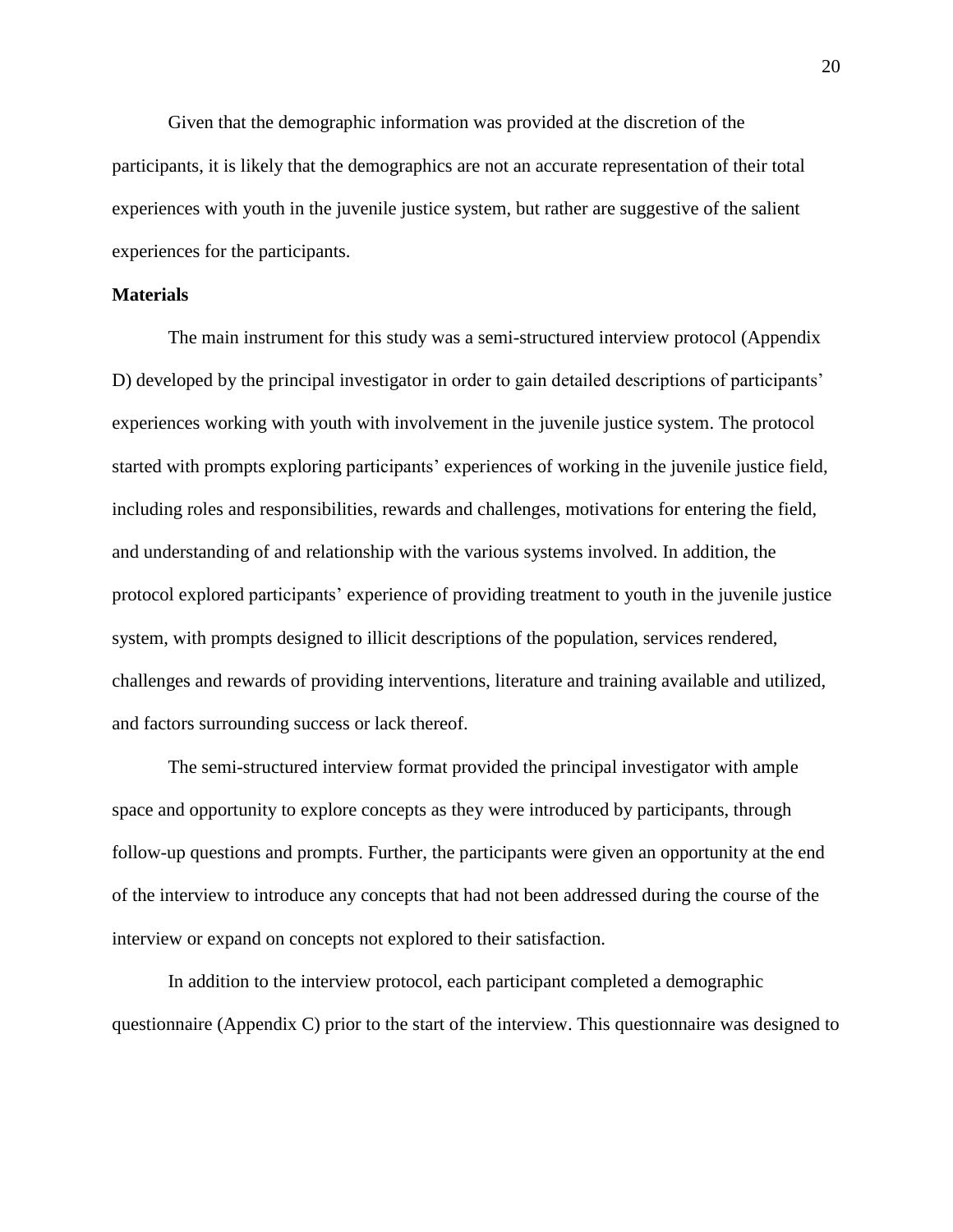collect background information, including each participant's age, ethnicity, training, and a summary of experiences.

## **Procedures**

**Recruitment and consents.** Recruitment was limited to clinicians with experience providing treatment to youth with juvenile justice system involvement. The goal at the outset of the project was to recruit 10-15 participants using a network sample. Potential participants were those who met the research criteria, and were previously known to the principal investigator, recommended by colleagues in the field, or recommended by other study participants.

As potential participants were identified, they were contacted via phone or email to determine interest in participation. Initial participants were met at a mutually agreed-upon private location. The investigator provided a brief overview of the study and the clinicians provided informed consent to participate in the investigation at that time. The consent form explained the purpose and procedures for participation, risks and benefits of the study, and confidentiality and limits to confidentiality, and provided contact information for all individuals affiliated with the study (Appendix A). The consent form also explained that the study was completely voluntary and participants had the right to decline participation at any time during the process. An addendum to the consent form asked for consent to audio record the interview (Appendix B). An individual was still allowed to participate even if he or she refused to be recorded.

Recruitment was initially focused on the New York and New Jersey areas. However, in an effort to increase the diversity of the sample, some participants were recruited from Oregon. These participants were contacted via email and phone. The principal investigator provided a brief overview of the study and documents were sent to the participants via the U.S. Postal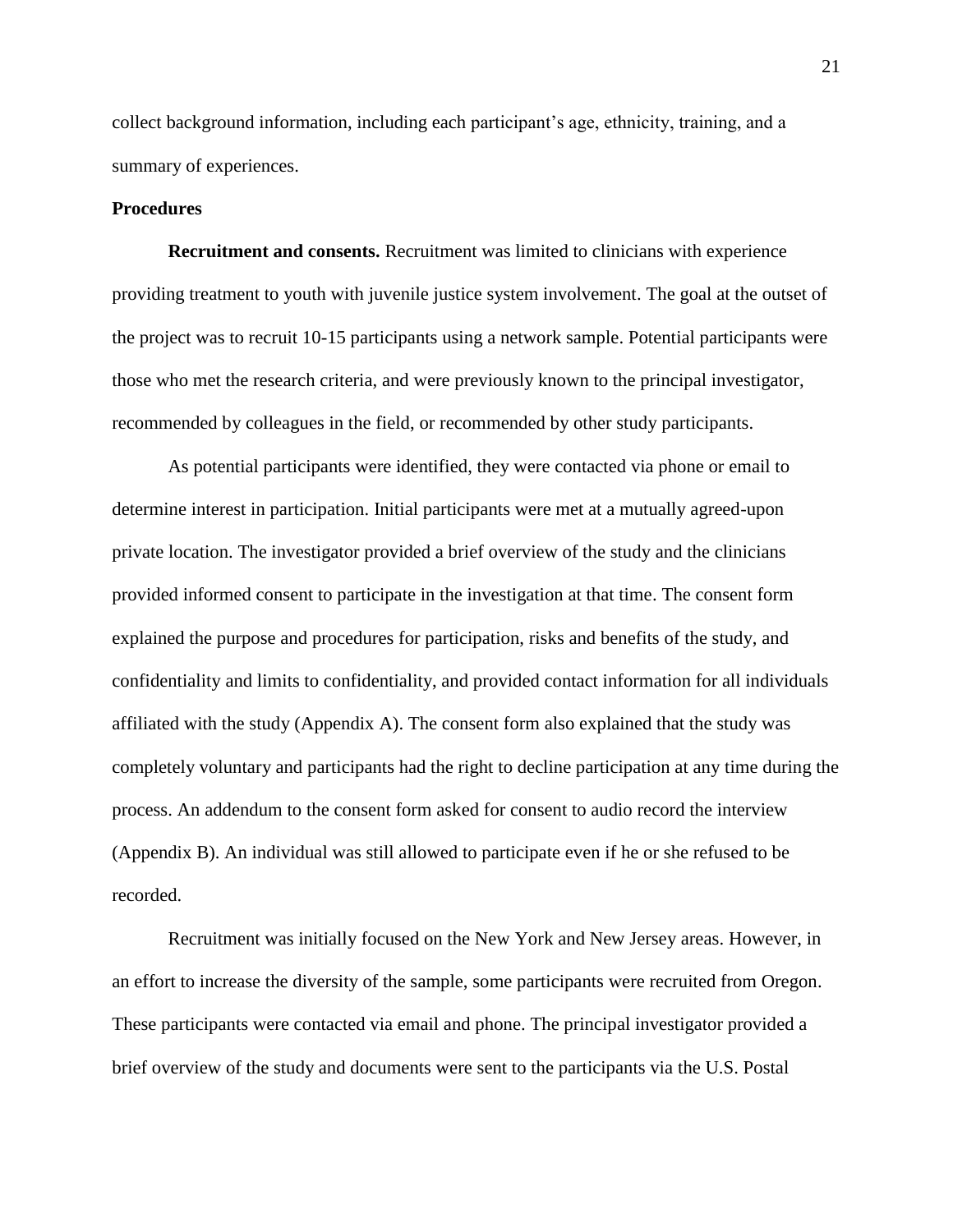Service mail. Each of these participants was sent the informed consent materials (Appendices A and B), and the demographic questionnaire (Appendix C), along with return postage. It was not possible to meet with these participants in person due to the significant distance, so once the documents were completed and returned, a Skype interview was scheduled.

**Data collection and storage.** Each participant was interviewed by the principal investigator. The interview was designed to be administered in approximately one hour. Inperson interviews took place in a mutually agreed-upon location that offered quiet and confidentiality. In most cases, the interview occurred at the participant's home or office. In the cases that distance precluded meeting in person, interviews were conducted via Skype. During the Skype interviews, the interviewer was alone at her residence and the interviewee was instructed to find a location that offered quiet and confidentiality.

Participants were made aware of the voluntary nature of their participation. They were able to decline answering any question or discontinue the interview at any point without penalty. They were also able to decline audiotaping the interview. Each participant provided voluntary consent and completed a short demographic questionnaire before participating.

Each participant was assigned a number at random to maintain confidentiality. This number was attached to the demographic questionnaire and interview data. Hard copies of interview data (including printed transcripts and demographic questionnaires) and audiotapes were stored in a locked filing cabinet in the researcher's home and no one other than the research team had access to this information. Computer copies of this information were stored on a password-protected computer database at the researcher's home. The consent forms, the only documents that contained participant names, were kept in a locked storage file at the home of the principal investigator, separate from all other study materials.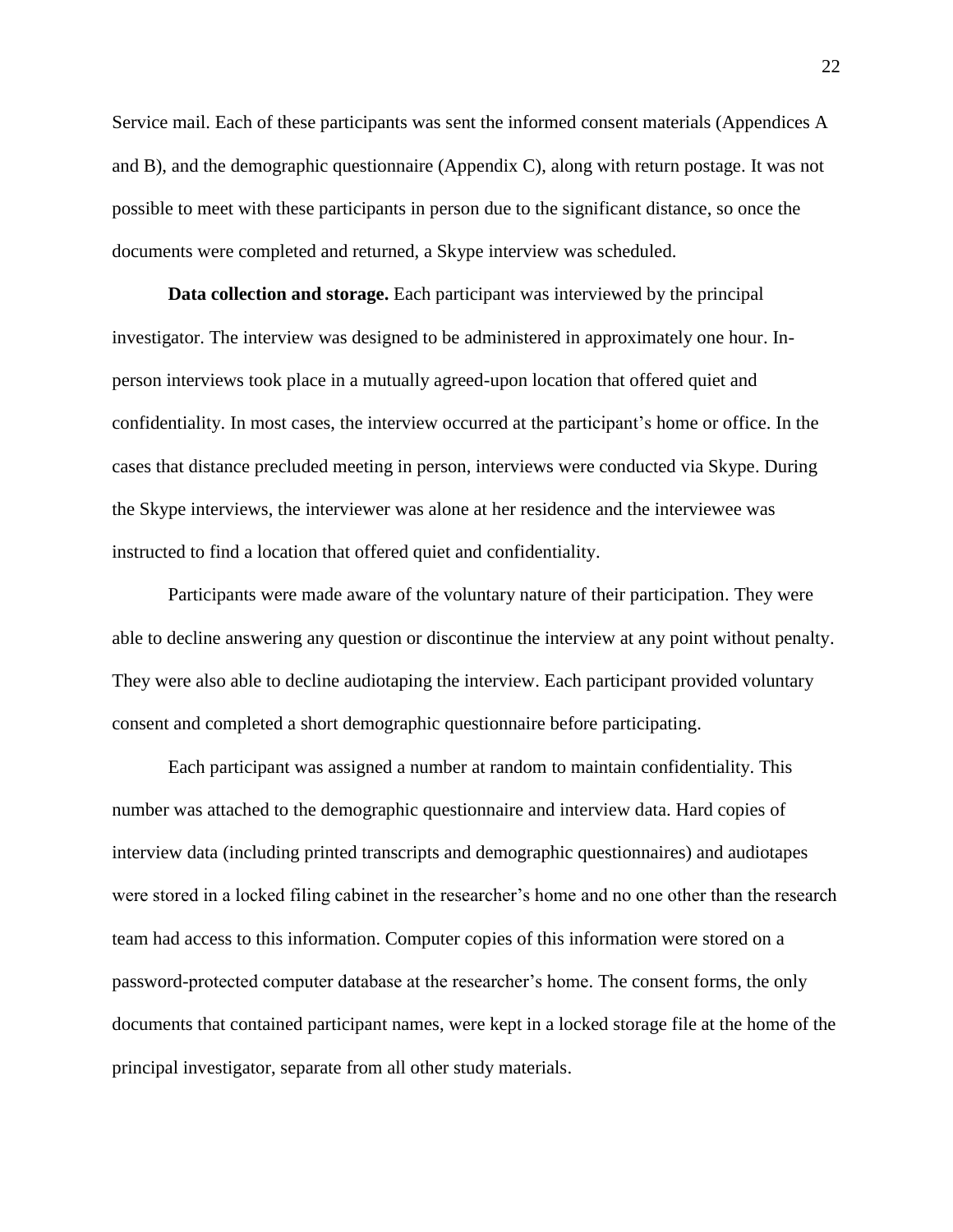**Data analysis**. Data was analyzed using a qualitative method based on Corbin and Strauss's (2014) grounded theory method. Grounded theory is a research method in which the researcher generates theory based on the data collected from the interviews. The analysis involved several steps: 1) the responses were first broken down by specific concepts; 2) the concepts were then developed into more refined categories; and 3) themes were then identified from the categories.

Open coding examined the interviews in their entirety and information was broken up to identify general concepts. This was intended to provide a foundation for understanding the data and further coding procedures. For this portion of the analysis, a colleague on the research team provided frequent consultation on coding to best summarize the content of the interviews. Further, this colleague coded one of the interviews, in addition to the principal investigator. Both sets of codes for the dual-coded interview were then reviewed jointly, by the principal researcher and colleague, and a consensus was reached on any coding discrepancies. This allowed for a comparison of the content as determined by two separate raters and the clarification of concepts as needed. The next level of coding, axial coding, involved collapsing the concept categories by finding connections and relationships between the different concepts obtained through open coding. The final step in the process was selective coding. The purpose of this step was to generate a select group of core or central themes based on the categories created, which encompassed the content and feel of all the responses.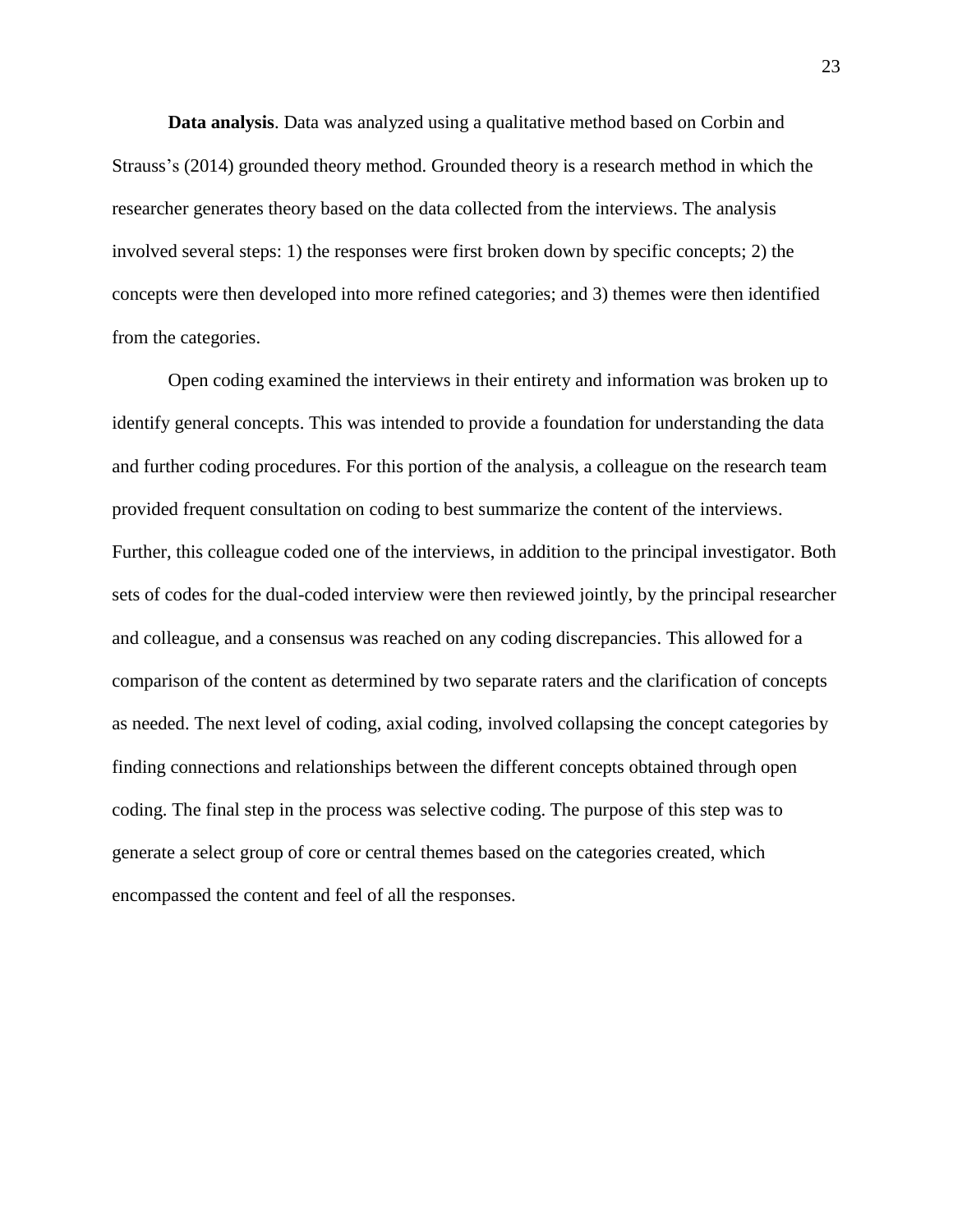#### **CHAPTER 4**

#### **Results**

## **Characteristics of Clinicians who Conduct Interventions**

The semi-structured interviews revealed a particular type of person who works as a clinician treating youth with involvement in the juvenile justice system. The characteristics of effective juvenile justice therapists are described below, and include their personality characteristics, such as strength and passion, and their perspective on the youth with whom they work. This initial focus on clinician attributes and their connections to the work will provide a context for the insights provided in the remainder of the study results.

**Personality characteristics**. As noted previously, providing interventions for juvenile justice clients is a unique responsibility, thus requiring a unique set of characteristics for success. Clinicians indicated particular personal attributes within themselves (or advisable for those considering the field) as valuable for working in this field: strength and passion.

*Strength.* The clinicians who participated in this study indicated a willingness and ability to handle difficult situations, such as verbal and physical attacks from youth, most often experienced by clinicians who worked in locked detention facilities. The quote below offers an example of common slights.

People are going to be throwing stuff at you, cussing at you, you're dealing with all sorts of different things. It's not a glamorous job where people are going to show you the utmost, show you respect. They're going to be cussing you out. "You ain't anybody, who are you?"

Further, difficulties were not limited to interactions with the youth. Participants reported difficult interactions with clients and their peers, family members, other service providers, as well as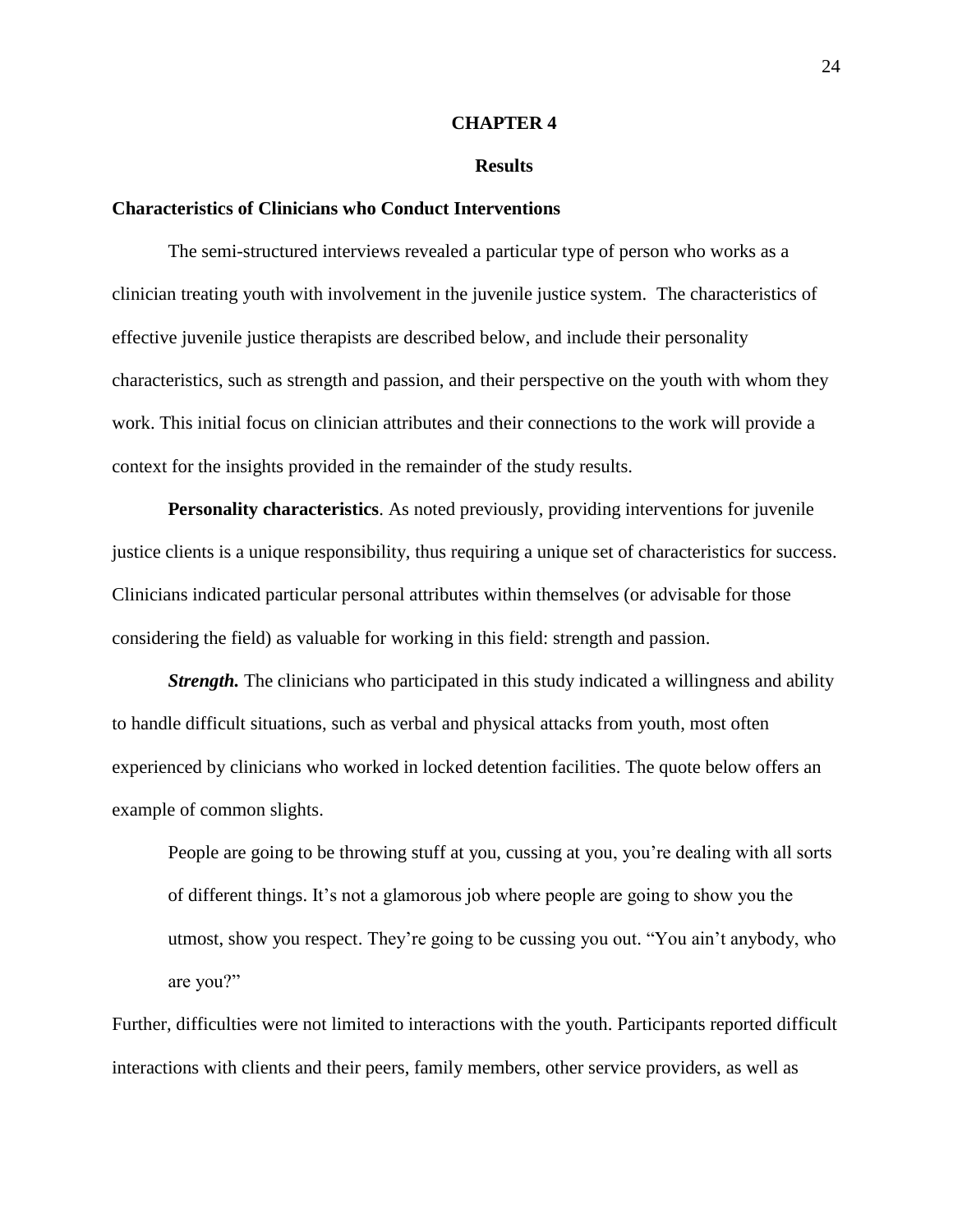other challenges related to the nature of the correctional environment. Participants indicated that they remained unfazed. As one participant reported, "People are like, 'How do you do that all day?' I'm like, 'What do you mean, do what?' Like it's no big deal, that's what happens, I work in jail." Another participant advised, "You have to have, so-called, thick skin. You can't be easily emotionally injured. If you are a highly, highly sensitive individual, this is not an easy place to work."

*Passion.* The majority (8, 75%) of the participants in this study reported either a desire to make a difference in the lives of youth in the juvenile justice population, or some personal gratification from helping others. "When you want to get into social work or whatever... You have this idea about how things are going to be like, you're going to save the world." Although not explicitly stated by all participants, the passion evident in this statement was evident throughout each interview. One clinician reported being drawn to the "helping profession" in high school. Even those who indicated that they were not initially drawn to the work (i.e., they took the job because it was an available opportunity at a time of need) reported that they had some particular connection or passion. For some the connection was about working with youth; for others it was about working in forensic settings; for still others it was about helping an underprivileged or disenfranchised group of people. For most, the connection to this work was some combination of the three.

I was always interested in correctional and forensic psychology in general. I also had quite a bit of experience, working, or going to work with my mom, [who] was a school teacher and she taught primarily middle school. So I guess in some ways my interest in working in forensics and corrections meshed with experience working, at least initially in the educational sort of realm, with adolescents, sort of drew me to an interest in how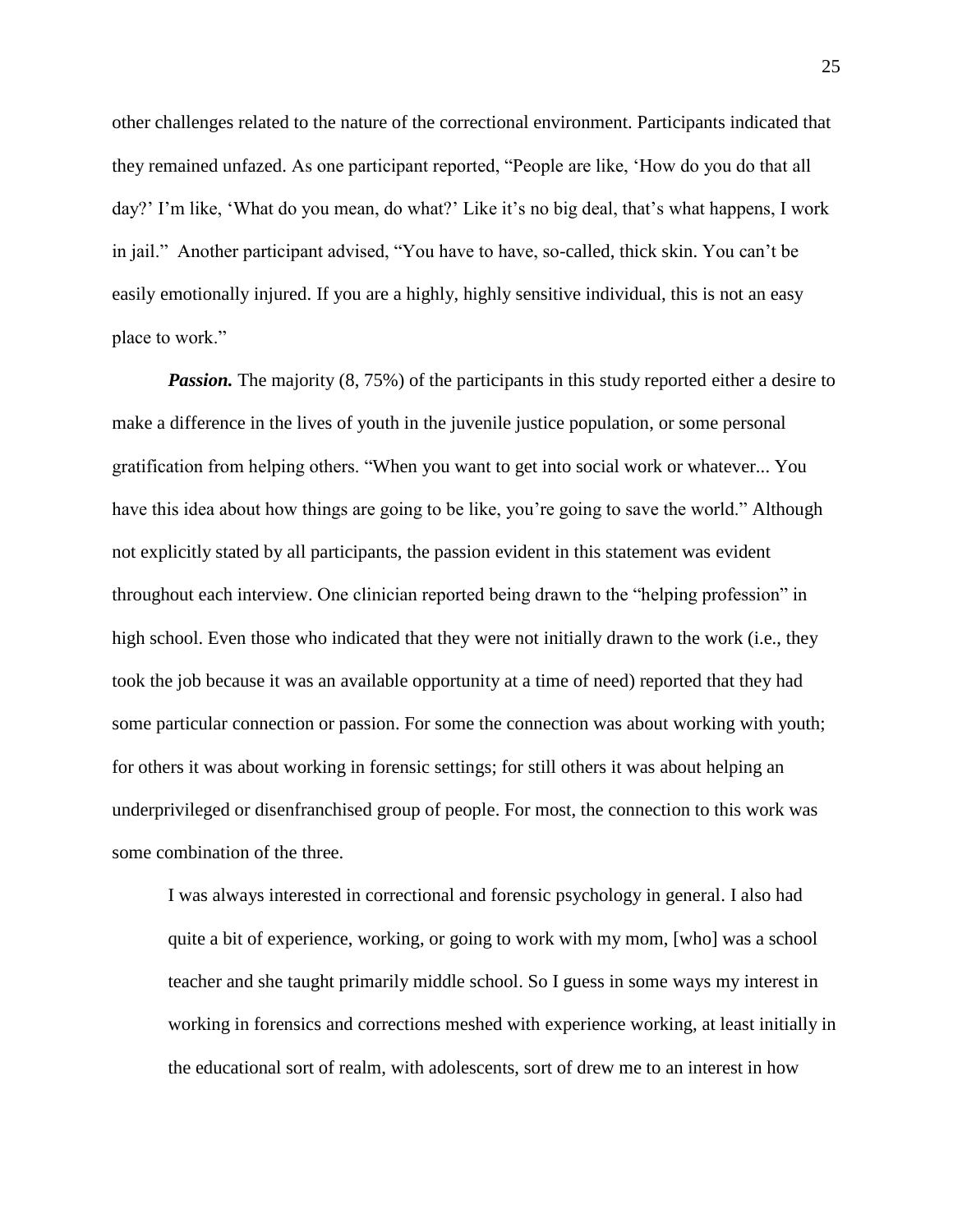adolescents think and behave and learn, coupled with and particularly because she worked in an inner-city impoverished school district and area, working with juveniles who in addition to educational problems, also experienced problems with the law. So they were … at-risk kids, or potentially at-risk kids who also struggled with getting their sort of educational, social, financial, and physical needs met.

In addition to feeling a connection to the work, the clinicians felt that their work was a viable means for making the impact they desired: a sense of competence. Three clinicians (25%) explicitly indicated that a part of their connection to their role as a clinician was a sense of competence. They were able to commit to making an impact, because they believed that they were capable of success.

**Perspective on the youth with whom they work.** The clinicians generally viewed their clients positively. Over half (51%) of the attributes that the participants associated with the justice-involved youth were positive. The other half of the attributes identified were either neutral (15%) or negative (34%). The negative attributes included "aggressive" and "impulsive," which described behaviors. Also included were phrases such as "throw away," "jaded by the system," and "damaged," which spoke to the effect life had on the youth more than their personalities. "Antisocial," "criminalistic," and "blockheaded" are examples of the few negative personality characteristics mentioned.

The positive attributes, on the other hand, were predominantly personality characteristics. "These kids tend to be pretty spunky." "He was a super interesting guy." These statements suggest that the clinicians saw the youth as characterologically good people. Even when there was discussion of some negative or inappropriate behavior, there remained a belief in the goodness of the person within: "The most important thing is that I see resilience. I mean the fact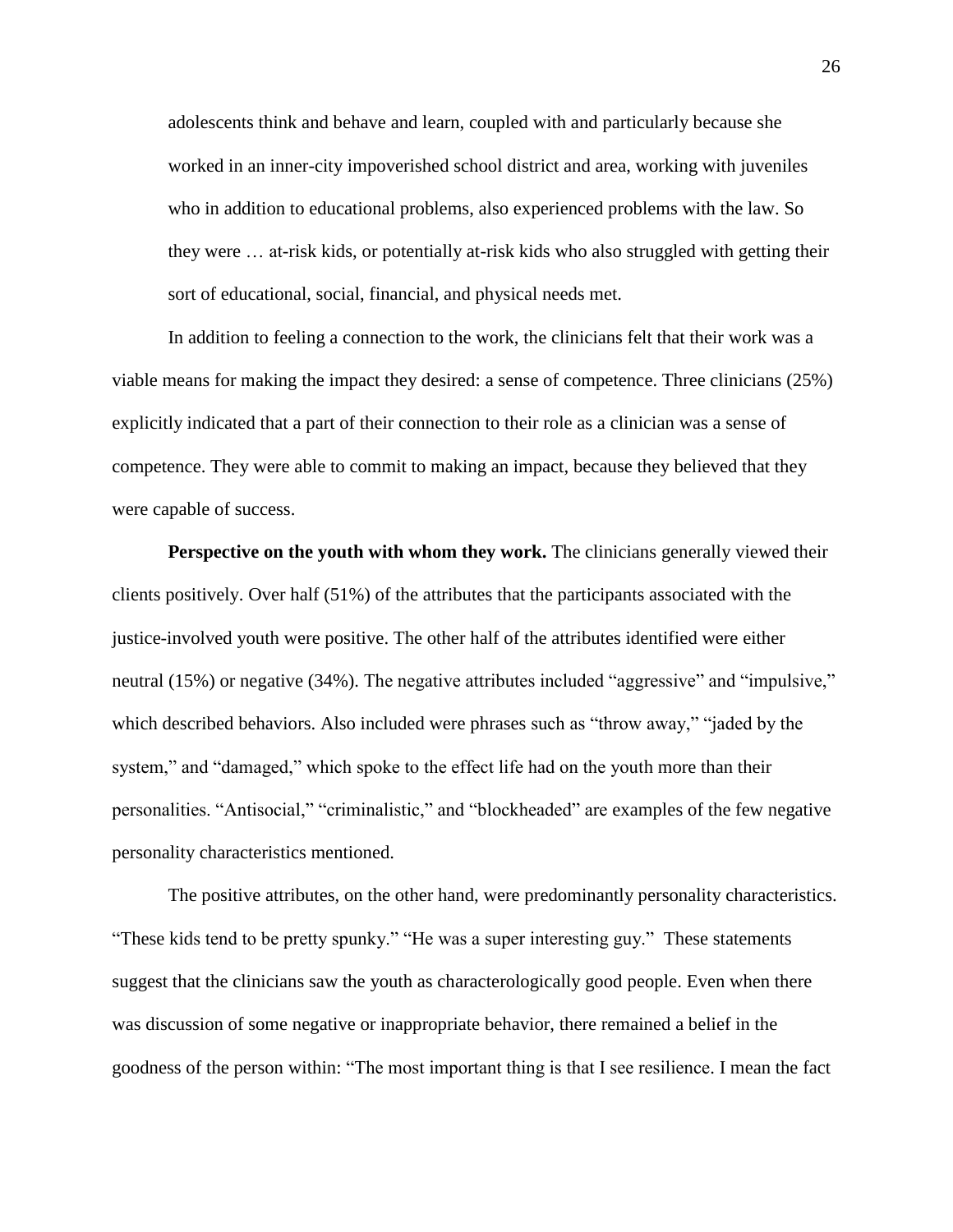that they've gone through whatever they've likely gone through and still they're able to … be present with you in, even in that moment. I think it's something that's huge." Acts that might otherwise be seen as delinquent were reframed as a use of available resources with good intentions: "I think having the experience of working with teenagers [whose] involvement in the justice system is a way that they're trying to do their best, if that makes any sense; so using substances or getting involved in illegal activities with their peer group because they're trying to feel better."

*Explanation of behaviors.* The participants in this study understood client behaviors as reasonable given certain contexts. According to these clinicians, actions could be explained when the environmental and personal factors were considered. The environmental factors that youth faced were purported to shape behavior. One participant talked about it from a research standpoint, "All the current research is showing us … what happens to children as they're trying to continue to grow and develop as they're living in a traumatic environment." Another clinician referenced an experience with a client:

Maybe you shoplifted because no one was buying you underwear. When you actually look at what the kid shoplifted, he stole socks, an underwear, and a hat. For him to really be able to come out and tell his story and understand that he's not a bad kid intrinsically. He made some bad decisions because he was not in the best situation.

In addition to the environment, personal factors were also deemed to play a role. Several clinicians reported that behaviors were due to limitations in development: "They're still developing. They're still very much children…. I think there was a lot of the growth we expect to see during adolescence. But it was almost like he had gotten stalled." There was also mention of limitations in perspective. Youth were described as "short-sighted" or unable to think of life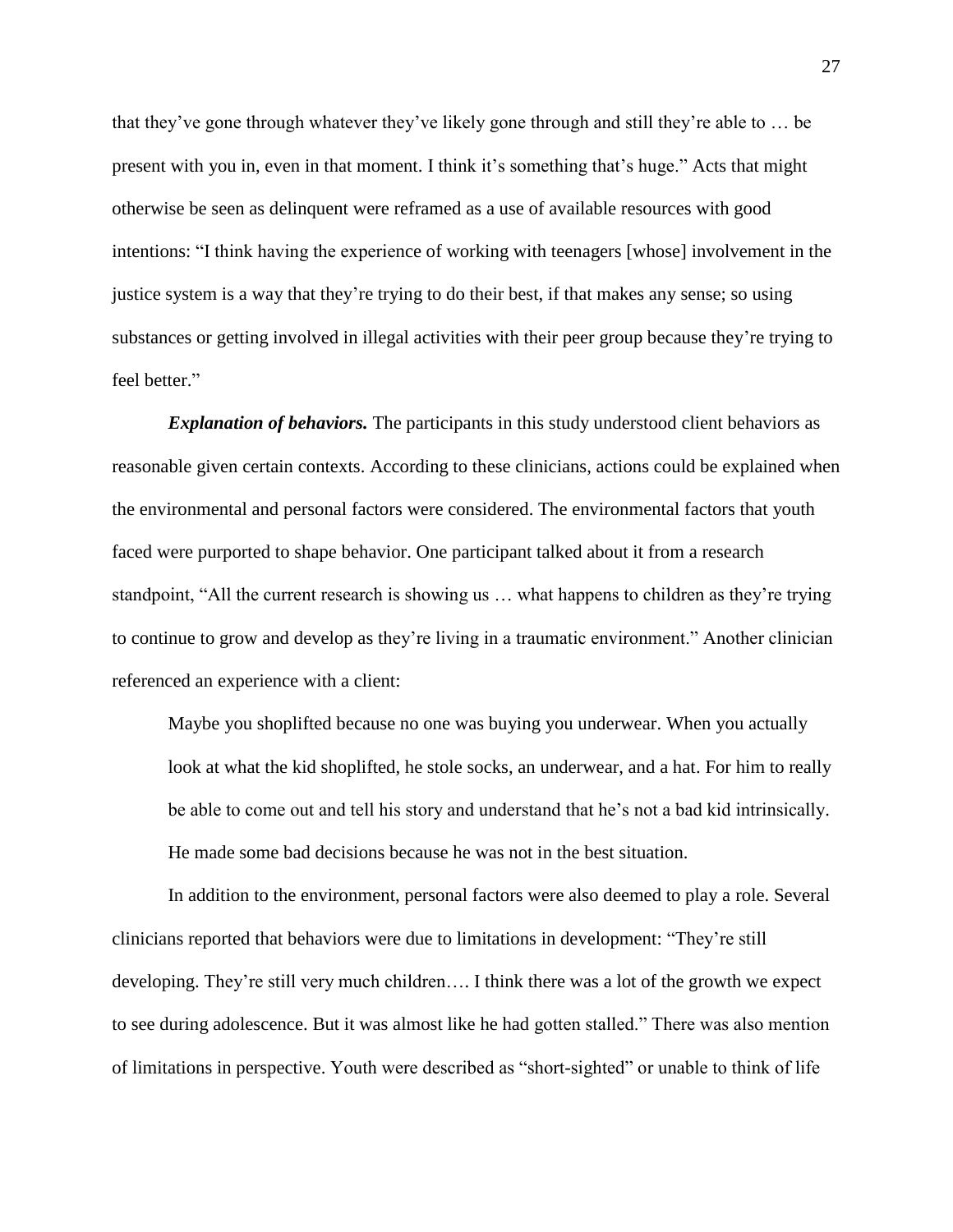being any different from what they had learned. As one participant reported, "[The client] saw no way out… [He was] feeling that helpless about having no other options for his life. He didn't want to be involved in the lifestyle but he didn't ever think he was going to get out of it." These personal factors were characteristic of youth in general, suggesting that participants did not view their clients with juvenile justice involvement in a pejorative manner. They viewed their clients as young people, similar to others at the same developmental level, "trying to do their best" given their situation.

## **Roles of the Clinician**

Clinicians take on various roles in addition to therapy as part of their practice in the juvenile justice field. Descriptions of these roles, the constraints that exists, such as limitations, and how clinicians deal with those constraints, are described below.

**Description of roles.** All clinicians who participated in this study performed some type of therapy as part of their practice. They also described additional roles and responsibilities, including direct interventions for youth, indirect responsibilities in the service of youth, and roles not involving youth. In addition to therapy, direct services entailed assessment and case management. The preponderance of clinicians conducted both individual and group therapy (nine, 75%). Only one clinician did not indicate providing group therapy, and two clinicians did not provide individual therapy. Notably, both of the latter clinicians worked in Oregon; so the increase in generalizability afforded by the regional diversity may not be applicable to individual therapy.

Over one third of participants provided some degree of assessment, which included psychological evaluations with testing batteries, as well as less formal clinical assessments. Some participants specified providing assessments to determine level of functioning and fitness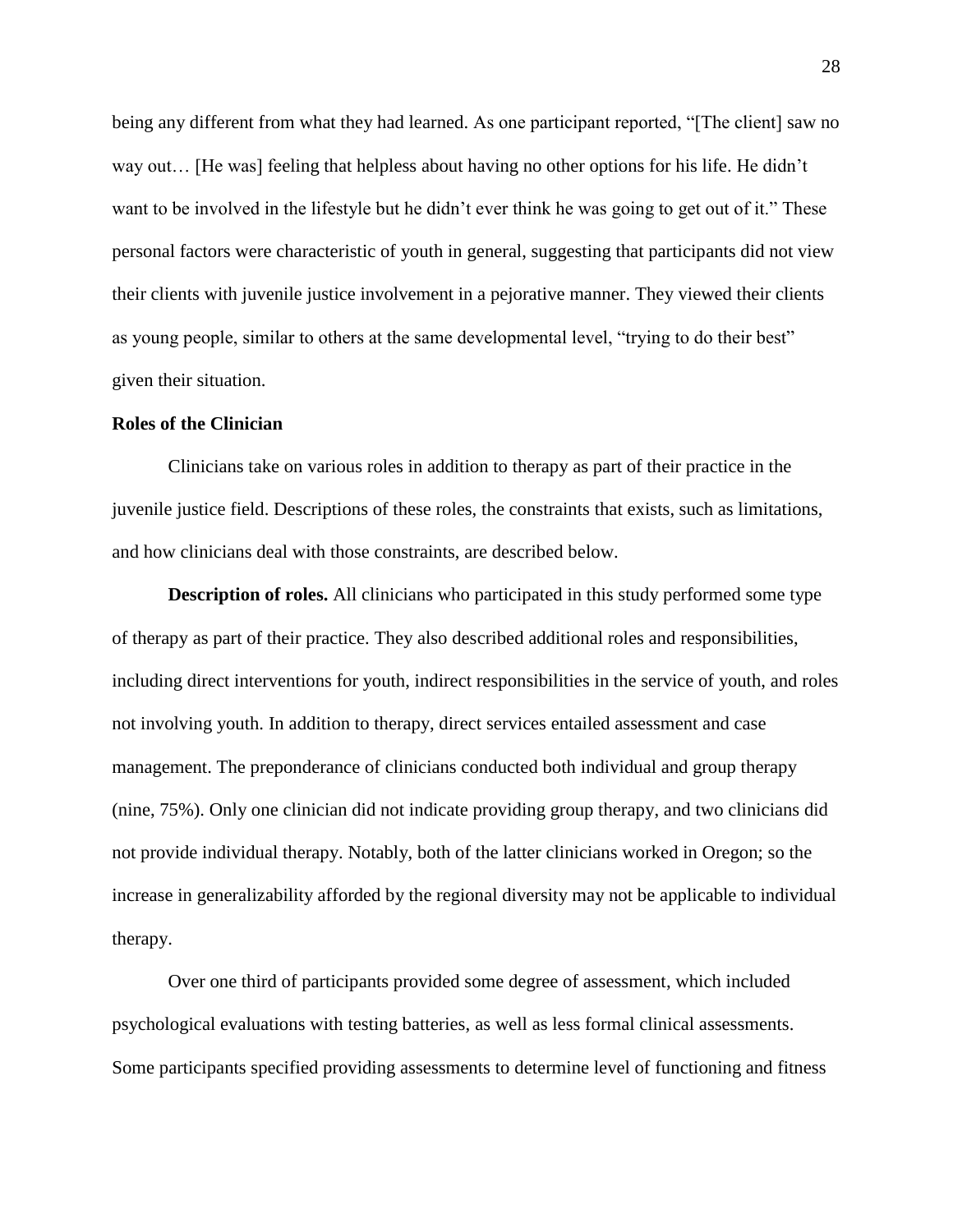for trial. Case management included both direct interactions, such as providing clients with information, and indirect interactions, such as coordinating vocational training and communicating with others on the client's behalf.

Five participants (41.6%) described indirect service work, including documentation completed as part of the treatment, as well as interactions with other individuals (such as support staff or community agencies). Documentation included reviewing records, and writing intake reports, discharge reports, evaluations, and treatment plans. The indirect service responsibilities most often described were treatment planning and participating in or leading a treatment team: "Originally the psychologist was just a member of the team, but over time the psychologist became a coordinator of the team. They would write the treatment plans and every month each kid would have a treatment meeting." One participant also added advocacy as one of the clinicians' roles.

In addition to these roles, which are generally related to treatment of the justice-involved youth, participants described taking on responsibilities such as becoming involved in community task forces, research, or administrative work, or providing training and supervision. These tasks, though identified as part of the clinical role, directly impacted the systems in which the youth exist, and impacted the youth only indirectly.

Clinicians also spoke about the impact of having several different roles. The dual role for some clinicians included treatment and case management services. One clinician mentioned that being involved in the daily routines of their clients' lives provided her with greater insight into the youth's problem areas. At the same time, the roles of other clinicians combined treatment with supervision and rule enforcement, without creating an issue. Another participant discussed how competing roles limited the amount of time he spent in his preferred role as clinician: "I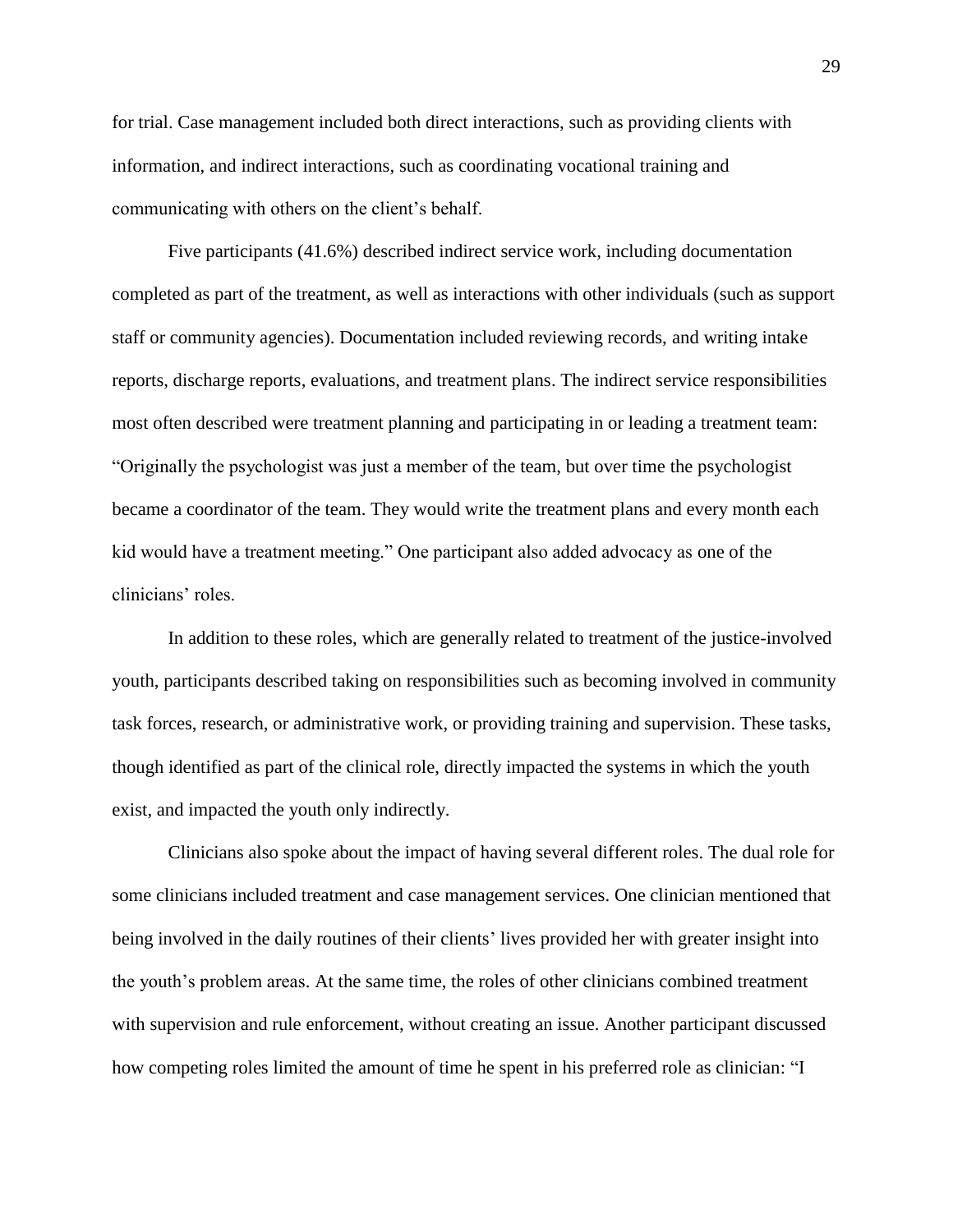thought that I'd have more time to do clinical work. I find myself pulled out of that clinical role more than I would have liked to or more than I realized in the beginning." A clinician who spoke about the dual role did so matter-of-factly, suggesting that this was not a challenge for all clinicians.

Notably, clinicians also described some specific activities as outside the clinicians' role. One clinician working in a locked correctional facility reported that it was not his job to police the department of corrections. He emphasized the importance of keeping mental health separate from custody. Another clinician stated that it was easier to build rapport with clients because she was not involved in the initial transport to the facility or any aspect of the youth's incarceration.

**Constraints within the roles.** Some participants mentioned feeling limited in their roles as clinicians. Several made statements implying that there were things they wished they could do, but felt constrained. For some it was due to other obligations: "I find myself wishing to be able to do more, but constrained by many of the other responsibilities that I also have, that I'm not as excited about, but it comes with the territory."

*Limitations imposed by the environment.* For others the constraints were due to the nature and setup of the system and environment in which they work. Several of the clinicians who worked in a correctional facility noted that in those environments the first priority was incarceration. Mental health was secondary, and in some cases treatment was a means to promote behavioral adherence to the rules surrounding the incarceration. The implication was that this priority might be emphasized over interventions targeted at improving quality of life or at other long-term gains.

The report of the two participants from Oregon offered restorative justice as an alternative perspective: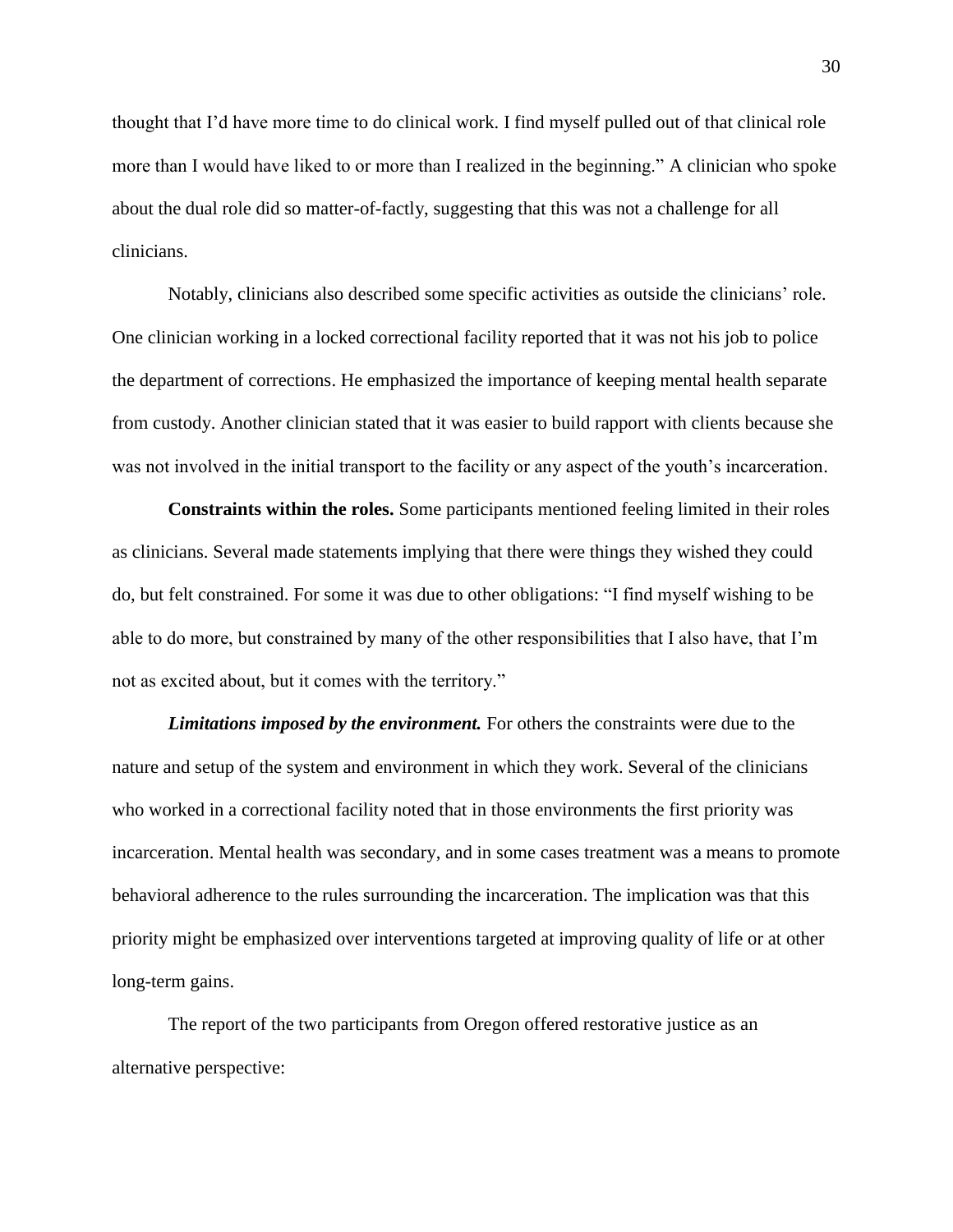A very simple definition of restorative justice is that the person who has caused harm has to repair the damage to both the person who was harmed and the community. The community has a responsibility to help the person who was harmed and to help the person who harmed, and so it's a triangle.

This perspective is very collaborative and does not necessitate the same emphasis on balancing custody needs with mental health needs.

In the security-focused environment, clinicians reported having to consider the rules and regulations of the facility before taking action in their work with clients. One participant offered an example highlighting this point:

One of my girls was in the hole, in security. She kept getting in trouble cause she would bang on the walls. I'm like, "Why are you banging on the walls?" "I have to pee Ms. J." Come to find out that she just wanted to get out of her room. They couldn't let her out. I said, "Well, if you really got to pee," because she was getting rewritten every time she would bang on the walls. I said, "Just pee in a cup, if you really have to go. If that's your excuse, and you really have to go, just pee in a cup."

I get a call from the staff, and they were like, "Miss J, did you tell such and such to pee in a cup because that's a violation of X, Y, and Z. It's unsanitary, Da, da, da, da. She's going to get rewritten for it." I was like, "Whoa, whoa, whoa. Okay. I did tell her if it was a dire emergency." I had to tell my supervisor I told her to pee in a cup and not realizing that she could get rewritten, and that was just as serious a violation.

*Limits to confidentiality.* In addition to the above constraints, clinicians in a variety of work environments noted limits to confidentiality and consistency, which impacted their clients' treatment. Each of the five (41.7%) clinicians who spoke about this reported that confidentiality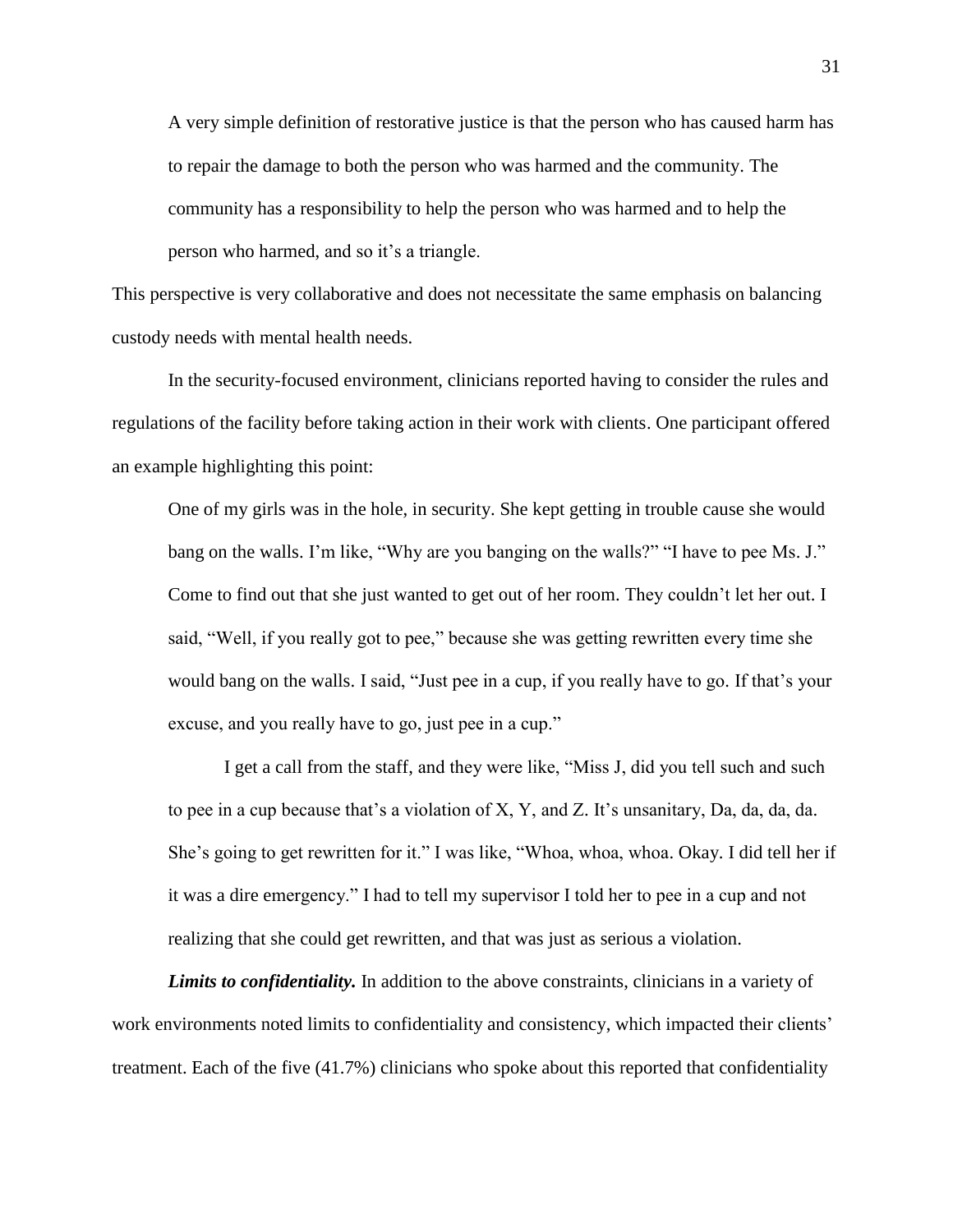was limited, however there was variation in the details offered. Several of the clinicians pointed out that in the jail or prison environment, it is easy for someone to overhear. Knowing the limits, one person reported limiting the content of the session at times. Another participant noted that she insisted on a custody officer being present if a client had been unsafe in the past, consciously choosing her own safety over client confidentiality. Another talked about sharing the client's personal information with different disciplines who are involved in the client's care. Confidentiality was also impacted by the age of the client, type and significance of court involvement, and the need to report information for mandated clients. Clinicians advised that anyone entering the field become familiar with "the nuances of confidentiality, knowing who holds privilege, who holds the key to the confidentiality, all that kind of stuff" because the issue could be complicated.

*Limits to consistency.* Many factors impact consistency, and most of the participants who discussed this issue cited unexpected events impacting scheduling and treatment consistency. The consensus among participants was that security and crises took precedence over general treatment: "Sometimes we just have to drop everything we're doing … because sometimes crisis happens." These disruptions appear to be quite common in the field. Several participants made statements regarding their inability to predict for themselves or their clients when they would conduct sessions: "Say I have five people on my list and hoping I get five people because the code might be called.… So when a code is called, the building shuts down and there's no movement until the code is cleared." "I may have a kid scheduled for Monday but I may see him Monday, Wednesday, and Friday because something happened in the school or he was upset or mom called and told him he's not coming home that weekend."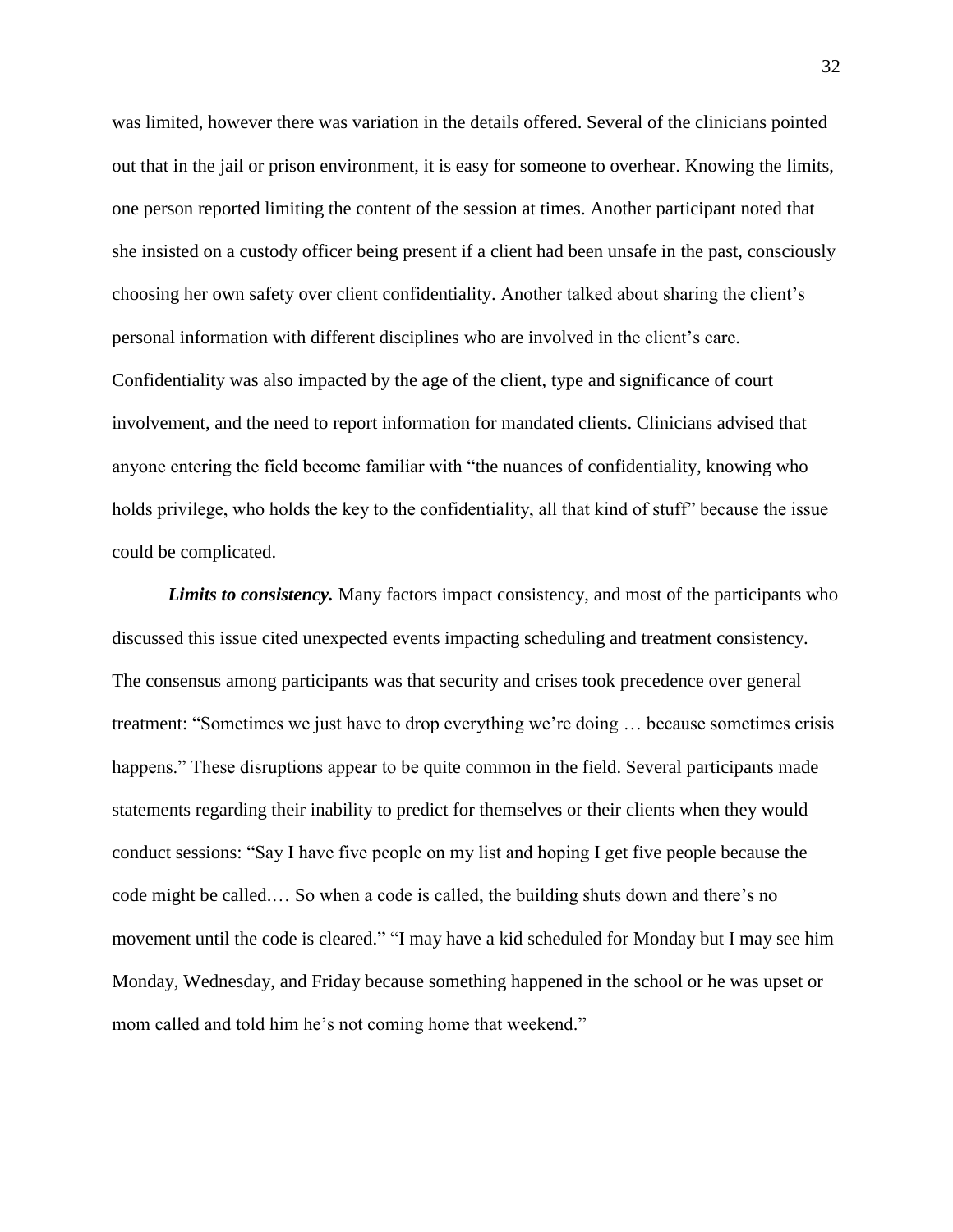These interruptions to the milieu would explain the claim made by a few of the clinicians that there was no such thing as a typical day:

The other thing that I think is *very* important to have … is the ability to be flexible. You're working in the correctional field. It's an ever-changing kind of situation, where you don't quite exactly ever feel settled. You actually don't ever feel complete. You don't feel like anything is ever satisfied. And it's an environment where in any given time something could disrupt your plan or your focus. Fights break out, riots happen, codes are called, mass movements are stopped, shift changes interrupt therapy sessions, a crisis with a resident who just got a phone call from home that his mom died, and mental health needs to respond to that or a resident accused another resident of sexually assaulting him and "Dr. F what do you think?" So I find myself pulled and pushed in a lot of different directions throughout the day, which is why my typical day never really is a typical day for me because I end up being and doing a lot of different kinds of things.

*Managing constraints.* These constraints limited the clinicians' ability to fulfill the responsibilities of their roles as clinicians. Clinicians indicated responding in various ways. Some clinicians reported working within the confines of these boundaries:

There's a fine line we have to walk, a balance, and not overstep our boundaries as mental health clinicians. We basically have to, the challenge is working and staying within our boundaries, our professional boundaries and keeping within our purview. Some things are outside of our purview.

This statement and similar statements by other participants suggest that some of the clinicians struggled with the notion of "not overstep[ing]," implying that these clinicians would like to step outside their role in certain cases, but chose not to.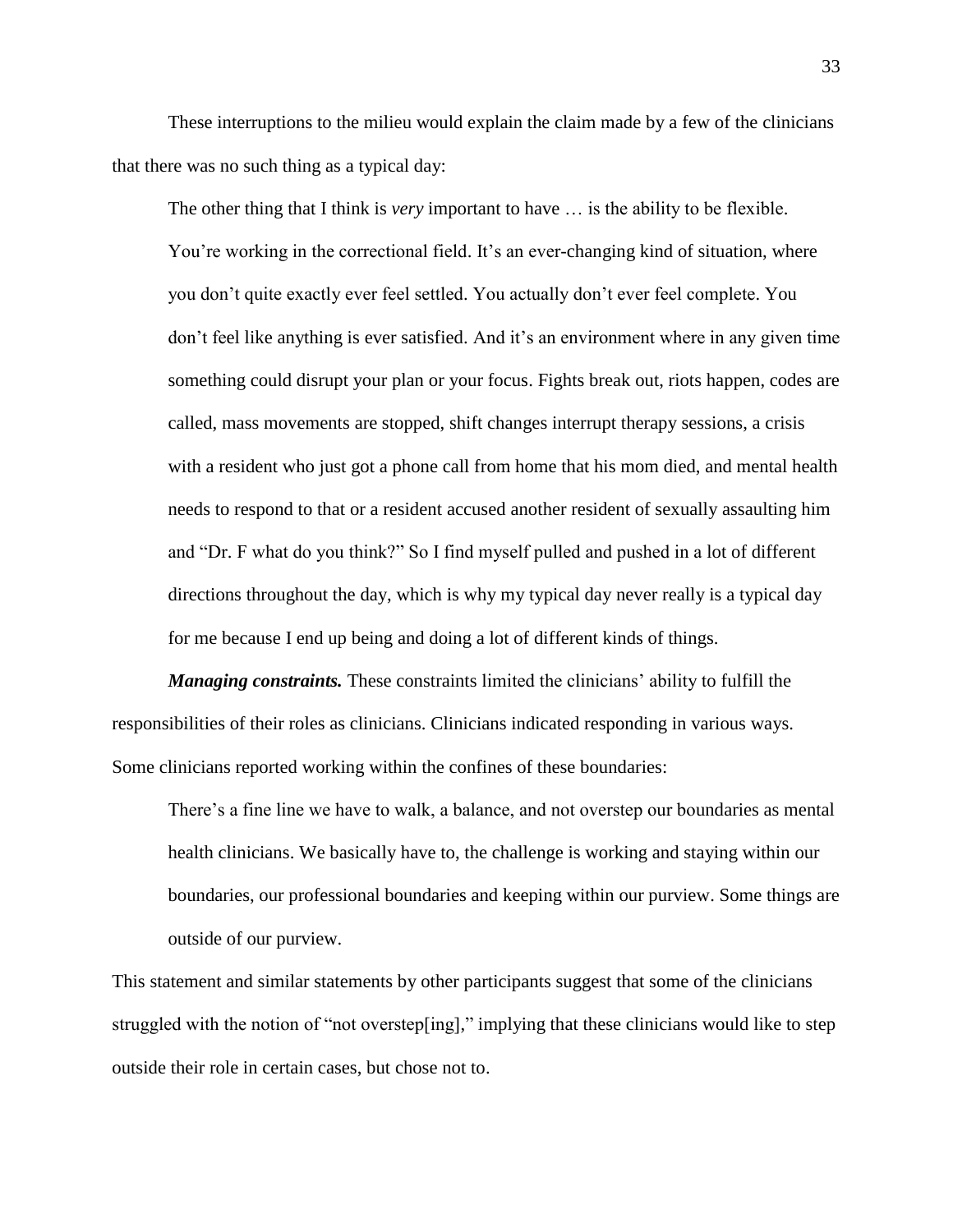Other clinicians reported stepping outside their role if the need arose. These clinicians reported teaching reading, working with clients on college applications, talking with clients about social justice and creating projects on societal issues, and coaching clients after treatment has officially ended. Two of these clinicians reported backlash from supervisors or administration: "I was trying to do the writing thing, and I got in trouble for that." An African American clinician described her position on the matter, after being given a mandate from a supervisor to limit her interactions to therapy:

Particularly as a supervisor, you have certain things you have to, you know, administer and I understand that. Like for example, I'm not supposed to be doing any longer college applications and financial aid forms or teaching, but that's just not in my spirit and I can't, I can't do my job and be okay with my job, if I let someone down. Like not to, be they black, white or whatever, but again since the majority of these kids are our kids, I have an obligation.

For this particular supervisor who is only doing ... And he's a good clinician, he's a very good clinician, but I do feel like he is once removed from the realty of these kids and I'm not removed. I'm printing out handwriting, cursive papers and we're going over that tomorrow. I'm going to do an application, as long as we do our clinical work, then I don't see anything wrong with it.

The thing is, and the reason why the mandate came down too, is that we did have to be reminded and we have to remind the officers because they're always like, "You didn't fix them, or they came back," and really our purpose in the jail…, we're actually there to maintain the juveniles, particularly on our special needs roster, their adjustment while they're in jail. ... I mean really if you're a psychologist, that's just not immediately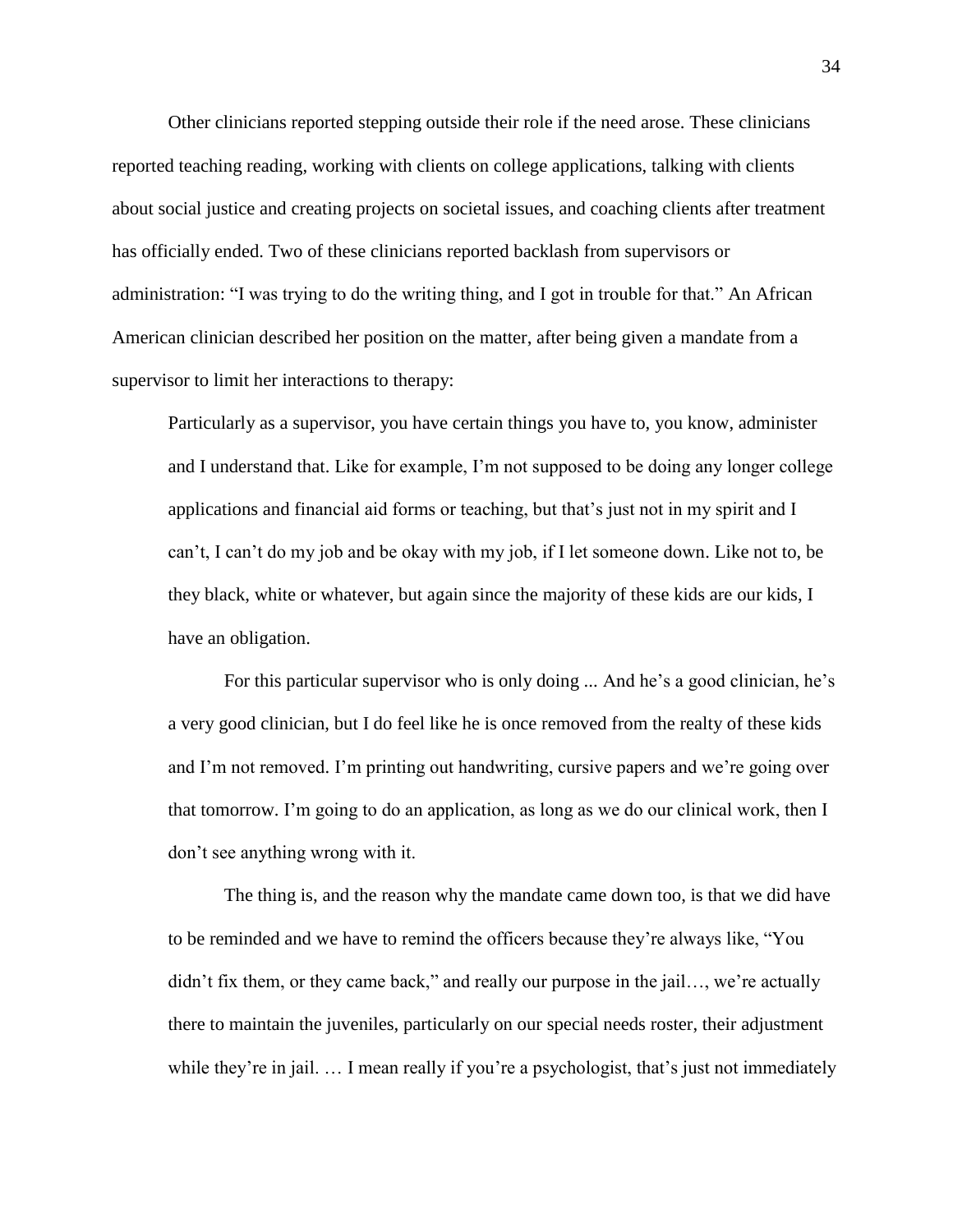who you are as a professional or you wouldn't be in the profession. So, we get why he said it and I think, all our staff … we were just like okay and, you know, we just do what we need to do.

Although clinicians varied regarding whether or not they expanded their roles beyond the restrictions they felt, it was clear that they desired to provide useful treatment for their clients.

# **How Clinicians and Clients Approach Treatment**

Both clients and clinicians come to treatment with their own approach and various preconceptions. The following sections describe the clinicians' frameworks and approaches to treatment and their experience of the preconceptions and approached of the clients with whom, they have worked.

**Clinician framework.** Clinicians approached treatment with justice-involved youth from a particular framework. Two participants did not mention their theoretical approach. Of those who specified, the overwhelming majority (7 of 10) identified cognitive-behavioral therapy, either alone or in combination with some other orientation. One clinician specified having received psychoanalytic training; she mentioned integrating play therapy and object relations into treatment where appropriate, "but when [I] started working with the kids at [the detention center], that's when [I] realize[d] it really had to be like cognitive behavioral." Other frameworks mentioned included motivational interviewing (four participants), dialectical behavior therapy (one participant), and solution-focused therapy (one participant), all of which are similar to or have a basis in behavioral theory (Barlow, 2014).

**Client preconceptions.** Clinicians are not the only ones that come to treatment with preconceived notions about the process. Clients present for treatment with certain preconceptions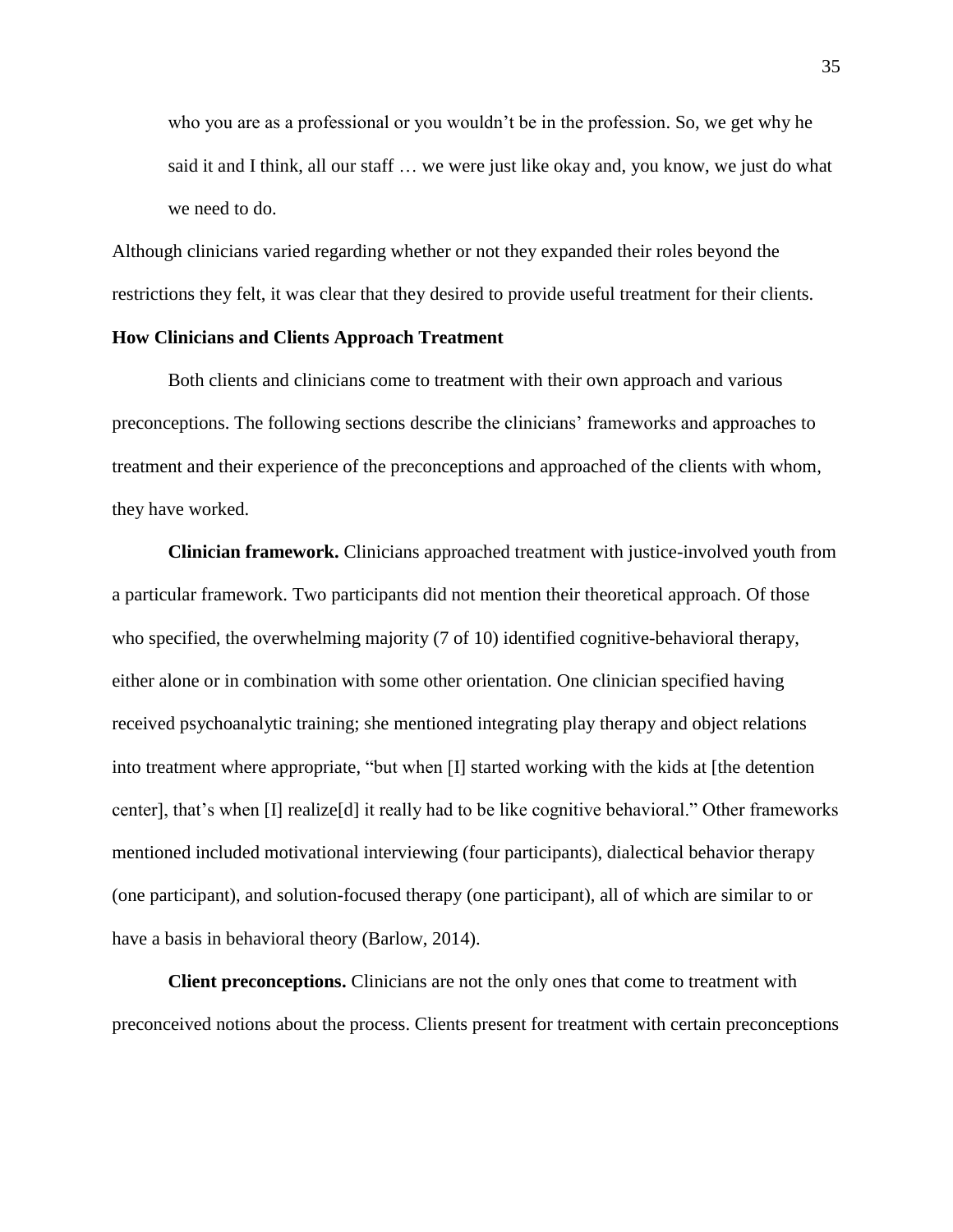about mental health and/or therapy. Based on participants' reports, client preconceptions were predominantly negative. For some, client perceptions were that they don't need treatment:

It's hard to get them to understand, they have things they need to work on. All of them I would say, not all, 99.99% of them don't have problems. They don't need to be there. They don't have a thing they need to work on, despite the fact that they've been in the youth house, six or seven times. This one kid, who I may just take off the roster today, he's got a 10 year sentence but he doesn't have any issues that he needs to work on, really because you're in for murder. I'm thinking that you might need to be talking about some things.

According to participants, other clients believed that treatment would not be helpful. Some youth were noted to purport that therapy was only useful for a select group of individuals, specifically White people or "crazy" people. One clinician reported that part of the work included:

… educating someone as to why therapy could potentially be helpful, when they initially started therapy and just thought it was for losers. I've had kids say, "Therapy is just for white people who got money.... Therapy can't help me.... As soon as I go back to the housing unit, you telling me about all this anger management stuff. I can't count to ten ... you know calm down, when somebody's up in my face, pointing in my face, telling me they gonna take my sneakers, and talking about my mother, and talking about my sister, and what they gonna do to her. How am I supposed to stay calm? How am I supposed to just look away?"

Other clients had the negative impression that treatment was a burden or additional obligation. Some clients were reported to have found it boring or uninteresting; others expected that the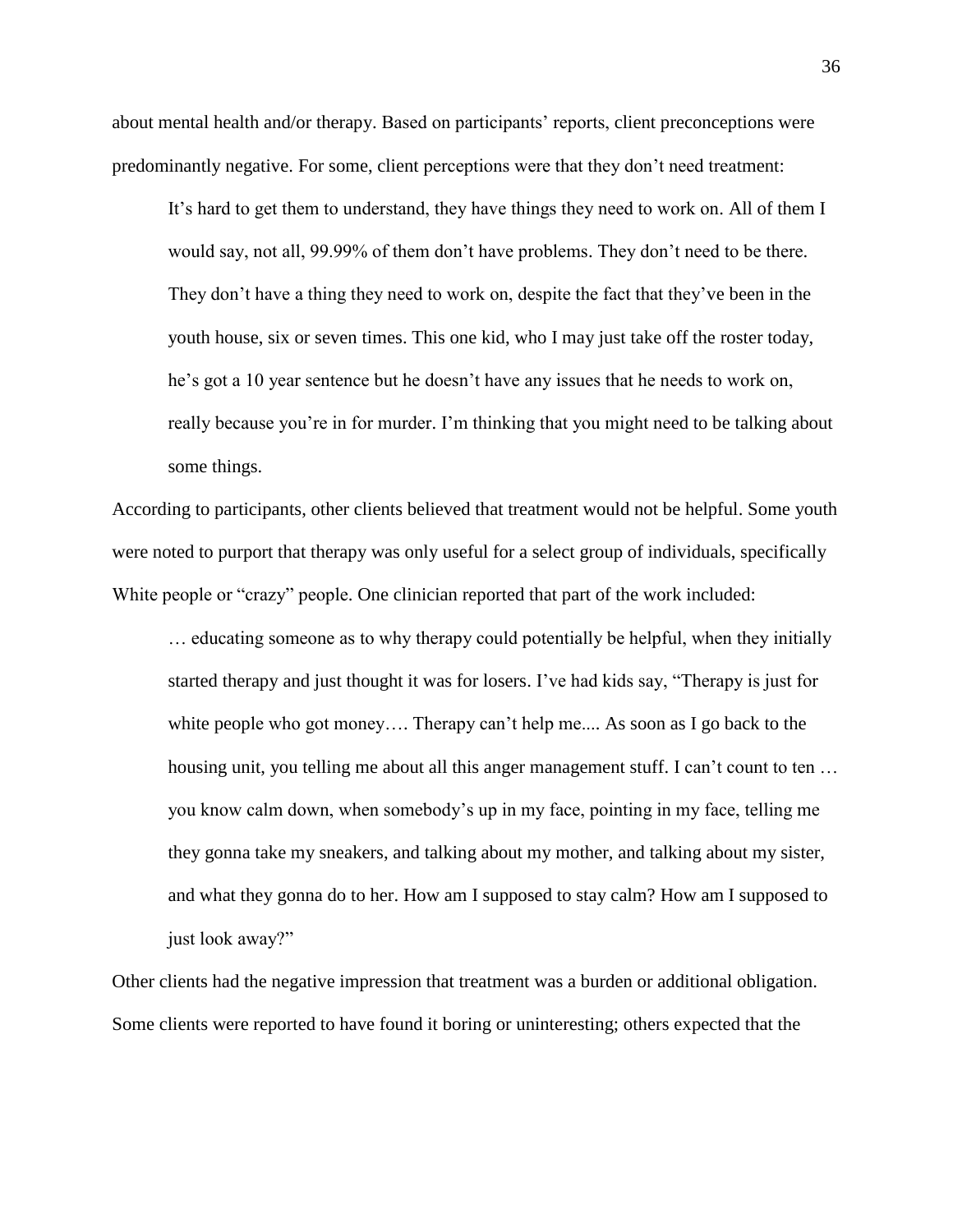clinician would not understand their issues or problems or would criticize their thoughts, feelings, or actions. "'They're going to tell me that everything I do is wrong.'"

For the most part, youth didn't want to be there. Whether they had prior negative experiences with treatment or no experience with treatment, the preponderance of youth had a negative perception, and some level of resistance to the process. Those who had a positive initial impression were noted to be interested or open to gaining from the experience.

Positive feelings tended to surface during or after treatment. One clinician referenced a client who, upon "graduating" from her group, reported being surprised that he had a good time. Another clinician indicated that many of her clients were hesitant initially, but once they began to participate, they found the experience beneficial.

## **Therapeutic Environment**

Each participant spoke about the necessity of creating an emotionally safe treatment environment to work with youth who have had involvement with the juvenile justice system. It is important that this environment be a place with appropriate boundaries where the client feels free from judgment.

**Emotional safety.** Clinicians warned against forcing client participation, and instead the consensus was that, in treatment, creating a positive environment should be a central focus. According to participants, this environment would ideally be a space for youth to be able to speak freely about their issues, a space of emotional safety. Whereas those clinicians who spoke about physical safety did so in terms of the overall experience in the juvenile justice field, emotional safety was specifically identified as an important characteristic of treatment. This emotional safety is maintained through creating structure and nurturing a judgment-free atmosphere.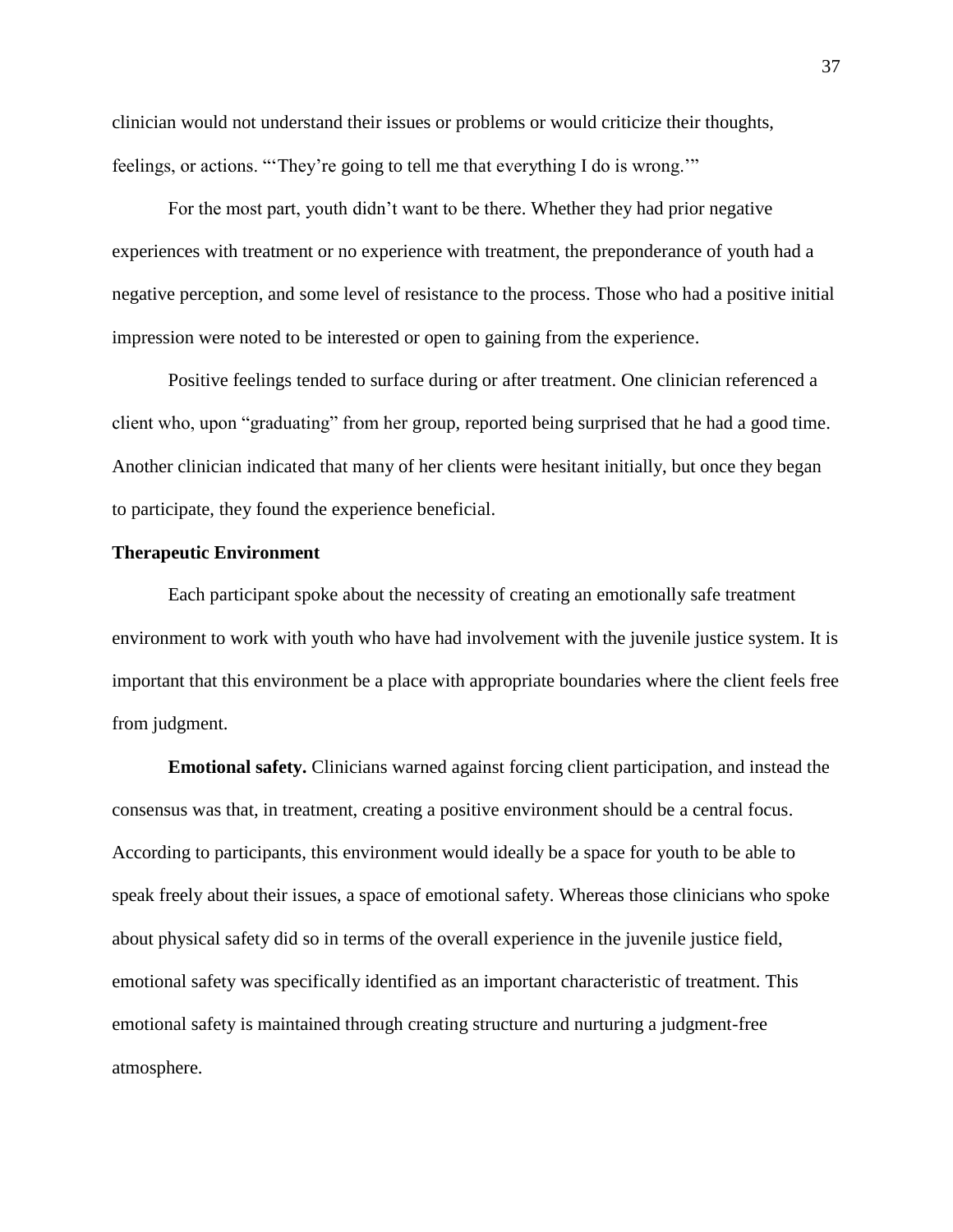*Structure.* The majority of the participants (10, 83.3%) mentioned the importance of consistency. One clinician introduced the phrase, "maintain the frame" to emphasize importance of maintaining consistency as part of a positive environment. The notion of consistency included setting limits and maintaining boundaries. This was necessary because of the inappropriate boundaries exhibited by the clients. Participants who spoke about youth demonstrating inappropriate boundaries in treatment attributed this behavior to poor boundaries with adults in their lives in general. To maintain boundaries, clinicians emphasized a clear, defined structure. According to participants, youth should know the limits, which will increase that feeling of safety:

You have to have a lot of consistency and structure. I think more so than any population, this is a population that needs to have very firm understanding of structure and limitsetting because, a lot of times, they don't have that and they didn't have that for a long time so they can't really ever feel comfortable and safe until they have that. So I think that that would be a really important thing. You have to be very consistent. You can't be the flighty person who's all over the place.

Participants presented two specific considerations regarding structure. First, creating structure may be a specific challenge in certain settings. More so than others, clinicians in locked facilities, such as prisons, jails, and detention centers, spoke about the need for flexibility and the likelihood of unpredictable events impacting their schedules. To a certain extent, the unpredictability was out of the clinicians' control, and the need for flexibility in this regard appears to be due to the setting, regardless of the potential benefit or harm to the assigned individual case: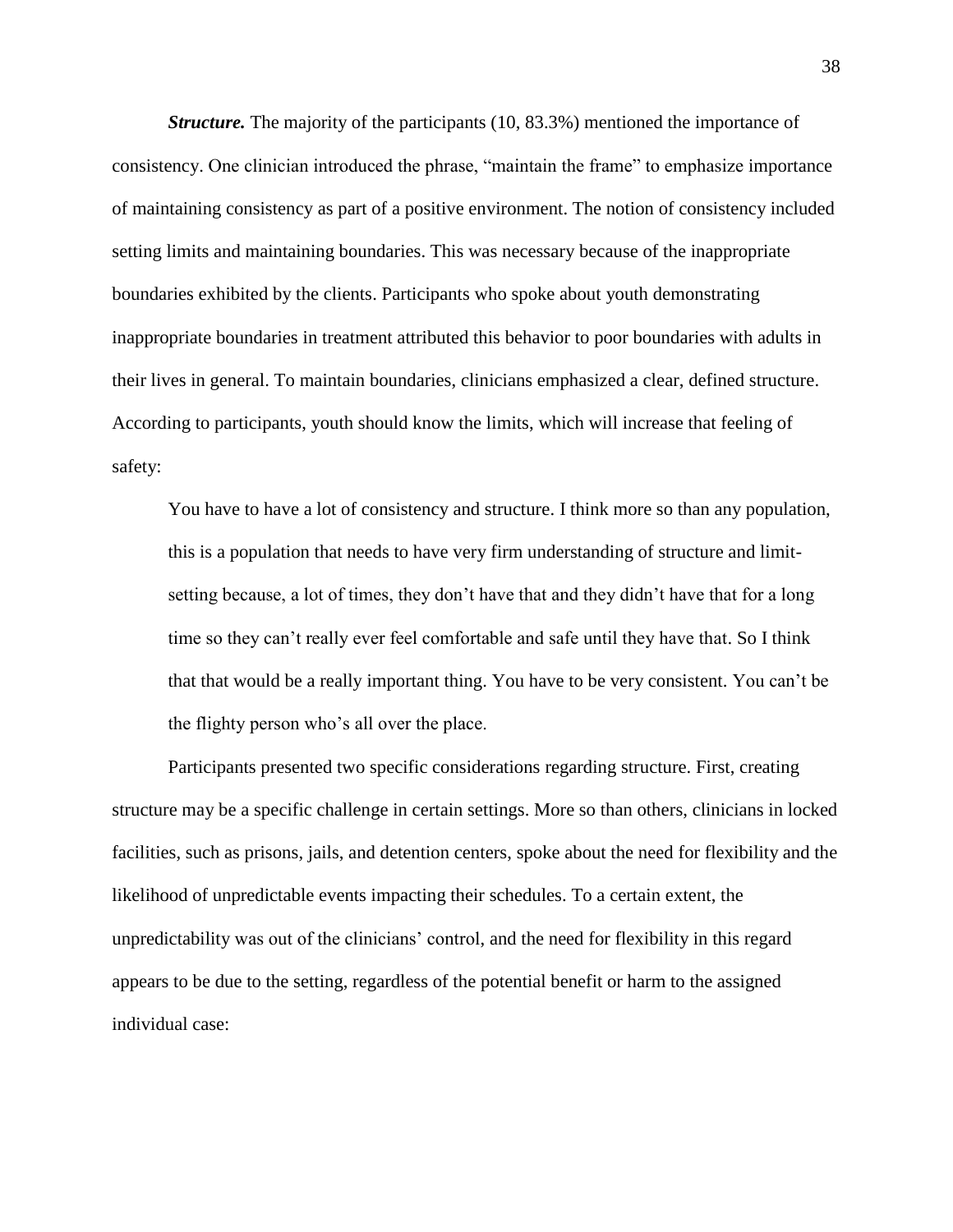No matter how much you try to plan, it's, you know, like even like with the guys that I work with, like I don't have a set schedule on even days when I see them because I know if I say to you, I will see you every Monday, and then Monday comes and, you know, this other kid is trying to kill himself and I'm stuck in crisis with this kid all day and I don't see that kid … [he's] like, "You said you were gonna see me and you didn't see me and you lied," and this and that, and you're like, "No, sorry, I had to deal with this," and a lot of times they don't care about the other kids, they don't care what the other kids problems are and that you were busy. And you said that you were gonna do it and now you've just disappointed them like everybody else.

Second, males and females relate differently, and thus have different needs regarding structure. One clinician noted that she found that a less formal initial presentation was useful in working with females, but not with males, suggesting that there was some variance between gender groups in the amount and type of structure needed to establish emotional safety.

*Judgment free***.** The other important part of the emotionally safe environment was a space without judgments. Participants emphasized avoiding criticism and shame. Half of the participants mentioned validation as a useful tool, specifically empathizing with the client's feelings and providing positive feedback when possible. One participant offered that the acceptance of each client as a person should be balanced with acknowledgment of behaviors that needed to be targeted and changed.

Conveying that supportive stance of I don't agree with what you did. I don't agree that's the best way to do things, but I don't think you're bad. I don't think there's anything wrong with you but I do think you're making poor choices.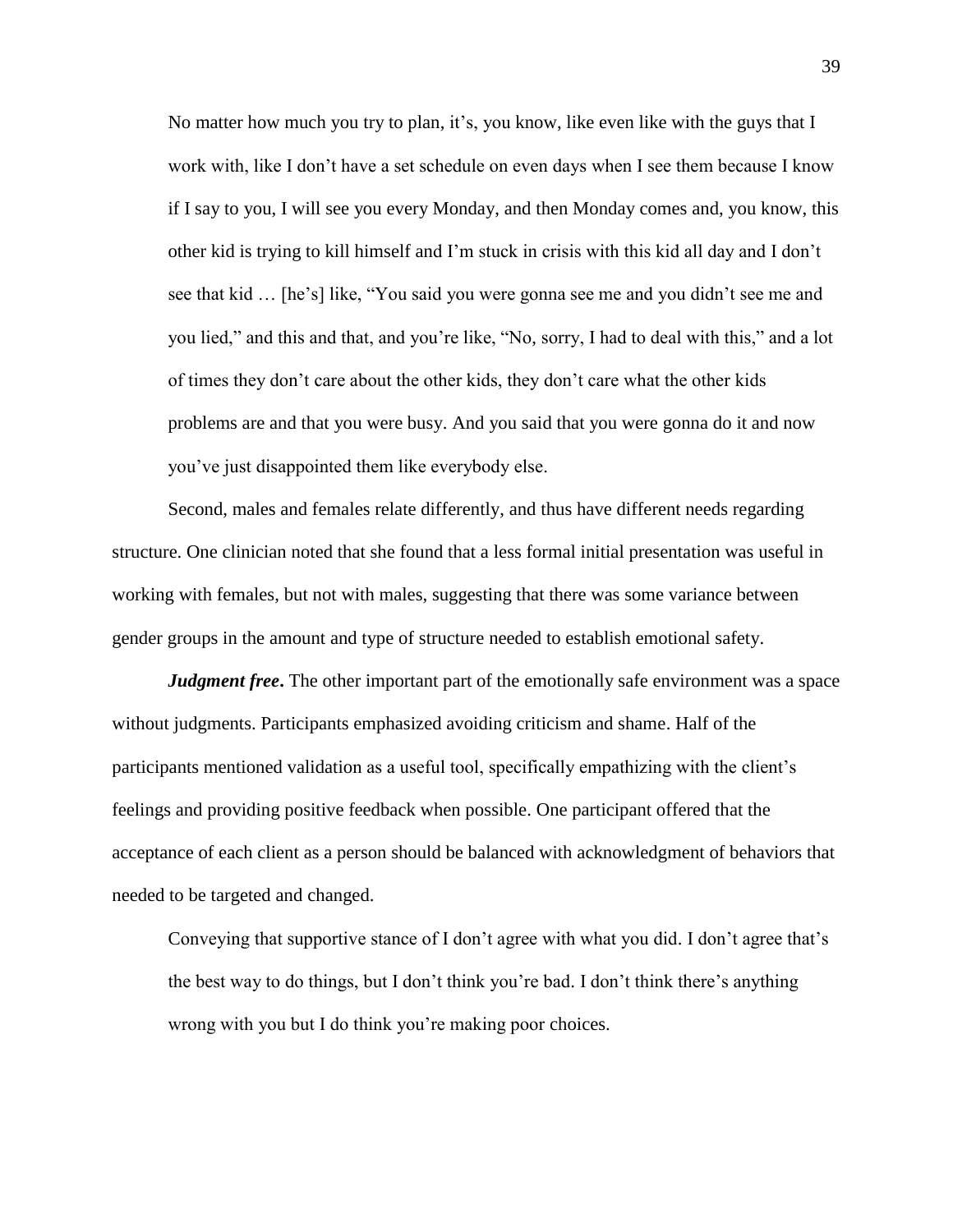## **Interpersonal Interactions with the Client**

Another aspect of treatment is the relationship with the client. Certain things were important to consider around interpersonal interactions with clients including rapport building, specifically fostering trust and respect; meeting the client at their level, and "being real." Each of these is described below.

**Rapport building.** The significance of rapport-building was plainly evident in the participants' statements. All of the clinicians spoke about the importance of having a positive relationship with clients, asserting that once a connection was made, youth tended to open up about their experiences and change their behavior. This connection consisted of mutual trust and respect.

*Trust.* Trust and rapport came up in this study as being intricately related. One participant asserted that rapport-building was a key factor in developing trust, three participants (25%) asserted the reverse—that trust was needed to develop rapport: "Be patient and put a lot of energy into building strong relationships with the kids because that will go a long way. Be someone they can trust."

As the statement suggests, establishing trust was indicated to be a significant challenge. Four participants (33.3%) reported that youth lacked trust, and not necessarily because of the relationship they had with the clinician. Potential reasons suggested included early training— "Some of them have been taught specifically not to trust authority and not to trust the system" and negative experiences with trusting others— "The people that they've trusted most, have been the ones who've hurt them, their parents, or siblings, or so, they have a lot of reasons not to trust you." One clinician indicated that lack of trust interferes with the clinician's ability to be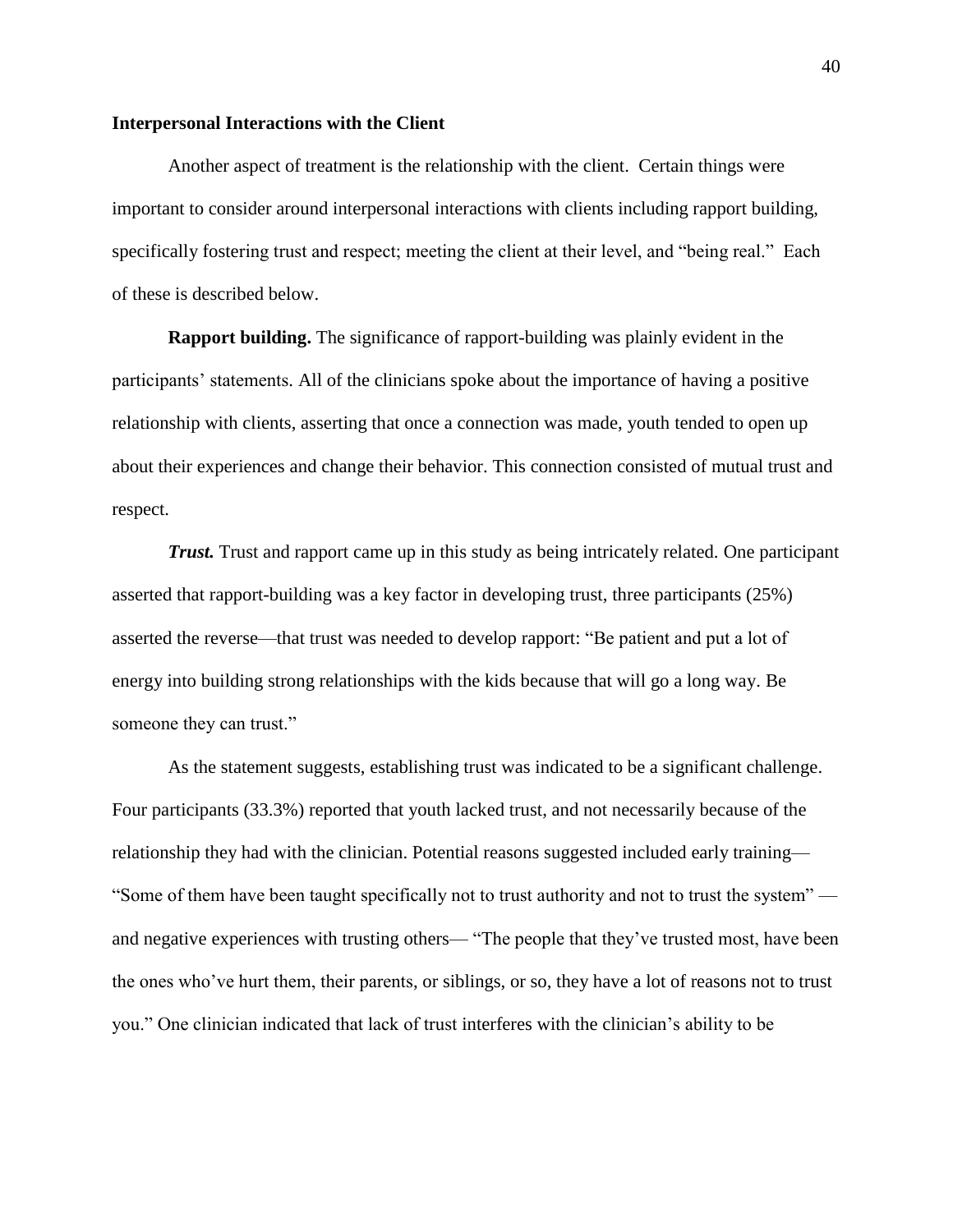effective. Another participant advised that trusting the client allowed the client to build trust in turn. Trust begot trust.

*Respect.* The other component of rapport building was establishing respect. On the one hand, this meant interacting with the youth in a way that demonstrated respect: "Talk to them like they're intelligent human beings," "not dumbed down for kids." On the other hand, this meant fostering respect; as clinicians noted that without the client's respect, little work was possible: "If they don't trust me and respect me, I really don't feel like I can be effective. If they do, I feel like they might actually listen to me and I can call them out or challenge them in various ways." As this statement suggests, a respected clinician was a thought to be an effective clinician.

According to several participants, youth were significantly disrespectful at times. This was primarily a struggle for female clinicians, who cited multiple instances of profanity use, verbally aggressive comments, and sexual language or gestures. They all indicated that the solution to this challenge was addressing these behaviors and insisting on respectful interactions. There was some variability in terms of how the issue was addressed, but all reported using some form of direct communication with the youth.

**Meeting the client at their level.** In terms of therapeutic interactions, the participants consistently emphasized adjusting their interactions depending on the client's presentation, "because they're all different kids." As expressed by one participant:

If you talk down to them, they see that … and they all think as they say, "I'm a grown-ass man." Okay, well [they're] not, but [they] want to think that. I usually let them know, I always phrase it like, "You're coming into your manhood." And so I gauge myself on those different levels with them.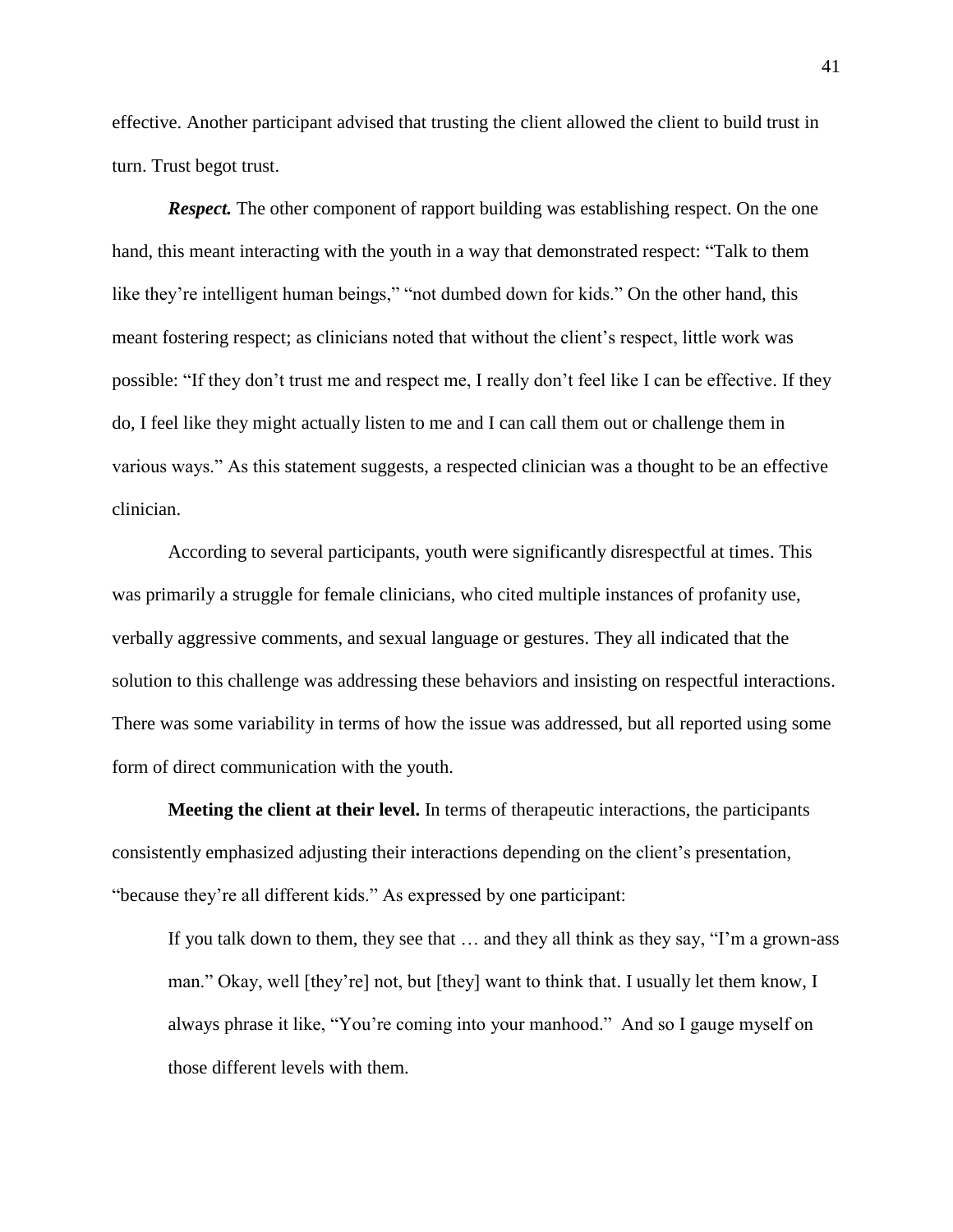In treatment, meeting the client at their level involved following the lead of the client, relating therapeutic content to the client's interests, and supplementing difficult established curriculum with material that was easier to understand. One participant noted, "If this kid is the kind of kid who is just really so disturbed but she loves to play this one little puzzle, we'll play that puzzle every week. That's okay because in that puzzle we'll develop a relationship."

**Being real.** Eight of the 12 participants (66.7%) specifically used the term "being real" to describe another key factor in their interpersonal interactions with clients. Being real involved two major components: being genuine and being open. According to participants, to be genuine meant to be honest with the client about who you are. In particular, they warned against using language or speech that is not authentic to one's normal presentation:

People think you have to come at these kids in a way they understand, like, get into the gangster talk, with the slang, and that kind of stuff. I'm the farthest thing from that and so I don't try to be like that. And even though I did not grow up in the same place or even same environment, under [the] same circumstances, if I'm just me and comfortable with me, you know, the kids … are fine. But the minute you try to fake being you, they can tell. They can tell. And they'll be like, why you trying to talk all tough and everything. And forget it, you're just going to lose them because they just think you're faking them out.

Related to this was the idea of allowing the youth to see beyond the clinician's professional persona to the person underneath. Clinicians reported that admitting their own imperfections and acknowledging their own limits allowed the youth to view them as real people who were more relatable. Most clinicians specified that they participated in a certain level of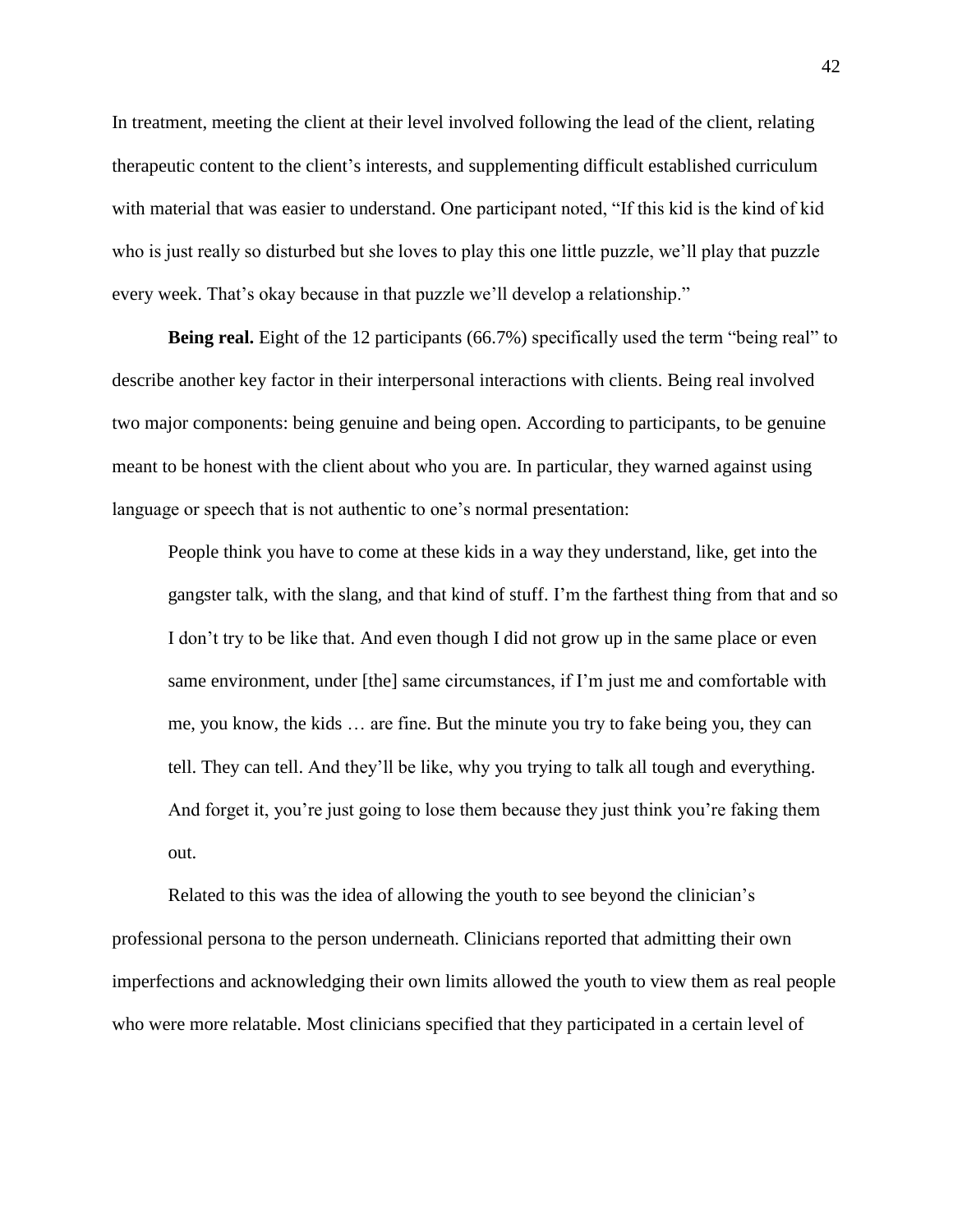self-disclosure specifically in the interest of demonstrating their human side or their personal experience with a particular issue:

I'll disclose, because so many of these boys think that we're all perfect. They think all of the staff have no problems ... I have disclosed like my birth father was physically abusive to my mom. I have disclosed that my older brother has been in [multiple prisons] ... I'm like yeah, our lives are not perfect. The question is, how do you get past. You know, I'll say like my brother and I are two years apart, that does mean he probably has some more memories of the abuse, because we were little, but what led him to using drugs to cope and being in and out of jail, and what led me to becoming a doctor still.… And I think that it's important for them to know, that we are human and our lives aren't perfect.

Because when they think you're perfect, they can't relate to you.

Alternately, some participants also warned about the dangers of sharing too much information. One clinician who addressed this notion specifically, emphasized not disclosing information that could be used to find the clinician or a member of their family.

Another aspect of being real involved openness. According to clinicians, this meant being able to have a forthright and direct conversation with clients about what was going on.

When the secrets are out in the open, when parents and schools and all of that know about the substance use or the illegal behaviors or whatever the choices have been, I feel like then the conversation gets real and we don't have to pretend that these things aren't happening or sweep them under the rug.

#### **Clinical Interventions**

Next is a summary of the various treatment interventions described by clients. This consists of the content covered in and missing from treatment as well as the specific techniques and activities that clinicians reported using during therapy.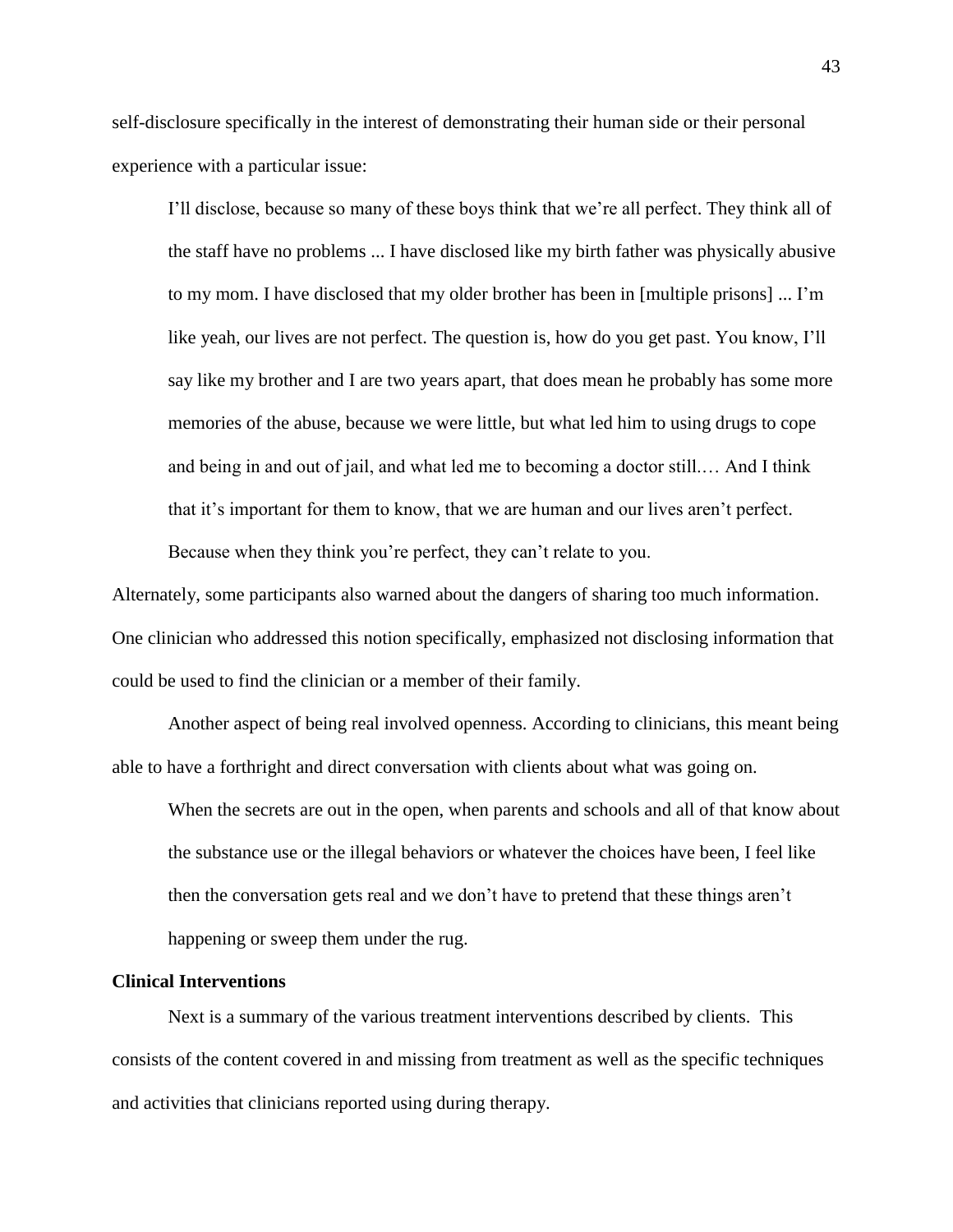**Content of treatment.** The content covered in treatment varied greatly amongst the participants, and the work of each participant included multiple treatment foci. There were a wide array of issues and topics addressed in treatment. No demographic factor or participant characteristic was found useful in predicting the content of treatment.

In select cases, participants used treatment targeted to a specific subgroup within the juvenile population, such as sex offenders, fire starters, and trauma and abuse victims. The overarching treatment goal, in these cases, was related to the specific issue. Aside from these specific cases, a variety of other content areas were indicated, discussed below under two broad categories: reducing targeted behavior deemed inappropriate and increasing targeted behavior deemed appropriate or beneficial to the youth.

*Targets.* Behaviors targeted to be reduced included fighting, substance abuse, suicide attempts, and gang association. Behaviors targeted to be increased were prosocial interpersonal interactions, and skills. Skills targeted included life skills (activities of daily living), parenting skills, and social skills. Other skills included identifying and managing thoughts and emotions. Participants more frequently referenced interventions targeting emotions than interventions targeting thoughts or thinking patterns. In addition, goal-setting (which included both "What are we going to work on together?" and "What would you like to see different in your world?") was prominent, as was assessing consequences (determining the effectiveness of behaviors to determine which behaviors "work" for the client and learning to predict potential consequences of actions). Lastly in terms of skill development, medication management and symptom management were also mentioned. Regarding the target of increasing prosocial interpersonal interactions, participants predominantly focused on helping the youth have positive interactions. This involved helping them develop empathy, use conflict resolution techniques with their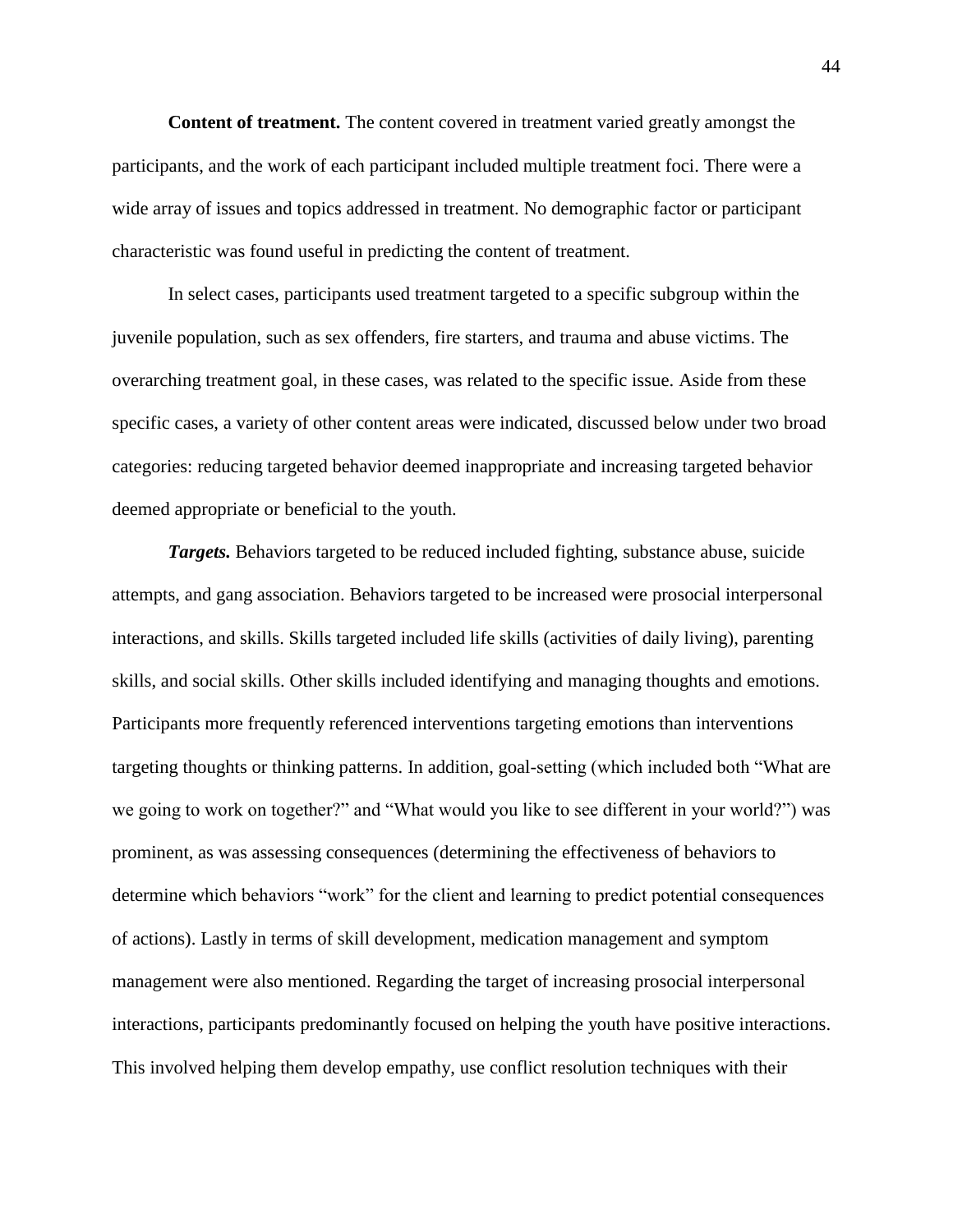families and those in the correction environment or treatment facility, and build connections to resources.

*Missing content.* There were some areas that clinicians felt were not well addressed in treatment. In some cases, the treatment focus was not predetermined; two clinicians reported that a major challenge was having no clear goal for treatment. In other cases, the content of treatment was deemed insufficient in some way. Three participants (25%) indicated that treatment did not focus on rehabilitation. As one participant explained, "[The client's] behavior is born out of antisocial, behavioral, personality, conduct disorder, period. And we're not set up for that." Another participant more specifically asserted that, in his experience, mental health for juvenile justice clients was oriented more towards stabilizing clients rather than creating lasting change.

Well the goal is so that they don't kill themselves while they're in jail, and they do their time and they don't give everybody a hard time, and they stay alive so they can't sue the frigging city, and they don't commit suicide. But this program is not designed to stop people from coming to jail. If you think it is, then you're wrong.

Given the short length of stay inherent in incarceration in jails, this focus on stability is more likely in jails than other juvenile justice settings, but still bears noting as part of the overall picture. Participants also noted that racism and societal bias were not addressed in treatment, with one participant reporting he was reprimanded for addressing these issues in his treatment program. That the participants discussed these missing content areas without prompting suggests that they felt that their absence from the treatment program should be noted and rectified.

**Techniques and activities.** All of the participants reported using a range of activities and interventions in their treatment practices. Psychoeducation was referenced most often (nine instances), and predominantly focused on symptom development and the utility of therapy.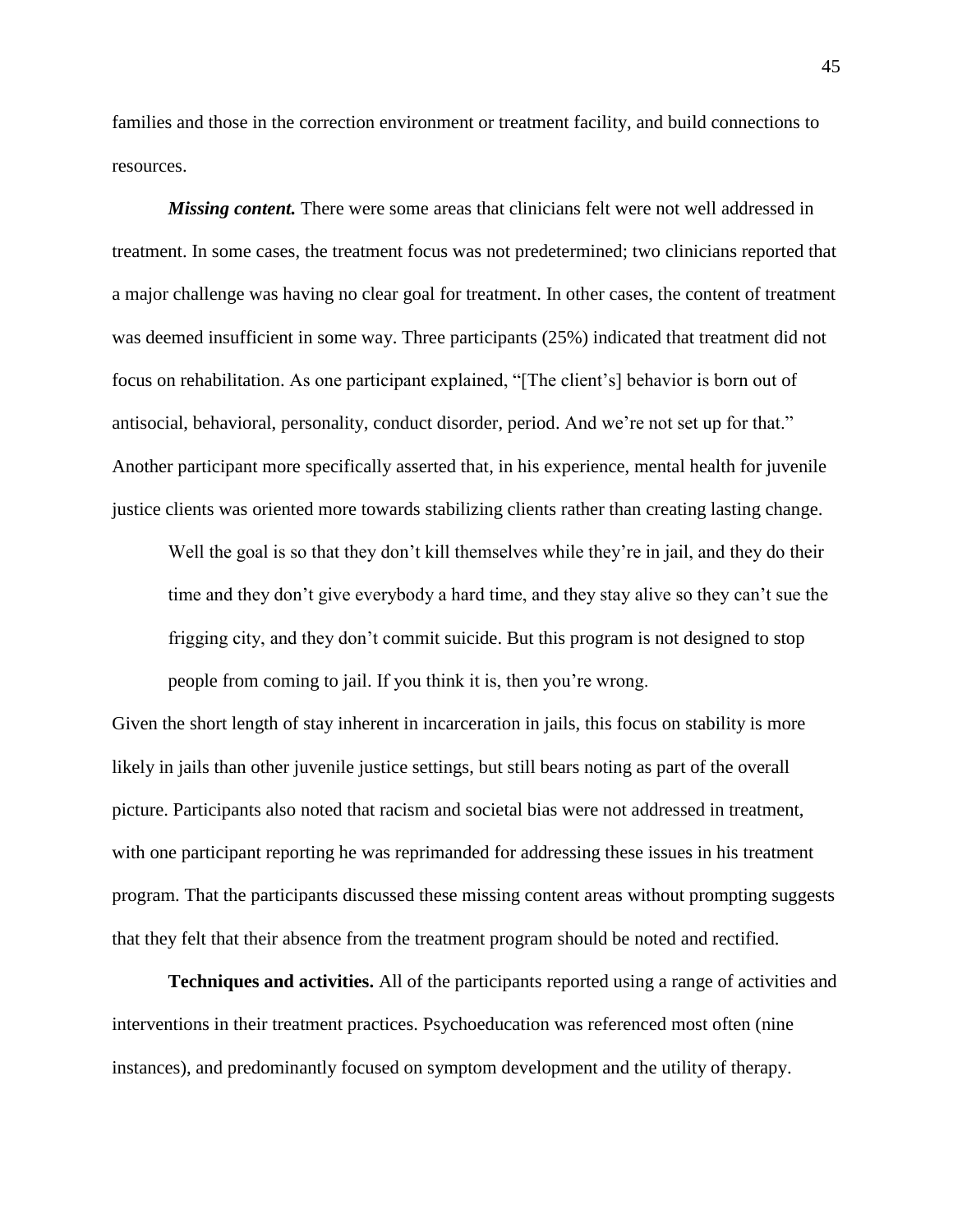Activities conducted during therapeutic interventions included mindfulness, meditation, relaxation, role plays, and incentive programs. There were two activities mentioned specific to group formats: establishing a community agreement and implementing team-building exercises. Other noted interventions included cognitive restructuring (one clinician mentioned reframing a client's negative childhood as life lessons that helped him become a man) and personal histories (e.g., trauma narratives and legacy work, or what the client identifies as their legacy thus far and what they would like the legacy to be going forward).

#### **Treatment Outcomes**

The above mentioned factors are those that clinicians point to as essential components of the therapeutic intervention. This section will contain a review of effectiveness and outcomes of those interventions including a description of the limited feedback clinicians receive about their treatment effectiveness, the difficulty labeling a case as successful or unsuccessful, measures clinicians use to assess progress and the personal, interpersonal, environmental clinical factors that impact treatment outcomes.

**Issues around determining outcome.** One of the major obstacles to determining treatment outcomes is that in many cases involving youth with juvenile justice involvement, the clinician was not aware of the long-term outcomes of their interventions: "I would be failing myself … if I were expecting to see the product of my work, for lack of a better word, at the end." Five of the respondents (41.7%) pointed out that their clients leave them—not necessarily because treatment has been completed or because there is agreement that the client is in a better place psychologically. For the most part, the clinicians who worked in facilities had no way of knowing the impact of their interventions once clients were released. As one person indicated, "This might not translate when they go into the community and actually have to face real-life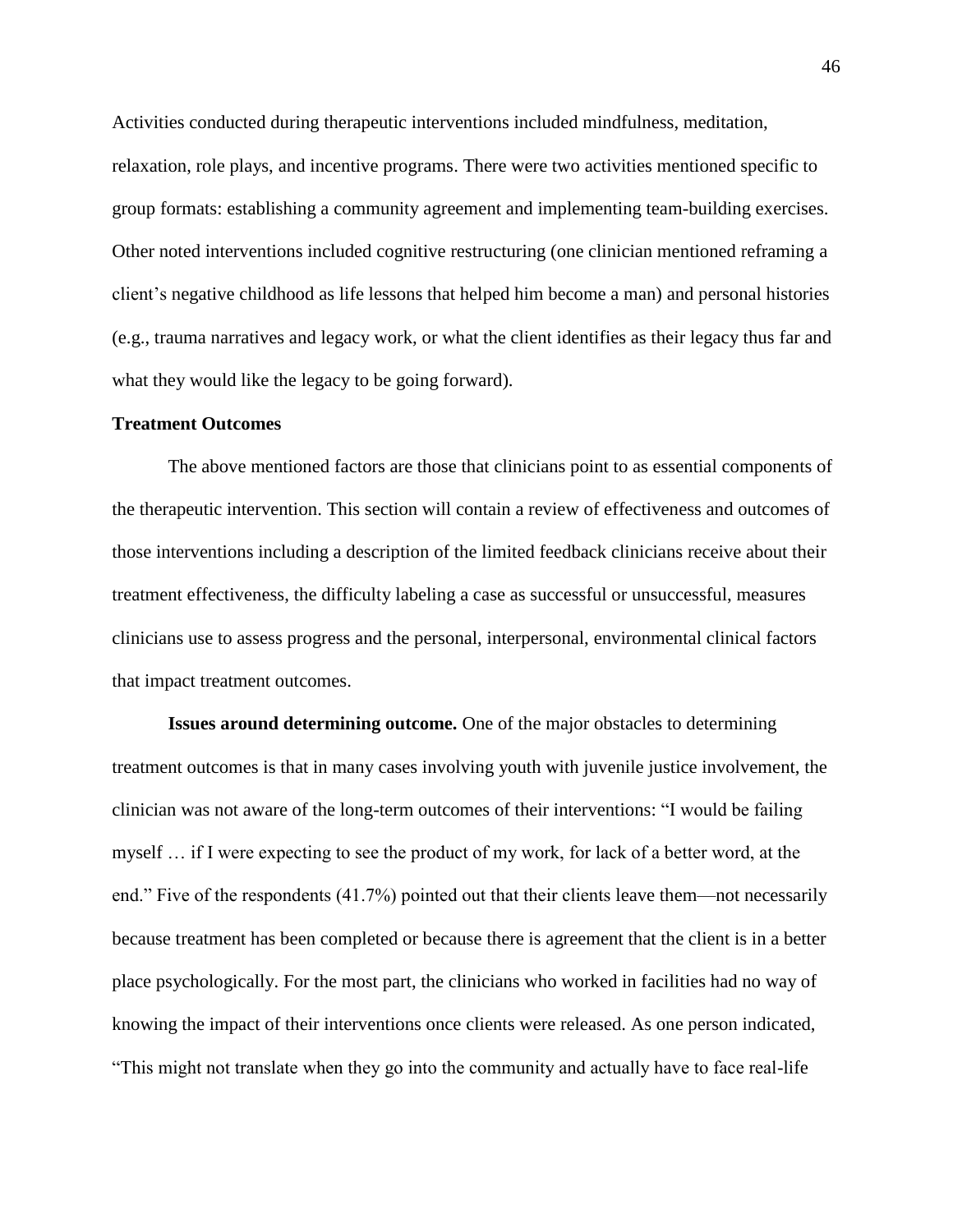situations, but at that point we don't have any control over that, because they're gone, they're either on parole or they've maxed-out." The long-term effects of treatment therefore remain unknown, and for the most part, clinicians had to find other ways to measure treatment outcomes (discussed below).

*Defining successful*. When participants were asked to describe a successful case, many noted progress but were unable to definitively categorize a case example as a success. For some, the issue was that steps taken did not meet some identified goal:

[My interventions are] not going to solve the problem totally or completely enough. In other words, what we're doing here is not going to stop kids from coming to jail…. It's not going to get black people jobs, really. I don't do any of that.… But it does give you something…. It's better than nothing, let me put it to you that way."

Even some of the participants who identified a case as successful specified a limitation or a caveat to that descriptor, such as: "a case that's successful although the kid is back." In other words, success must be defined more broadly in terms of progress toward, and not necessarily achievement of, a goal. One participant noted, successful cases are those that "aren't unsuccessful," although there were concerns raised about the term "unsuccessful" as well, which are described next.

*Defining unsuccessful.* The word "unsuccessful" (as opposed to a harsher term like "failed") was intentionally chosen for a moderate tone, aimed at gleaning information about cases in which goals were not met or significant progress was unattained. Clinicians more easily identified unsuccessful cases or indicated a larger pool of cases to choose from, compared to successful cases, suggesting that more cases fit the definition of unsuccessful than successful. Yet, several clinicians were hesitant to label particular cases as unsuccessful. "Unsuccessful …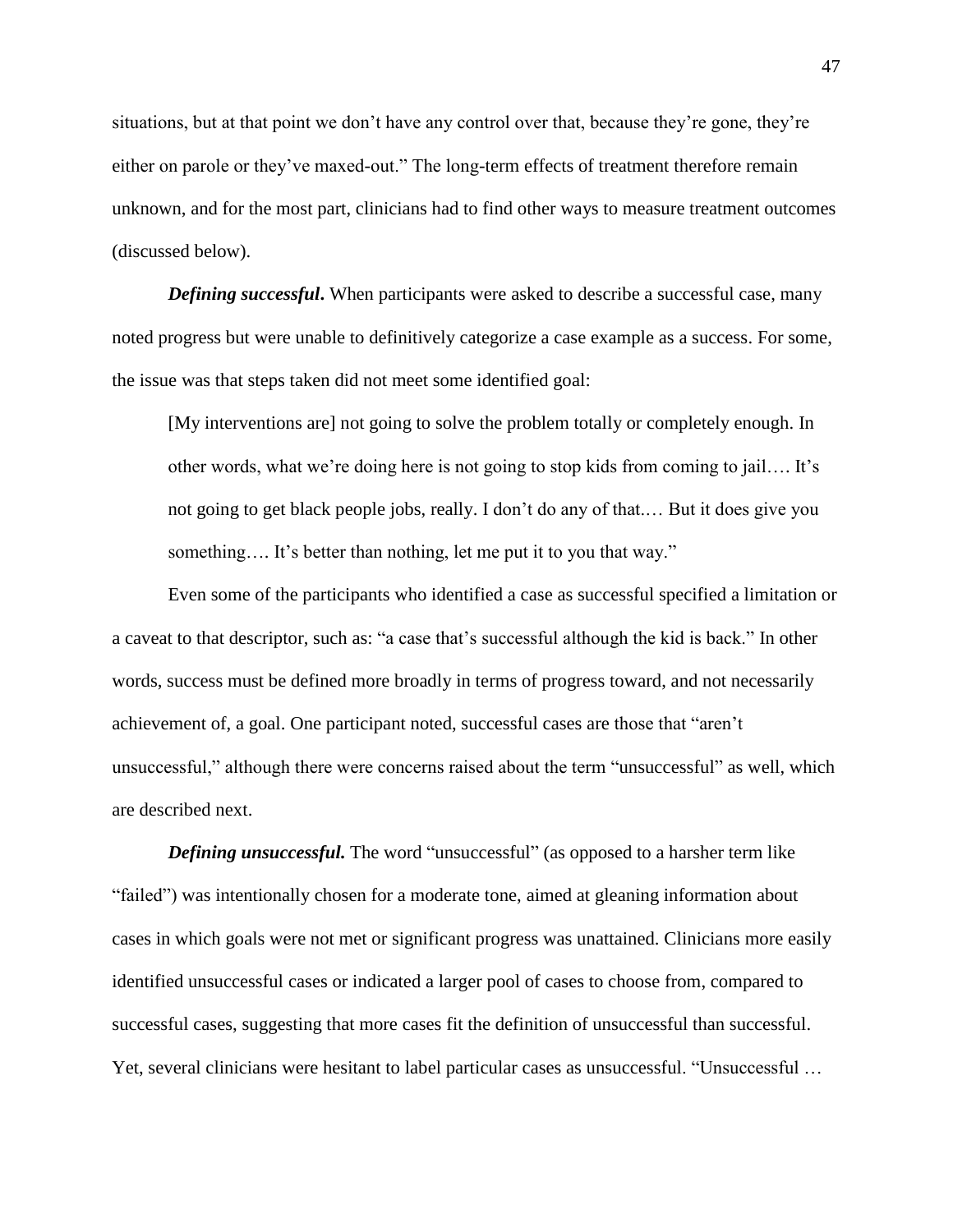for me I don't want to say there's ever a case that I would say was unsuccessful because that sounds like so finite. I would more phrase it as not forthcoming, [nervous laugh] that was not really going anywhere, stagnant." One participant reported that an unsuccessful case was one where the client regressed, which she had not experienced before. Another stated that the client was just not ready to move forward: "So, unsuccessful is that you can't, you want them to do better and they're not ready to do better." However, as a third participant noted, treatment may still be beneficial even when there was no noticeable change or investment in treatment. It is possible that something the clinician said or did "stuck" with the client, and made an impact that only became apparent at a later date.

**Measures of success or progress.** In general, success was measured in terms of tangible progress, most often by long-term indicators, many of which would occur after the end of treatment, if at all, and require continued contact to verify. Examples included the pursuit of higher education or employment, the ability to acquire material things through legitimate means, sobriety, or taking responsibility for a child at home. Other indicators of progress included factors typically seen during the treatment process, such as increased self-esteem, use of skills learned, and teaching others skills learned. Often progress was witnessed in subtle ways. One clinician spoke of hearing one client tell a peer about a skill he had learned. Another clinician offered an example of progress on a group level:

These are girls that don't necessarily like each other, have said mean things to each other, there's a lot of drama in the school and I got all these girls to do this [trust exercise]? They loved it and they trusted each other, they kind of threw out the window, for this 30 minute period of time to do this activity, all of their other stuff because I just said to them we have to trust each other and I went first. … They're like, "Oh my gosh, you really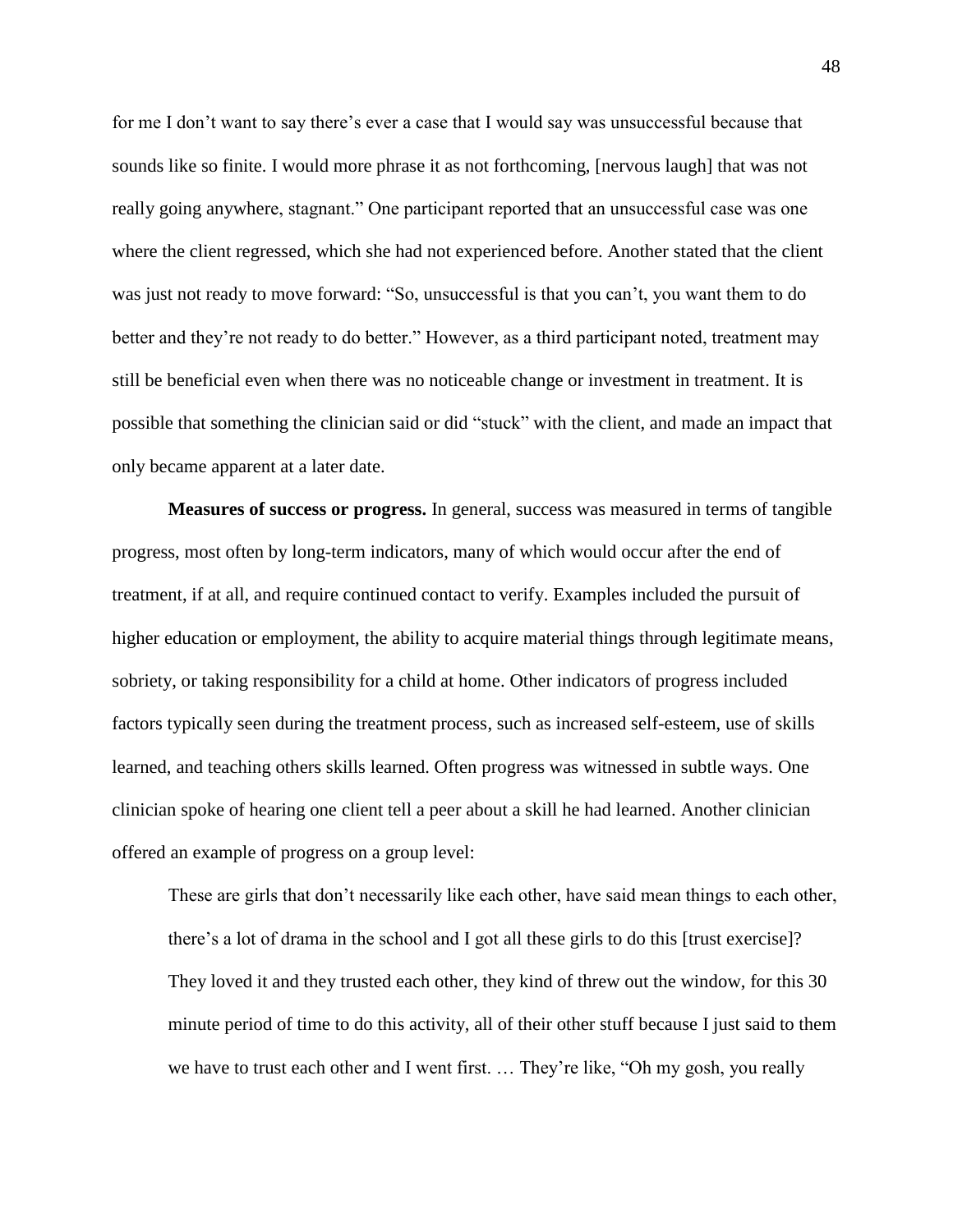trust us." I was like, "Yeah, I do. I've known you all school year, it's like of course I trust you and I wouldn't be doing this if I didn't." … Then when I asked who's next, I had a volunteer and then we just ran through, not all the girls did it but most of them did … That was just a really cool success for me because it just worked. It took so long for these girls to get to this place, I could never have pulled this activity off even in December even though I had been working with them since October. That was pretty cool for me.

Another indication of success was the non-occurrence of some negative event, such as reincarceration or death. Re-incarceration was the most often indicated. The majority of the participants (10, 83%) spoke about the high likelihood of recidivism. Clinicians, therefore, considered a young person successful when he or she was able to continue life after treatment without violating probation or parole, or not "graduating" to the adult justice system. One clinician indicated that success and failure was to a certain extent measured by whether the client continued to live. This clinician particularly struggled with the issue of progress because he felt that his main objective, according to the administration, was to prevent suicide. Therefore, any case in which the client lived was not a failure, regardless of whether or not there was noticeable improvement in functioning.

Several participants advised that the expectations of progress should be small, and multiple participants warned against expectations to "change the world." They indicated that change was incremental, and success stories are few and far between: "Your rewards come in that if you have one child who makes it, unfortunately you can't say I have 16 on my caseload right now, 15 are going to make it. Sadly, it's hopefully one. You can't even say positively that one is going to make it."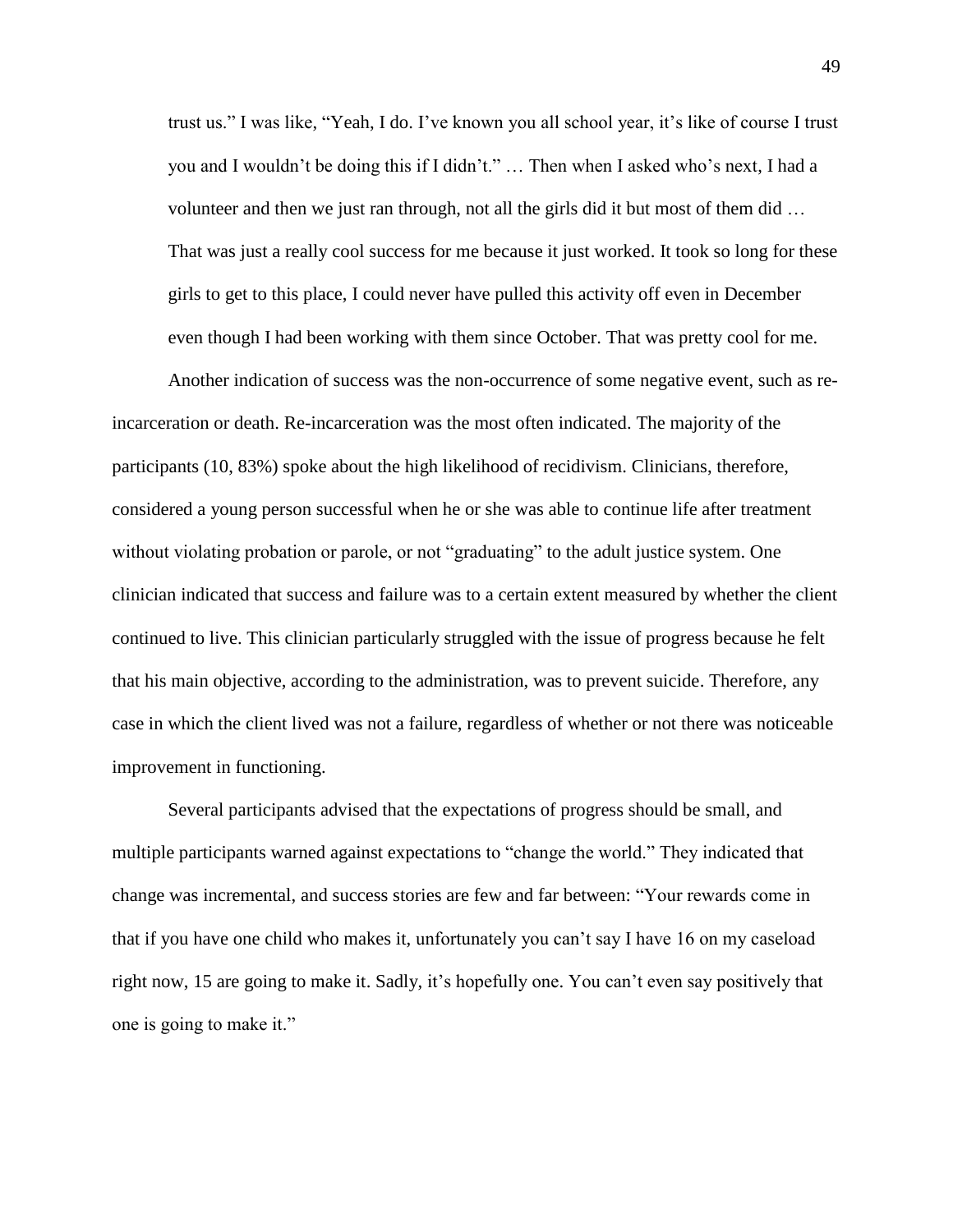**Factors impacting outcomes.** In an effort to understand the factors important in eliciting the signs of progress noted above, clinicians were asked to describe cases and factors impacting treatment outcomes of those cases. Participants identified several personal, interpersonal, environmental, and clinical factors that impacted outcomes in their cases.

*Personal factors.* Participants identified personal factors, more specifically, client characteristics, that were associated with positive outcomes. These characteristics included intelligence, a commitment to change, openness, and engagement in the treatment process. One participant's description provides a good example of how this manifests:

So something about him was that he took it seriously and maybe not that he was like excited about it, but he was sort of, "I don't want to be on probation. This is not good." So he showed up when he was supposed to. He showed up to group. He showed up to individual. He showed up to his P.O. [probation officer] meetings. He called his P.O. The consequence for him, the structure was good and the consequence of, "I don't want to do this forever. I don't want this to get extended."

On the other hand, client factors associated with more negative outcomes included high symptom severity, immaturity, impulsivity, and a resistance to change. Participants described multiple situations in which their clients were resistant. Some clients were invested in their lifestyle, typically a gang lifestyle, and did not want a different lifestyle. One clinician defined these youth as "hardened." Other clients were reported to believe that change was not possible for them, suggesting a sense of hopelessness: "[He] wanted a different maybe potential life for himself. He believed that there was no way he was going to be able to ever pull that off, or ever get out of the gang." Participants also described clients who just weren't ready to do the work: "You can't force someone, to work on things that they're not ready to work on."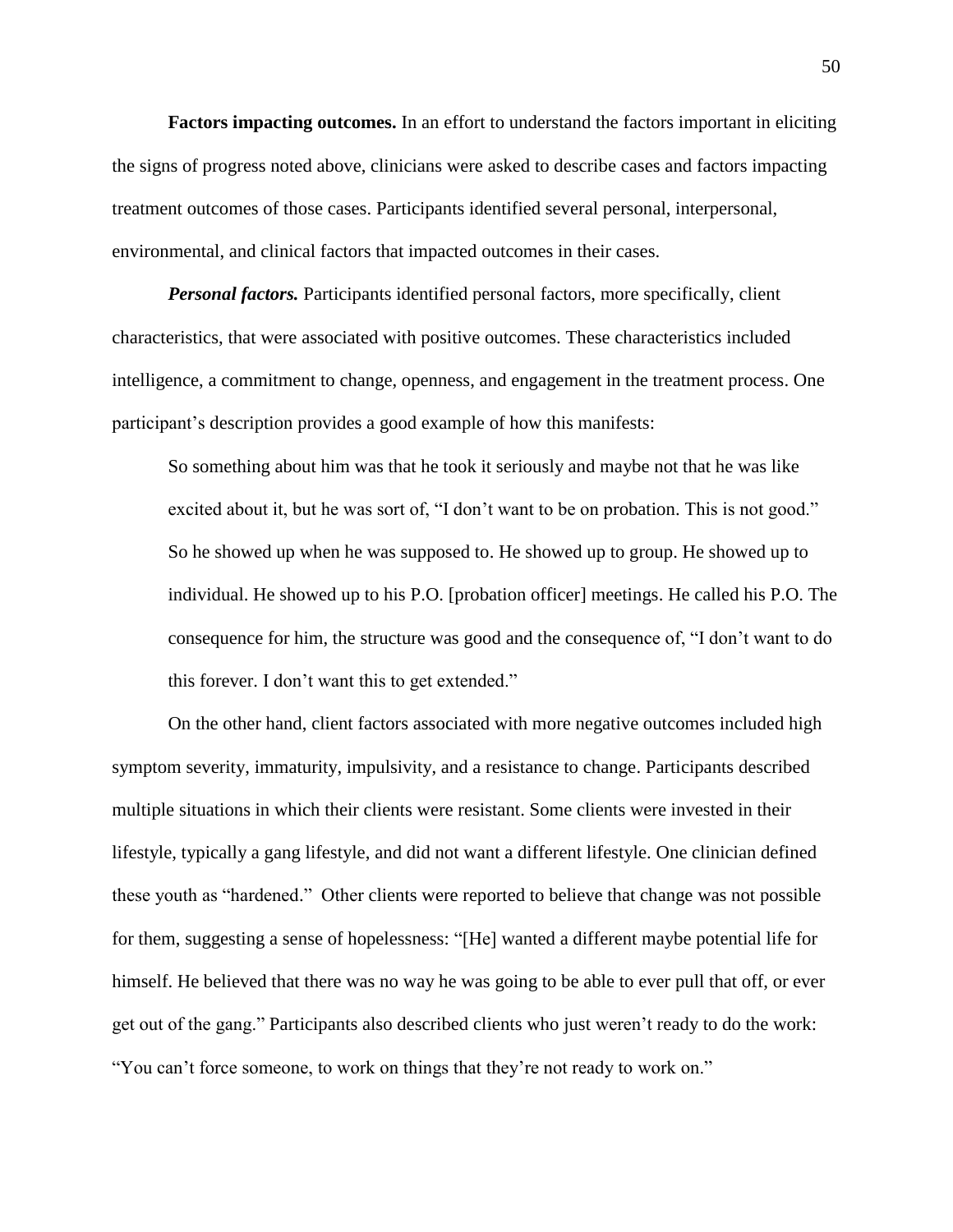*Interpersonal factors.* Interpersonal factors increasing the likelihood of success included close relationships and prosocial interactions with significant others. Examples included positive family interactions, particularly parental support. Clinicians spoke about "supportive parents who understood his diagnosis and helped him work through it." Participants found parents who were not supportive of treatment to be counterproductive. For example, one clinician described a situation in which the client's father refused to follow any plan the clinician proposed, and the client's mother would not set boundaries because she did not want to be the "bad guy." In a situation such as this, the client would likely receive very different, conflicting messages from home and from the treatment team. This supports the participants' assertions regarding the importance of a good relationship between the clinician and client's parents. Frequent contact and open communication between the clinician and family was associated with successful outcomes.

An extension of family support was a larger system of support. The clinicians from Oregon who espoused restorative justice emphasized the importance of community involvement. Other clinicians indicated other treatment providers as important additional sources of support. "I think what makes any of these things more successful is having a system of care and so you find the most successful treatments are ones that go in, not just as individual therapy or individual whatever, but ones that connect with the entire system. Like, for the program I'm with now, we're connect [ed] with the administration. We're connected with everyone.... [There is] a system of care that goes into their home, helps their parents with parent strategies, works on basic fundamental needs that they have, maybe around getting jobs, food … it's a system of care. You just can't do this stuff in spots."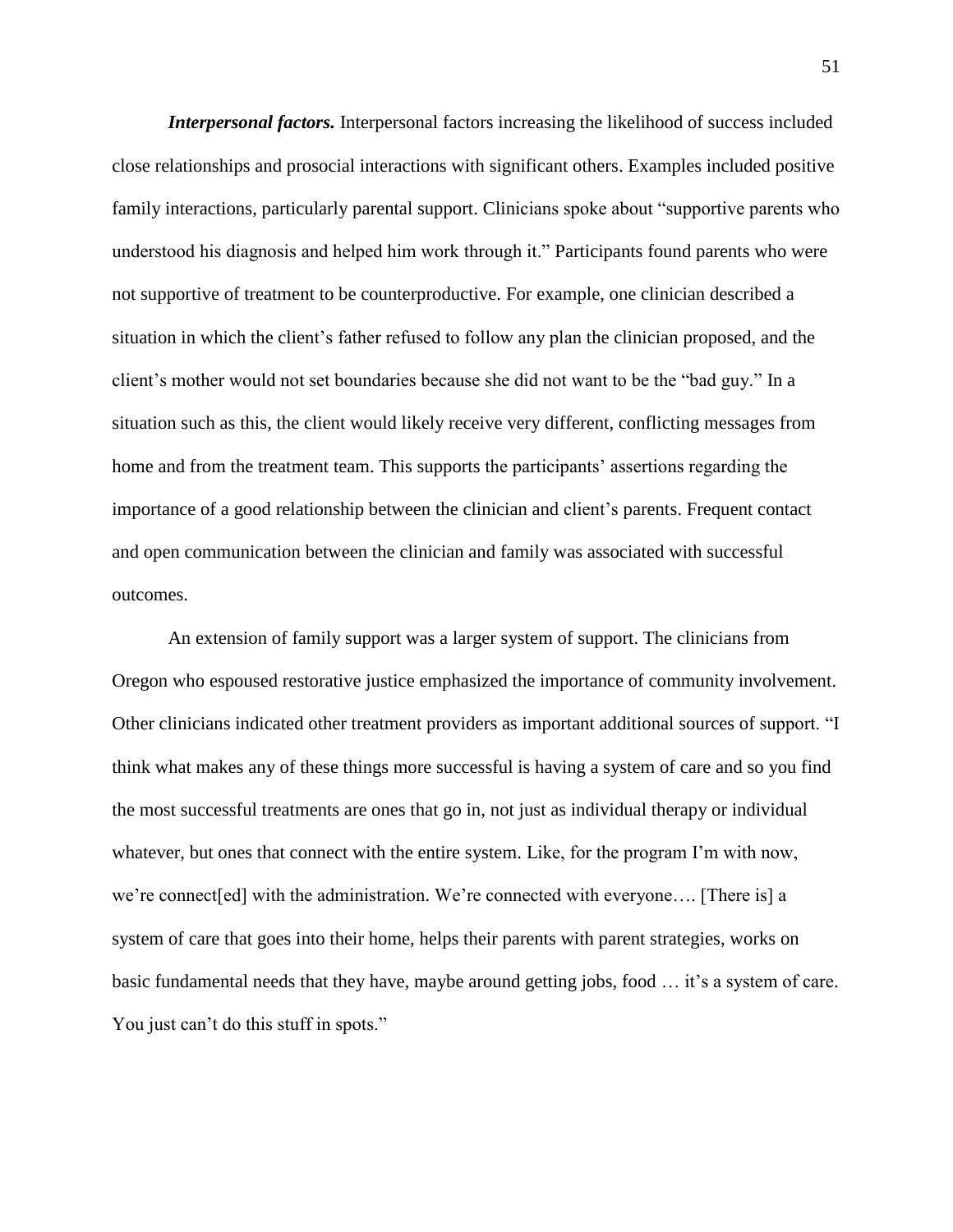*Environmental factors.* Another factor impacting successful outcomes was the home environment. Although participants did not specify aspects of the home environment that related to success, they did offer those aspects that were related to unsuccessful outcomes. Some clinicians identified names of specific neighborhoods where their clients resided, others were more general. Common environmental factors included gang presence, drugs, and high criminal activity. There were frequent reports of the futility of interventions in residential settings without changes to the post-incarceration environment.

They're going back to the same exact environment with the same exact stuff going on, yeah so you understand that it's also hard for them.… When you spend that much time and effort like trying and they get it, that's the thing too, that's what's so hard too, it's like when they're there with you they get it and they're so motivated and they're like, "I'm not gonna do this again, you know." And then they get out and six months to a year goes by and they've violated parole and they're coming back.

*Clinical factors.* Clinical factors impacting outcomes were treatment-specific factors. More than half of the participants mentioned the importance of working on a specific problem area, and more than half of this group mentioned addressing family difficulties as one target important for successful outcomes. Lack of a clear focus was a factor associated with unsuccessful treatment.

Clinicians also described specific interventions that positively impacted treatment. Specific examples included integrating music and writing (commensurate with the client's interests) and physical movement. Although several clinicians reported using physical movement, one specified that she finds it more useful with males than females. Other clinical factors included creating a positive treatment experience, making treatment relevant to engage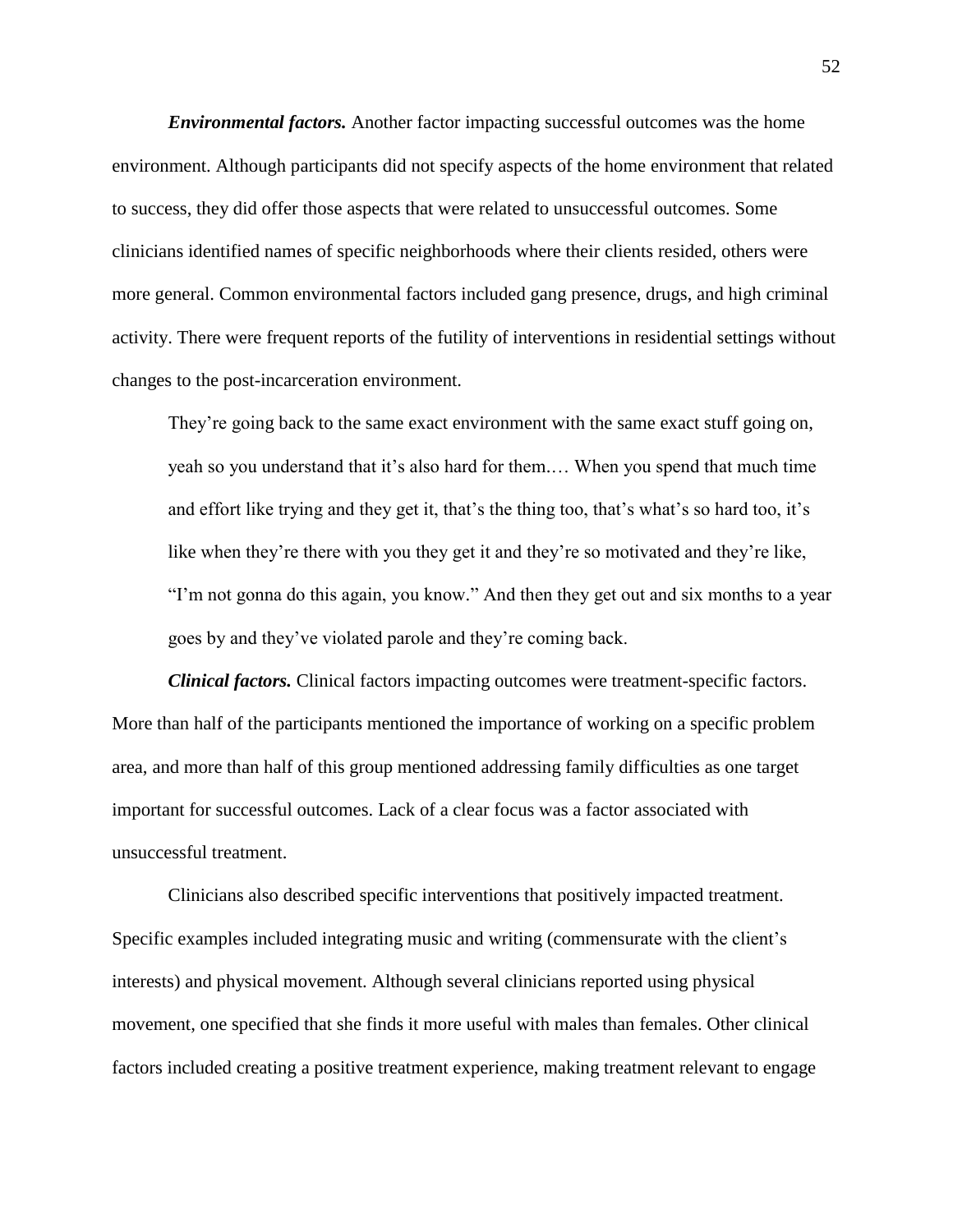the youth, creating a safe space, adjusting to the clients' needs with regard to depth of exploration and desire for distance, and medication management.

The participants also identified various challenges to successful outcomes, particularly roadblocks to implementing interventions. Clinicians indicated that at times treatment was intermittent due to poor attendance or penal restrictions. Participants also talked about having to find a balance between the needs of an individual client with other obligations or other clients, suggesting that their time or attention was limited. This appeared to be particularly salient for group therapists who interacted with multiple youth at one time.

**Successful case example.** The following case was defined by a participant as successful, and illustrates many of the concepts described above:

Seventeen-year-old Hispanic male, terrible history of physical and sexual abuse on him as a child. Both parents were substance abusers and had significant mental health histories. He had four siblings who were all younger than him, and because of his parents' substance abuse and mental health issues, most of the time they were out of the home. So essentially he was, he was the mother and father; he was the protector; he was the kid that would absorb the abuse to prevent his siblings from, you know, sort of, having to face that … or even see that in his family.

So what he grew to develop was a lot of street-smart skills, a lot of survival skills that enabled him to keep his siblings fed, keep his siblings clothed, keep them going to school even when he was skipping school, missing school, bailing out of school. He was basically holding together his family and caught in the middle because he was essentially sort of sacrificing himself in more ways than one to hold together things for his siblings who he deeply cared for. When times got rough, Dad would leave … Mom would be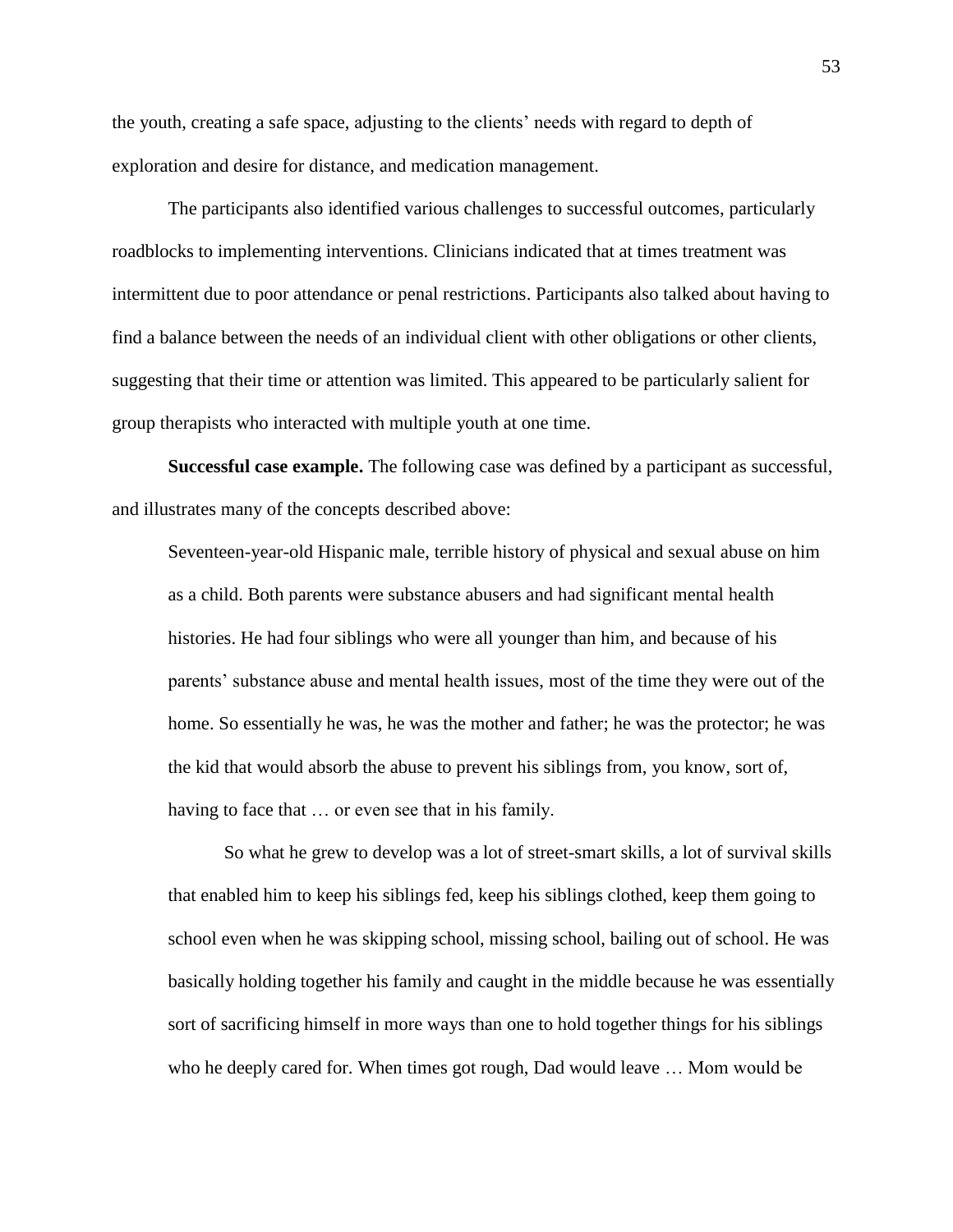home but because she was struggling with her own issues, and she was leaning a lot on him  $\ldots$  she would get verbally abusive or sometimes physically abusive. Because he was respectful of his mom despite her issues he would never fight back, he would just sort of, kind of, take it.

When things got particularly rough, he started selling drugs started running the streets, got involved in a gang; in his mind helping to support his family and bring money home to his family. Admirable stepping-up on his part, but also he found himself very much and deeper involved in this negative lifestyle. All the while in his mind he thought that the benefit would be supporting his family. He also had significant issues with men in his life, authority figures. So he was the kid at school who would get in fights with the security officers if they caught him in the hallway doing something he wasn't supposed to, a lot of anger for the principal, a lot of anger for the probations officers when he would get in trouble for stealing from stores. So he was doing a lot of stuff, stealing from the grocery store, not candy bars, but he'd have like, ground beef, and a loaf of bread, and eggs and he's running out the store with it to go home, cook something for the family, make a meatloaf or something like … that was one of the stories he told me.

So he comes to our department, fortunately he didn't have significant mental health issues, but he drank a lot and a lot of the drinking was his way of just sort of coping and dealing with the fact that he had this, you know, very stressful responsibility. The drinking also caused him to miss school, pass out at home after he dropped his kids … I say his kids, they're really his siblings.

So he came to the mental health department primarily because he had significant coping skills issues, also a lot of anger at basically every adult that was in his life. And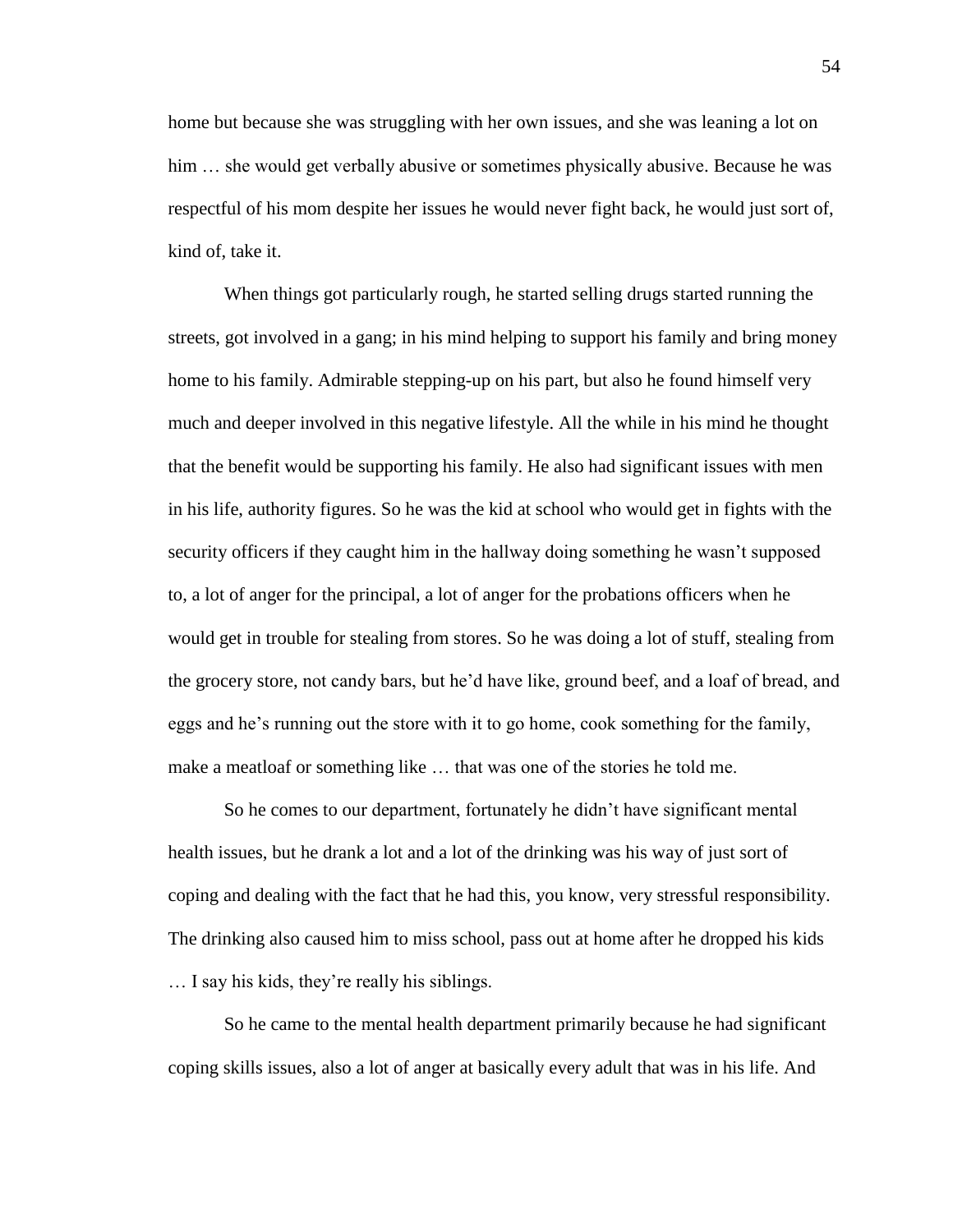what made it successful is that I helped him realize that, or we helped him realize that the responsibility for caring for his siblings, while he accepted it, wasn't necessarily his and that he needed to find out, in order for himself, in order to, live his life, and have a life, he needed to figure out a way to separate his role as their protector and parent, separate that from what he needed to do in his own life to better himself, so that he would actually have, in the end, a better future with which to provide for them. His end goal was always, "I gotta provide. I gotta do the best thing I can for them," but he was sort of looking at the short-term. "Let me steal. Let me sell drugs. Let me do this to meet their needs…" rather than "Let me go to school. Let get myself some help so ultimately, I could have a job and have a career where I can be the person that I really want to be for them and give them what I didn't have." … What made therapy successful with him was that he … was motivated enough to accept what it was that I was sharing with him in working through the therapeutic process because his goal was always to be a better person for his siblings. So he was, within that, open and willing and able to accept, "Well I tried this my way, it didn't work."… because he trusted also that I had his best interest and his siblings best interest at heart, that he was willing to try things and was willing to expose himself to things. He was willing to be honest with me in a way that he and I ultimately knew if we worked hard enough, would lead him on a path to be able to successfully, you know, be there for his siblings.

So he ended up getting out after two years, kept up with him, in contact.… He ended up coming back though on a violation of his parole because, due to a curfew violation.… His siblings got removed from the mom due to her relapsing and having substance abuse issues.… He found out or suspected that the foster father had hit one of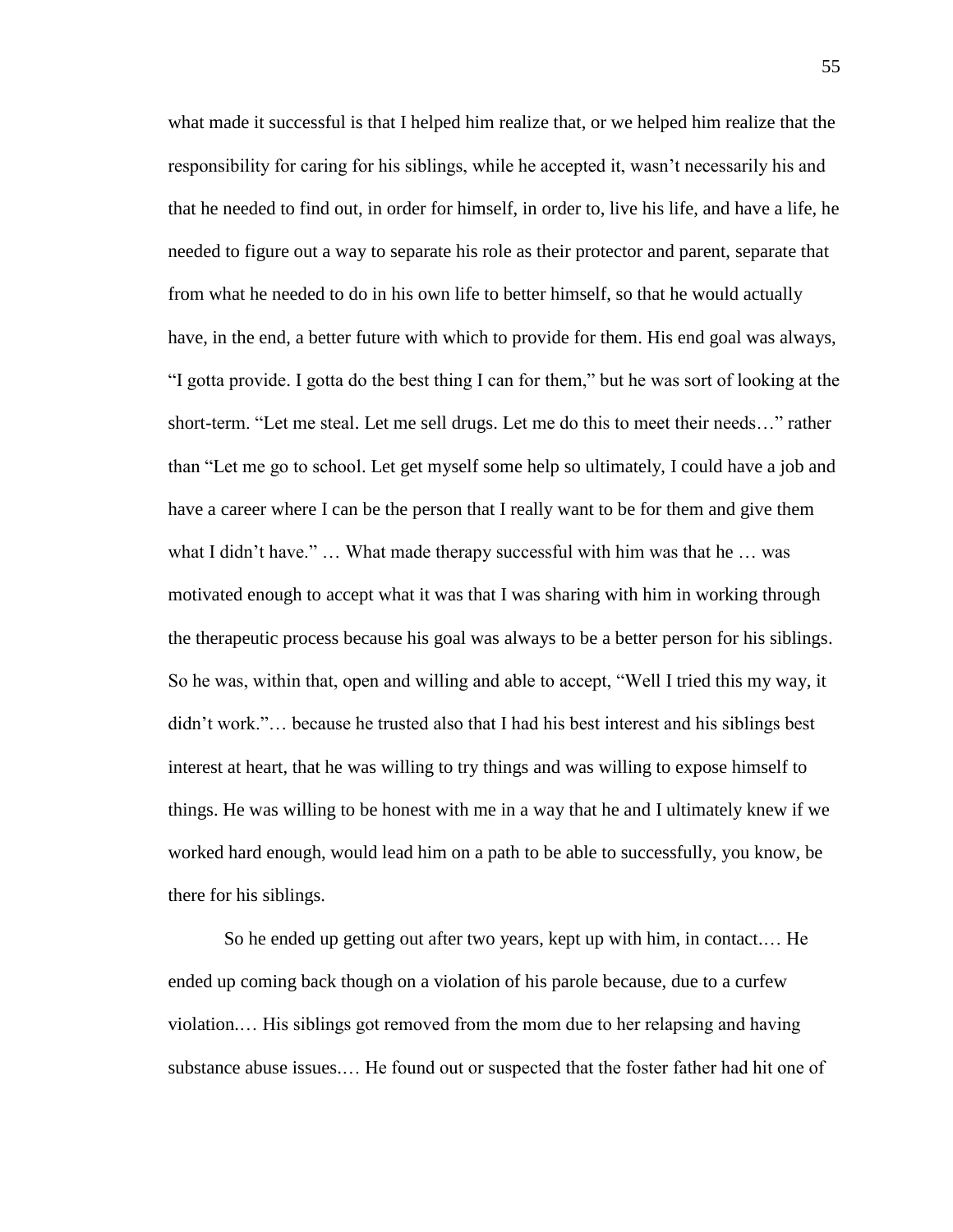his siblings. He was gonna go and settle it, straighten it out. For one, he wasn't supposed to go there at all. Two, he wasn't supposed to go there with a bracelet on his leg and that was a violation of his curfew. He's out of range. But again, it was one of those situations where he wasn't trying to do anything wrong. He was trying to figure out how to help the situation….

He has probably another eight months to do with us but overall successful … he's back though, he's found ways to improve the quality of his own life while also staying true to his desire to be there for his siblings and also recognizing that he can be there for his siblings in more ways than just, sort of, physically giving them stuff in the present time, here and now, and doing stuff for them. So fortunately, he got himself, finally got himself his GED, while he's with us. He's taking some college courses now. So I'm hoping that  $\ldots$  his kids, somebody just took them to foster care. His goal is to get out, finish out his parole and be able to, sort of like, adopt them, so that they can come live with him. That's his ultimate goal.... So successful because he's, he's gotten it and he's lived through a lot, he's experienced a lot and he's suffered a lot of the consequences that really are other people's responsibility and other people's doing that he's found himself caught with and he accepts responsibility for.

This is an example of a case that was considered successful despite recidivism. The client entered treatment with an open mind and developed a positive relationship with his therapist. He was exposed to an alternative perspective and demonstrated some changes in thinking before he was released. Unfortunately, once released he reverted back to old habits due to challenges he faced in regards to his family, which is an outcome many clinicians warned about. Despite this,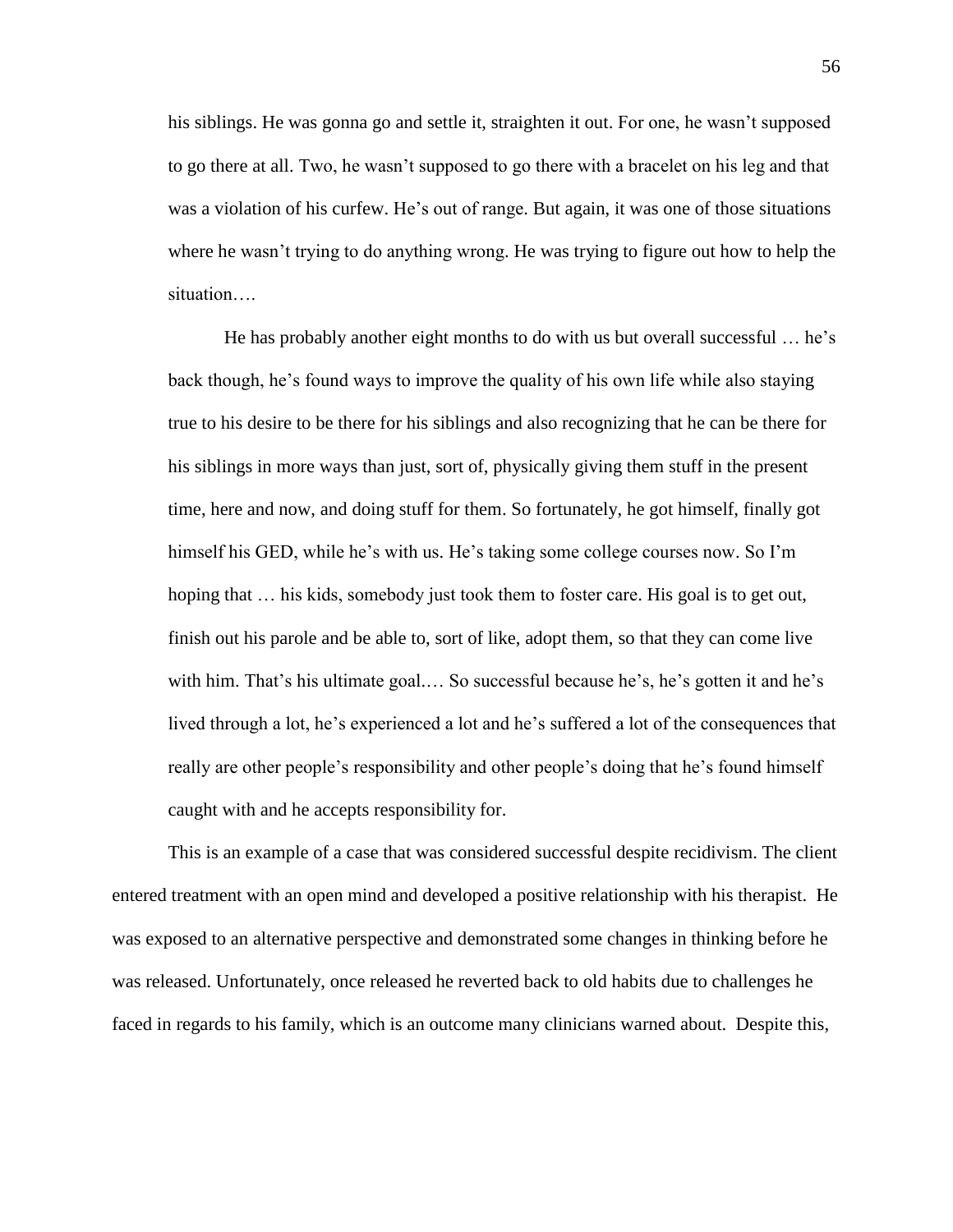the clinician was able to identify several indicators of progress and described the client's growth in detail.

**Unsuccessful case examples.** Below are two vignettes that demonstrate the concepts about unsuccessful cases described in the sections above:

1) I had [a] guy who was pretty gang involved, he was from [an urban area], he had some depression, don't know if it was more related to being incarcerated though. That's a whole other thing, sometimes it's just related to being incarcerated and not necessarily, you know, and on the other hand you don't really know because they were doing so much drugs before they came in that they didn't know who they were and never mind where their mood was at. You know, most of the kids I work with smoked weed, at least weed every day, you know, or other kids who smoked wet.… They dip like blunts and stuff in embalming fluid, it's like PCP…. I've had kids who just like nobody's there. And then all of a sudden they'll snap out of it, it's the weirdest thing you've ever seen.

But anyway, this kid, had substance abuse history, was raised by grandparents…. Where were his parents? Mom used substances too, think Dad was in and out of jail, if I remember correctly. He was a nice kid but you just, you know, he also had mild mental retardation, I don't remember if I said that. So he was limited and he went back home. A couple months after he went home he was shot and killed. They found him like at the side of the road somewhere in [his neighborhood], and for him I don't know that anything would have changed, you know, anything other than, you know, his family picking up and moving somewhere else, you know, outside of [the state], you know. He was pretty involved and he didn't really want to not be involved.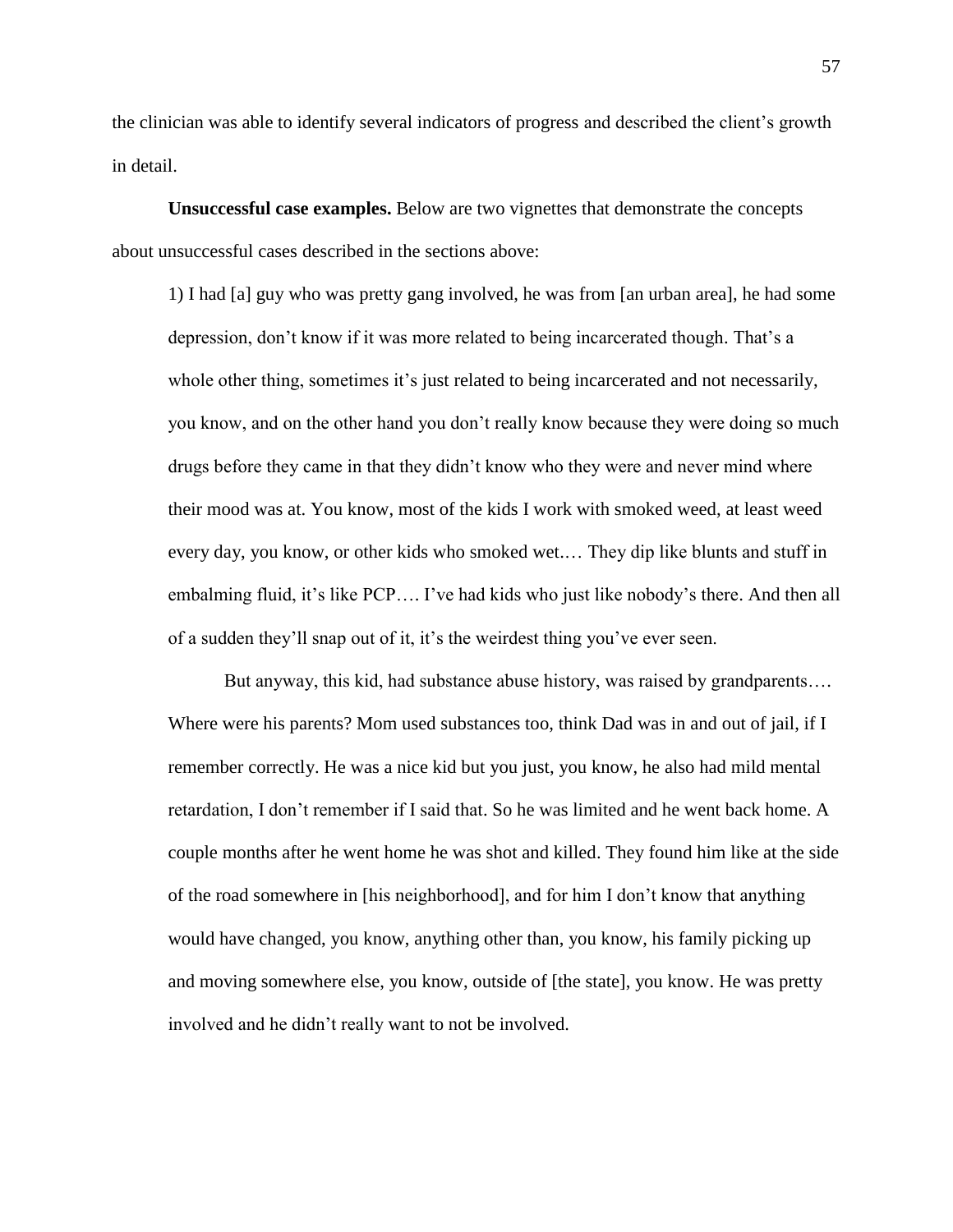2) This one guy, he was a squirrely little thing. He was seventeen, but he spent the last two years in the prison because he could not get through groups. Basically, when they come to the prison, they get assigned groups, whether it be anger management, substance abuse, you name it, they'll give it to them. They can't do them all at the same time. They have to do one, then the other, then the other, and go to school. So he would get to like week ten of a twelve-week group and fight and have to restart. So he was there since he was fourteen. I got him when he was seventeen, had just started seventeen. Once you're seventeen, they can't extend your sentence. When you're sixteen years, nine months and thirty days, they can bring you to court and say we're extending you till you're eighteen. For him, his extension worked out, so he could leave when he was seventeen and a half and be done.

I would see him in therapy. He would just want to talk about music, talk about like typical teenage stuff, but I couldn't get through to him why it was important to finish groups so he can get out. I think he was institutionalized. I think he had a lot of clout. He's gang-involved, and even though they try to say that the institution doesn't have gangs, it's really hard for them to, to not do that…. He did get out, went to a group home and was back within two weeks. It was like, "Really, we worked so hard," and he was like, "But it's not [my] fault Ms. J. This and this and this happened." I wouldn't call it a failure as much as I couldn't get through to him. Our therapy, I never want to say therapy was useless or anything like that because something might have stuck. He came every week; wanted to see me twice a week sometimes. But it wasn't focused therapy. It was very like superficial. We never actually worked on anything as to why was he in a gang,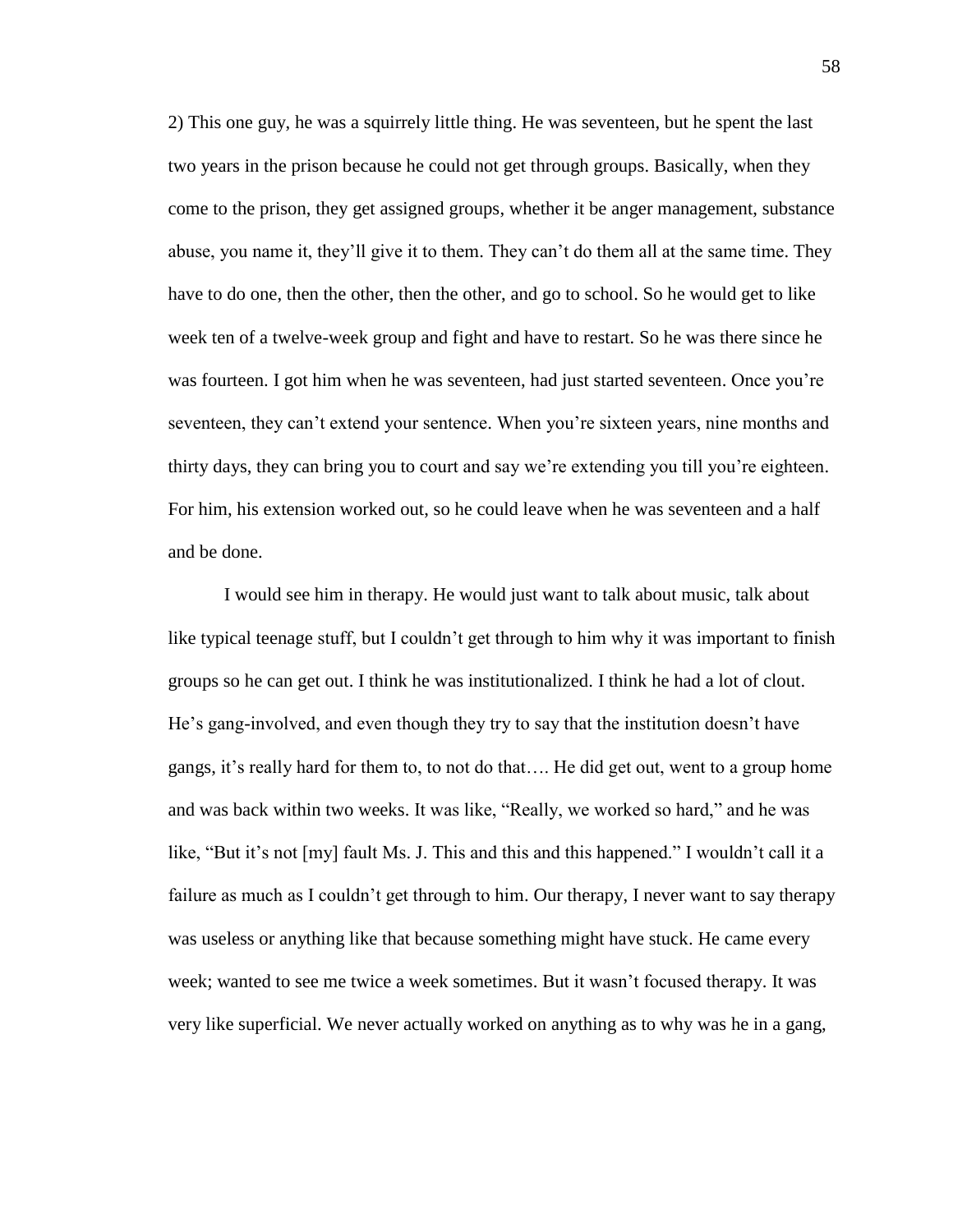why does he have such a hard time with his father, why does he not want to live with his mother, you know, all that stuff.…

I was probably the third therapist, if not more. So he was used to seeing interns coming and going.... I had a hard time holding him accountable.… I probably should have approached him differently from the beginning. I tend to have a buddy-buddy kind of approach, and I think that didn't work for him because he saw me probably as, not a peer, but maybe didn't take me seriously as somebody who could really help him. Whereas it works with my girls where I kind of come in and we'll talk about hair or I'll bring in a magazine and try to befriend them and be their therapist, but with this particular kid, I think that was the wrong approach. He needed somebody, not stern like yelling at him, but somebody more like, "Cut out the BS. You know you did this. What could you have done differently?"

Both vignettes are examples of cases in which progress was significantly limited. In the first, the client was involved with gangs and substance abuse. Also, he had deficits in intellectual functioning. His family had multiple risk factors. Further, he wasn't interested in making changes to his life. This latter characteristic is also true of the client in the second vignette. The participant notes that she could have possibly done things differently to increase the client's engagement and sense of responsibility for his actions, which is related to the impact of clinical factors in the intervention.

#### **Preparation and Training**

Almost half of the participants in this study mentioned a lack of available training for working with this specific population. "To be perfectly honest, really, really be honest, I feel like this is a population where people don't really understand, and there's not a lot of trainings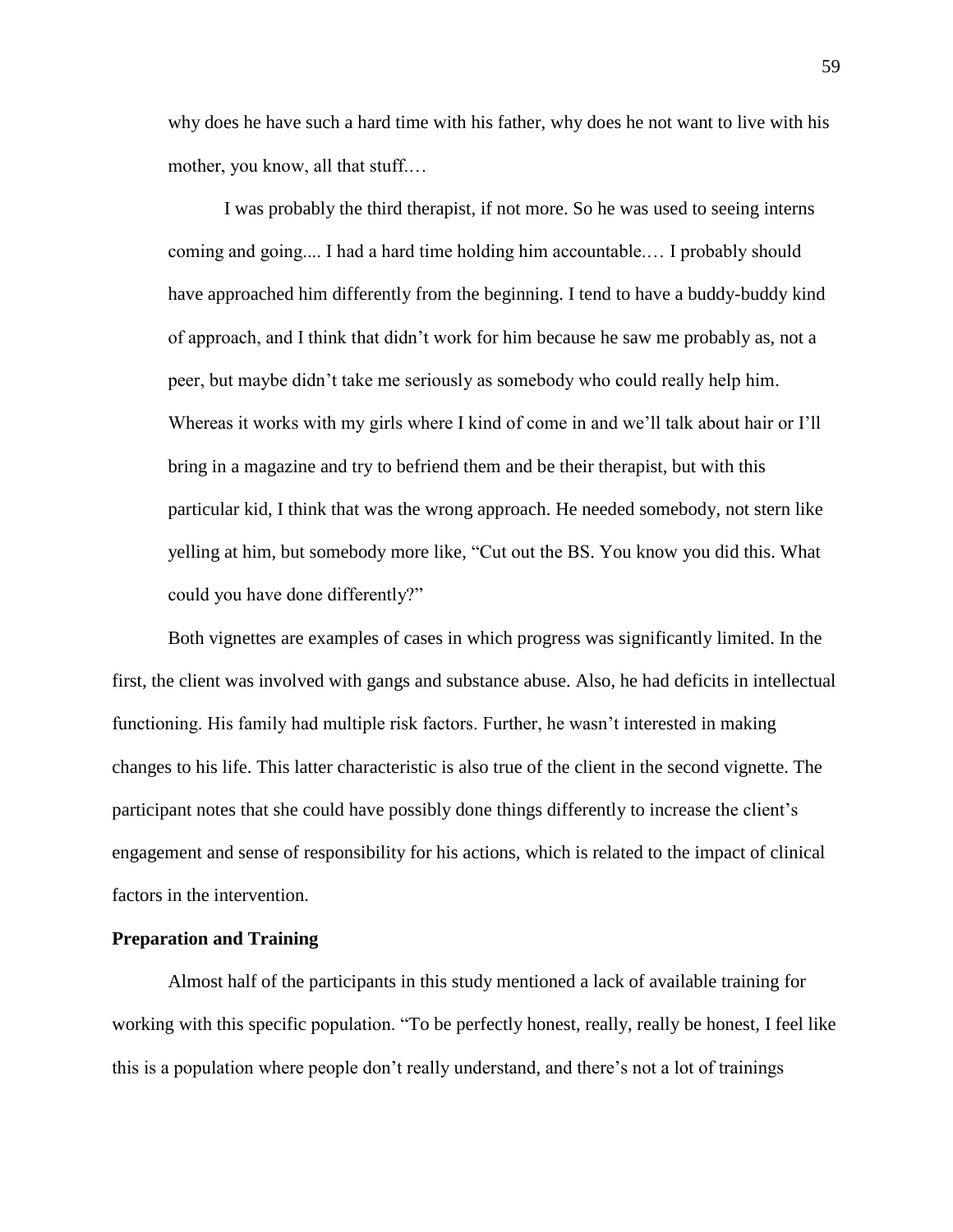specifically for them." One clinician stated that she had not planned to work with justiceinvolved youth or juvenile populations, and thus was not looking for training in this area initially. However, all others reported that they had some intention of working with the population during their graduate education, but found that opportunities for specific training, prior to employment, were limited. In terms of coursework, only one clinician mentioned doctoral coursework on youth offenders, which she reported was particularly useful:

One of the things that does stand out in my mind, which was pretty interesting and also helpful, is our professor was an active psychologist and, at the time, she was working with this kiddo who she had been seeing for a while, who she was pretty sure had psychopathy, like was a psychopath. So she walked us through this case over the course of the term. And so it was really helpful to learn about him and her work with him and have that as sort of a yardstick.

During graduate school, specialized training was more likely obtained through experiential components, such as practica and internships. One clinician reported learning about "clinical populations and the forensic populations that [he] wanted to work with, kids and adults involved in the foster care system, the children and family [Division of Youth and Family Service] system, the substance abuse system." However, this clinician reported that he made a concerted effort to seek out those experiences.

Interestingly, the supervision that came with these experiences was identified as significantly helpful for the clinicians in their practice. "I don't think too much that I had specific training, as much as I had hands-on experience and good supervision." Several clinicians commented on the importance of good supervision: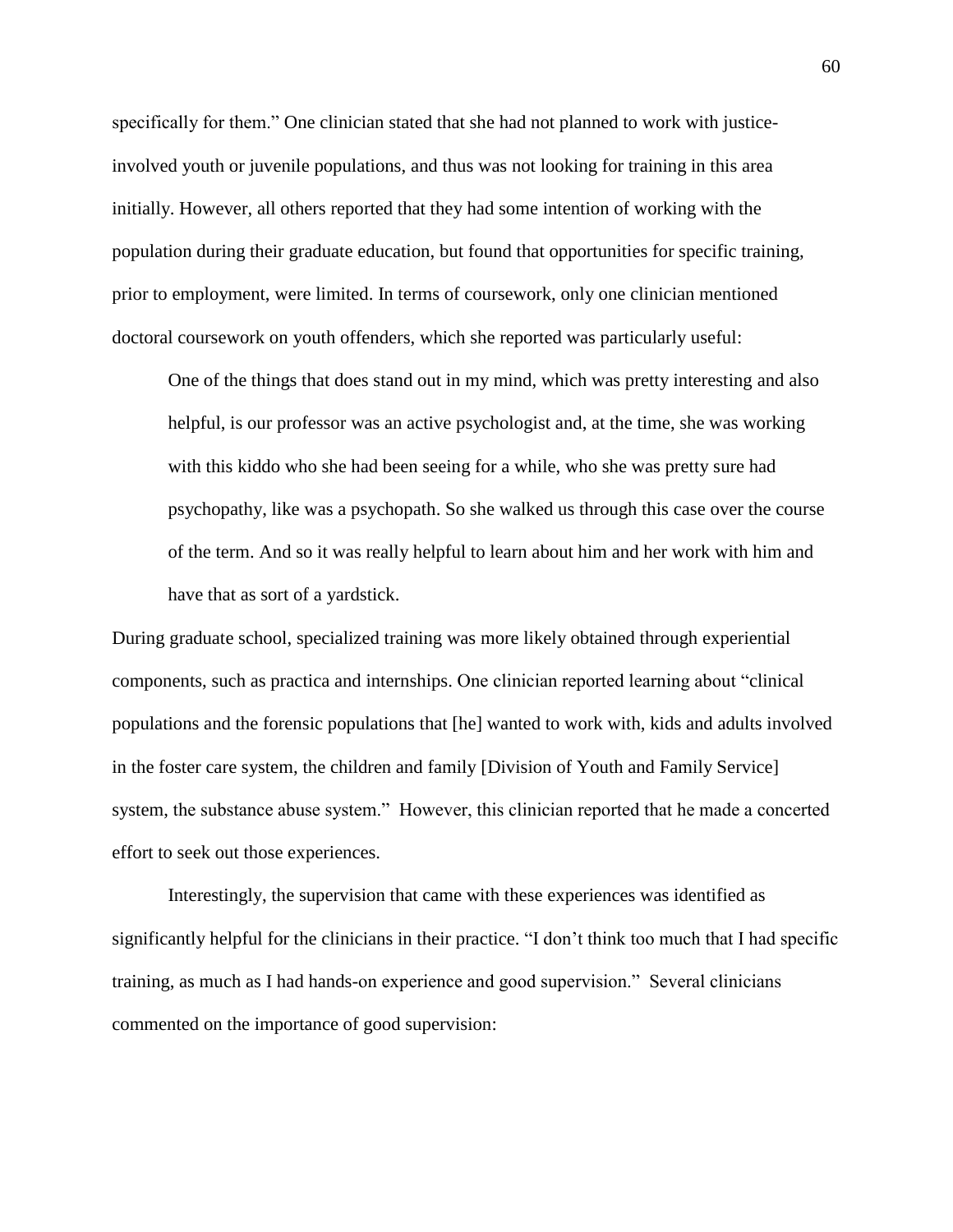Good supervision is weekly, uninterrupted supervision for an hour, going in with your cases and having your supervisor train you on techniques that you haven't done yet. It's not just enough to staff cases because you can staff cases with anybody, but good supervision is when you're actually learning more about what you're doing.

Despite the praise offered for good supervision, only four (33.3%) clinicians reported having experiential learning and supervision. The majority of participants reported that their training was either employment-based (eight, 66.7%): "I don't think there's really any specific interventions that the juvenile justice commission has taught me per se, like, in a training. It's kind of like trial by fire," and/or self-selected continuing education (seven, 58.3%), that allowed for clinicians to pursue additional knowledge in areas that were lacking or to "keep up" with recent developments in the field. A few clinicians pointed out that in their jobs, they were more likely to be training others than receiving training.

**Utility of the training.** For the most part, clinicians found the training they have had to be helpful. The exception was in instances in which the training was too remedial:

They do have some in-service training here that they, you know, open up if mental health wants to go…. With all the training we've had it's, it's usually, oh, you know, we've heard that before.… We're polite and we'll sit through it and stuff like that.

One clinician attended a seminar on "oppositional kids" and left with a sense that the kids discussed in the seminar had significantly fewer issues than her typical client and that the tools offered would not be appropriate for her to use. Another clinician mentioned augmenting treatments learned with prior clinical skill and knowledge.

Overall, however, the participants generally felt positively about training. They identified three broad categories of content as particularly helpful: issues impacting the youth,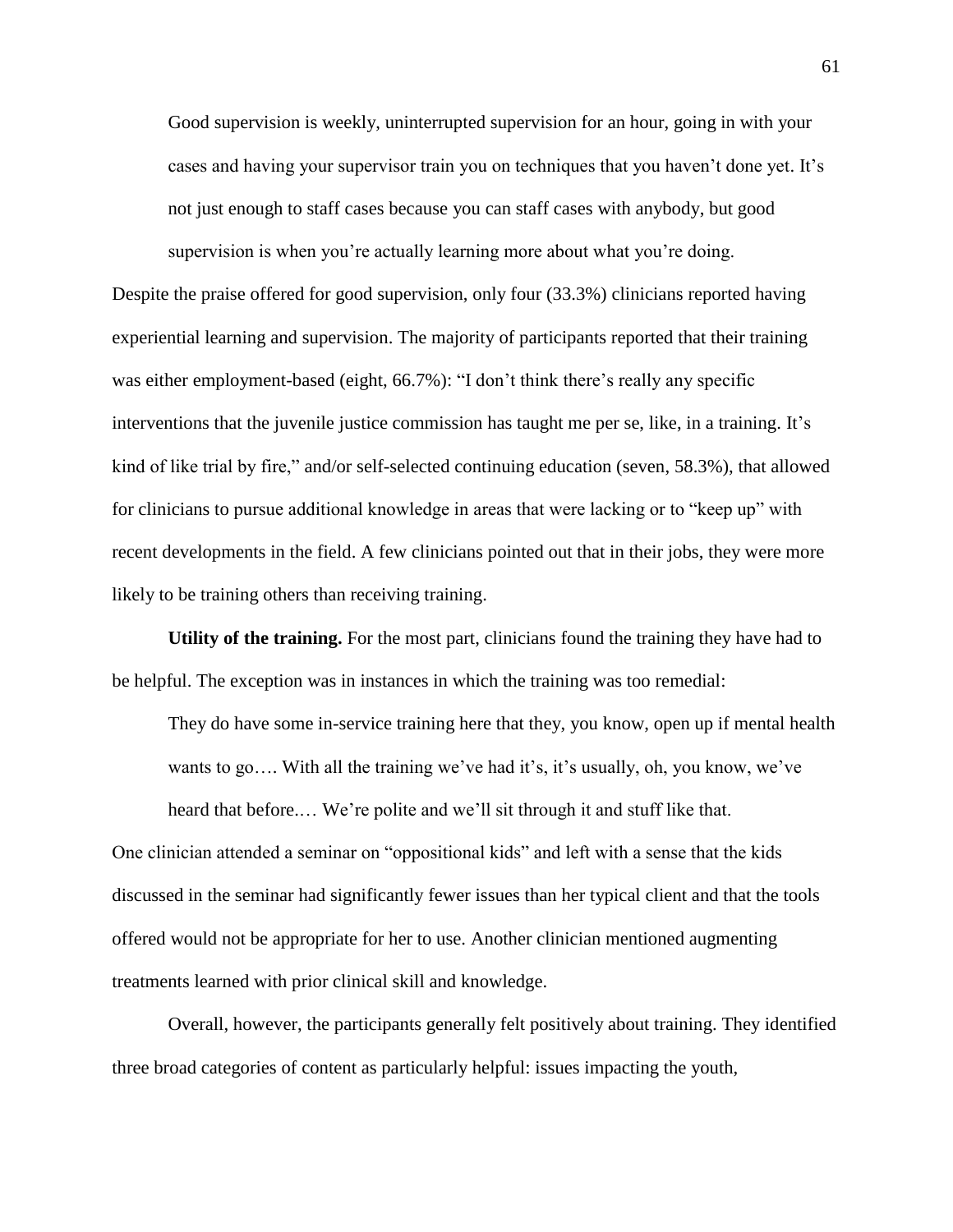interventions, and systems work. Regarding issues impacting youth, several clinicians found it helpful to gain an understanding of gang culture, trauma, substance abuse, and gender identity and sexuality issues. In terms of interventions, clinicians felt that training on specific interventions for youth in juvenile justice was helpful. These included specific treatment protocols like TARGET (see Ford et al., 2012), Think Trauma (see Marrow, Benamati, Decker, Griffin, & Lott, 2012), and Power Source (see Leonard et al., 2013), as well as overall frameworks such as restorative justice (see Sherman et al., 2015). In addition, participants also found general therapeutic skills training to be helpful. Clinicians specifically appreciated the skills of clinical interviewing, boundary setting, and joining with clients. The systemic aspects reported as helpful involved understanding the justice system and appropriate protocols for interactions, as well as networking and interacting with agencies in order to facilitate services for the youth.

In addition to helpful training received, clinicians were asked about additional trainings that they believed would be helpful for themselves or individuals entering the field. The participants who did not receive (or did not receive enough) training in the topics mentioned above identified many of the same topics as ones that would be helpful in preparation for work with justice-involved youth. Clinicians were also specifically interested in learning other treatments, such as collaborative problem solving (see Greene & Ablon, 2006), trauma-focused CBT (see Cohen, Mannarino, Deblinger, 2012), and dialectical behavior therapy (see Linehan, 1993). They felt these approaches might be useful for working with this population. Participants also mentioned that training on social media would be helpful.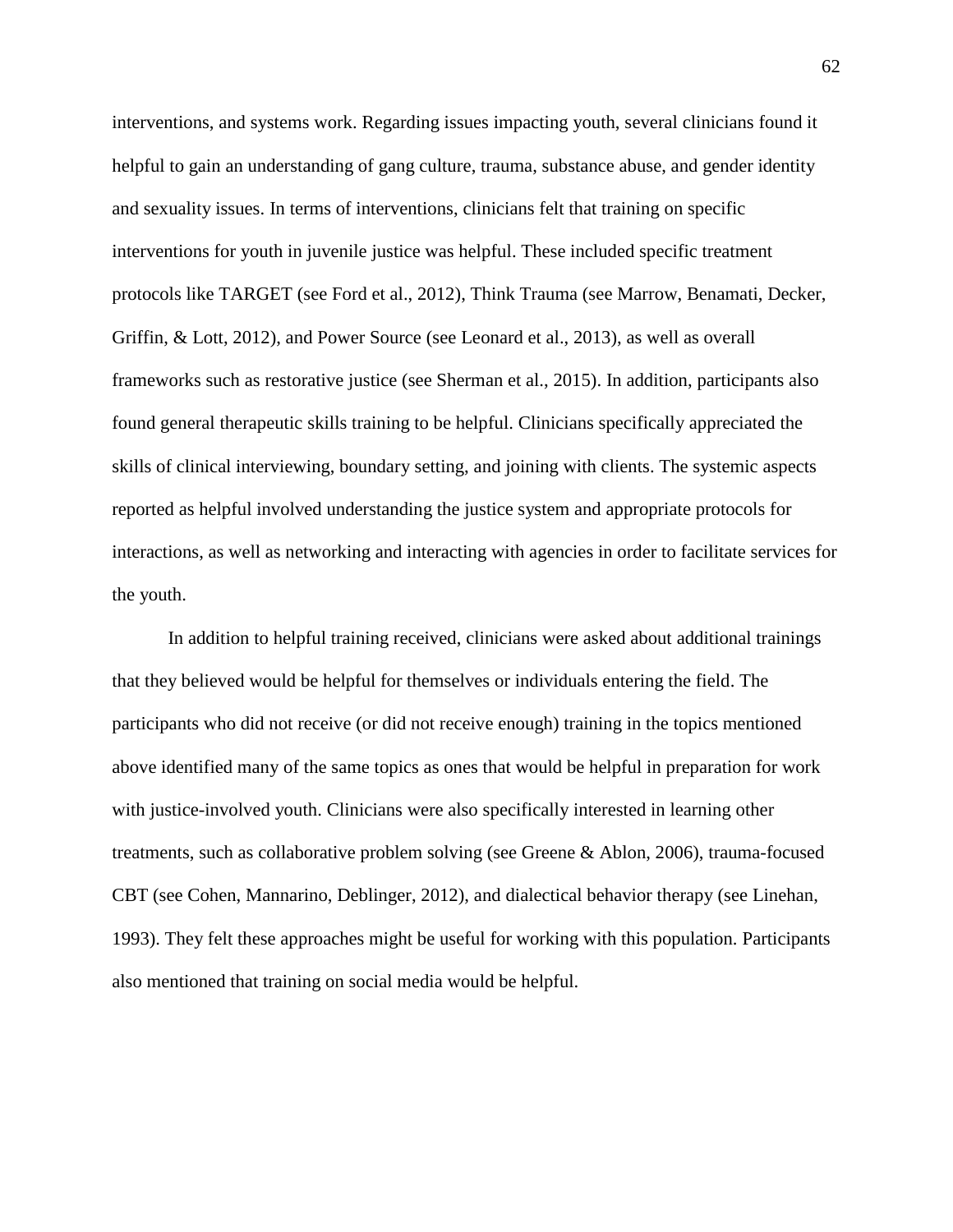## **Integrating Literature into Practice**

Given the gap that exists between literature and practice, the use of literature in clinical practice is important to consider. The literature that clinicians have access to and how that literature is used in their practice is described below.

**Literature accessed.** Overall, the participants felt that literature specific to the treatment of juvenile justice clients was not available to them. Only two participants felt particularly connected to the literature in the field. Three clinicians suggested that they may not be looking hard enough into what is available, and one reported that she doesn't have the time to seek it out. However, one-third of the participants reported the belief that the literature doesn't exist. Therefore, combined, over half of the participants reported outright that they did not have access to literature in this area. Participants made only two references to literature specifically focused on youth with juvenile justice involvement, both in the area of solitary confinement.

The literature that clinicians did report accessing focused on other various topics related to working with juvenile clients, and not precisely on the treatment of clients with juvenile justice involvement. These topics included substance abuse, gang culture, trauma, sex trafficking, social issues, and neurological development given certain circumstances typical for this population (i.e., during drug use or after trauma). Clinicians also accessed materials on mental health issues, including general psychopathology, PTSD, the use of medications, and evidence support for interventions, such as eye movement desensitization and reprocessing (EMDR), mindfulness, and trauma-focused interventions. Participants accessed relevant literature via research studies, books, reference materials (such as textbooks and the Diagnostic and Statistical Manual of Mental Disorders), and newsletters.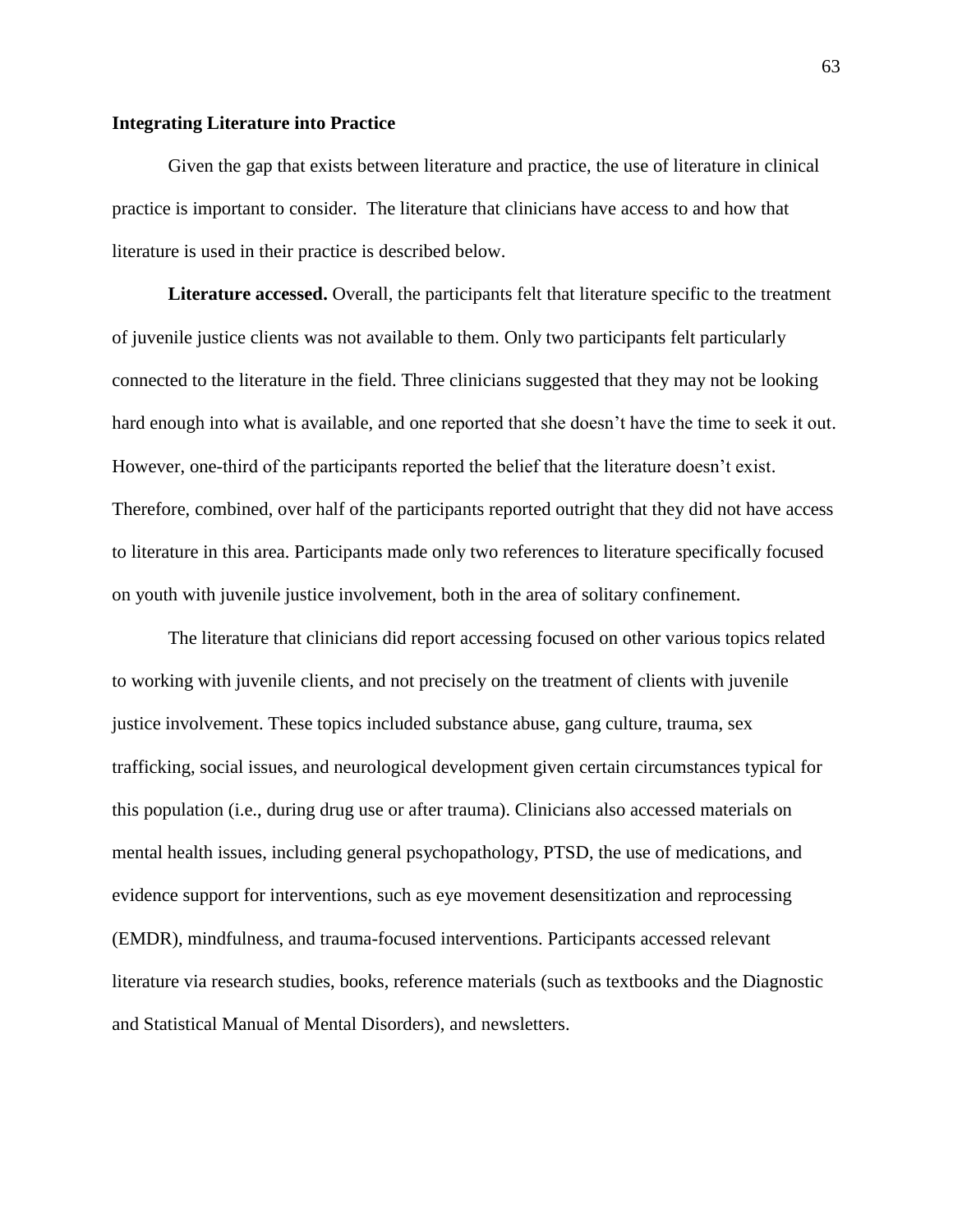**Use of literature.** Participants used the literature primarily for the purposes of training and obtaining information. Nine clinicians (75%) reported that they used the literature to learn about topics and stay current on the issues impacting their practice. Further uses for the literature included adapting existing treatment, enhancing a therapeutic program, changing policy related to the treatment of inmates, and sharing information with clients (each of these was mentioned once by different participants). Two participants stated that the literature was not helpful. As one clinician stated:

Even when I first started out here, and so wanted to find more guidance, something like that, I didn't find as much that really fit into this population and nothing that was

positive. A lot of it was about recidivism rates and ... You know, kind of disheartening. Another said, "I don't read a lot of articles. When I've read them, they haven't been helpful. So as of late, the training for me comes from being there with the boys. They are definitely a breadth of training."

Overall, it appears that the clinicians who are making use of literature are combining material in a piecemeal manner, finding relevant pieces of material useful to understanding a specific aspect of the clients they serve, and applying that information to their practice.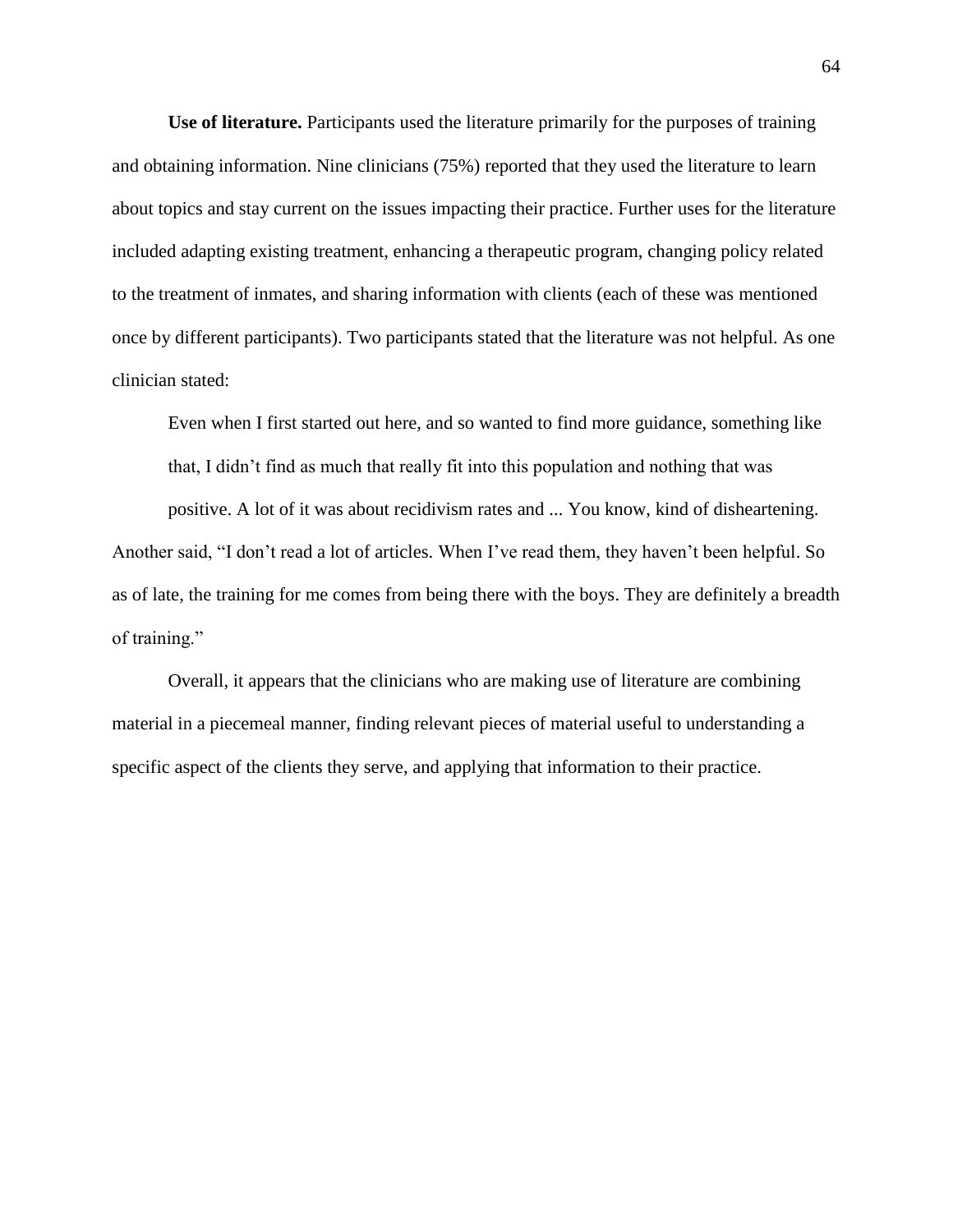#### **CHAPTER 5**

### **Discussion**

This study explored the experiences of clinicians in their treatment of youth in the juvenile justice system. Specifically, participants were asked to reflect on their understanding of treatment with this population; their experience of the settings in which they work, including challenges, rewards, and their preparation to enter the field; and their reflections on the research available to them. Outlined below are the major themes discussed by participants, limitations of the research, and potential implications for various stakeholders.

## **Key Themes**

Several themes emerged from the participants' responses, including (a) the qualities of clinicians who work with this population, (b) the experience of working within various justice system frameworks, (c) types of interventions used, (d) challenges regarding outcomes, and (e) the availability and use of training and literature.

**Qualities of clinicians in juvenile justice work.** Participants described the characteristics ideally possessed by a clinician who works with youth in the juvenile justice field. More specifically, they provided ideas about the type of person who works best in this setting, including the personal characteristics that will help the clinician succeed and the interpersonal characteristics that contribute to building strong relationships with clients.

*Personal characteristics.* According to participants, clinicians must have both strength and passion. They spoke of determination and connection with the population. They described the environment as harsh and filled with challenges, so the ability to exist under constant attack with limited gratification was indicated as a must. Several participants referenced the need to have a "thick skin." At the same time, clinicians also reported feeling very connected to their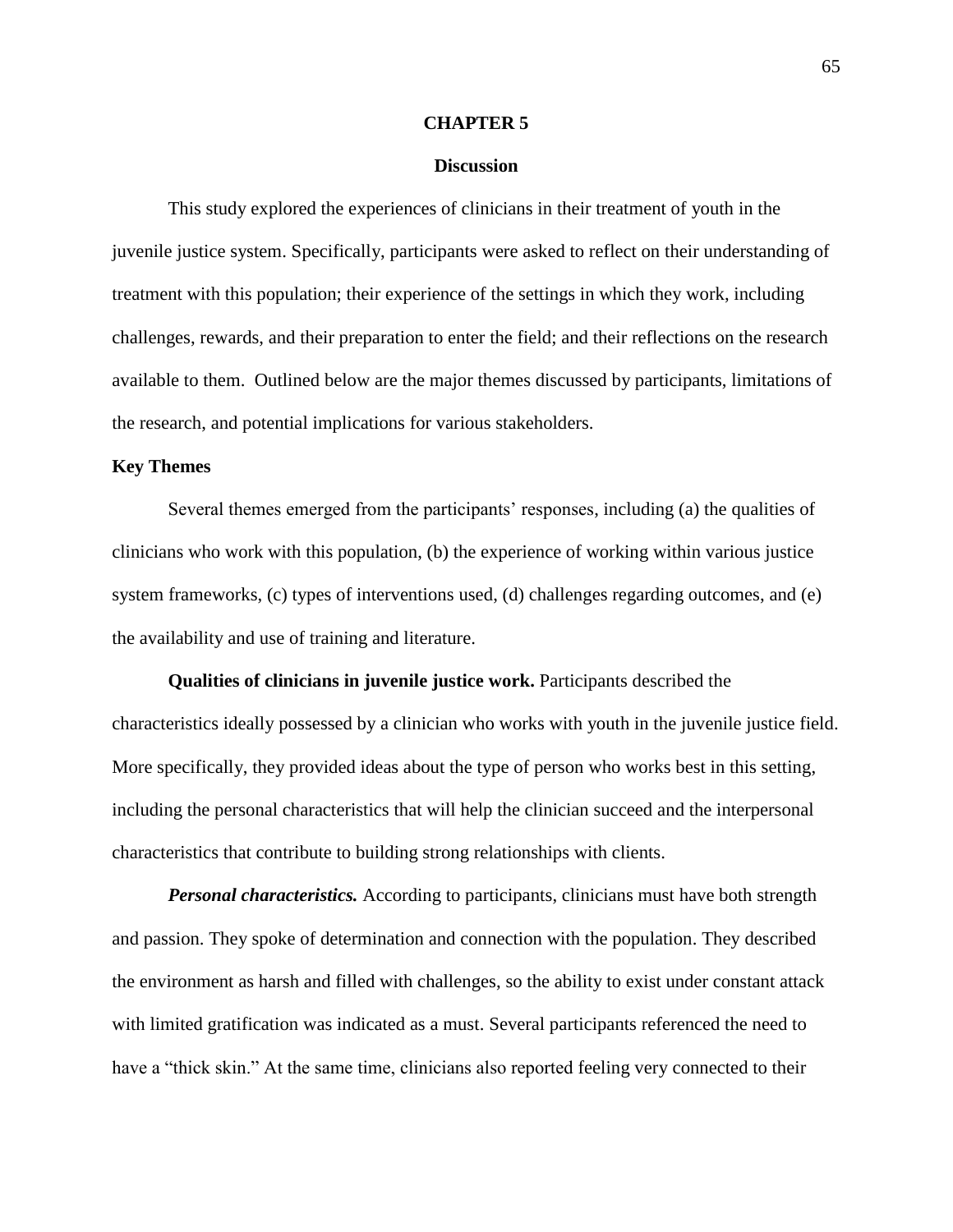work. All of the participants spoke about a personal connection to the work or feeling especially passionate about a particular aspect of the work. Most participants reported a desire to make an impact; they saw something in the youth they served that inspired them to commit to improving the lives of these young people.

*Interpersonal characteristics.* Another important factor in serving this population is developing a close interpersonal relationship. Participants described several characteristics as paramount in developing this relationship. The treatment setting should be a positive environment, and therapy should be consistent, judgment free, and characterized by mutual respect and trust between client and clinician. Further, the clinician should "be real," or authentic, with their clients.

Most of these factors have been previously highlighted in the literature as elements underlying effectiveness of the psychotherapy relationship (Norcross & Wampold, 2011). What is unique to this study is the notion of "being real," likely because such authenticity is particularly essential with youth with juvenile justice involvement.

**The framework of the justice system.** The participants from Oregon espoused the restorative justice framework in the treatment of youth who have juvenile justice system involvement, an approach not mentioned by participants from New York and New Jersey. Restorative justice is an approach that attempts to "create nonadversarial dialogue among victims, offenders, and other affected individuals to address the harms caused by crime and promote offender accountability" (Bergseth & Bouffard, 2013, p. 1055). According to participants, the approach focuses on making amends and reintegrating youth into the community. Proponents of this approach represent a perspective that is more aligned with a rehabilitation approach for juvenile offenders.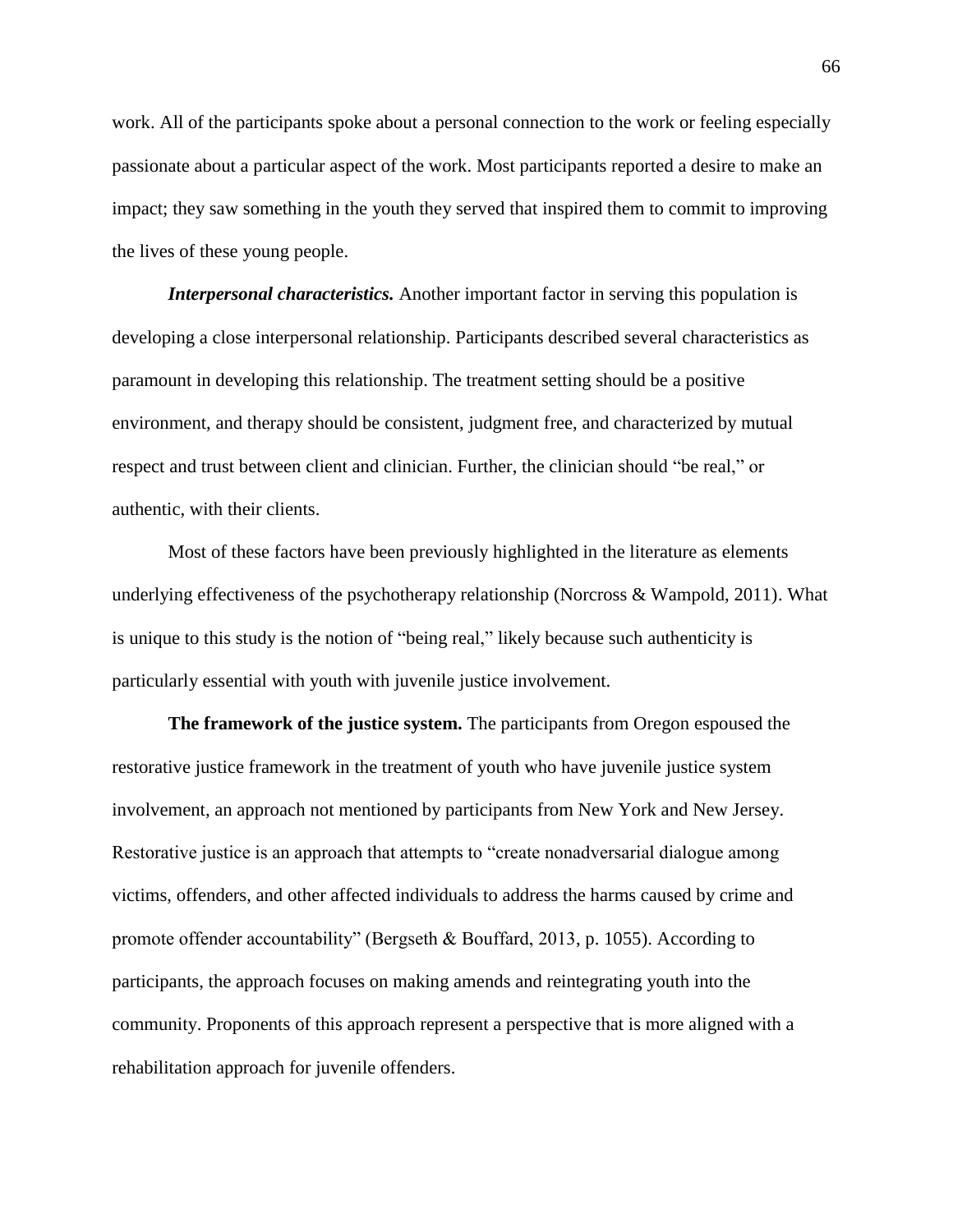The system in New York and New Jersey, as described by participants, is more aligned with a punishment approach to juvenile offenders. Whereas the court and correctional staff are focused on confinement and punishment, clinicians are oriented toward preserving and increasing mental health. The presence of two separate parties with two distinct goals working alongside each other creates an environment with conflicting cultures. Some researchers have elaborated on these conflicts within forensic settings, where the priority is security. The environment is typically controlled through punitive sanctions and enforcement of authority and rules (Appelbaum, Hickey, & Packer, 2001). On the one hand, most correctional staff members view many of the behaviors exhibited by inmates with mental health problems as intentional violations or manipulation. On the other hand, mental health providers view these behaviors as maladaptive attempts at coping, and seek to provide treatment to the individual. This typically entailed negotiation of goals and expectations for compliance.

The study results appear to support the literature, as the participants spoke about mental health being secondary to, and in some cases a means to promote, behavioral adherence to the rules surrounding the incarceration. The clinicians had to constantly negotiate a security-oriented system—in which general practice included policies that undermined mental health—while trying to create an atmosphere that encouraged mental wellness. Navigating this imbalance was one of the major challenges in the clinicians' role as service provider.

**Theoretical orientation and treatment.** The clinicians indicated their desire to have a better understanding of various treatments available for use with their clients. Interventions of interest included collaborative problem solving (CPS), dialectical behavior therapy (DBT), and trauma-focused cognitive behavioral therapy (TF-CBT). However, the utility of these programs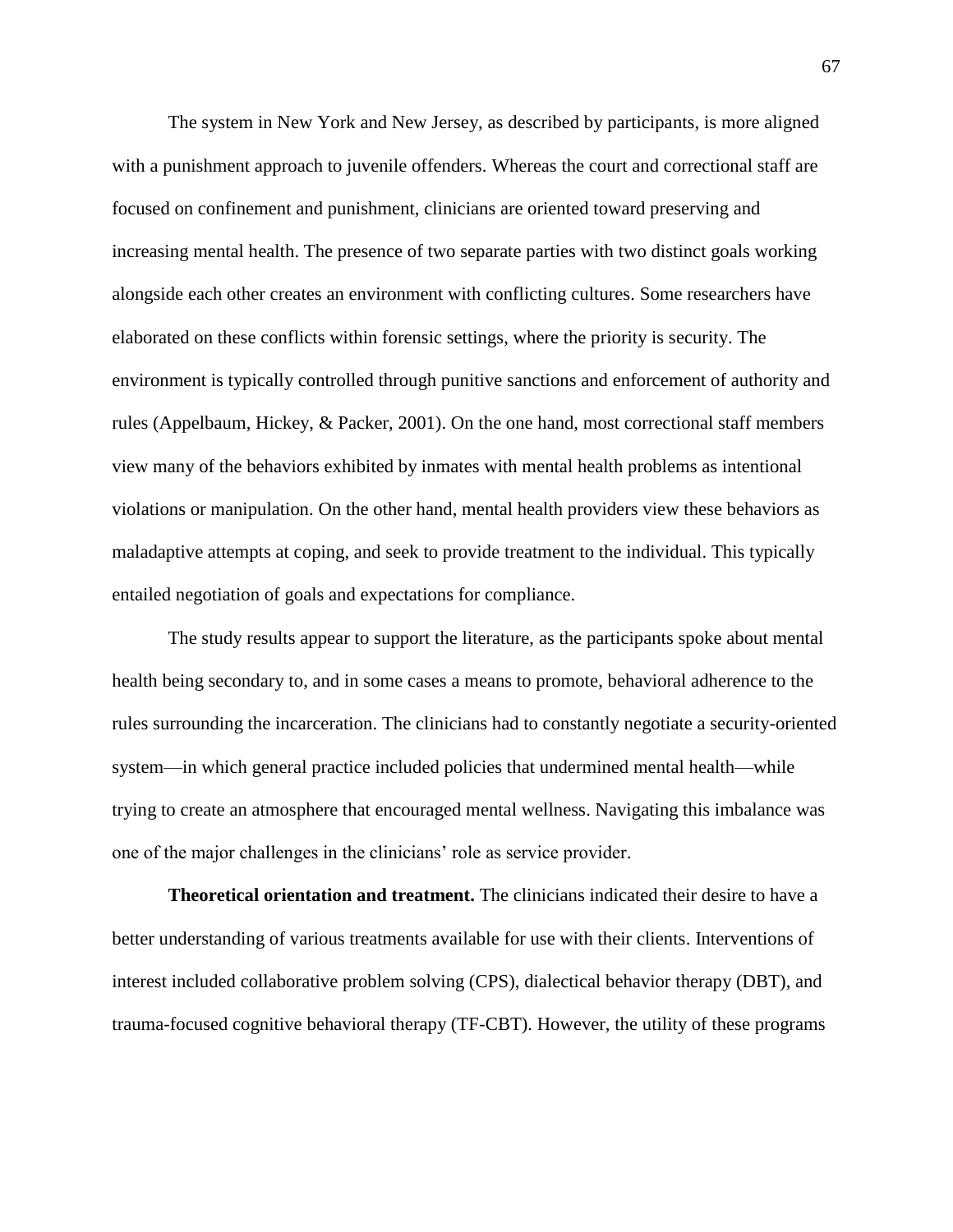in juvenile justice practice is uncertain without systematic research as to their effectiveness with this population.

*Intervention programs of interest.* Of those mentioned above, DBT has the greatest research assessing efficacy with juvenile justice populations. There is consistent evidence for improvements in forensic (Berzin & Trestman, 2004; Quinn & Shera, 2009) and adolescent (James, Taylor, Winmill, & Alfoadari, 2008; Katz, Cox, Gunasekara, & Miller, 2004; Miller et al., 2000) populations, with the implementation of adaptations of DBT (see McCann et al., 2000; Rathus & Miller, 2000, for a summary of respective adaptations). However, as noted in the review of literature, the one study which assessed the efficacy of DBT with juvenile justice youth found mixed results (Trupin et al., 2002).

As for the others, no CBT program for PTSD had been tested systematically with delinquent youth until recently (Ford et al., 2012). There is significant evidence for the incidence of traumatic stress in justice system–involved youth, however, the effectiveness of TF-CBT with this population has little research support. Although no published studies exist regarding the effectiveness of collaborative problem solving (CPS) with juvenile justice populations, a summary of unpublished research findings suggests that the treatment shows promise (Pollastri, Epstein, Heath, & Ablon, 2013).

There is little support for widespread training and dissemination of any of the above interventions. While each has potential, none have yet been proven efficacious for treatment with the juvenile justice population. Interestingly, the approach used by most participants, CBT, does have some support in the literature.

*Intervention techniques in use.* Most participants primarily used CBT and related frameworks (e.g., motivational interviewing), while integrating other techniques and activities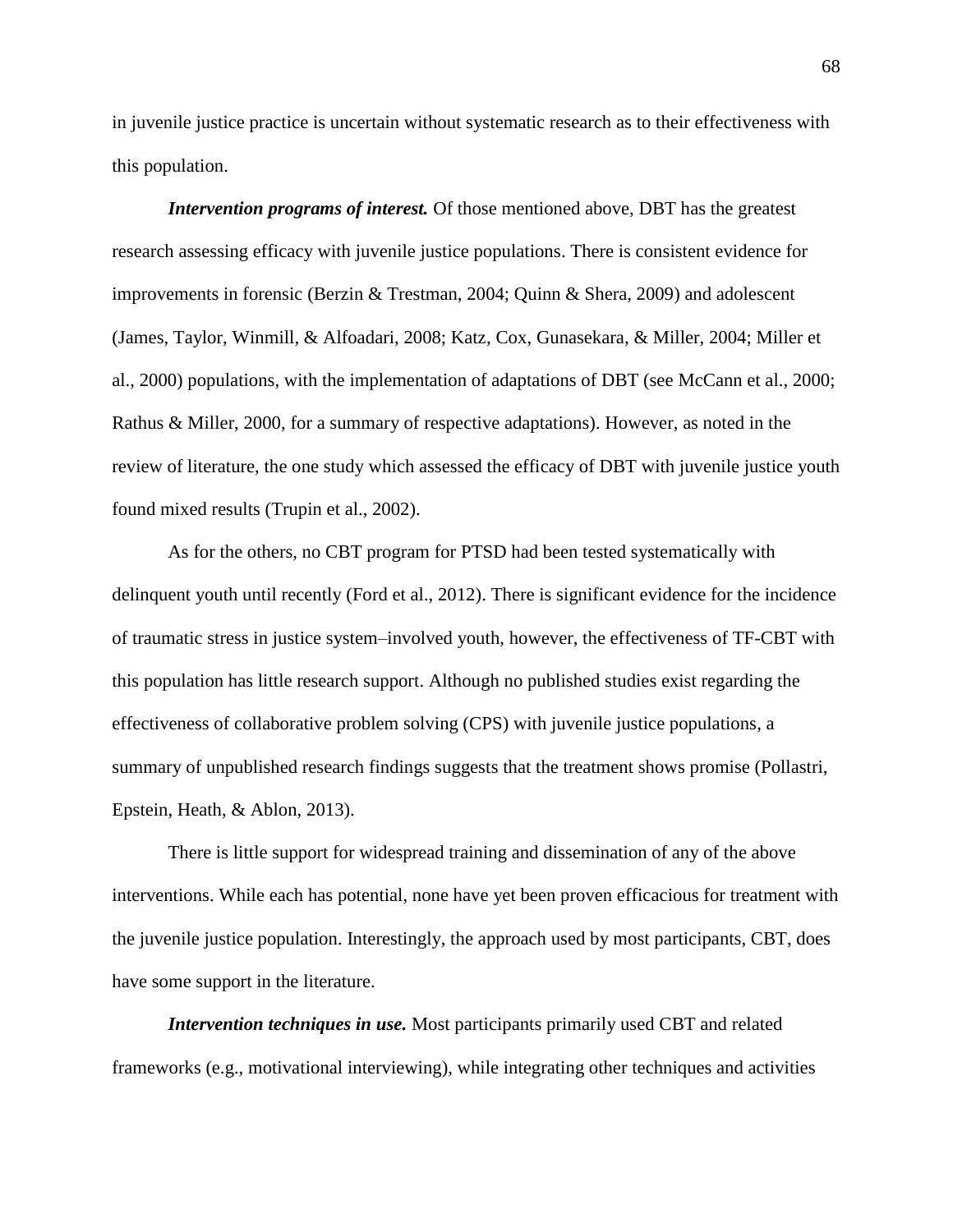based on the interests of the clients. Psychoeducation was the most referenced intervention. Other interventions focused on emotion regulation, cognitive skills, and cognitive restructuring. Some participants also emphasized interpersonal interactions, which was more common in group therapy settings.

CBT programs have been shown to be effective with adult and juvenile offenders (Lipsey, Landenberger, & Wilson, 2007). According to meta-analyses, certain elements are more associated with positive outcomes. Most significant for this study, Pearson, Lipton, Cleland and Yee (2002) found that cognitive-behavioral programs were more effective than behavioral programs. Landenberger and Lipsey (2005) found that a program that included anger control and interpersonal problem solving was associated with larger recidivism reductions than those that included victim impact or behavior modification components. Participants in this study were intuitively using these types of interventions, which bodes well for the state of the field.

*Missing the models.* Curiously, there was no mention of the programs identified as models by Blueprints for Healthy Youth Development (blueprintsprograms.com). As detailed in the review of literature, Functional Family Therapy, Multisystemic Therapy, and Treatment Foster Care Oregon have consistently demonstrated evidence of their efficacy in addressing delinquency and criminal behavior with youth. Yet, participants did not discuss these interventions. One possible explanation for this is that these interventions are not viable in the settings where these participants worked. If this is the case, further evaluation is needed to determine the ways that facilities or programs can be more accommodating to efficacious treatment models. The first step would likely be determining realistic means for integrating family involvement into practice, as it is a necessary component in each of the models described above. Another possible explanation is that the clinicians were not interested in using these types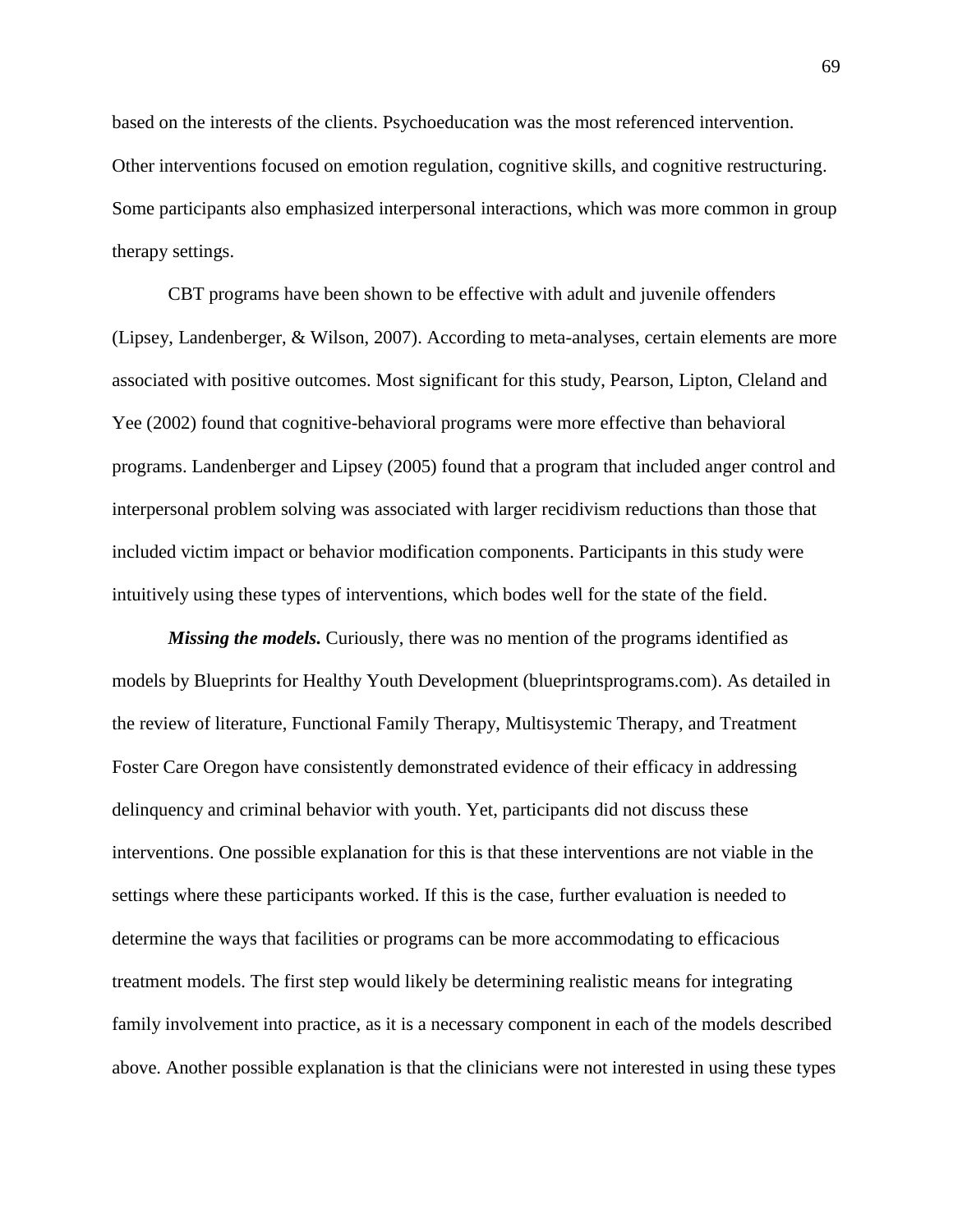of interventions, or were not aware of them and their potential impact on justice system–involved youth. The participants' lack of awareness or interest in efficacious treatment models would highlight the disconnect between the research literature and practice. More information is needed to understand why clinicians were not using or even considering the "model" interventions. Also, more research is necessary to determine how the interventions currently in place are being implemented and the actual impact on the clients.

**Outcomes.** Participants raised several points about assessing outcomes for treatment. They reported that making a lasting impact with their clients was difficult, and that success could not be consistently measured through the assessment of long-term improvements in functioning.

*Limited impact.* The first issue brought up by participants related to outcomes was the notion of limited impact. Participants noted that their clients seemed resistant to treatment, which was a major obstacle in obtaining investment in the intervention and encouraging a commitment to change. Further, for those clients who committed to making changes and/or actually followed through, there was no certainty of any lasting impact. The participants spoke at length about the potential for a reversal of progress due to social stressors in their clients' lives. They indicated that youth returning to or immersed in dysfunctional environments were likely to have difficulty sustaining changes in thought patterns and behaviors, particularly when they returned to their communities from residential facilities. Clinicians noted that the home environments typically contained family strife, financial distress, and gang involvement. Further, clients treated in an environment characterized by few (or none) of these stressors, would have only practiced any skills learned within this less intense environment. Upon discharge, the client would not have had the chance to practice their new skills in the difficult situations with the help and support of the treatment team.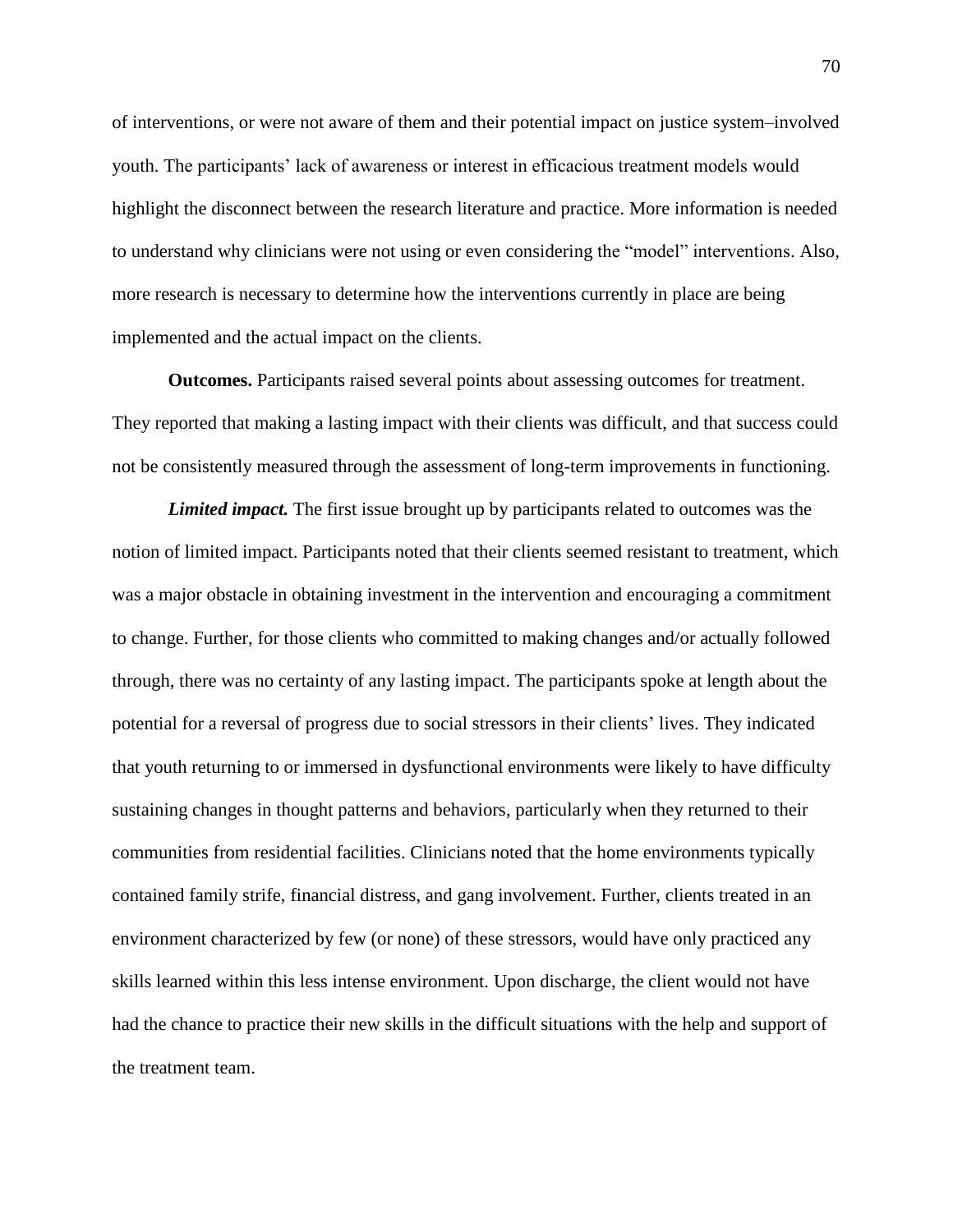It is for these reasons that clinicians could not be sure how well youth fared once discharged or released. Many of the participants noted they received most of the feedback they got regarding the success of their treatment when a former client returned. Returning would be an indication that the client was not able to maintain a legal, prosocial life, so the majority of the feedback participants received was negative. Some participants reported finding satisfaction in one or two clients who made contact post-release, and whose success stories represented an assumed larger sample of success stories. However, given that there is no reliable method of assessing long-term outcomes of the clients, no accurate information exists, so this would be an area for future research.

*Alternate measures of success.* Because the participants were unable to determine the long-term effectiveness of their interventions, they tended to use alternative measures of success. Some added a caveat when defining a case as successful. These statements suggested that even though there continued to be some concerns (e.g., re-incarceration), the cases met the clinicians' limited definition of success. Participants tended to focus more on progress in a wide array of areas in the client's life, rather than a pre-established target. These signs of progress included, but were not limited to, changes in the clients' perceptions of themselves, application of a skill learned, and prosocial interpersonal interactions demonstrated in the milieu. Even with the recognition of this impact, participants still recognized the small scale on which they worked. Several participants noted that such a narrow focus was necessary, as they were certain they would be disappointed if they attempted to make changes affecting the broader system.

**Literature and training.** Training and literature were intertwined in the experience of the participants. The participants indicated that the literature could potentially be used to inform and enhance training practices and content. For example, professors could develop a curriculum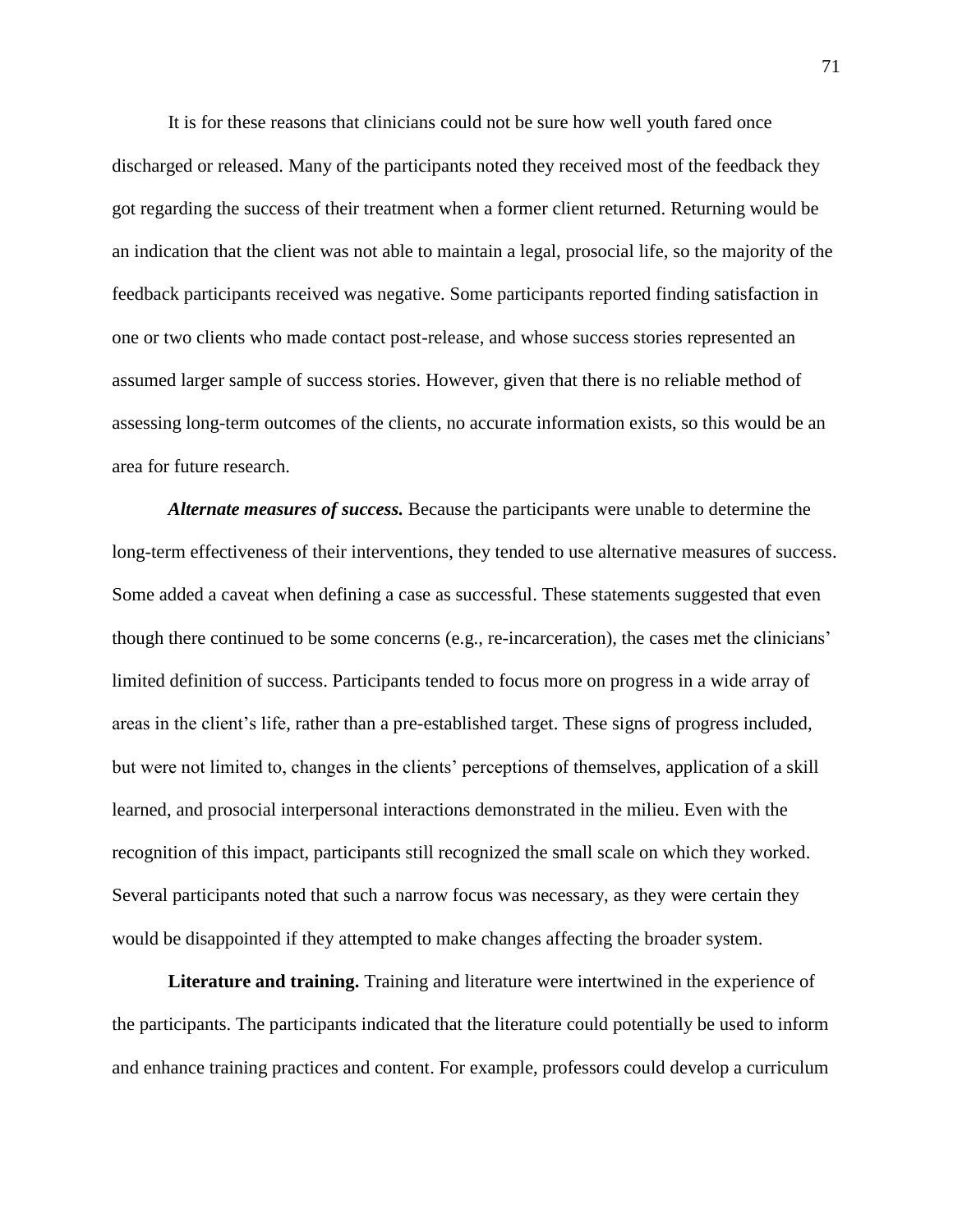for future clinicians based on the latest research in the field. Further, both literature and training were seen as similarly related in that they could both be used to inform treatment. Published studies could also become the basis for further information and continuing education for those in practice. Despite all of this potential usefulness of literature and training, participants reported a minimal number of relevant literature and trainings available to clinicians. The majority of them reported that, instead, they were combining related pieces of information on their own.

Over the course of her doctoral training and in the process of reviewing the literature for this study, the primary researcher had difficulty accessing content specifically on juvenile justice–involved youth. It was therefore necessary to expand the literature review to related populations, such as the adult forensic population and the general adolescent population. Doing so offered some insight and provided some basis for hypotheses regarding youth with involvement in the justice system. Participants reportedly utilized a similar piecemeal, integrative process. Few clinicians reported having received training specifically on interventions for youth in the juvenile justice system. Instead, they reported learning about theoretical frameworks, clinical skills, typical child and adolescent development, and psychopathology. A similar pattern was evident in terms of literature accessed: participants accessed literature on topics related to the experiences of their clients, such as substance abuse, gang culture, trauma, sex trafficking, social issues, and adolescent development.

The limitation of this piecemeal approach is the assumption of generalizability. These results suggest that clinicians who work in this field have no choice but to hope that the limited literature and trainings accessible will be transferable to their treatment population and context. Given the unique issues and challenges specific to this population, this is not likely to be a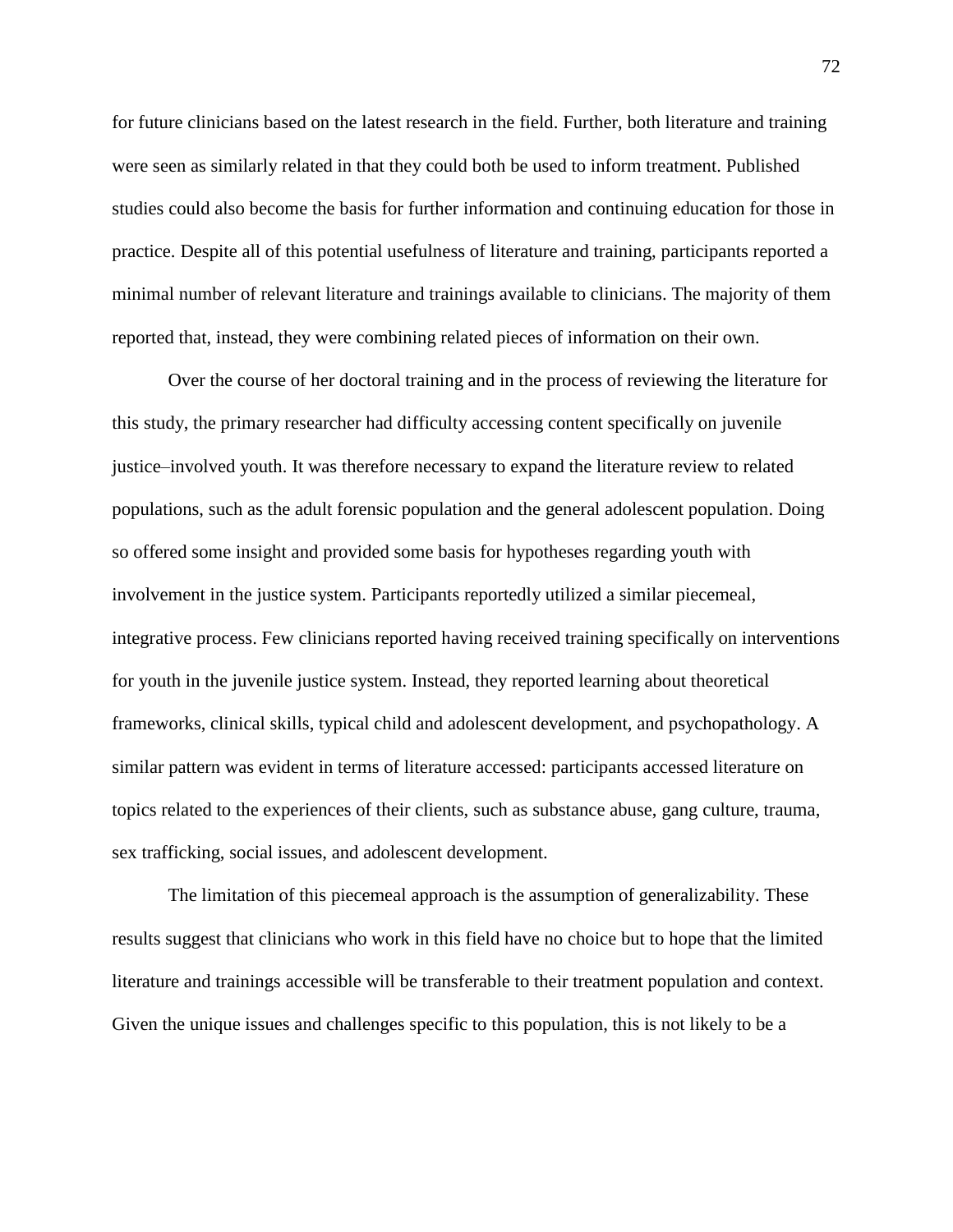completely accurate assumption and attempts to apply research and trainings from other areas should be made with caution.

### **Limitations of the Study**

Because of the small sample size, there are limitations to the generalizability of these results to the larger population of clinicians working with juvenile justice involved youth. The qualitative method chosen for this study was selected in the interest of gaining insight into a unique subsection of mental health professionals, specifically, clinicians providing treatment to youth with current or previous involvement in the juvenile justice system. The results obtained in this study provide depth, rather than breadth, in understanding the experiences of these clinicians and their treatment interventions.

Each participant that agreed to participate was recruited using a network sample. Due to the exploratory nature of this research, there was no comparison group included. A randomizedcontrol trial, considered the gold standard in quantitative research, allows for comparison between groups and the potential to assess the relationship between outcomes or themes and the various between-group differences. This was not possible in this study as each participant was assessed using the same semi-structured interview instrument.

This study was also limited in the demographics of the research participants. Diversity was lacking in terms of age, time in the field, and the gender of the client served. The experiences explored in this study may be more representative of mid-career clinicians than clinicians at other points in their careers. Clinicians of different ages or at the beginning or later career stages in their careers would likely have differing experiences, which is an area for future research. Participants' diversity was also limited in terms of geographic location. The majority of the participants were from New York and New Jersey, and though efforts were made to increase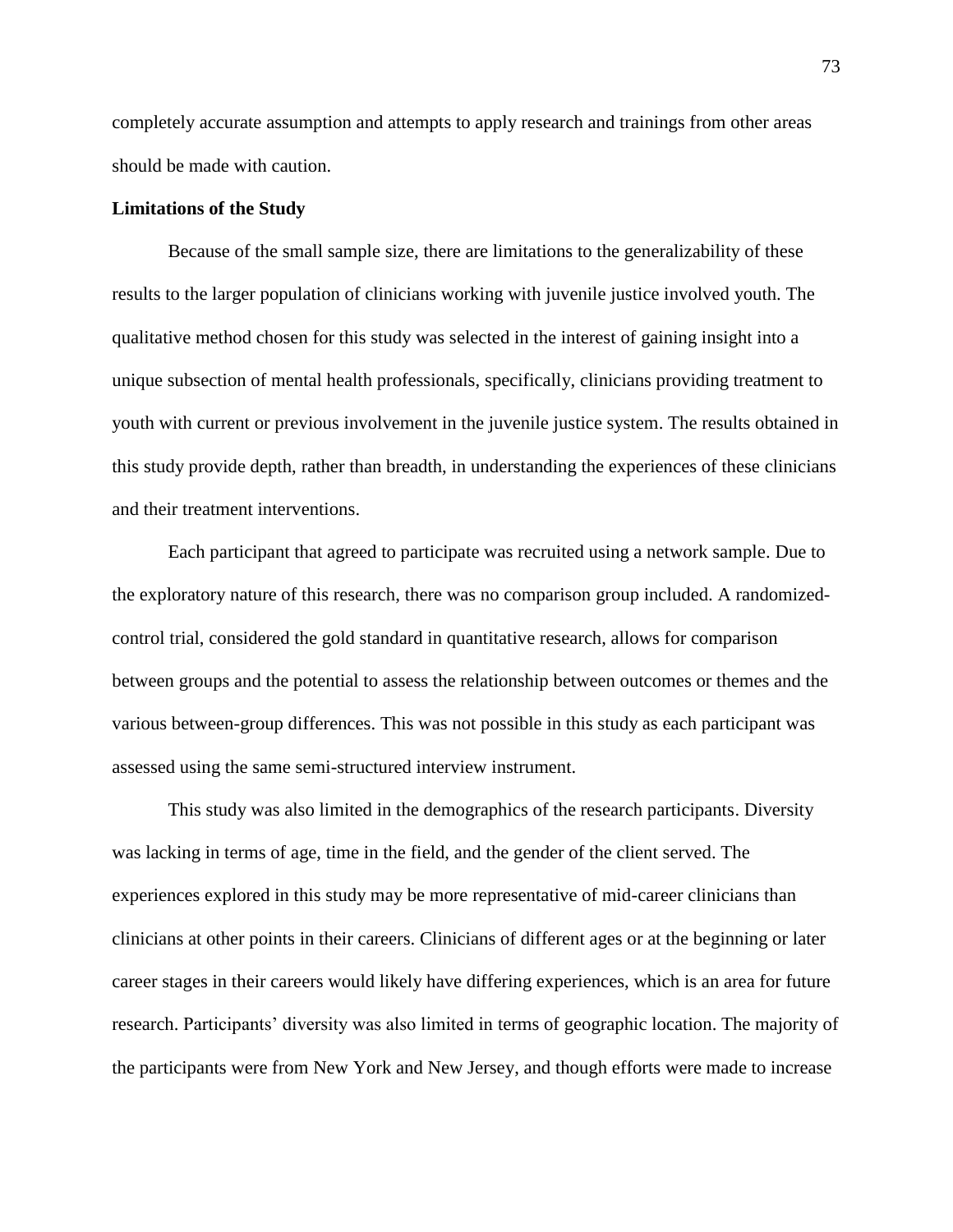diversity through recruitment of several participants from Oregon, the settings are likely not representative of the variety of settings in which clinicians treat youth with justice system– involvement. Further, the generalizability that is afforded by this regional diversity may not be as readily applicable to individual therapy, since 2 of the 3 participants based in Oregon did not conduct individual therapy. Also, all participants worked predominantly with males. Several reported having some interactions with female clients, but female clients were not the clinical focus in the work of any participant. Differing perspectives from clinicians who primarily work with males and those that primarily work with females is another area to be further explored with additional research.

A final limitation was the potential for researcher bias, as one researcher was predominantly responsible for the study's conceptualization, implementation, and analysis. There may have been some bias or leading inherent in the wording of the questions. Further, given the examiner's interest and personal experience with this subject, along with the more subjective quality inherent in qualitative analyses, it is possible that there was some bias in the analysis of the data.

Several measures were put in place to balance for these potential biases. First, interview questions were carefully considered, then reviewed by the researcher's dissertation chair and the members of her dissertation seminar to avoid bias in wording. During study implementation, there was an instance in which several participants found particular wording to be inconsistent with their experience, which was noted in the results. That several participants made comments in reference to this word choice suggests that they felt able to openly address any perceived bias, and that the interview was likely otherwise free from pejorative or suggestive language. In terms of the data analysis, the principal investigator enlisted a colleague to code a randomly chosen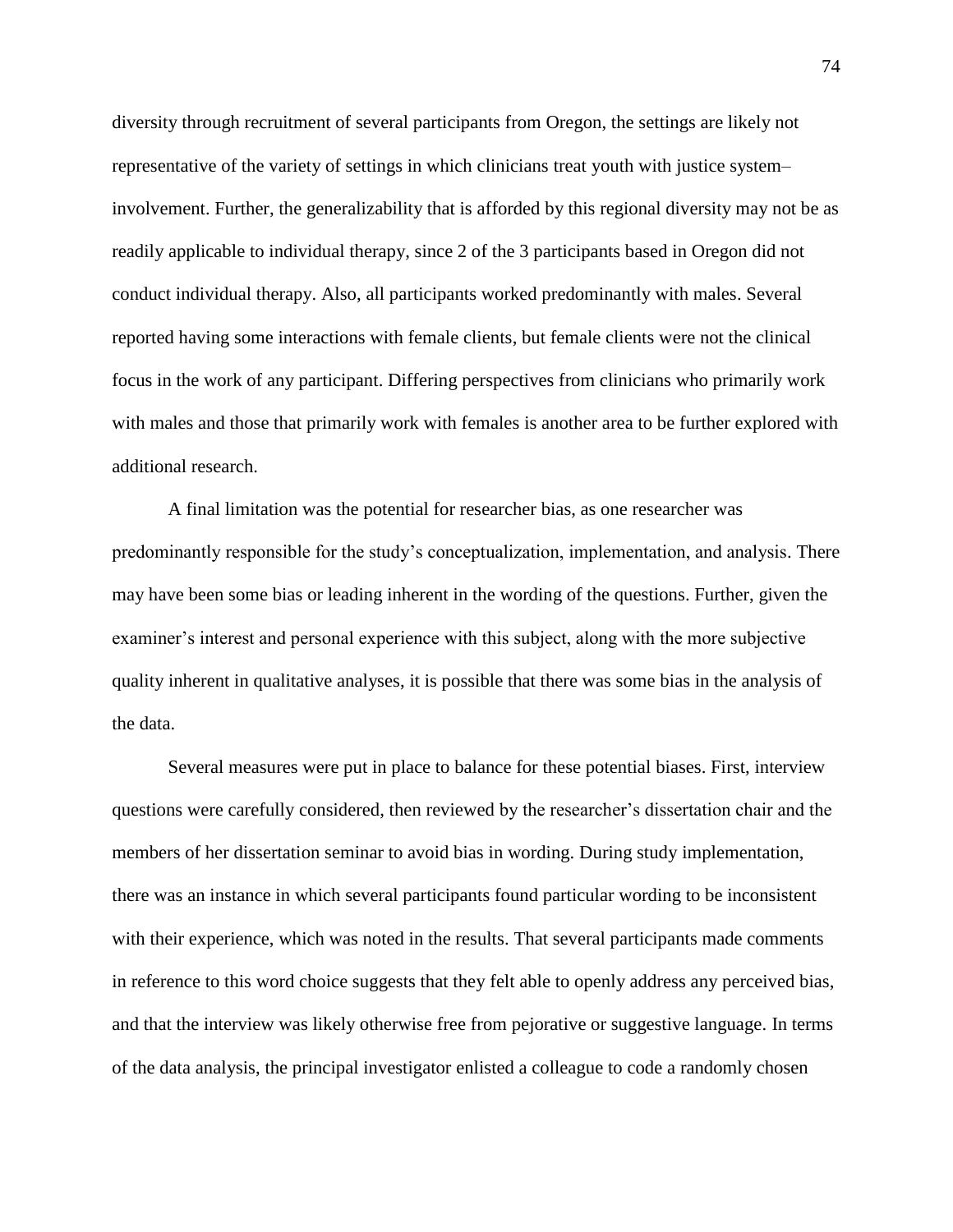interview transcript, and collaborated with this colleague to reconcile inconsistencies in coding. This collaboration improved the definition of codes and consistency of analysis. Further, the researcher was aware of the potential for bias and made conscious efforts to avoid this in her work.

## **Implications**

For future research. This study is a starting point for future research to replicate and expand on findings. As this study was of an exploratory nature, many themes arose that have not been addressed in the literature found to date. Several limitations mentioned above could be addressed through additional study with a larger, more diverse sample. Additional research would also be helpful in further exploring the conclusions drawn and supplementing the findings regarding the experience of clinicians in this field.

In addition, this study brought to light some of the gaps in the research that should be addressed. Not currently addressed is the effectiveness of several interventions, for treatment with this population: general cognitive behavioral therapy, dialectical behavior therapy, collaborative problem solving, and trauma-focused cognitive behavioral therapy, all of which were proposed or used by the clinicians in practice but have few or no published studies. Each of these interventions should be systematically studied with the juvenile justice population in order to accurately determine their efficacy.

Relatedly, clinicians have a limited understanding of the short- and long-term impact of the interventions they are already providing to this population. Assessing treatments already in use would be an ideal starting point in the broader task of assessing appropriate treatment, particularly which interventions are working and which need to halted or changed. Once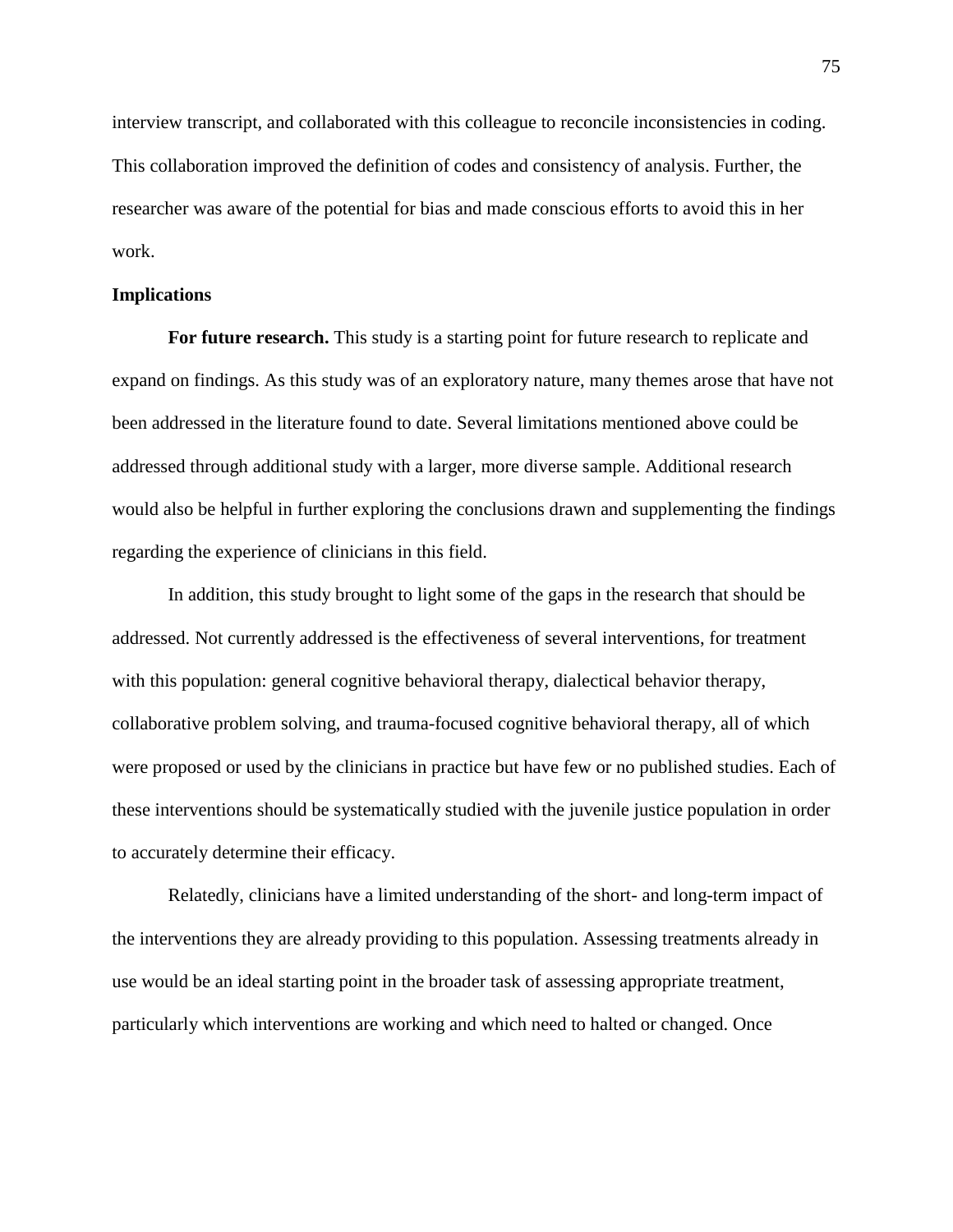limitations in the current practice are understood, exploration of alternate approaches might be pursued.

**For clinicians in the field.** This study offers several considerations that can help prepare those entering the field and provide further context for seasoned professionals. One important consideration is the work environment, which entails involvement in highly stressful situations, and necessitates that clinicians espouse multiple and at times competing roles. They may be required to balance the needs of the broader system against that of the individual client. They may work with potentially dangerous and violent youth. Considering these issues beforehand could help clinicians determine which settings and responsibilities they wish to pursue. Participants suggested that working in this environment requires certain qualities in order to thrive. Ideally, clinicians treating this population should possess a high tolerance for this emotionally demanding work, as well as the ability to be supportive and understanding of the stressors impacting the youth.

A second important consideration is best practices in treatment, as a mental health provider's main responsibility is promoting the mental wellness of their clients. Common factors associated with treatment in general are important in this respect, including building rapport, creating a therapeutic environment, and adhering to a theoretical orientation. There are also certain factors that impact treatment, which are specific to working with youth in the justice system. Aspects in the environment limit the effectiveness of any intervention, such as the unpredictability of the schedule due to crises that can result in delays and cancellation of sessions. Additionally, forces outside of the treatment room may be encouraging the youth in a direction opposite that deemed therapeutic by the clinician. These are struggles that clinicians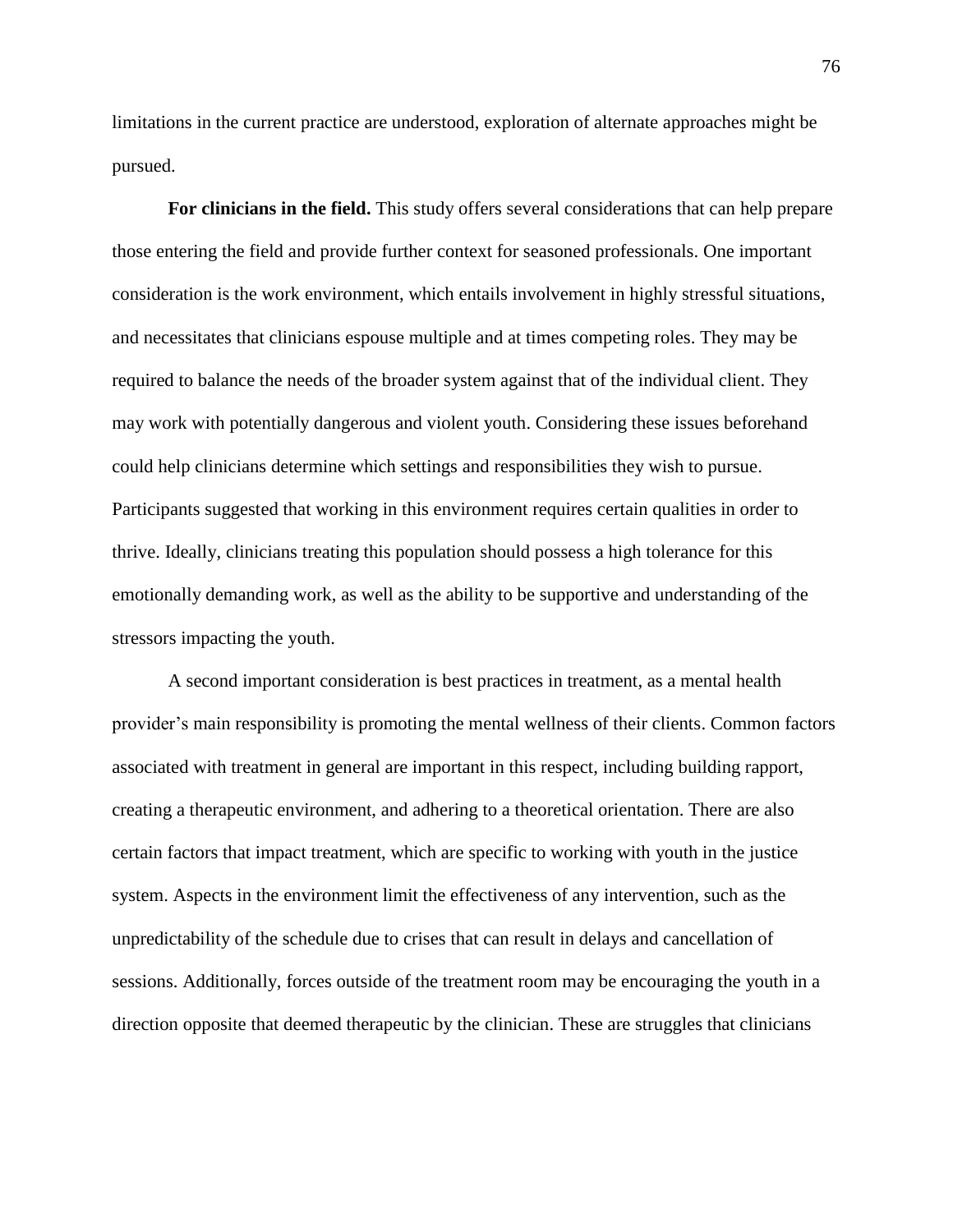need to manage in their quest to "make an impact." They must be prepared for the certainty that they will not "change the world."

**For clinician training.** Many participants emphasized the lack of training specific to working with youth with juvenile justice system involvement. Participants who had the intention of entering the field in graduate school mentioned that they had to seek out relevant training because such material was not a part of their regular curriculum. Similarly, they reported that continuing education seminars and trainings, even those purported to focus on this population, did little to enhance their knowledge base. Several noted that they have been more likely to provide training to other disciplines than to receive such training.

Given the challenges unique to this population and the justice system environment, it is of paramount importance that clinicians are well prepared. As such, there is significant need for training in interventions and issues specific to juvenile justice clients. Participants suggested that particularly useful training would be in the areas of child psychopathology, the best way to approach clients, and tools for working within a custodial environment. One clinician lauded the use of clinical case examples, and others emphasized the effectiveness of experiential learning. Both are possible starting points for developing trainings. It is important that these trainings be available at the graduate and post-degree levels. One possibility is that experienced clinicians provide these trainings, as they are well-versed in the trainer role, and could then help shape future clinicians in the field.

**For institutions housing juvenile justice clients.** Inherent challenges exist when overlapping systems have differing priorities. Hopefully, institutions of custody, such as prisons, jails, and residential facilities will come to understand the importance of balancing custody and security with mental health needs. According to the clinicians who participated in this research,

77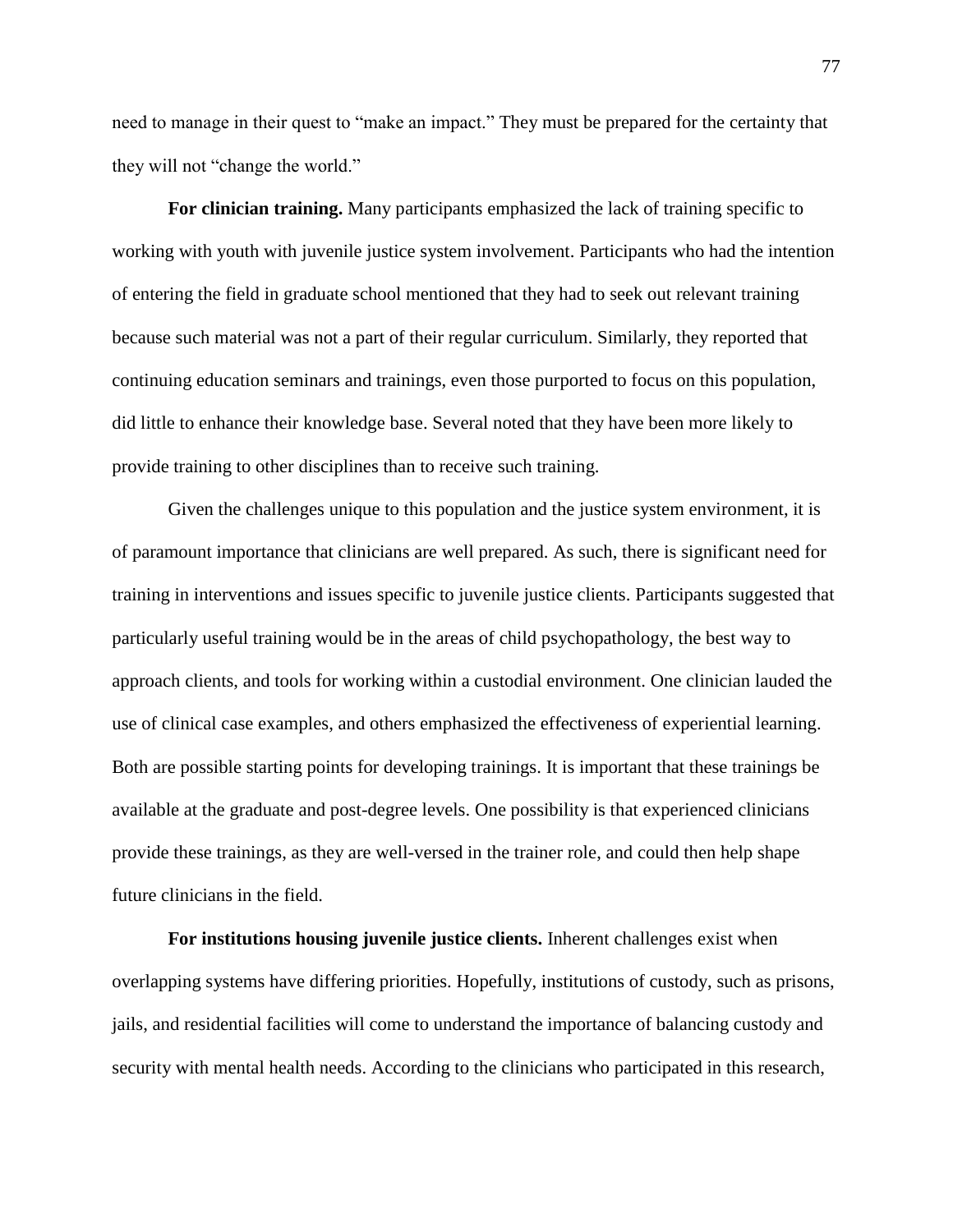the focus in these settings is generally on incarceration over and sometimes at the expense of mental health, and clinicians may be required to take on responsibilities that can be detrimental to the therapeutic work. Examples that were offered included cases in which the clinician had a disciplinarian role and instances in which the clinician must routinely put treatment with one patient on hold in order to deal with crises with another resident. The impact of these policies should be considered, to ensure that clinicians can be effective in their roles as mental health providers.

**For policy.** Over time, the intentions of the juvenile justice model has vacillated between rehabilitation and punishment/security (Meng et al., 2013; Scott & Steinberg, 2008). Two frameworks described in this study represent both ends of the spectrum. The experiences of the clinicians brought to light an important issue regarding the treatment atmosphere from the perspective of each framework: namely, in environments where the primary focus is on security there are more obstacles to psychological wellness than in environments where the primary focus is rehabilitation.

The majority of the clinicians worked in environments where security was paramount. Correctional staff and mental health providers have different goals, perspectives on target populations, and customs associated with the work environment. Because of these differences, when mental health providers enter forensic settings there is a potential for conflict and misunderstandings. A social context of punishment for juvenile offenders at best contradicts the work of treatment providers and at worst invalidates their efforts.

Alternately, the restorative justice model necessitates collaboration amongst the various stakeholders involved with the youth and his or her offense (Bergseth & Bouffard, 2013; Sherman et al., 2015). This perspective aligns more with the goals and objective of mental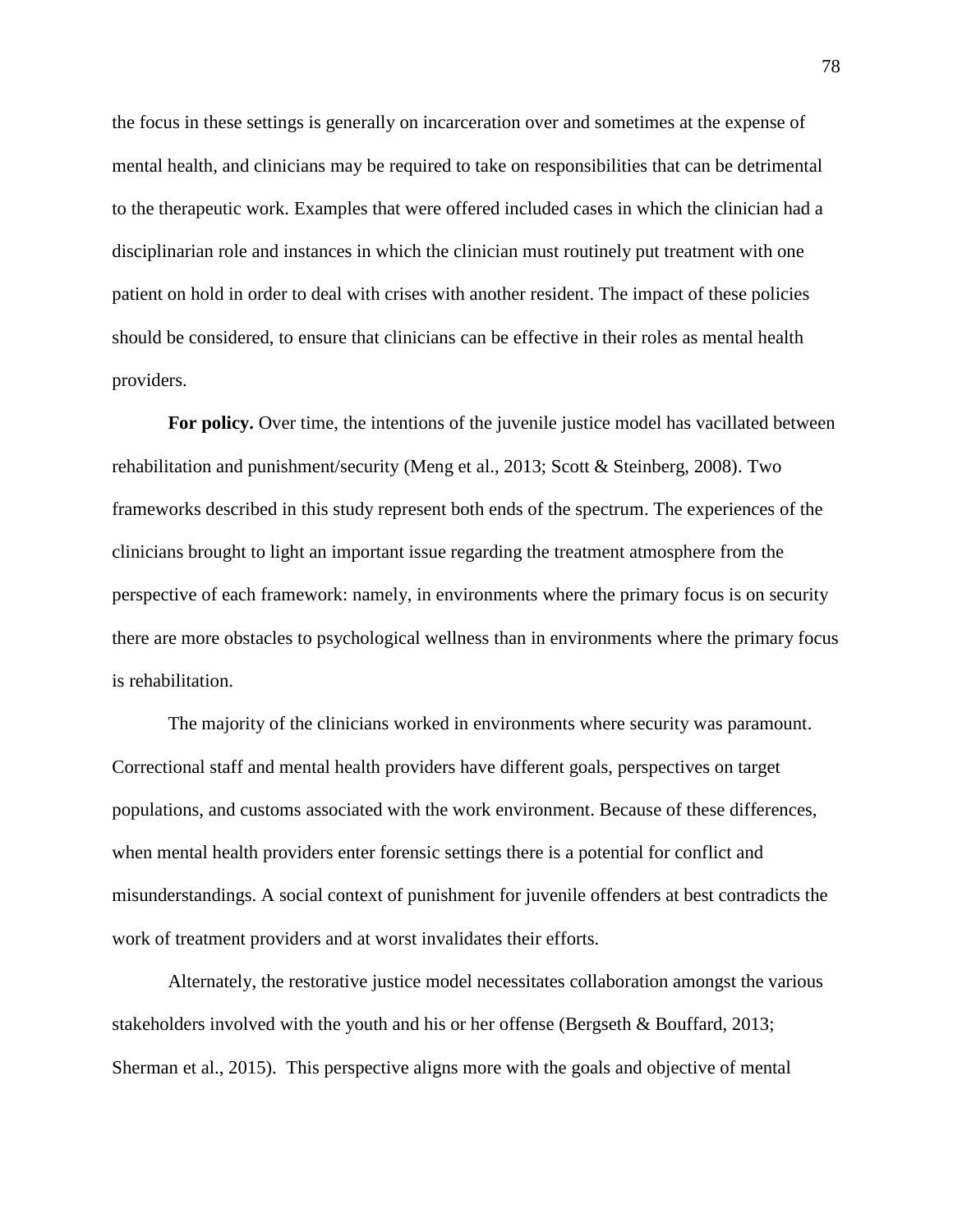health. However, policies are based on the goals of government and public opinion regarding the appropriate course of action. This study offers additional policy considerations for the benefit of the youth, the community, and the clinician.

### **Conclusions**

The mental health needs of youth with juvenile justice involvement have been woefully under researched. This study was designed to gain initial insight into the experience of clinicians who provide services to youth in the juvenile justice system. Although there are limitations to the potential to generalize these findings, the participants provided insight about some unique issues that should be considered when addressing the needs of this population. These included important systemic issues related to working within custodial environments, best practices for creating an effective treatment environment, and limits to our understanding of the effectiveness of interventions. Many of the common themes amongst the clinicians have not been previously considered in the research literature.

This study was a starting point for future research. Possible next steps include further exploration and critique of policies and practices impacting the treatment of youth who have had juvenile justice system involvement and the clinicians who offer therapeutic interventions. Although participants in this study described many practices that might make intuitive sense, the impact of these efforts remains unknown without systematic assessment. Each clinician that participated in this study expressed a desire to make a lasting impact in the lives of these young people: this was their central goal. As one participant said:

You get upset at the system, because you know there's so many broken pieces of the system that has failed the children, that has failed you in terms of serving the children and, you know, it can get frustrating in that sense.… But then, you know, you get a part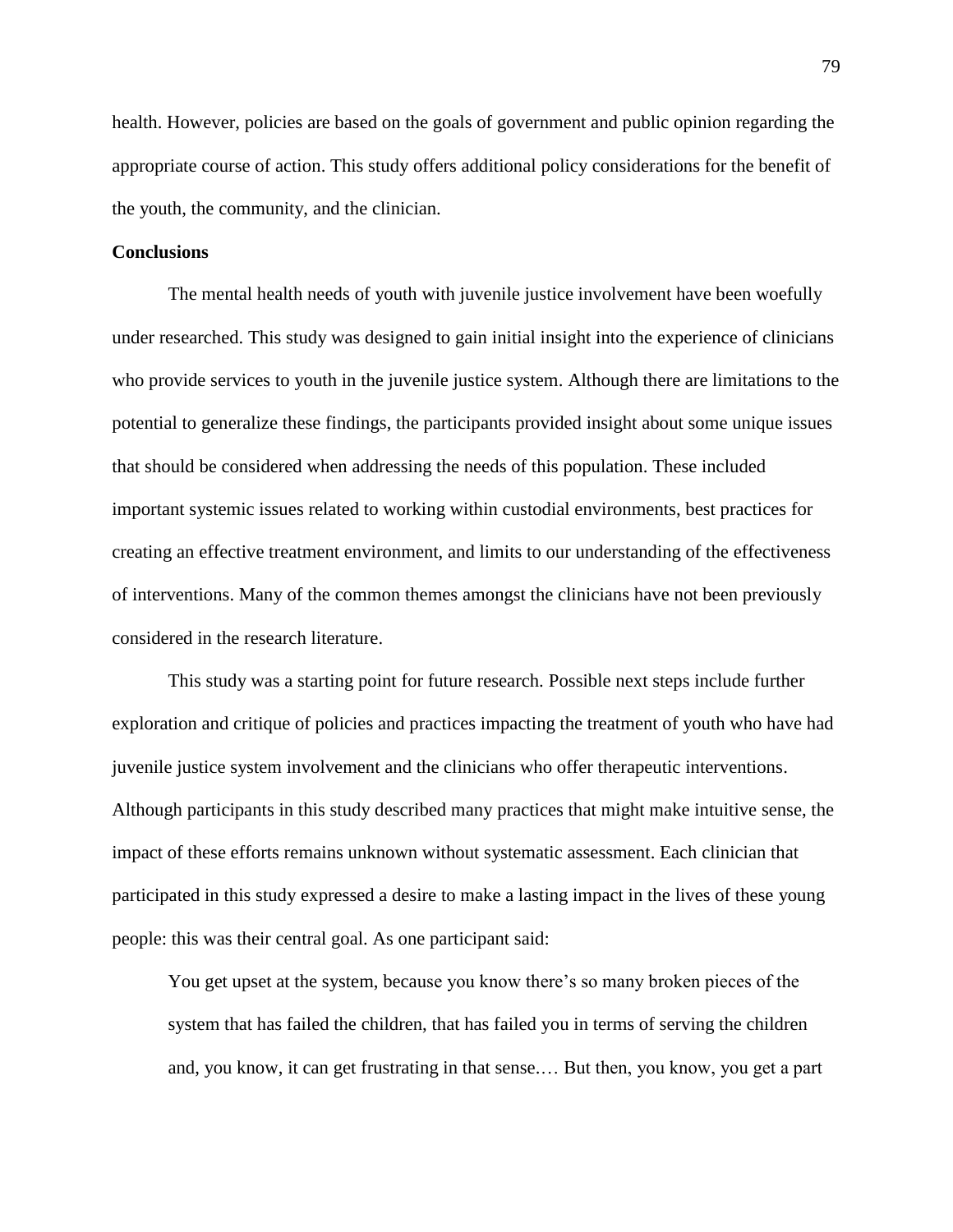of projects that you feel the people are genuine, the work is well put together for the youth and then you have hope. At the end of the day, it's hope. That's why I'm still in it. That's why I'm still doing it.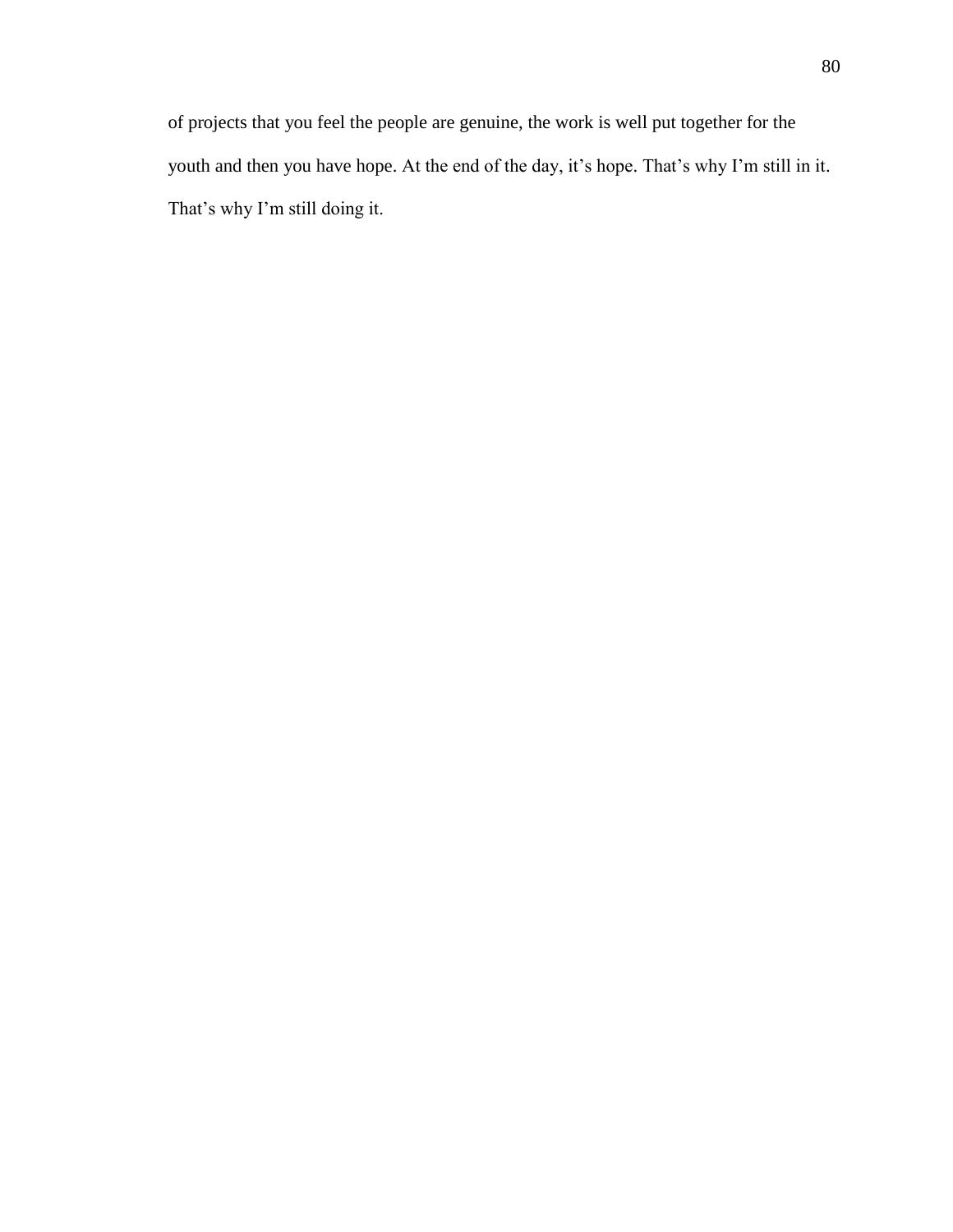### **References**

- Aarons, G.A. (2005). Measuring provider attitudes toward evidence-based practice: Consideration of organizational context and individual differences. *Child and Adolescent Psychiatric Clinics of North America, 14*(3), 255-271. Doi:10.1016/j.chc.2004.04.008
- Aos, S., Miller, M., & Drake, E. (2007, April). Evidence-based public policy options to reduce future prison construction, criminal justice costs, and crime rates. *Federal Sentencing Reporter, 19*(4), 275-290.
- Appelbaum, K. L., Hickey. J. M., & Packer, I. (2001). The role of correctional officers in multidisciplinary mental health care in prisons. *Psychiatric Services, 52*, 1343-1347.
- Baglivio, M. T., Jackowski, K., Greenwald, M., A., & Wolff, K., T. (2014). Comparison of multisystemic therapy and functional family therapy effectiveness: A multiyear statewide propensity score matching analysis of juvenile offenders. *Criminal Justice and Behavior, 41*(9), 1033-1056. doi:10.1177/0093854814543272
- Barlow, D. H. (Ed.). (2014). *Clinical handbook of psychological disorders: A step-by-step treatment manual (5th ed.).* New York: The Guilford Press.
- Bergseth, K. J. & Bouffard, J. A. (2013). Examining the effectiveness of a restorative justice program for various types of juvenile offenders. *International Journal of Offender Therapy and Comparative Criminology, 57*(9), 1054-1075. doi:10.1177/0306624X12453551
- Berzin, L. G. & Trestman, R. L. (2004). The development and implementation of dialectical behavior therapy in forensic settings. *International Journal of Forensic Mental Health, 3*(1), 93-103.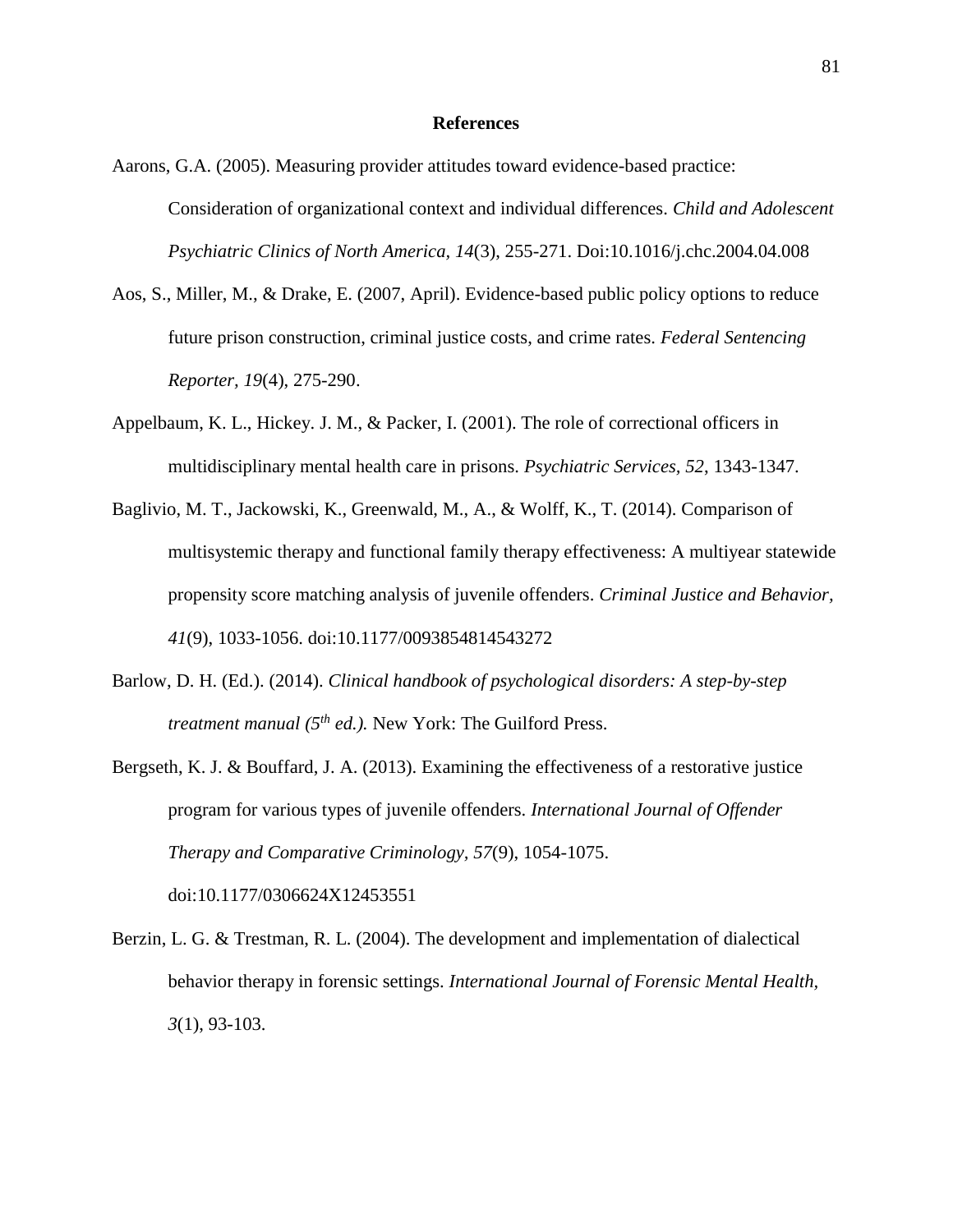Blueprints for Healthy Youth Development. (2015). Retrieved May 27, 2015, from http://www.blueprintsprograms.com/programResults.php

- Butler, S., Baruch, G., Hickley, N., & Fonagy, P. (2011). A randomized controlled trial of multisystemic therapy and a statutory therapeutic intervention for young offenders. *Journal of the American Academy of Child & Adolescent Psychiatry, 50*(12), 1220-1235. doi:10.1016/j.jaac.2011.09.017
- Celinska, K., Furrer, S., & Cheng, C.-C. (2013). An outcome-based evaluation of functional family therapy for youth with behavior problems. *Journal of Juvenile Justice, 2*(2), 23- 36.
- Chamberlain, P., Leve, L. D., & DeGarmo, D. S. (2007). Multidimensional treatment foster care for girls in the juvenile justice system: 2-year follow-up of a randomized clinical trial. *Journal of Consulting and Clinical Psychology, 75*(1), 187-193.
- Chamberlain, P., & Reid, J. (1998). Comparison of two community alternatives to incarceration for chronic juvenile offenders. *Journal of Consulting and Clinical Psychology, 5*, 857- 863. doi:10.1037//0022-006X.66.4.624
- Coalition for Juvenile Justice. (2011, May). *Deinstitutionalization of status offenders (DSO).* Washington, D.C.
- Cohen, J. A., Mannarina, A. P., Deblinger, E. (Eds.). (2012). *Trauma-focused CBT for children and adolescents: Treatment applications.* New York: The Guilford Press.
- Corbin, J. (2009). Taking an analytic journey. In J. M. Morse, P. N. Stern, J. Corbin, B. Bowers, K. Charmaz, & A. E. Clarke (Eds.), *Developing grounded theory: The second generation* (pp. 35-54). Walnut Creek, CA: Left Coast Press, Inc.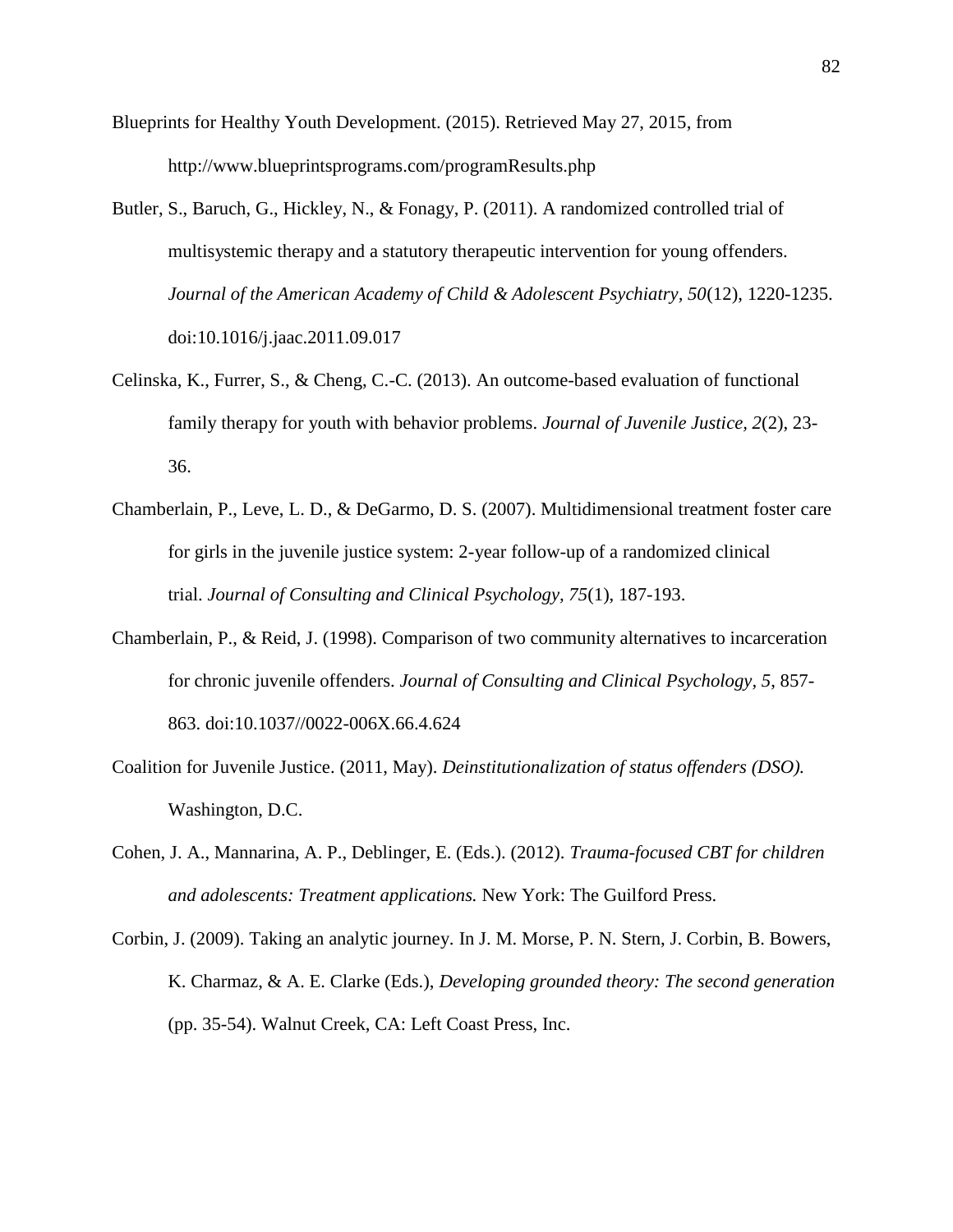- Corbin, J. & Strauss, A. (2014). *Basics of qualitative research: Techniques and procedures for developing grounded theory* (4<sup>th</sup> ed.). Thousand Oaks, CA: Sage Publications.
- Darnell, A. J. & Schuler, M. S. (2015) Quasi-experimental study of functional family therapy effectiveness for juvenile justice aftercare in a racially and ethnically diverse community sample. *Children and Youth Services Review, 50*, 75-82. doi:10.1016/j.childyouth.2015.01.013
- Eddy, J. M., Whaley, R. B., & Chamberlain, P. (2004). The prevention of violent behavior by chronic and serious male juvenile offenders: A 2-year follow-up of a randomized clinical trial. *Journal of Emotional and Behavioral Disorders, 12*(1), 2-8.
- Fain, T., Greathouse, S. M., Turner, S. F., & Weinberg, H. D. (2014). Effectiveness of multisystemic therapy for minority youth: Outcomes over 8 years in Los Angeles County. *Journal of Juvenile Justice, 3*(2), 24-37.
- Ferguson, J. L. (2002). Putting the "what works" research into practice: An organizational perspective. *Criminal Justice and Behavior, 29*, 472-492.
- Ford, J. D., Steinberg, K. L., Hawke, J., Levine, J., & Zhang, W. (2012). Randomized trial comparison of emotion regulation and relational psychotherapies for PTSD with girls involved in delinquency. *Journal of Clinical and Adolescent Psychology, 41*(1), 27-37. doi:10.1080/15374416.2012.632343
- Ford, J. D. & Hawke, J. (2012). Trauma affect regulation psychoeducation group and milieu intervention outcomes in juvenile detention facilities. *Journal of Aggression, Maltreatment & Trauma, 21*(4), 365-384. doi:10.1080/10926771.2012.673538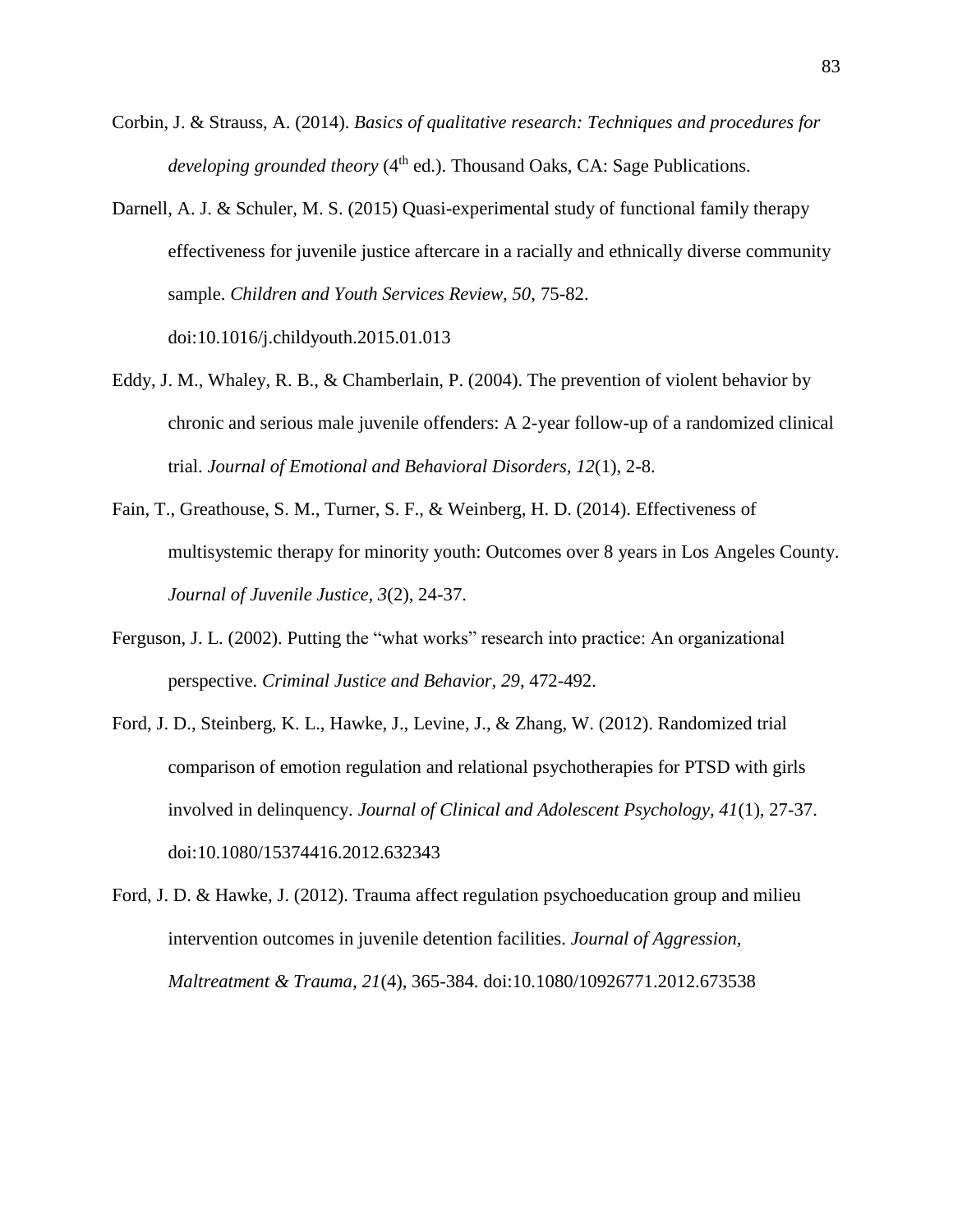- Frueh, B. C., Cusack, K. J., Grubaugh, A. L., Sauvageot, J. A., & Wells, C. (2006). Clinicians' perspectives on cognitive-behavioral treatment for PTSD among persons with severe mental illness. *Psychiatric Services, 57*(7), 1027-1031.
- Glisson, C., Schoenwald, S. K., Hemmelgarn, A., Green, P., Dukes, D., Armstrong, K. S., & Chapman, J. E. (2010). Randomized trial of MST and ARC in a two-level EBT implementation strategy. *Journal of Consulting and Clinical Psychology, 78*, 537-550.
- Godley, S. H., White, W. L., Diamond, G., Passetti, L., & Titus, J. C. (2001). Therapist reactions to manual-guided therapies for the treatment of adolescent marijuana users. *Clinical Psychology: Science and Practice, 8*, 405-417.
- Graham, C., Carr, A., Rooney, B., Sexton, T., & Wilson Satterfield, L., R. (2014). Evaluation of functional family therapy in an Irish context. *Journal of Family Therapy, 36*, 20-38.
- Greene, R. W. & Ablon, J. S. (2006). *Treating explosive kids: The collaborative problem solving approach.* New York: The Guilford Press.
- Hilsenroth, M. J., Peters, E. J., & Ackerman, S. J. (2004). The development of therapeutic alliance during psychological assessment: Patient and therapist perspectives across treatment. *Journal of Personality Assessment, 83*(3), 332-344.
- Hockenberry, S. & Puzzanchera, C. (2014a, December). Delinquency cases in juvenile court, 2011. *Juvenile Offenders and Victims: National Report Series.* Retrieved on June 5, 2015, from Office of Juvenile Justice and Delinquency Prevention at http://www.ojjdp.gov/pubs/248409.pdf
- Hockenberry, S. & Puzzanchera, C. (2014b, December). Delinquency cases waived to criminal court, 2011. *Juvenile Offenders and Victims: National Report Series.* Retrieved on June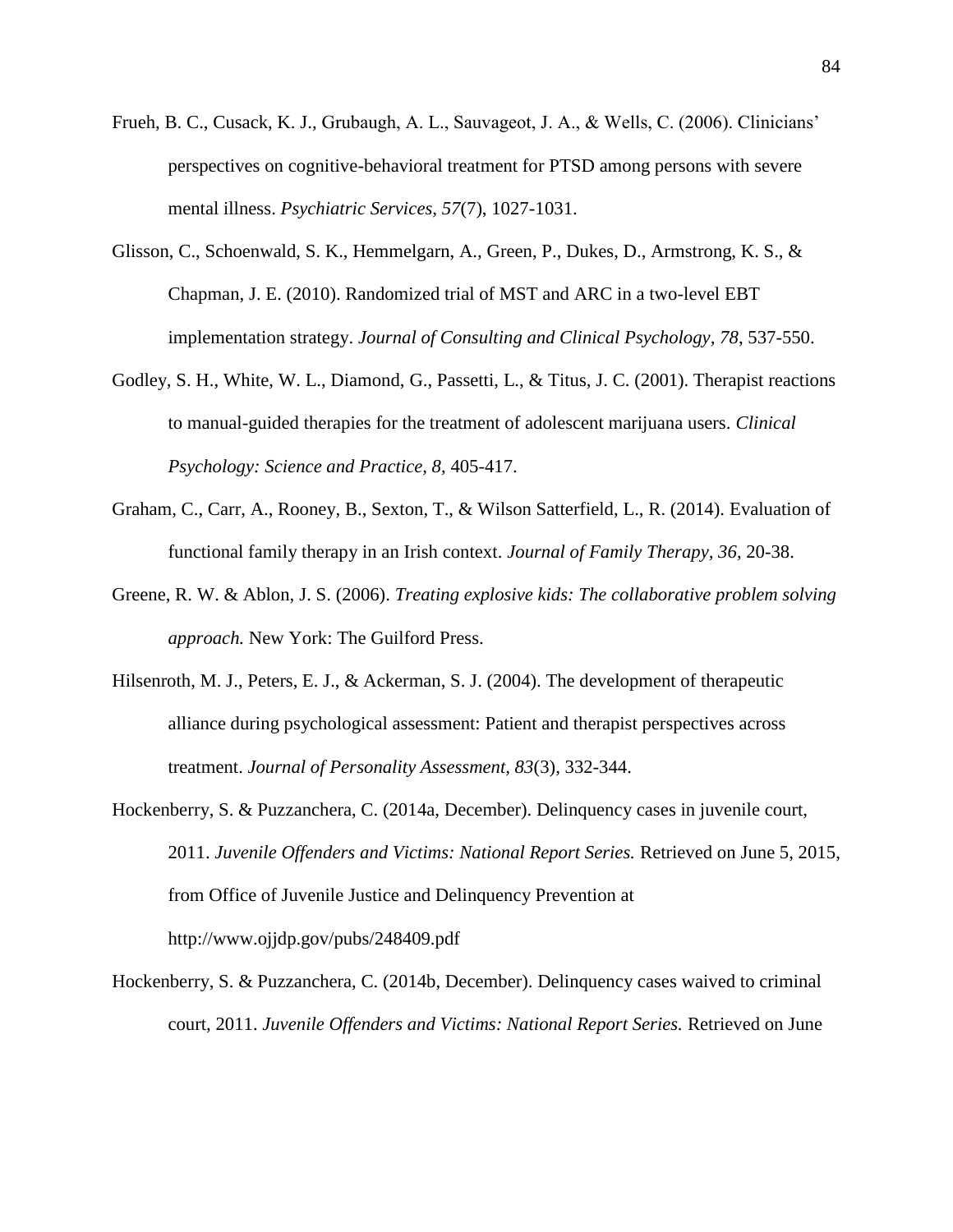5, 2015, from Office of Juvenile Justice and Delinquency Prevention at http://www.ojjdp.gov/pubs/248410.pdf

- James, A. C., Taylor, A., Winmill, L., & Alfoadari, K. (2008). A preliminary community study of dialectical behaviour therapy (DBT) with adolescent females demonstrating persistent, deliberate self-harm (DSH). *Child and Adolescent Mental Health, 13*(3), 148-152.
- Katz, L. Y., Cox., B. J., Gunasekara, S., & Miller, A. L. (2004). Feasibility of dialectical behavior therapy for suicidal adolescent inpatients. *Journal of the American Academy of Child & Adolescent Psychiatry, 43*(3), 276-282.
- Kazdin, A. (2008). Evidence-based treatment and practice: New opportunities to bridge clinical research and practice, enhance the knowledge base, and improve patient care. *American Psychologist, 63*(3), 146-159. doi:10.1037/0003-066X.63.3.146
- Landenberger, N. A. & Lipsey, M. W. (2005). The positive effects of cognitive-behavioral programs for offenders: A meta-analysis of factors associated with effective treatment. *Journal of Experimental Criminology, 1*, 451-476.
- Leonard, N. R., Jha, A. P., Casarjian, B., Goolsarran, M., Garcia, C., Cleland, C. M., … Massey, Z. (2013). Mindfulness training improves attentional task performance in incarcerated youth: A group randomized controlled intervention trial. *Frontiers in Psychology, 4,* 792. doi: 10.3389/fpsyg.2013.00792
- Letourneau, E. J., Henggeler, S. W., Borduin, C. M., Schewe, P. A., McCart, M. R., Chapman, J. E., & Saldana, L. (2009). Multisystemic therapy for juvenile sexual offenders: 1-year results from a randomized effectiveness trial. *Journal of Family Psychology, 23*, 89-102.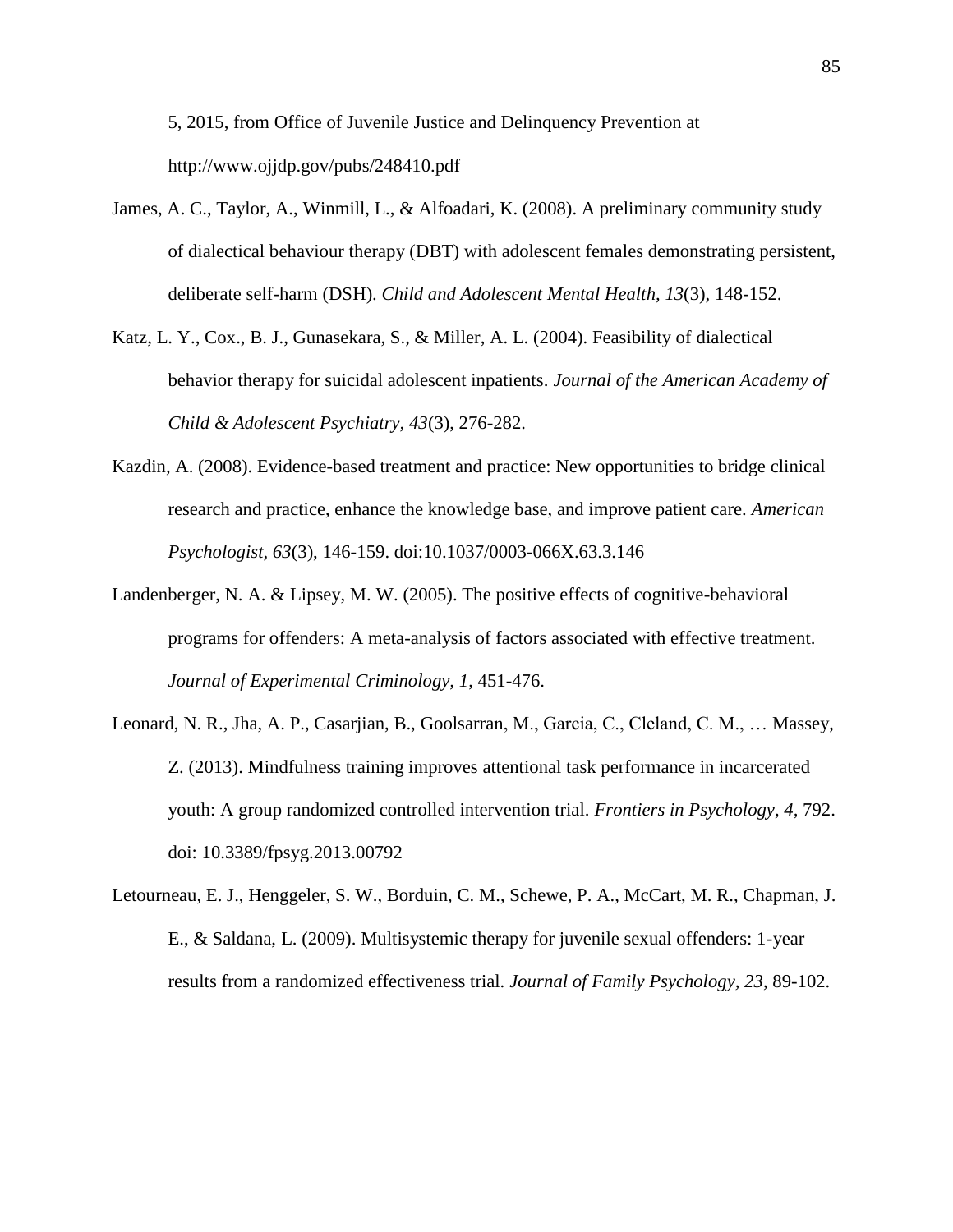- Leve, L. D., Fisher, P. A., & Chamberlain, P. (2009). Multidimensional treatment foster care as a prevention intervention to promote resiliency among youth in the child welfare system. *Journal of Personality, 77*(6), 1869-1902. doi:10.1111/j.1467-6494.200900603.x
- Linehan, M. M. (1993). *Cognitive-behavioral treatment of borderline personality disorder.* New York: The Guilford Press.
- Lipsey, M. W. (2009). The primary factors that characterize effective interventions with juvenile offenders: A meta-analytic overview. *Victims & Offenders, 4*(2), 124-147.
- Lipsey, M. W., Landenberger, N. A., & Wilson, S. J. (2007, August 9). Effects of cognitivebehavioral programs for criminal offenders. *Campbell Systematic Reviews 2007:6*. Nashville, TN: The Campbell Corporation.
- Marrow, M., Benamati, J., Decker, K., Griffin, D., & Lott, D. A. (2012). *Think trauma: A training for staff in juvenile justice residential settings.* Los Angeles, CA, and Durham, NC: National Center for Child Traumatic Stress.
- Mayer, J. P., & Davidson, W. S. II. (2000). Dissemination of innovation as social change. In J. Rappaport and E. Seidman (Eds.), *Handbook of community psychology* (pp. 421-438). New York, NY: Kluwer Academic/Plenum Publishers.
- McCann, R. A., Ball, E. M., & Ivanoff, A. (2000). DBT with an inpatient forensic population: The CMHIP forensic model. *Cognitive and Behavioral Practice, 7*, 447-456.
- Mears, D. P., Shollenberger, T. L., Willison, J. B., Owens, C. E., & Butts, J. A. (2010). Practitioner view of priorities, policies, and practices, in juvenile justice. *Crime & Delinquency, 56*, 535-563. doi:10.1177/0011128708324664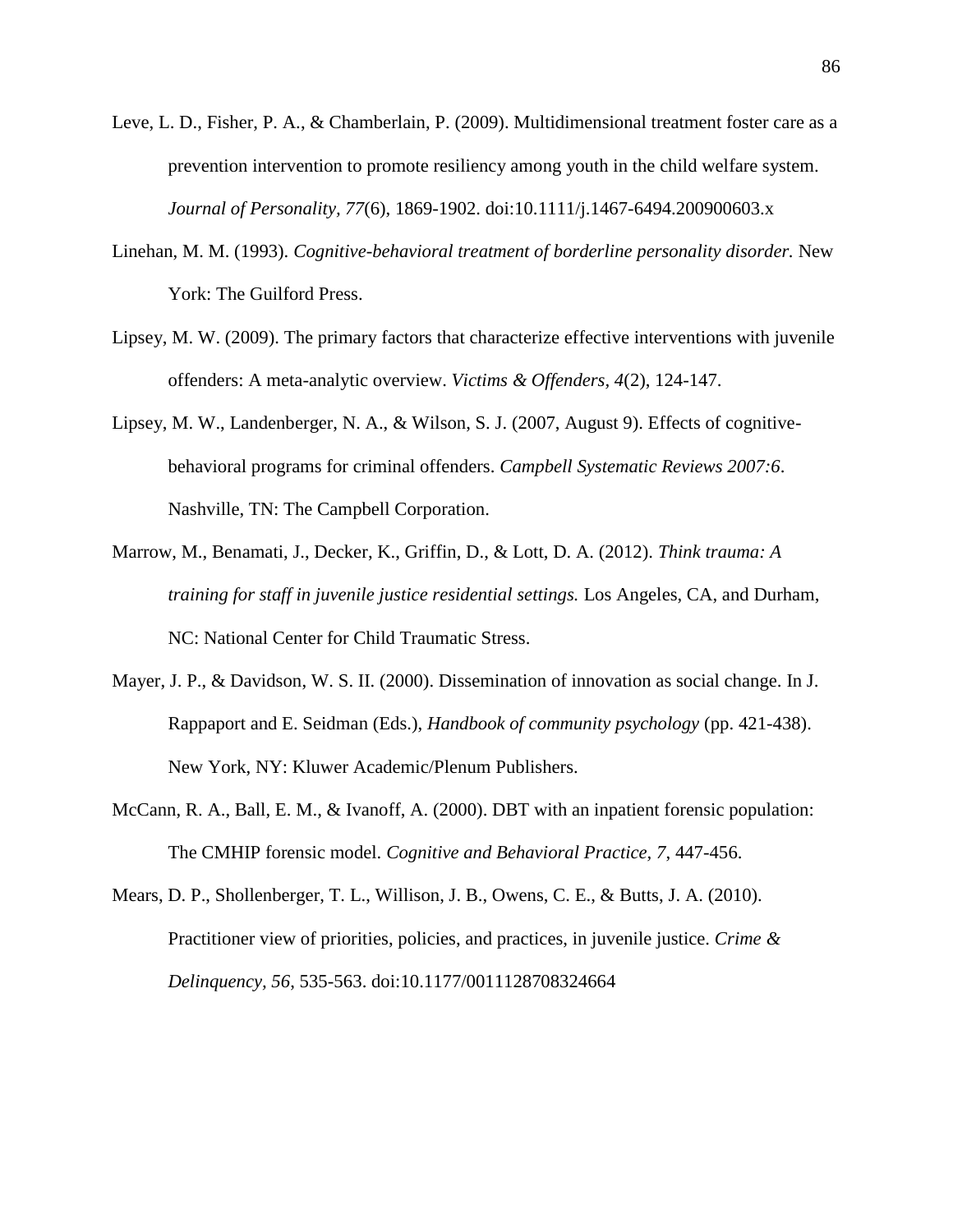- Meng, A., Segal, R., & Boden, E. (2013). American juvenile justice system: History in the making. *International Journal of Adolescent Medicine and Health, 25*(3), 275-278. doi:10.1515/ijamh-2013-0062
- Miller, A. L., Wyman, S. E., Huppert, J. D., Glassman, S. L., & Rathus, J. H. (2000). Analysis of behavioral skills utilized by suicidal adolescents receiving dialectical behavior therapy. *Cognitive and Behavioral Practice, 7*, 183-187.
- Mitchell, P. E. (2011). Evidence-based practice in real-work services for young people with complex needs: New opportunities suggested by recent implementation science. *Child and Youth Services Review, 33*, 207-216.
- Moak, S. C., & Wallace, L. H. (2000). Attitudes of Louisiana practitioners toward rehabilitation of juvenile offenders*. American Journal of Criminal Justice,* 24*,* 271*-*285.
- Multisystemic Therapy Services Inc. (2015, January). Multisystemic therapy (MST) research at a glance: Published MST outcome, implementation and benchmarking studies. (Research report). Retrieved from MST Services Inc.

http://mstservices.com/files/outcomestudies.pdf

- Nelson-Gray, R. O., Keane, S. P., Hurst, R. M., Mitchell, J. T., Warburton, J. B., Chok, J. T., & Cobb, A. R. (2006). A modified DBT skills training program for oppositional defiant adolescents: Promising preliminary findings. *Behaviour Research and Therapy, 44*, 1811- 1820. doi:10.1016/j.brat.2006.01.004
- Norcross, J. C., & Wampold, B. E. (2011). Evidence-based therapy relationships: Research conclusions and clinical practices. In J. C. Norcross (Ed.), *Psychotherapy relationships that work: Evidence-based responsiveness* (2nd ed., pp. 423–430). New York, NY: Oxford University Press.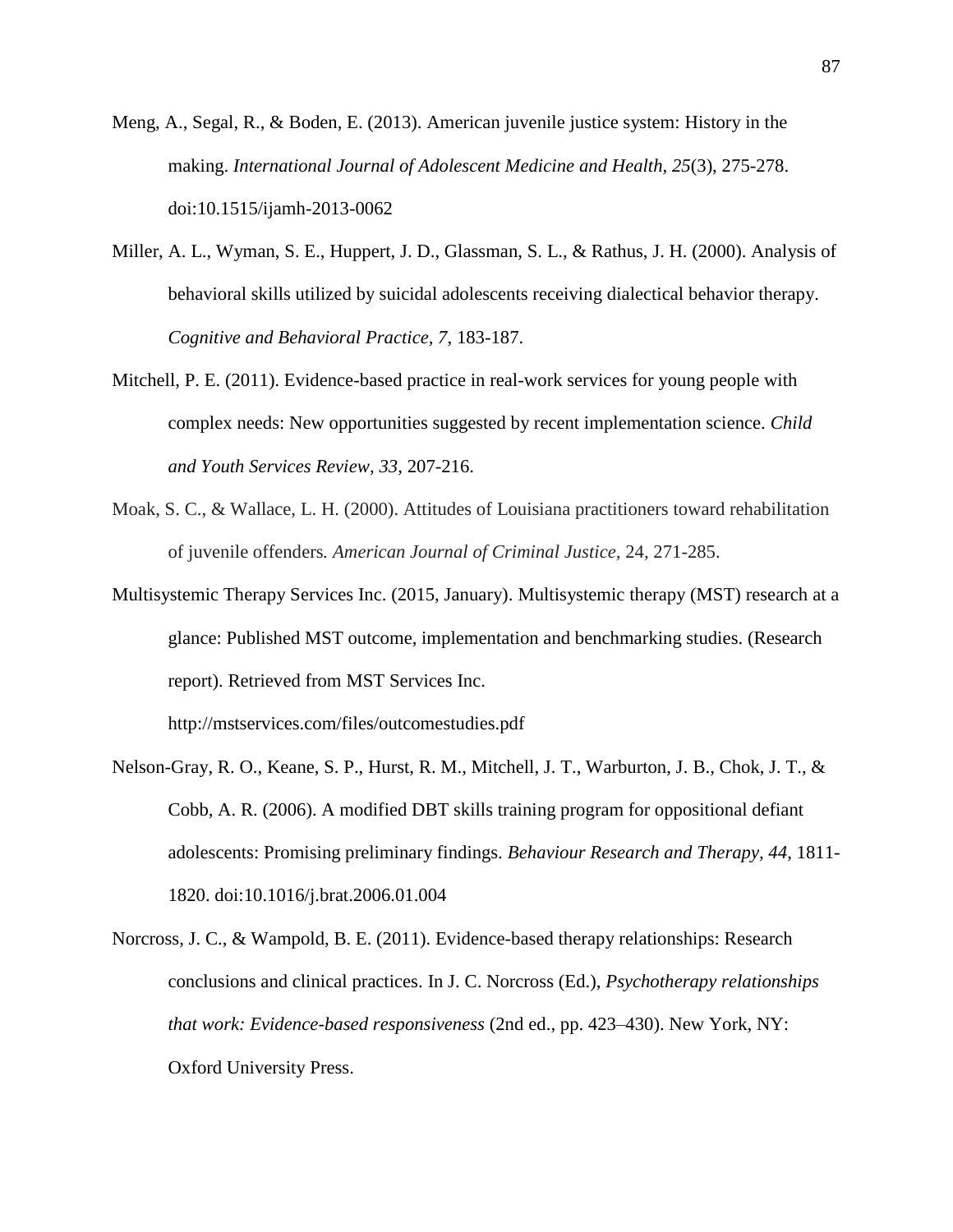- Pearson, F. S., Lipton, D. S., Cleland, C. M. & Yee, D. S. (2002). The effects of behavioral/cognitive-behavioral programs on recidivism. *Crime and Delinquency 48*(3), 476-496.
- Pollastri, A. R., Epstein, L. D., Heath, G. H., & Ablon, J. S. (2013). The collaborative problem solving approach: Outcomes across settings. *Harvard Review of Psychiatry, 21*(4), 188- 199. doi:10.1097/HRP.0b013e3182961017
- Puzzanchera, C., Sladky, A. & Kang, W. (2012). *Easy access to juvenile populations: 1990- 2011*. Retrieved December 6, 2012, from http://www.ojjdp.gov/ojstatbb/ezapop/
- Quinn, A. & Shera, W. (2009). Evidence-based practice in group work with incarcerated youth. *International Journal of Law and Psychiatry, 32*, 288-293. doi:10.1016/j.ijlp.2009.06.002
- Rathus, J. H. & Miller, A. L. (2000). DBT for adolescents: Dialectical dilemmas and secondary treatment targets. *Cognitive and Behavioral Practice, 7*, 425-434.
- Salyers, M. P., Evans, L. J., Bond, G. R., & Meyer, P. S. (2004). Barriers to assessment and treatment of posttraumatic stress disorder and trauma-related problems in people with severe mental illness: Clinical perspectives. *Community Mental Health Journal, 40*(1), 17-31.
- Schaeffer, C. M., & Borduin, C. M. (2005). Long-term follow-up to a randomized clinical trial of multisystemic therapy with serious and violent juvenile offenders. *Journal of Consulting and Clinical Psychology, 73*(3), 445-453.
- Scott, E. S. & Steinberg, L. (2008) Adolescent development and the regulation of youth crime. *The Future of Children, 18*(2), 15-33.
- Sherman, L. W., Strang, H., Mayo-Wilson, E., Woods, D. J., Ariel, B. (2015). Are restorative justice conferences effective in reducing repeat offending? Findings from a Campbell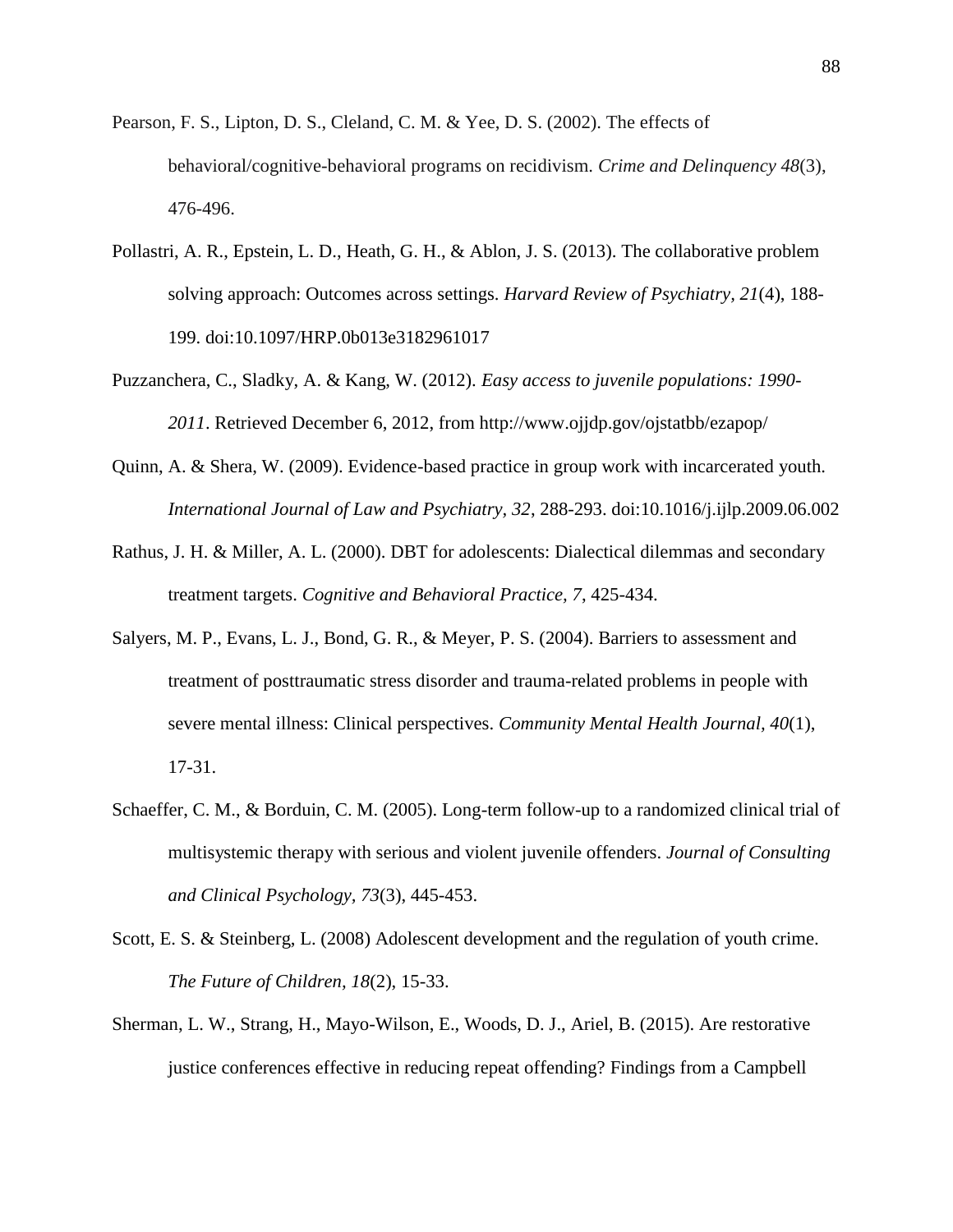systematic review. *Journal of Quantitative Criminology, 31*, 1-24. doi:10.1005/s10940- 014-9222-9

- Shook, J. (2014). Looking back and thinking forward: Examining the consequences of policies and practices that treat juvenile as adults. *Journal of Evidence-Based Social Work, 11*(4), 392-403. doi:10.1080/10911359.2014.89112
- Sickmund, M. & Puzzanchera, C. (Eds.). (2014, December). *Juvenile Offenders and Victims: 2014 National Report Series.* Retrieved on June 5, 2015, from Office of Juvenile Justice and Delinquency Prevention at http://www.ojjdp.gov/ojstatbb/nr2014/downloads/NR2014.pdf
- Sturza, M. L. & Davidson, M. S. II (2006). Issues facing dissemination of prevention programs: Three decades of research on the adolescent diversion project. *Journal of Prevention & Intervention in the Community, 32*(1-2), 5-24. doi:10.1300/J005v32n01\_02
- Timmons-Mitchell, J., Bender, M. B., Kishna, M. A., & Mitchell, C. C. (2006). An independent effectiveness trial of multisystemic therapy with juvenile justice youth. *Journal of Clinical Child and Adolescent Psychology, 35*, 227-236
- Torbet, P. & Syzmanski, L. (1998). State legislative response to violent juvenile crime: 1996-97 update. *Juvenile Justice Bulletin.* Washington, DC: U.S. Department of Justice.
- Trupin, E. W., Stewart, D. G., Beach, B. & Boesky, L. (2002). Effectiveness of a dialectical behaviour therapy program for incarcerated female juvenile offenders. *Child and Adolescent Mental Health, 7*, 121-127.
- Wagner, D. V., Borduin, C. M., Sawyer, A. M., & Dopp, A. R. (2014). Long-term prevention of criminality in siblings of serious and violent juvenile offenders: A 25-year follow-up to a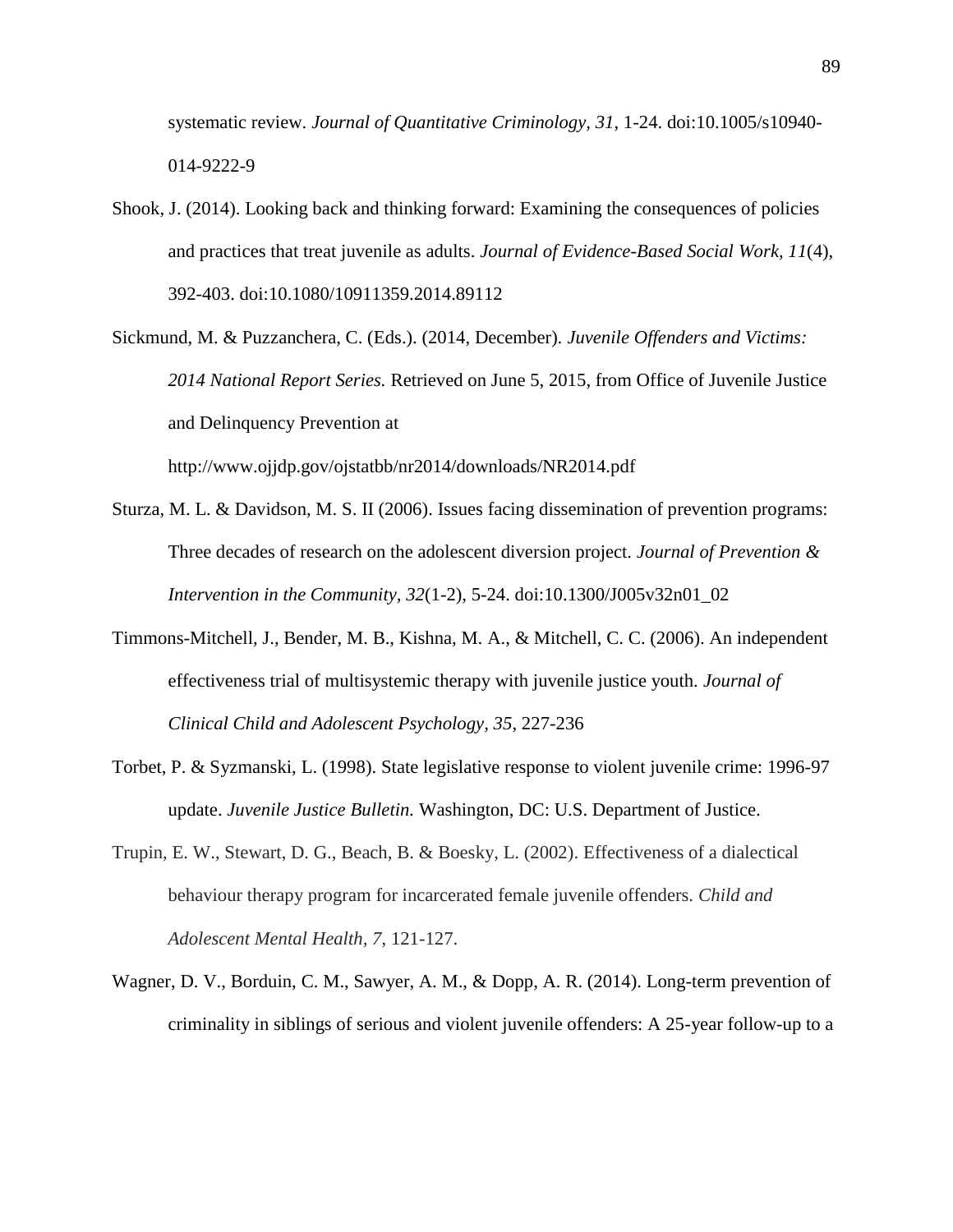randomized clinical trial of multisystemic therapy. *Journal of Consulting and Clinical Psychology, 82*, 492-499.

- Westermark, P. K., Hansson, K., & Olsson, M. (2011). Multidimensional treatment foster care (MTFC): Results from an independent replication. *Journal of Family Therapy, 33*, 20-41. doi:10.1111/j.1467-6427.2010.00515.x
- Whisman, M. A., Dixon, A. E., & Benjamin, J. (1997). Therapists' perspectives of couples problems and treatment issues in couple therapy. *Journal of Family Psychology, 11*(3), 361-366.
- Young, D., Moline, K., Farrell, J., & Bierie, D. (2006). Best implementation practices: Disseminating new assessment technologies in a juvenile justice agency. *Crime & Delinquency, 52*, 135-158.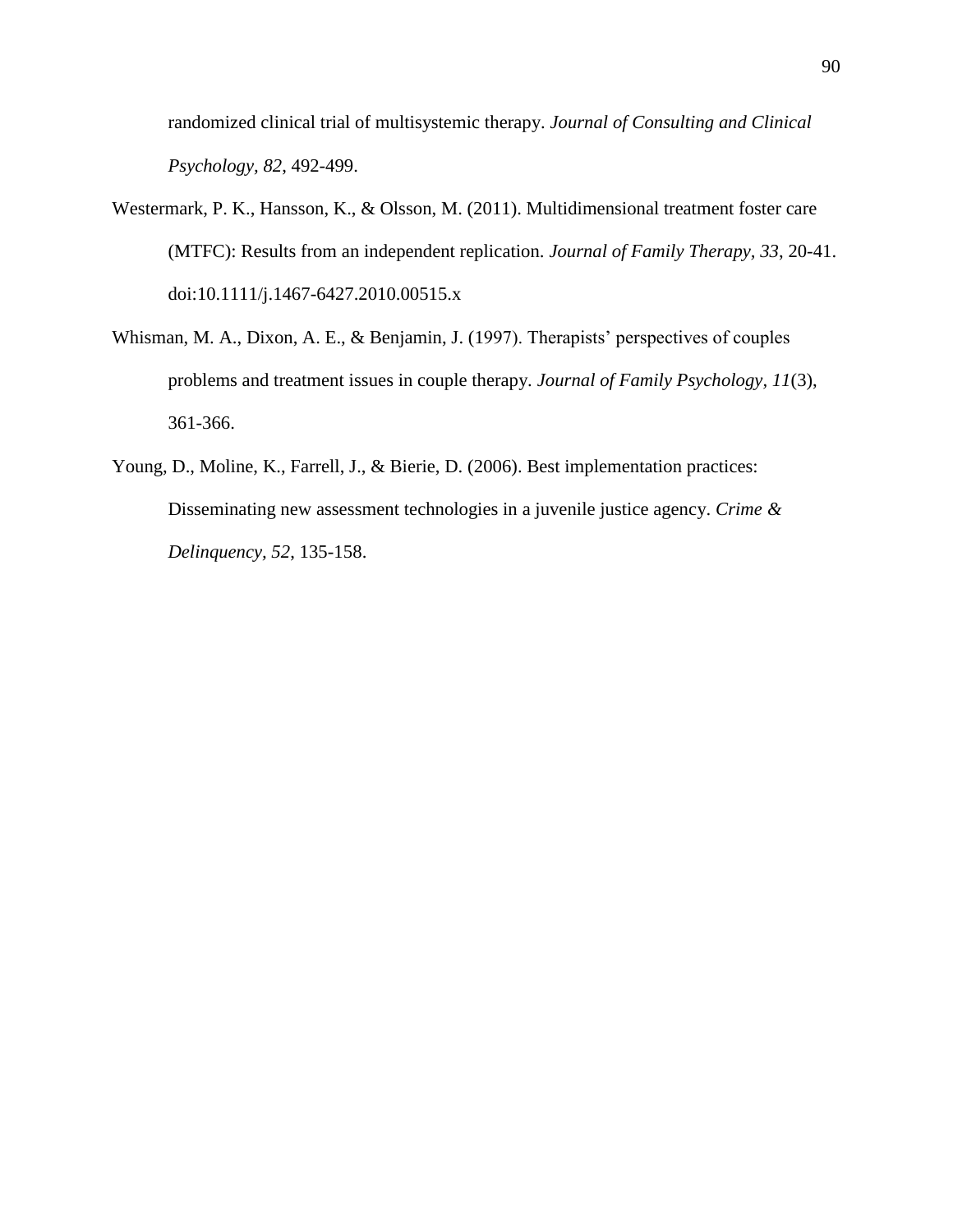## **Appendix A**

# **Informed Consent Agreement**

**Study Title**: The Experience of Clinicians Working with Youth in the Juvenile Justice System

**Invitation to Participate:** You are invited to participate in a research study that is being conducted by Robin Dean, Psy.M., MS.Ed, an advanced doctoral candidate in the Clinical Psychology Psy.D. program at the Graduate School of Applied and Professional Psychology (GSAPP) at Rutgers University. Before you agree to participate in this study, you should know enough about it to make an informed decision.

**Purpose:** The purpose of the study is to explore the experiences of therapists working with youth who have or have had involvement in the juvenile justice system. Research literature on juveniles is focused primarily on the efficacy of specific interventions or categories of interventions. However, a complete understanding of treatment requires an examination of the process by which the treatment produces the outcome in addition to a thorough assessment of those outcomes. Clinicians play a major role in the delivery of treatments and are at the forefront of efforts to implement effective practice; their experience is a key to a rich understanding of intervention efforts within the juvenile justice system.

**Participants:** This study will use a network sample of approximately 10-15 experienced practitioners working with youth who have had involvement in the juvenile justice field and will be conducted at various settings based on your geographic location. You will only be considered for participation in this study if you return a signed consent form.

**Procedure:** If you participate in the study, you will be interviewed individually during a designated time at an agreed upon location. It is expected that the interview will take 60-90 minutes to complete. However, the length may vary greatly depending on the depth of the answers provided. All interviews will take place in-person at a location in New York or New Jersey, mutually agreed upon by you and Robin Dean or via phone or Skype. All in-person interviews may be conducted in your home or office or in a secure room at Rutgers University to assure that settings that are private, comfortable, and convenient for the interviewees. For those interviews taking place via phone or Skype, it is important to choose a place to talk that is comfortable and private. In these cases the interviewer will be alone, at home or in a secure room in the Psychology Building at Rutgers University.

**Risk/Benefit**: There are no known risks associated with your consent and participation in this research study. Participation in this study may not benefit you directly; however you will play a major role in helping other researchers, social workers, psychologists, and others understand the experiences of providing treatment to the juveniles with involvement in the justice system.

**Compensation:** There will be no compensation for your participation in this research study.

**Cost:** There will be no cost to you for participating in this research study.

**Confidentiality**: This research is confidential. The research records will include some information about you and this information will be stored in such a manner that some linkage between your identity and the response in the research exists. Some of the information collected about you includes: your name, age, ethnicity, education history, and employer. Also, you will be asked to talk about clients as part of this interview. You will not be asked to disclose any confidential information about clients. Please refrain from providing identifying information.

Initial \_\_\_\_\_\_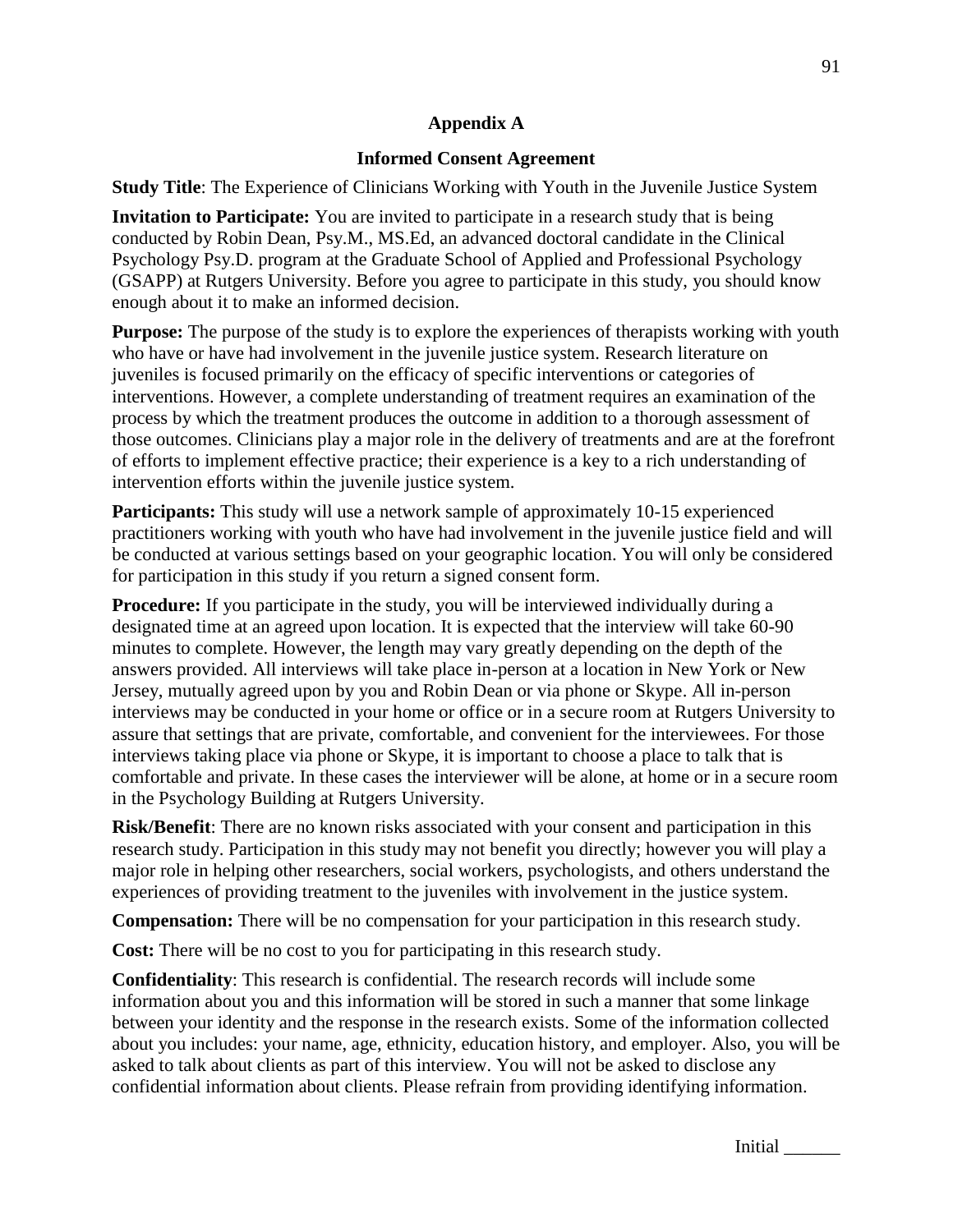Any information that you provide which may be used to identify the client will be removed from the transcript. Names of people and places will be replaced with pseudonyms.

Please note that we will keep information confidential by limiting individual's access to the research data and keeping it in a secure location in the researcher's residence. Hard copies of interview data and audiotapes will be stored in a locked filing cabinet and no one other than the researcher will have access to this information. Transcriptions will be stored on password protected computer database. In addition, you will be given an identification code and a pseudonym in which only the researcher will have access to the code key. The research team and the Institutional Review Board at Rutgers University are the only parties that will be allowed to see the data, except as may be required by law.

If a report of this study is published, or the results are presented at a professional conference, your information will be disguised to not have any identifiable information. All study data will be kept for at least three years after completion of the research, all documents with identifying information will be shredded, audio and video tapes will be erased, and any computer files will be erased by the researcher at this time.

**Risks/ Benefits:** Talking about challenging experiences may create discomfort for the participants. However, it is expected that this discomfort would be similar to the level experienced sharing the same information in a supervision session. You may receive no direct benefits from participation in this study. However, the present research will contribute to the literature on therapists' experiences working with this population. Participants will play a major role in helping other researchers, social workers, psychologists, and others understand the experiences of practice in this setting.

**Withdrawal:** Participation in this study is voluntary. You may choose not to participate, and you may withdraw from the study at any time during the study procedures without any penalty to you. You may refuse to answer any questions with which you are not comfortable.

If you have any questions about the research, you may contact me, Robin Dean at (732) 470- 0665 or email me at rmdean@eden.rutgers.edu. You can also contact my dissertation faculty chairperson Dr. Nancy Boyd-Franklin at [boydfrank@aol.com.](mailto:boydfrank@aol.com)

If you have any questions about your rights as a research subject, you may contact the IRB Administrator at Rutgers University at:

Rutgers University, the State University of New Jersey Institutional Review Board for the Protection of Human Subjects Office of Research and Sponsored Programs 3 Rutgers Plaza New Brunswick, NJ 08901-8559 Tel: 848-932-0150 Email: [humansubjects@orsp.rutgers.edu](mailto:humansubjects@orsp.rutgers.edu)

Participant (Print)

I have read and understood the contents of this consent form and have received a copy of it for my files. By signing below, I consent to participate in this research project.

| Participant Signature         | Date |
|-------------------------------|------|
| <b>Investigator Signature</b> | Date |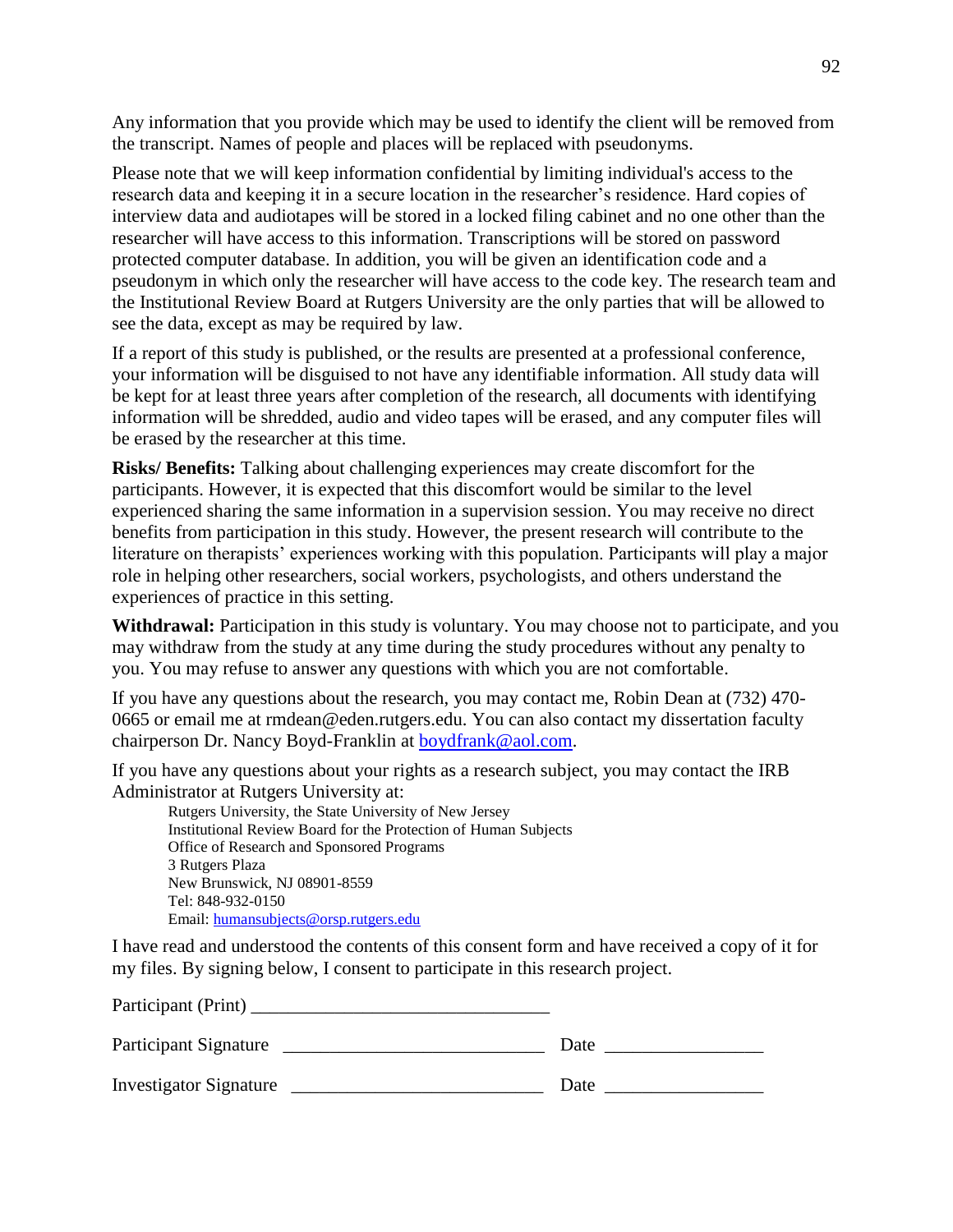# **Appendix B**

## **Consent to Audiotape and/or Videotape**

You have already agreed to participate in a research study entitled: The Experience of Clinicians Working with Youth in the Juvenile Justice System, conducted by Robin Dean, Psy.M., MS.Ed We are asking your permission to allow me to audiotape/videotape the interview as part of the research study. This procedure is optional; you do not have to agree to be recorded in order to participate in the main part of the study.

The recordings will be transcribed to ensure the authenticity of your responses, which is important for data analysis to ensure that information from the research study has been recorded accurately. This analysis includes reviewing the transcripts to discover common themes, similarities and differences across all subjects.

The recordings will include the responses that you provide throughout the interview. Please avoid mentioning names of individuals or any identifying information of clients. Any names of people of places which are disclosed will be replaced with pseudonyms. If the interviews are video-recorded, recordings will include full facial features. We will not attach your name to any of the recordings. Instead, you will be given an identification code and a pseudonym. Only the researcher will have access to the code in a password secured database.

The investigator will keep this information confidential by limiting access to the research data. The recordings will be stored on a password protected computer and any hard copies of transcriptions will be stored in locked filing cabinet in a secure location. This information will be permanently erased and destroyed three years after the study ends.

Your signature on this form grants the investigator named above permission to record you as described above during participation in the above-referenced study. The investigator will not use the recording(s) for any other reason than that/those stated in the consent form without your written permission.

| Participant Signature         | Date |
|-------------------------------|------|
| <b>Investigator Signature</b> | Date |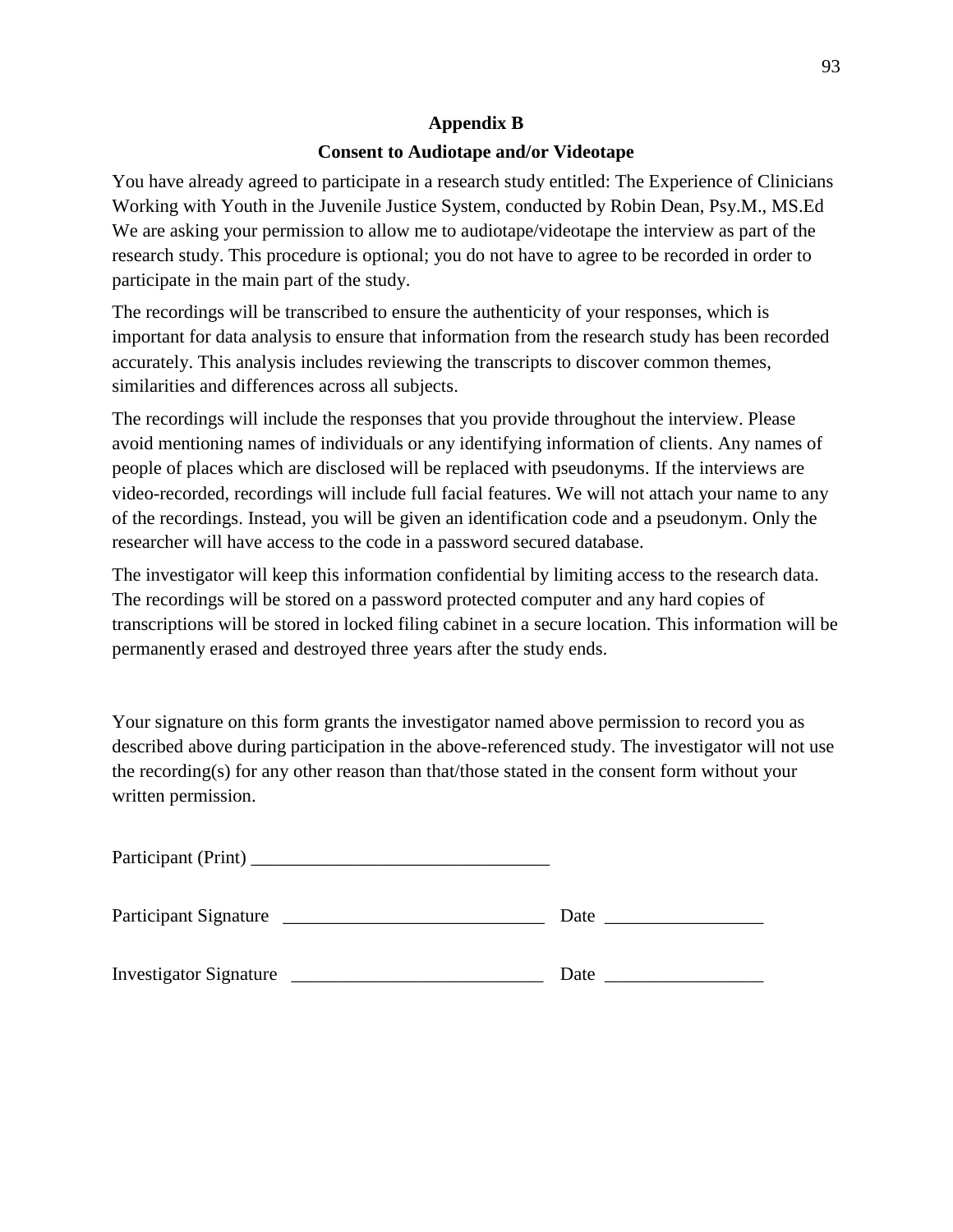| Appendix C                                                                                  |
|---------------------------------------------------------------------------------------------|
| <b>Clinician Experience Study</b><br>ID                                                     |
| <b>Background Information</b>                                                               |
| Age                                                                                         |
| Gender                                                                                      |
|                                                                                             |
| Title/Position at Work                                                                      |
| Field of Specialization (circle one)                                                        |
| 1. Psychology                                                                               |
| Social Work<br>2.                                                                           |
| 3.<br><b>Mental Health Counseling</b>                                                       |
| Education<br>4.                                                                             |
| Other (please specify) ________________<br>5.                                               |
| Highest Level Education Achieved in Field of Specialization (circle one)                    |
| High School Graduate or GED<br>1.                                                           |
| Some College<br>2.                                                                          |
| Associates<br>3.                                                                            |
| <b>Bachelors</b><br>4.                                                                      |
| <b>Masters</b><br>5.                                                                        |
| Doctorate<br>6.                                                                             |
| <b>Advanced Certificate</b><br>7.                                                           |
| 8.                                                                                          |
|                                                                                             |
| Year Degree Granted _________                                                               |
| How long have you worked (and did you work) as a mental health professional in the juvenile |

List all fields you worked in prior to (or after) working in the juvenile justice field.

\_\_\_\_\_\_\_\_\_\_\_\_\_\_\_\_\_\_\_\_\_\_\_\_\_\_\_\_\_\_\_\_\_\_\_\_\_\_\_\_\_\_\_\_\_\_\_\_\_\_\_\_\_\_\_\_\_\_\_\_\_\_\_\_\_\_

justice field? \_\_\_\_\_\_\_\_\_\_\_\_\_\_\_\_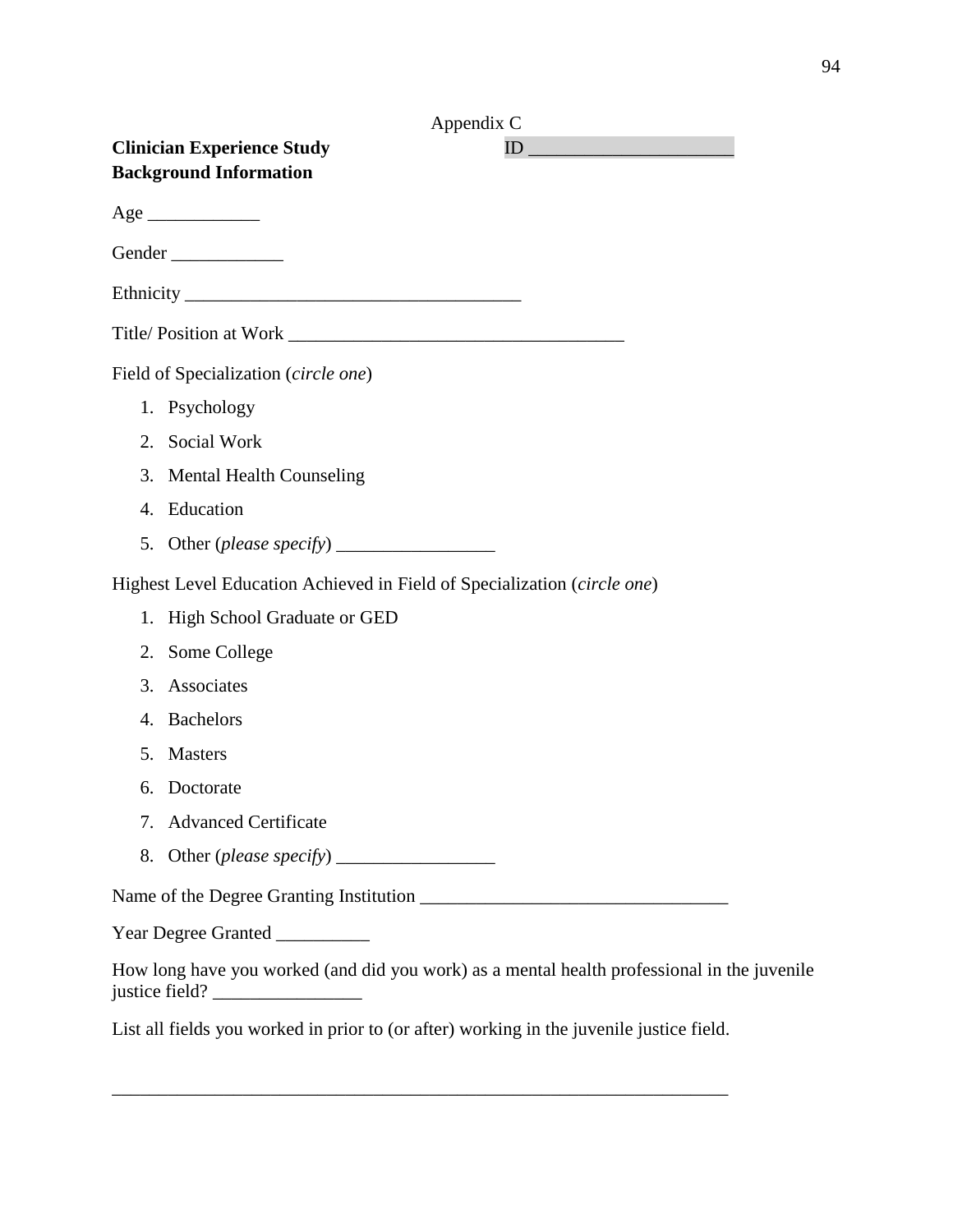# **Appendix D**

## **Clinical Experience Study Questions**

- 1. What drew you to the field of juvenile justice?
	- o What special connection do you have?
	- o Give some example for how this work is personal for you?
- 2. What is it like to work in this field?
	- o Describe a typical day. What types of setting do you work in?
	- o What other systems have you interacted with? What has been your experience of working with those systems? (Probation, corrections, administration, schools)
	- o What qualities or techniques have been most useful in working with this population?
	- o What are some of the challenges you have faced in working with this population?
	- o What are the rewards of working with this population?
- 3. What has surprised you about your position? How is it different from what you expected?
- 4. Describe the typical juvenile justice client.
- 5. What are some of the similarities and differences between youth and adults involved with the justice system?
- 6. Identify something you do or a technique you use that you feel is effective in reaching juvenile justice clients?
- 7. What training did you get on interventions specific to juvenile population? How useful has this training been?
	- o What training would you have like to have gotten?
- 8. What has been you experience of implementing therapeutic interventions with juvenile clients?
	- o What are some of the challenges in implementing treatment?
	- o What would be some advice for someone interested in treating this population?
- 9. Describe a case that you feel was very successful. What made it successful?
	- o Specify therapeutic and personal factors.
- 10. Describe a case that you feel was very unsuccessful. What made it unsuccessful? What might have made it more successful?
	- o Specify therapeutic and personal factors.